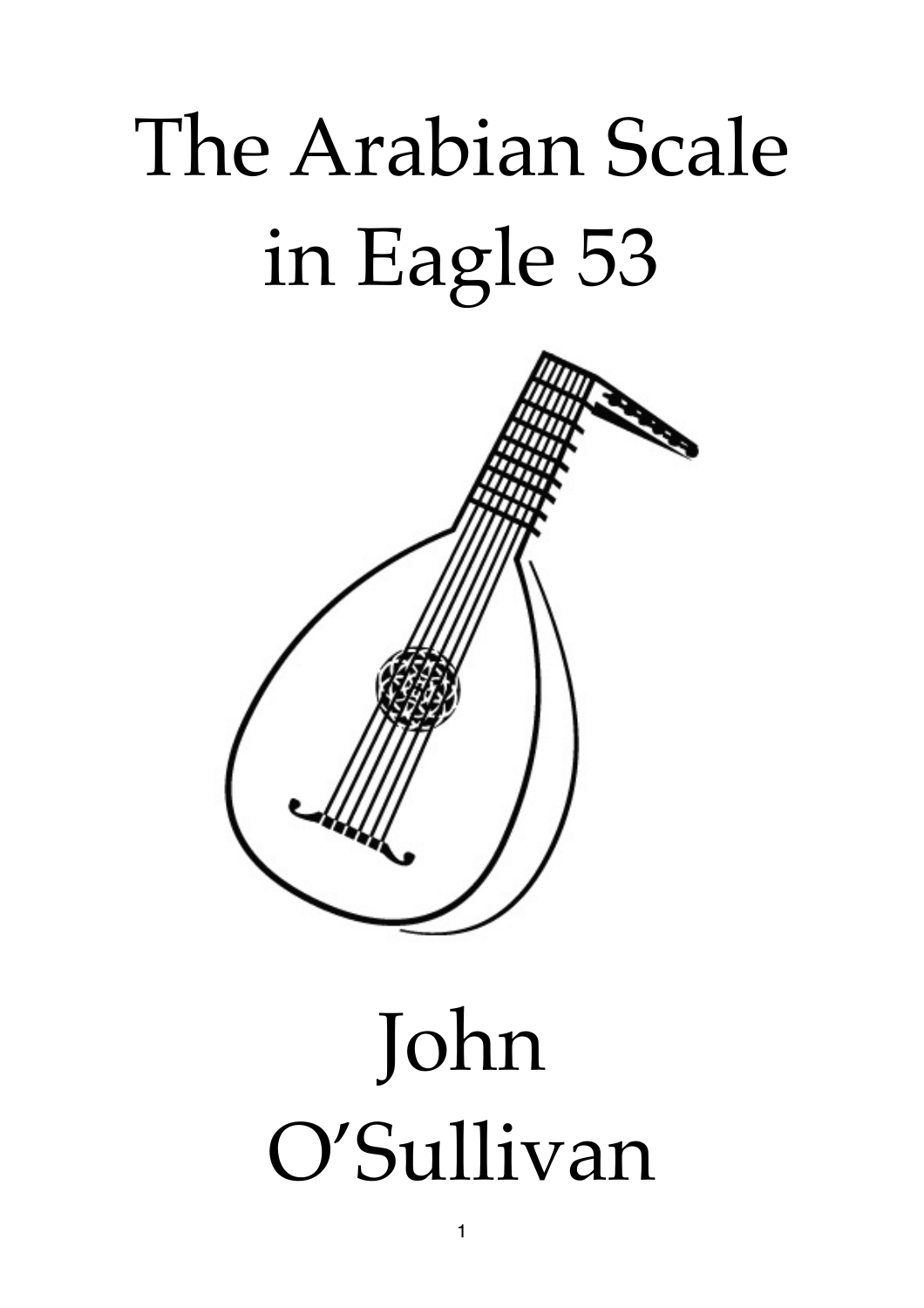## The Arabian Scale in Eagle 53 ©John O'Sullivan 15th February, 2021

#### Introduction

 If you didn't know already Eagle 53 is an alternative musical tuning that I (with some assistance) worked out in 2016. Like regular Western tuning (12 Tone Equal Temperament, or 12 TET), Eagle 53 has 12 tones per octave but some of the notes are higher than usual and others are lower in varying degrees. The notes in Eagle 53 are very close to this just scale (or tuning)...

1/1, 16/15, 9/8, 6/5, 5/4, 4/3, 7/5, 3/2, 8/5, 5/3, 9/5, 15/8, 2/1

 So if the frequency of the lowest note is 1, the frequency of the next note is very close to 16/15, the next note is very close to 9/8 and so on. Any desired frequency could be chosen for the starting note and the other notes would be scaled up or down accordingly. Here is Eagle 53 in cents (a standard semitone is 100 cents wide)...

> 0c, 113.2c, 203.8c, 317.0c, 384.9c, 498.1c, 588.7c, 701.9c, 815.1c, 883.0c, 1018.9c, 1086.8c, 1200.0c.

In comparison 12 TET notes are multiples of 100 cents. They look like this...

0c, 100c, 200c, 300c, 400c, 500c etc.

 Eagle 53 is a 12 note subset of 53EDO. EDO stands for Equal Divisions of the Octave. With 12 TET the octave is divided into 12 equal divisions. With Eagle 53 the octave is divided into 53 equal divisions and 12 notes (out of the 53) are chosen that are closest to the just tuning near the top of this page.

 With Eagle 53 regular major and minor chords are not available on every note, but, where they *do* occur they are more in tune (all intervals are within 1.4 cents of just or pure) than 12 TET major and minor chords. An interval is the distance between two notes.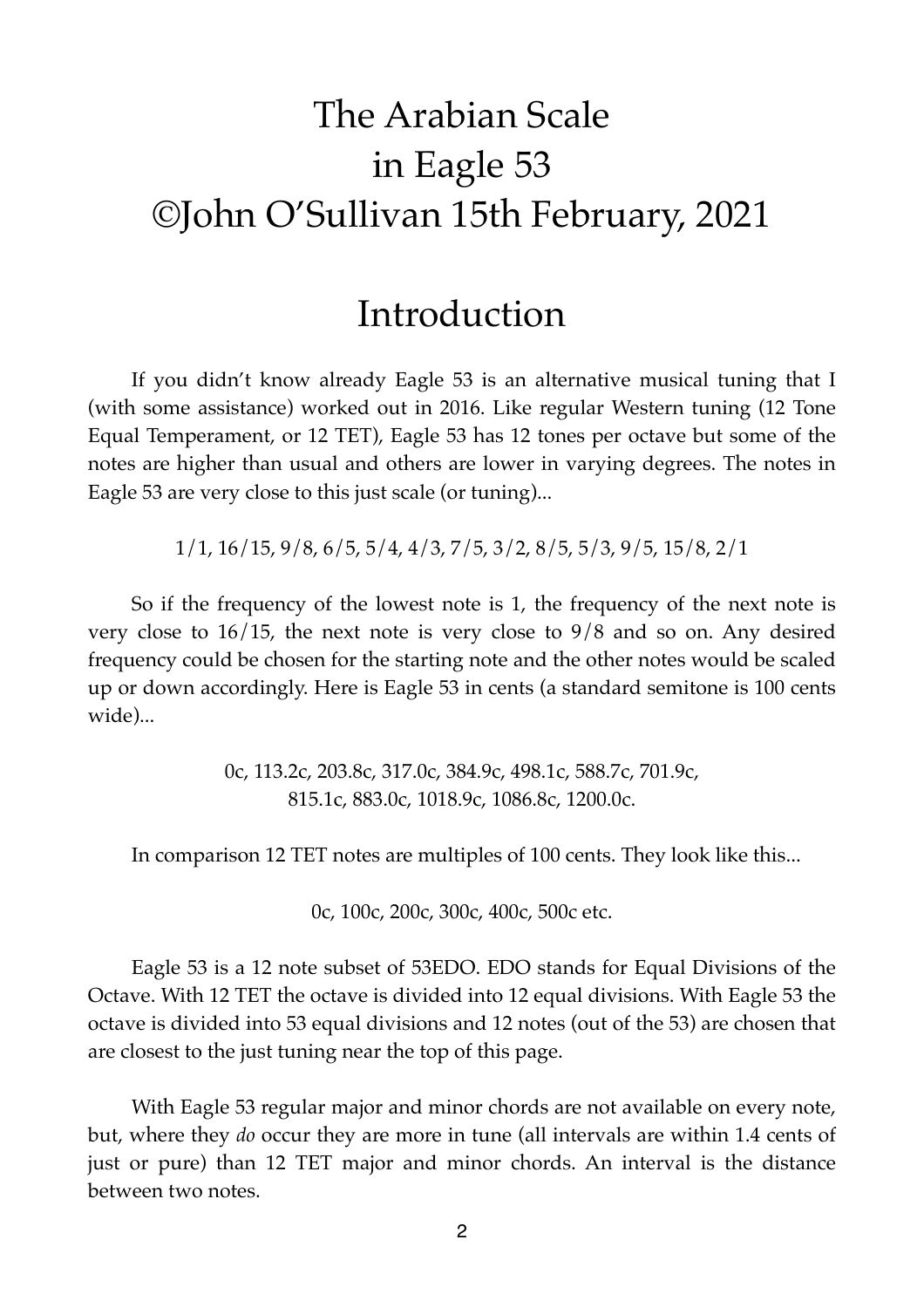A justly (perfectly) tuned six-note major chord looks like... 2:3:4:5:6:8. These integers show how the frequencies of the six notes relate to each other. In general, the smaller the numbers the stronger the chord. A six-note minor chord looks like... 10:15:20:24:30:40. These are much bigger numbers than are found in the major chord, and the minor chord indeed sounds much weaker than the major chord. I call these numbers separated by colons IRCs (integer Representation of a Chord). Here are some good chords that can be played on a guitar fretted for Eagle 53...

On 1/1 (E) Major and Minor On 16/15 (F) Major On 9/8 (F#) 4:5:8:10 On  $6/5$  (G) Major On  $5/4$  (G#) Minor On 4/3 (A) Major and Minor On 7/5 (A#) 7:10:14:20 On 3/2 (B) Major and Minor On  $8/5$  (C) Major On  $5/3$  (C#) Minor On 9/5 (D) 4:5:8:10 On 15/8 (D#) Minor

All of the intervals in all of the chords above (except the chord on  $A#$ ) are within 1.4 cents of just.

 I have described thousands of chords that occur in Eagle 53 in some of my other books, I'm just listing a few of the strongest ones here. The chords above on F#, G, A#, C, C#, D and D# do not occur in the Arabian melodic base described later.

 Some time around August 2020 I had an idea about selecting notes for a 'melodic base' and then when composing I would use only the notes in the melodic base both for melodies and chords. It seems to me that in Eagle 53 there is a very large number of good melodic intervals and a very small number of sour melodic intervals. I came up with a few 'rules' for choosing notes for the melodic base so as to avoid any sour melodic intervals. For the origin of these rules look at my John's Rules Music book.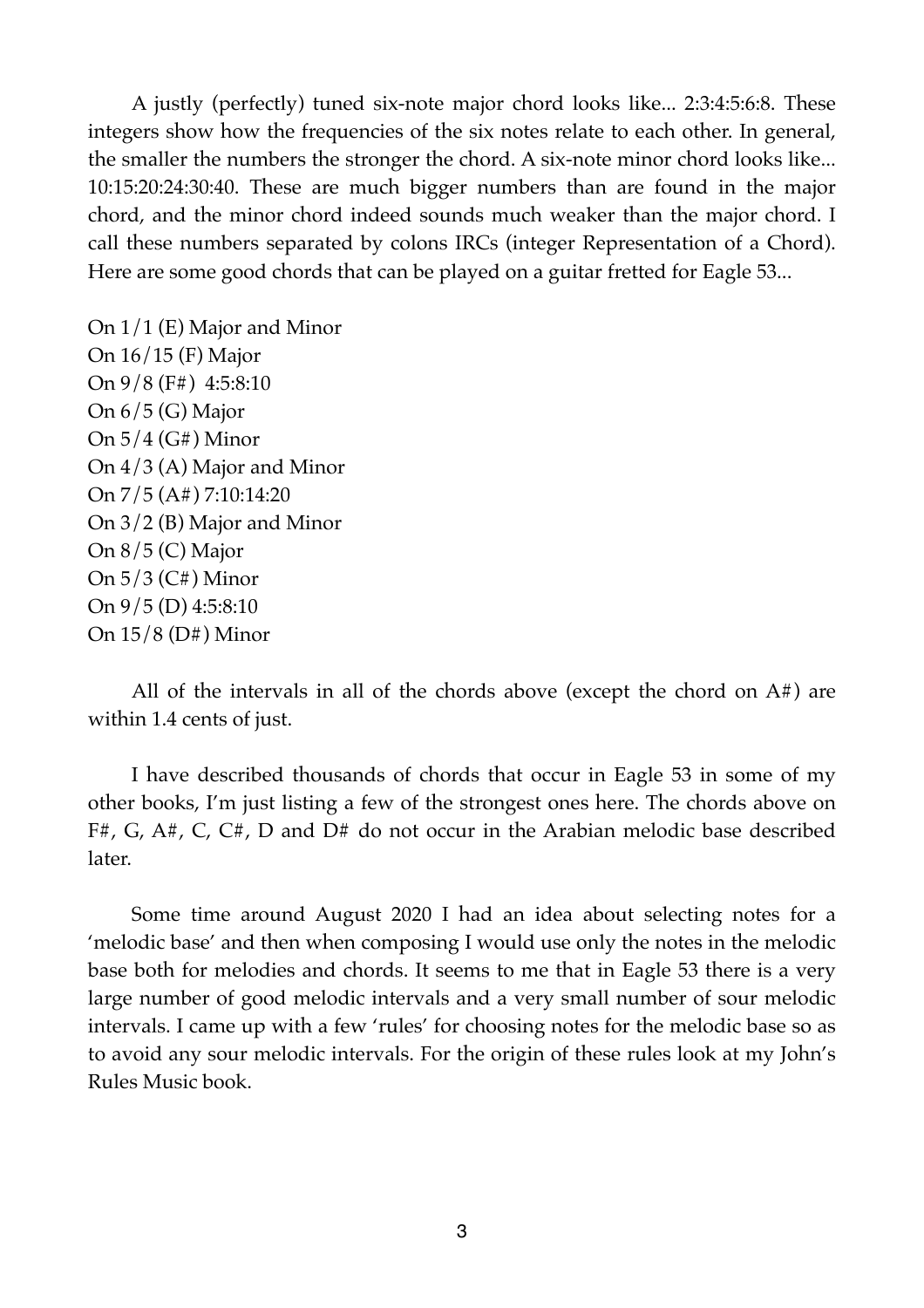If you choose an A, avoid D 7 notes below it and D 19 notes below it.

If you choose an A#, avoid F 7 notes above it and F 19 notes above it.

B is always good.

If you choose a C, avoid C# 1 note above it.

If you choose a  $C#$ , avoid C 1 note below it and F# 7 notes below it and F# 19 notes below it.

If you choose a D, avoid  $D# 1$  note above it and A 7 notes above it and A 19 notes above it.

If you choose a D#, avoid D 1 note below it.

E is always good.

If you choose an F, avoid A# 7 notes below it and and A# 19 notes below it.

If you choose an F#, avoid C# 7 notes above it and C# 19 notes above it.

If you choose a G, avoid G# 1 note above it.

If you choose a G#, avoid G 1 note below it.

 The idea is to make a list of notes over a certain range (say three octaves for a guitar) and then choose the notes you want. When you choose a note draw a circle around it. Look at the list of rules above. If you choose an F# then The C# seven notes above it is out (draw an 'X' over it) and the C# nineteen notes above it is out (draw an 'X' over it). The other C# notes are still good (so far). Obviously you cannot choose a note with an 'X' over it. Keep going until you have all the notes you want or until every note has either a circle around it or an 'X' drawn over it.

 Happily, you get all the E and B notes for free. It seems to me that there aren't any notes in Eagle 53 that do not pair nicely, melodically, with any of the E or B notes (assuming  $E'$  is on  $1/1$ ).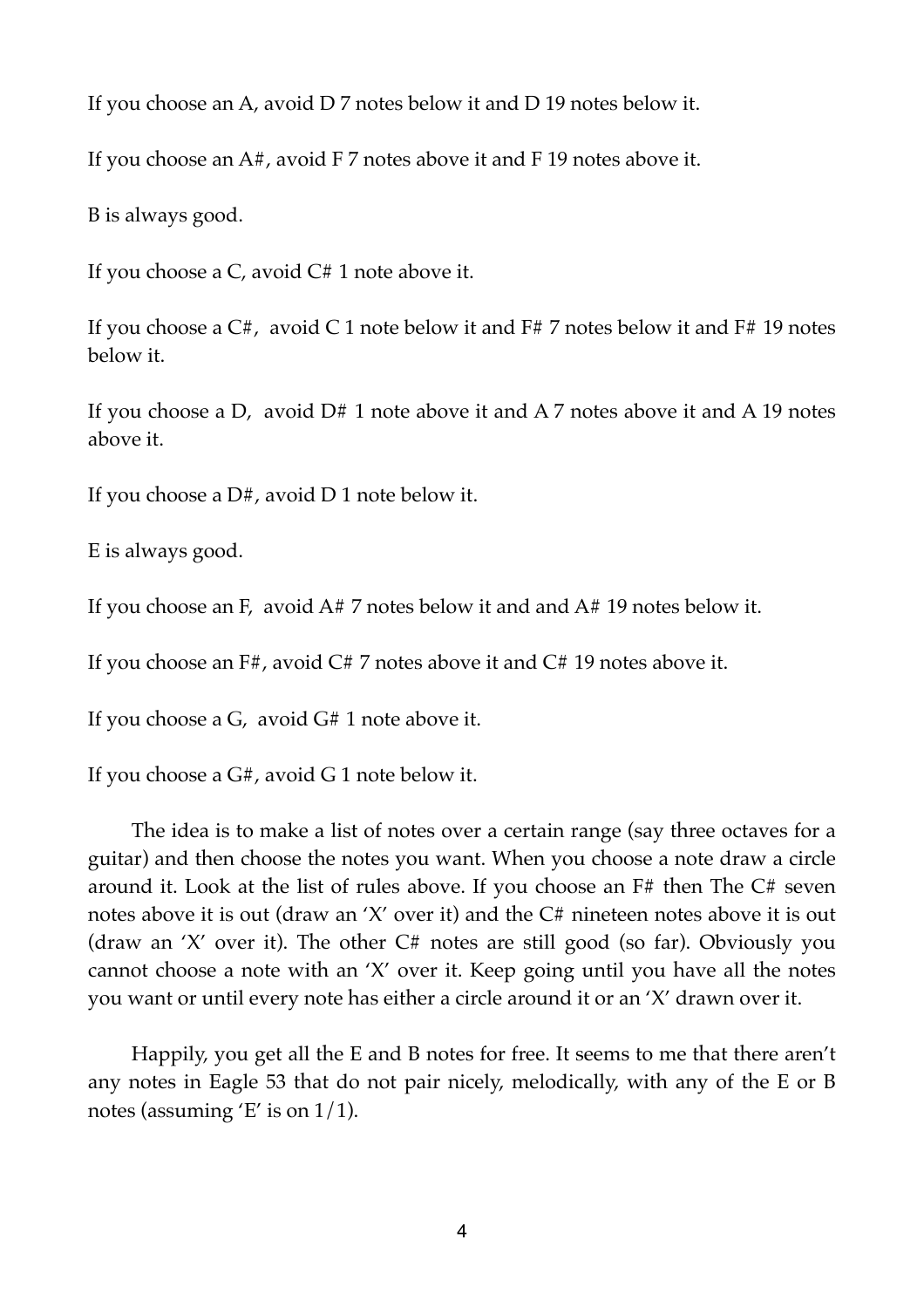It is interesting that going from an A note to the D note just above it is a good melodic interval. But going from a D note to the A note just above it is a sour (to my ears) melodic interval (in Eagle 53).

 In some of my other books I describe 96 different scales. I wanted to pick just one scale and use that to demonstrate my 'melodic base' idea. The scale I chose was the Arabian Scale which I describe in my Ultimate Tuning book (go to my web site for details). It looks like this...

> 1/1, 16/15, 5/4, 4/3, 3/2, 8/5, 15/8, 2/1 E, F, G#, A, B, C, D#, E

 I didn't choose this scale for religious or political reasons. I chose it because to me it sounds very exotic, very different to what you would hear usually in the Western world. A great example of a composition in the Arabian scale is Misirlou which was covered by Dick Dale and His Del-Tones. Misirlou means Egyptian girl. The song is featured on the soundtrack to the film Pulp Fiction. Search "misirlou pulp fiction" on the internet to hear it.

 The chords in this book are playable on guitars fretted for Eagle 53 (see the diagram of an Eagle 53 fretboard below) and on pianos or similar keyboard instruments tuned to the Eagle 53 tuning. A few chords listed in this book are very difficult to play on an Eagle 53 fretted guitar but I left them in for completeness.



 If you want to modify a guitar fretboard so as to accommodate the Eagle 53 tuning there are specifications for fret placements available free on my web site. I would advise hiring a luthier to do the job if you can afford it.

 For electric keyboard players it should be possible to retune your instrument to Eagle 53. You will need a special cable to connect your keyboard to your computer and some software to do the retuning. The program I use is called microsynth-mini by H-Pi Instruments. It is inexpensive and I think there are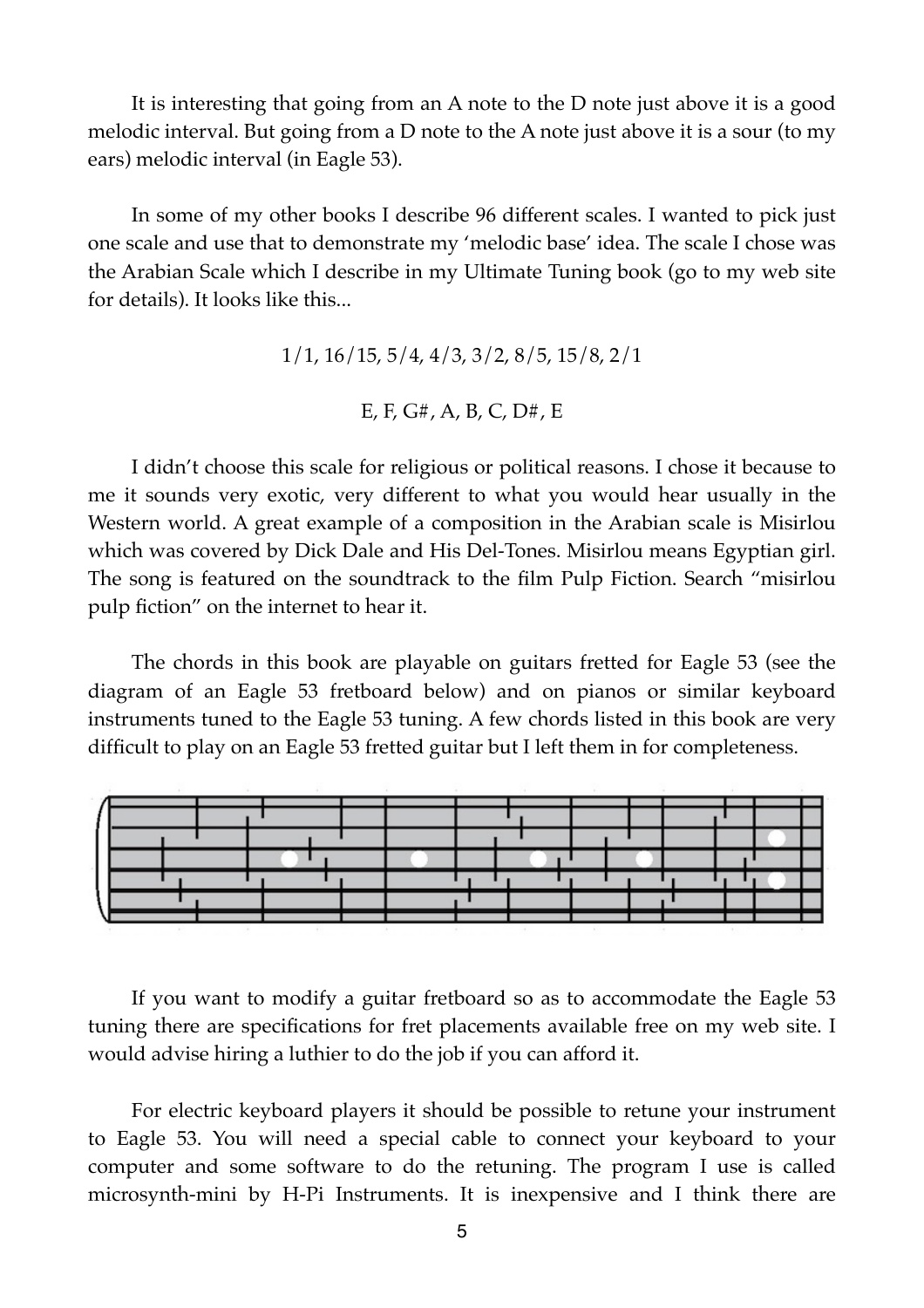versions for both Windows and Mac. For tuning acoustic pianos see my Eagle 53 Pianist book.

Here are the tuning adjustments for each note...

E - leave it alone F - raise by 13.2 cents F# - raise by 3.8 cents G - raise by 17 cents G# - lower by 15.1 cents A - lower by 1.9 cents A# - lower by 11.3 cents B - raise by 1.9 cents C - raise by 15.1 cents C# - lower by 17 cents D - raise by 18.9 cents D# - lower by 13.2 cents

 The first page of this document shows an instrument that looks like an oud but usually ouds do not have frets. Ouds are associated with the Middle East.

I have more to say in the Afterword at the end of this document.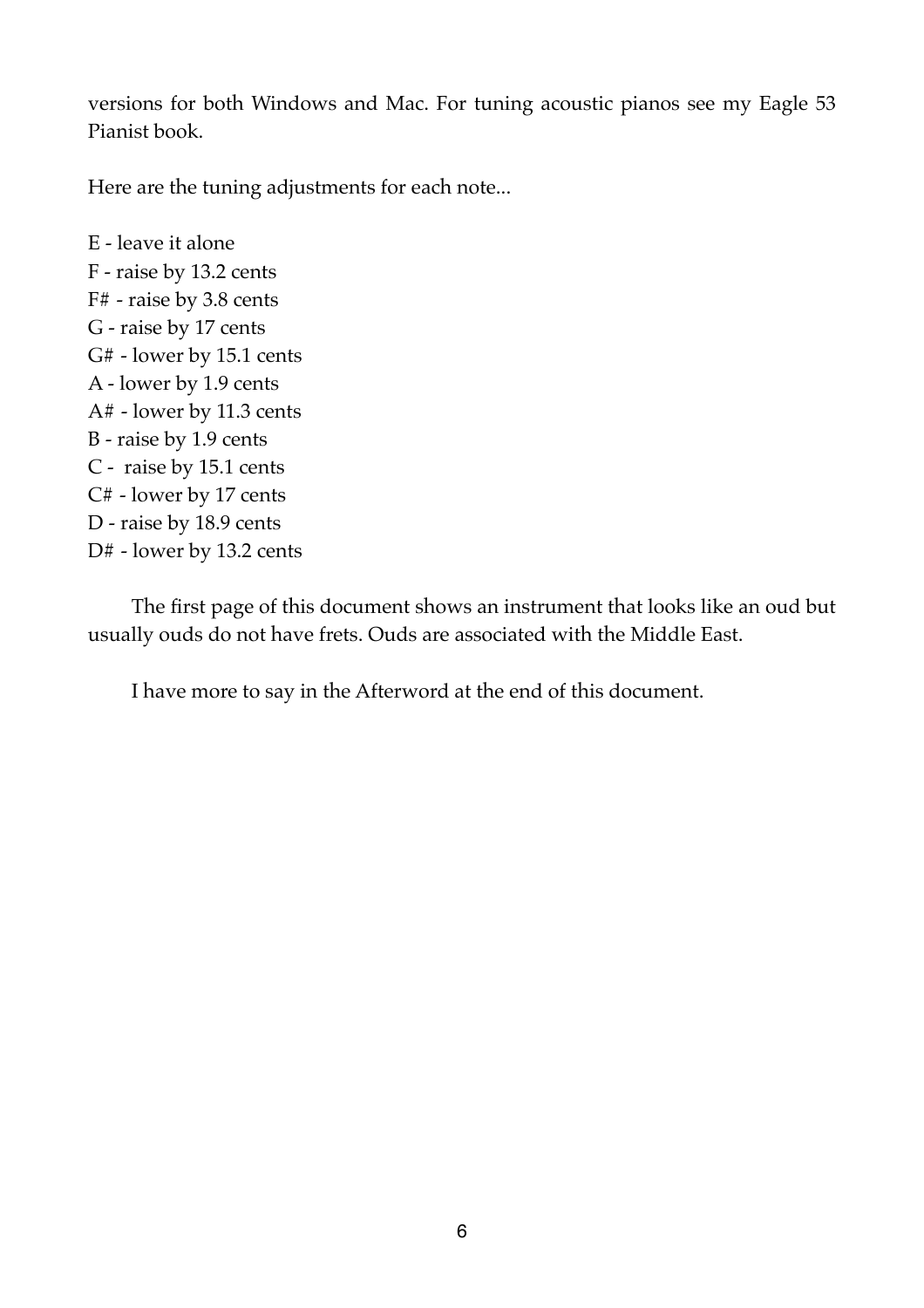### Chapter One The Melodic Base

 My Eagle 53 guitar is tuned similarly to 12 TET guitars: EADGBE where E corresponds to 1/1 (the first note) in the tuning. I name each note as follows. The lowest note on the lowest (bass) string is E1. Next are F1, F#1, G1 and G#1. The next note is A2 (there is no A1 to D#1). Then A#2, B2 etc. up to G#2. Then A3 up to G#3. Then A4 up to G#4 and so on.

 For my melodic base I am just considering the notes between E1 and E4 (a three-octave range). On my Eagle fretted guitar this range covers all the notes from the lowest note on the bottom (bass) E string (E1) to the note on the twelfth fret on the top (treble) E string (E4). Here are the notes in the Arabian Scale...

E, F, G#, A, B, C, D#, E.

 If you look at the rules for choosing notes in the introduction you will see that these notes all pair nicely with each other. Better still, these notes, over the full three octave range, all pair nicely with each other.

 Can we add more notes? Yes we can! We can include the F# notes and we are still good to go. Including F# gives us a major chord on B. The F# notes don't clash with any of the other notes we have so far. We can't use any G notes because these clash with the G# notes. And we can't use any C# notes because these clash with the C notes and some of the F# notes below them.

 Also A#2 and A#3 won't work but A#4 will. Any A# note will clash with the F notes 7 notes above it and 19 notes above it. Over the three octave range here (E1 to E4) there are no F notes above A#4 so A#4 is in. So here is my 'melodic base' for the Arabian scale with a few extra notes added for more variety...

> E1, F1, F#1,\_\_\_\_, G#1, A2,\_\_\_, B2, C2,\_\_\_, D2, D#2, E2, F2, F#2,\_\_\_, G#2, A3,\_\_\_, B3, C3,\_\_\_, D3, D#3, E3, F3, F#3,\_\_\_, G#3, A4, A#4, B4, C4,\_\_\_, D4, D#4, E4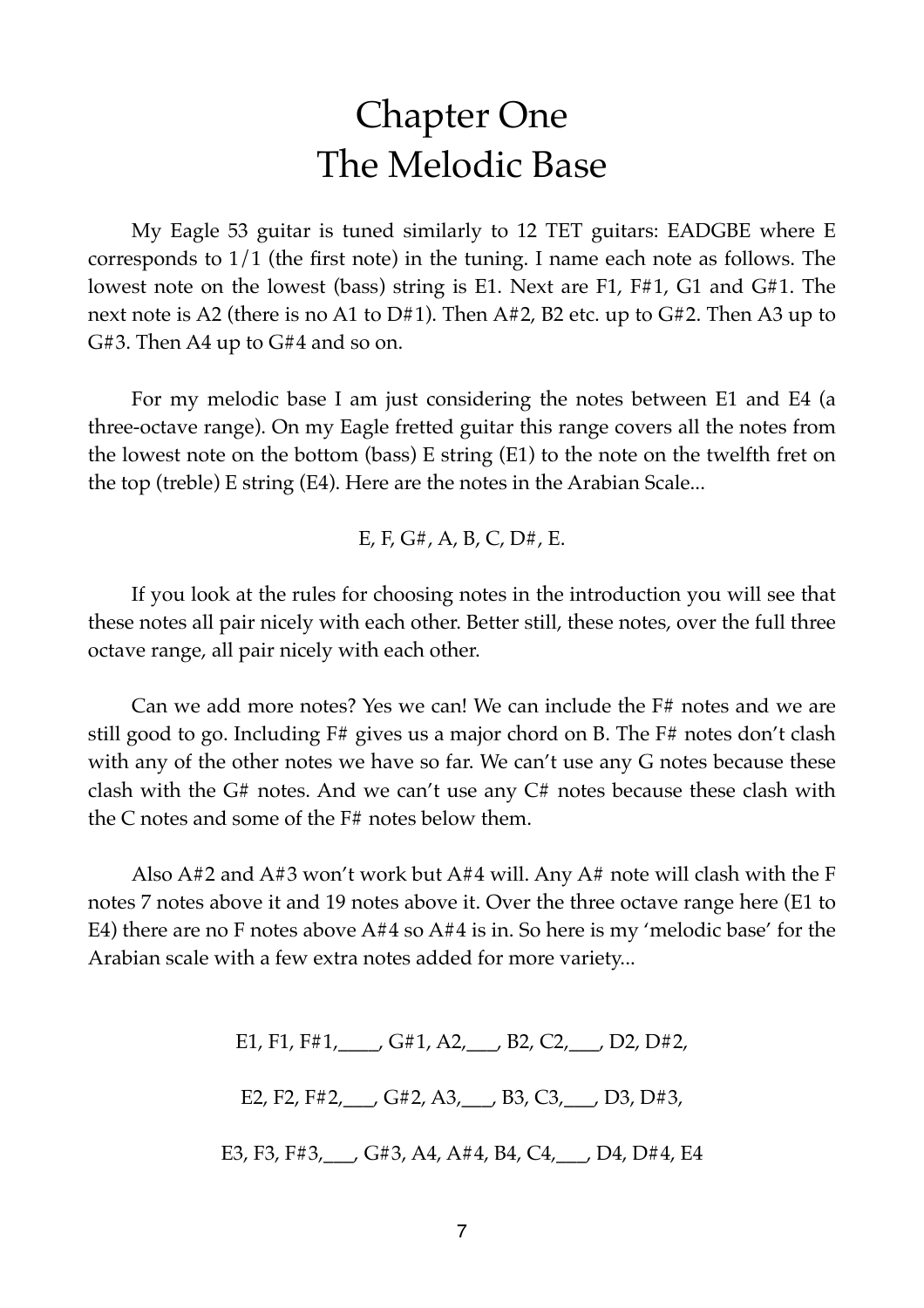All of the notes in all of the chords listed later in this book belong to the 29 note melodic base above. If I'm right then you could choose any of the chords in this book (as many as you like) and no matter what order you play them the progression will always sound good. I suspect that for resolution, or a point of rest, the E major chord (low or high) would be a suitable chord to end a musical phrase or composition.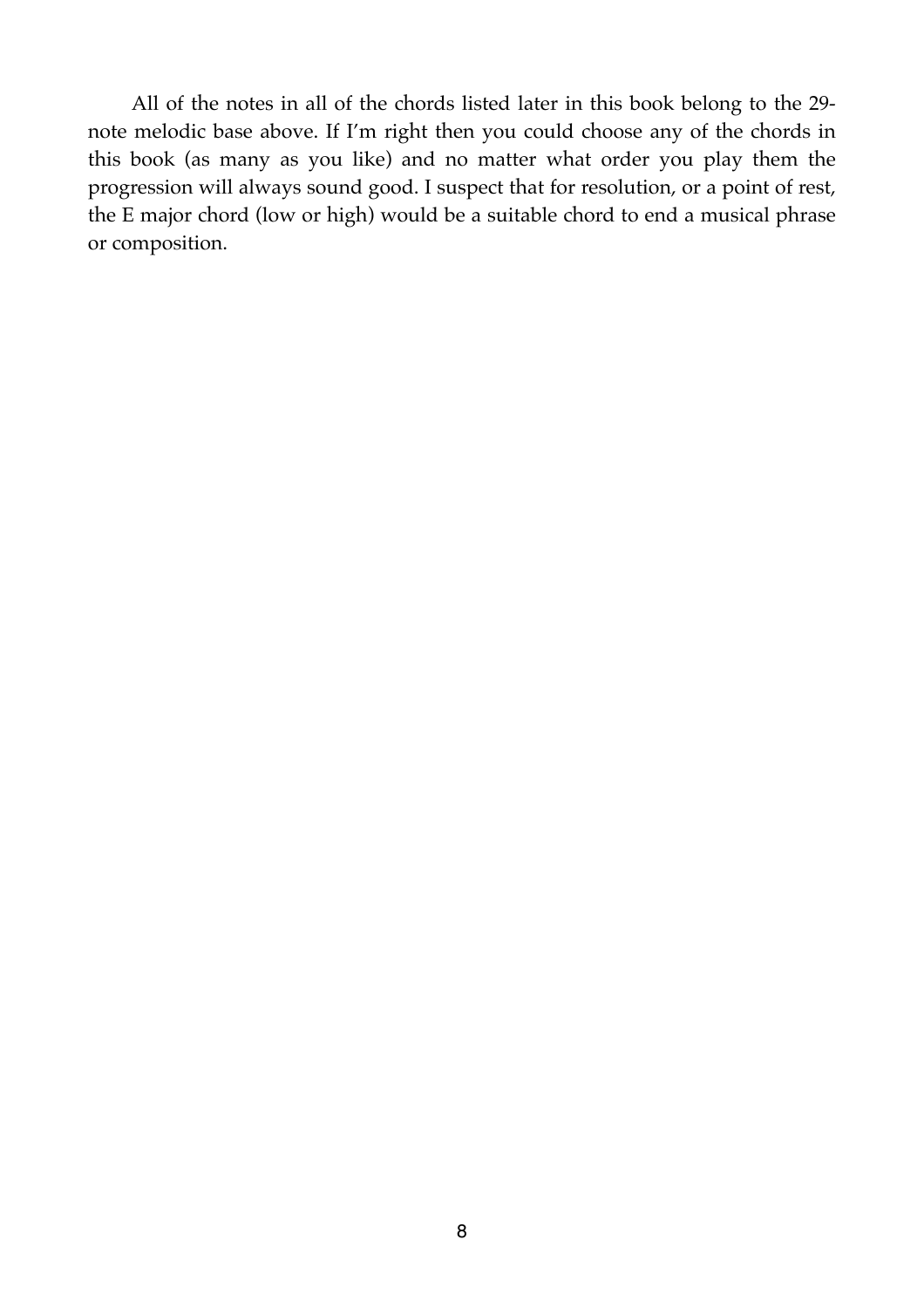## Chapter Two Chords

 There are 507 chords listed below. The first 343 chords are Lush chords which means they are clearly rooted and have an overall strength (or periodicity) value of 0.75 or higher. The remaining 164 chords are not lush, they are not clearly rooted and/or have a strength value less than 0.75. All of the chords in this book have a strength value of 0.4 or higher. I won't use a chord with a strength value less than 0.4. I explain these strength values in some of my other books, my Pianist book, my The Eagle 53 Guitarist Lush Chords book and my John's Rules Music book. The non-lush chords can be 'looked' up like you would look up words in a dictionary. The notes are arranged in ascending order: E1 to G#1, A2 to G#2, A3 to G#3 etc. They are grouped in six-note chords, five-note chords and four-note chords.

 Note that there are two groups of five-note chords, chords 5-1 to 5-98 are on the EADGB strings and chords 5-99 to 5-220 are on the ADGBE strings.

 And there are three groups of four-note chords. 4-1 to 4-146 are on the EADG strings. 4-147 to 4-245 are on the ADGB strings and 4-246 to 4-374 are on the DGBE strings.

 Each chord listed has a diagram below it which represents the frets on a right handed guitar fretted for Eagle 53. The vertical lines are frets. N stands for Nut. An 'X' indicates a string that is not to be played. An 'O' indicates a note to be played. The dashes at the bottom of each diagram indicate the 3rd, 5th, 7th, 9th and 12th frets.

 The frets in the diagrams line up nicely but on a real Eagle 53 guitar the frets are somewhat staggered, a different arrangement (see the diagram on page 5). Even so, the diagrams should be clear enough to follow so as to play the chords on an Eagle 53 fretted guitar.

 Above each diagram is the chord name, the IRC (explained in the introduction), the overall strength value (or periodicity) and the names of each of the notes in the chord.

 These chords could also be played on pianos or keyboards tuned to Eagle 53, just look at the note names above each diagram. Some chords contain unisons (two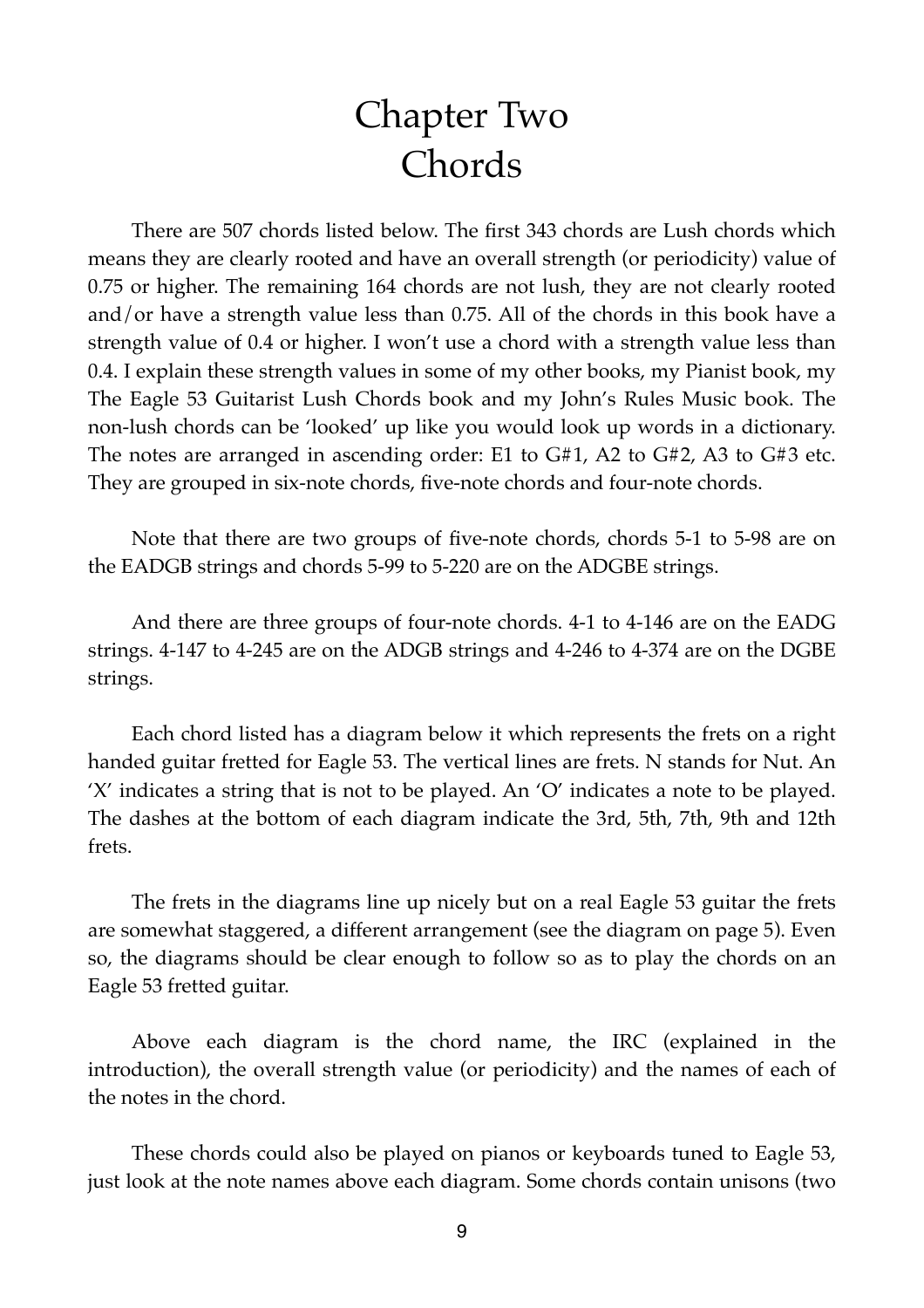notes with the same pitch) and obviously these can't be played on a regular piano or keyboard. Omitting one note from a unison in a chord should be okay most of the time but in a few cases the strength of the chord will dip below 0.4 and would therefore be, for me, illegal.

Here are some likely chords to get started with...

E Major F Major F# 7:10:14:20 F#1, C2, F#2, C3 (4-45) G# Minor A Minor B Major C 4:5:8:10 C2, E2, C3, E3 (C2-97) D# 7:10:12:14 D#2, A3, C3, D#3 (4-205) E Major (one octave higher than previous E Major)

 These should all sound good played in any order and finishing on one of the E Major chords should be a point of rest.

 For piano or keyboard players, you need not be confined to the three octave range I have written about here. If you avoid chords containing an A# then you could play almost all of the chords listed below over *any* range (e.g. a grand piano has seven octaves plus a few notes) and the progressions should always be good.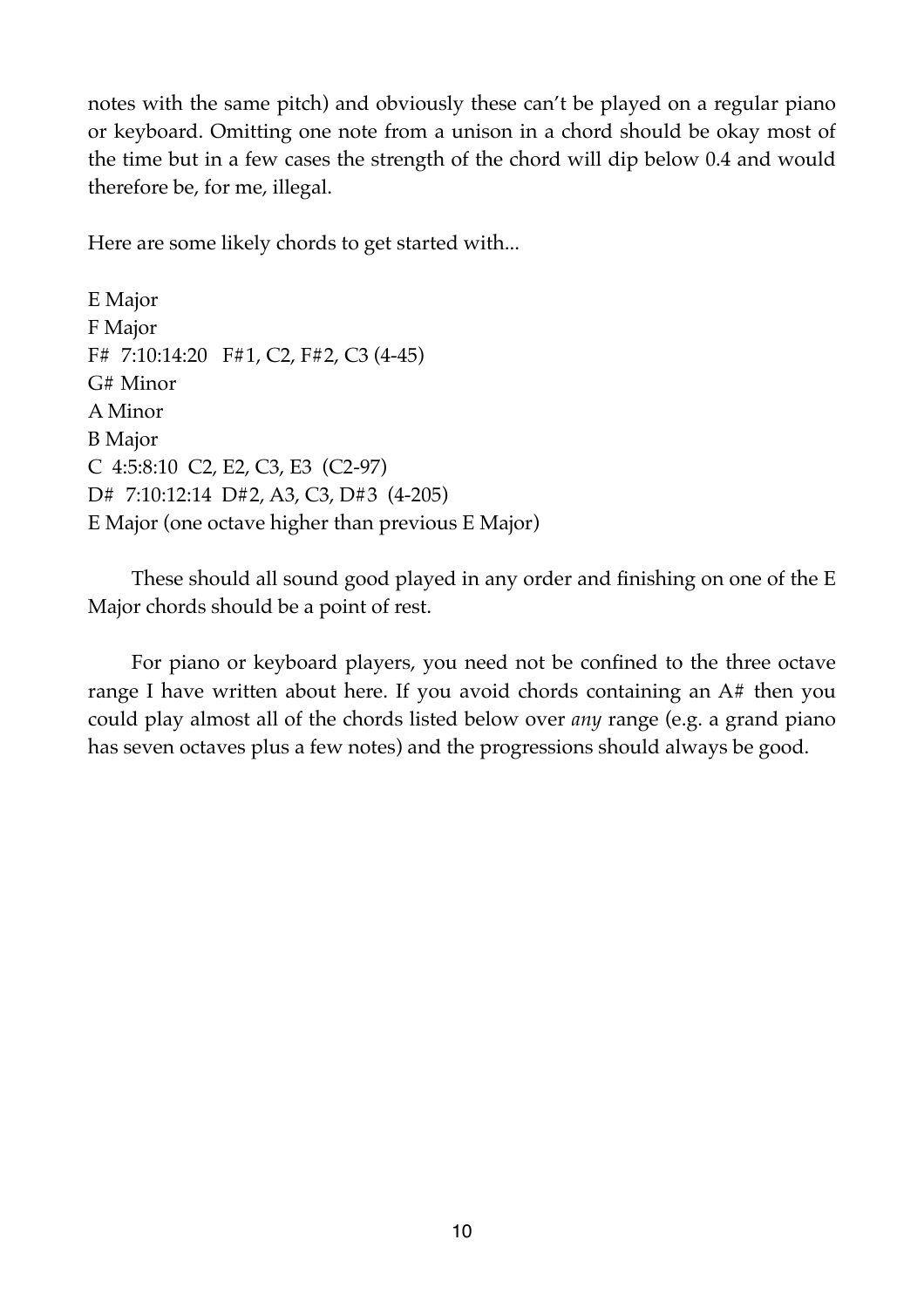| $E1-1$<br>O<br>O<br>N<br>N<br>N<br>O                |                                             |     | 1:2:3:4:3:4 5.333 E1, E2, B3, E3, B3, E3<br>O<br>$\mathsf O$<br>O |  |
|-----------------------------------------------------|---------------------------------------------|-----|-------------------------------------------------------------------|--|
| N<br>O<br>N<br>N<br>N<br>$\mathsf O$                |                                             |     | E1-2 1:2:3:4:3:6 5.167 E1, E2, B3, E3, B3, B4<br>O<br>O<br>O<br>O |  |
| $E1-3$<br>O<br>N<br>N<br>N<br>N<br>$\mathsf O$      |                                             |     | $1:2:3:4:5:4$ 5.067 E1, E2, B3, E3, G#3, E3<br>O<br>O<br>O<br>Ő   |  |
| $E1-4$                                              | 1:2:3:4:5:6                                 | 4.9 | E1, E2, B3, E3, G#3, B4<br>O                                      |  |
| N<br>N<br>N<br>N<br>N<br>$\circ$                    |                                             |     | O<br>O<br>O<br>O                                                  |  |
| O<br>$\mathsf O$<br>O<br>N<br>N<br>N<br>$\mathsf O$ | $E1-5$ 2:3:4:5:6:8 3.15<br>O<br>$\mathsf O$ |     | E1, B2, E2, G#2, B3, E3                                           |  |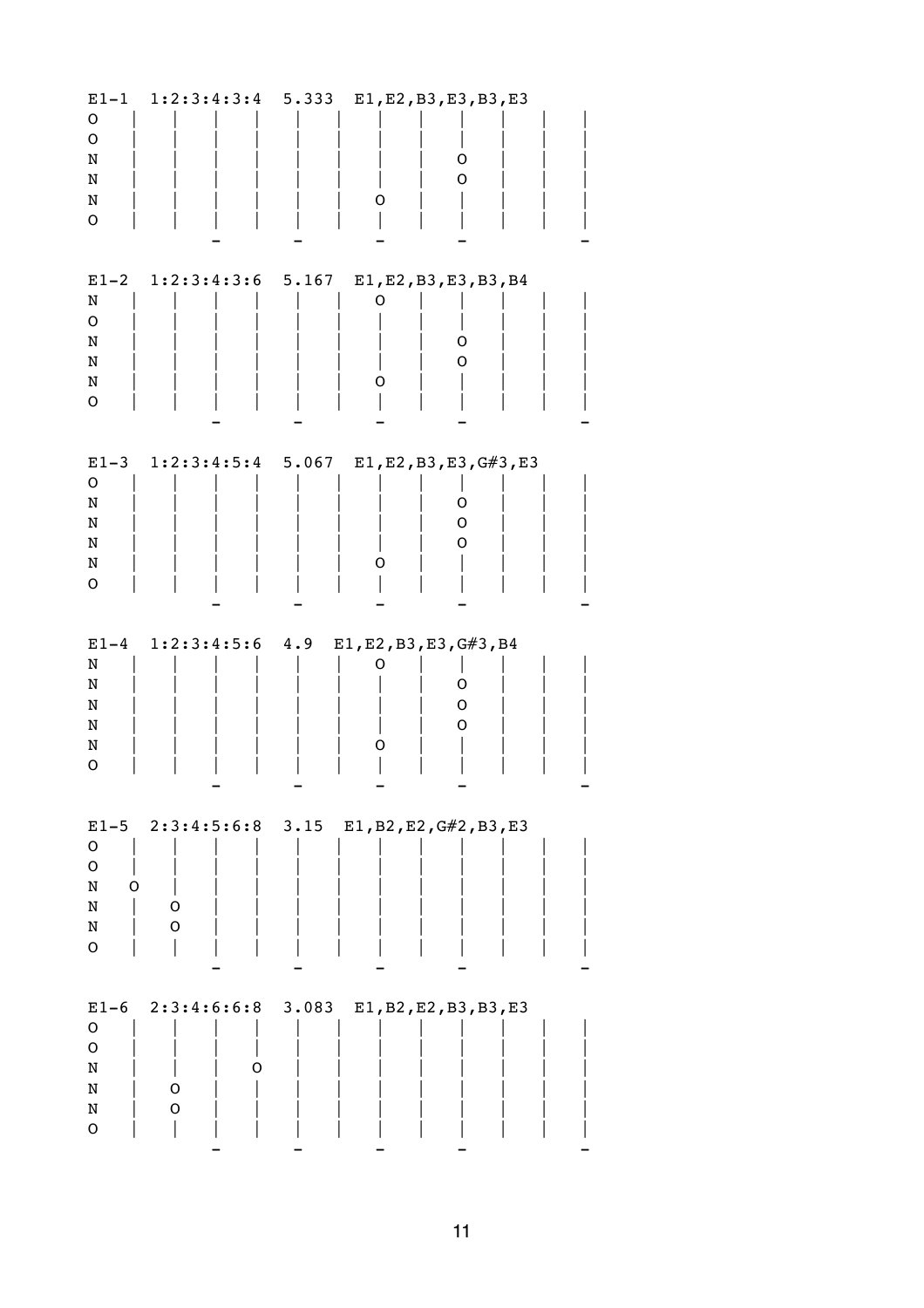| $E1-7$<br>O<br>N<br>N<br>N<br>N<br>O       | 2:3:4:6:8:8<br>O<br>O | O                         | 3.0       |                    | E1, B2, E2, B3, E3, E3                            |  |
|--------------------------------------------|-----------------------|---------------------------|-----------|--------------------|---------------------------------------------------|--|
| $E1-8$<br>N<br>N<br>N<br>N<br>N<br>O       | O<br>O                | 2:3:4:6:8:10<br>0<br>O    | 2.95<br>Ő |                    | E1, B2, E2, B3, E3, G#3                           |  |
| $E1-9$<br>$\circ$<br>O<br>N<br>N<br>N<br>O |                       | $2:4:5:6:6:8$ 2.817<br>O  | O         | Ő                  | E1, E2, G#2, B3, B3, E3                           |  |
| $E1-10$<br>Χ<br>N<br>N<br>N<br>Ν<br>O      | 2:3:4:6:8<br>O<br>0   | Ő                         | 2.75<br>Ő | E1, B2, E2, B3, E3 |                                                   |  |
| $\mathsf O$<br>N<br>N<br>N<br>N<br>O       |                       | 0                         | O<br>0    | O                  | E1-11 $2:4:5:6:8:8$ 2.733 E1, E2, G#2, B3, E3, E3 |  |
| O<br>$\mathsf O$<br>N<br>N                 |                       | $E1-12$ 2:4:5:8:6:8 2.733 |           |                    | E1, E2, G#2, E3, B3, E3<br>0                      |  |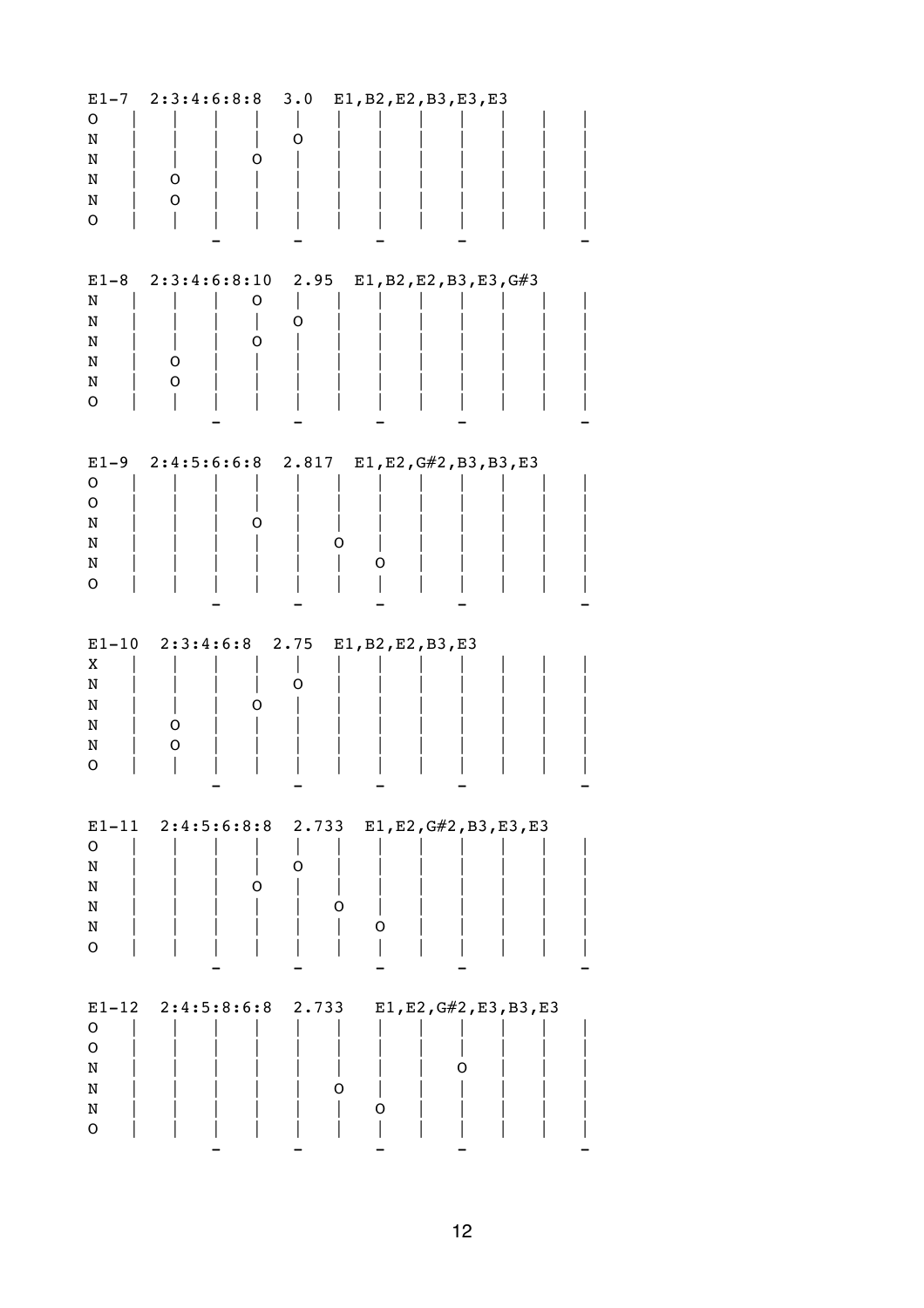| $E1-13$<br>O<br>$\mathsf O$<br>N<br>N<br>N<br>O           | 2:5:6:8:6:8                                         | 2.567 | E1, G#2, B3, E3, B3, E3<br>O<br>O |  |
|-----------------------------------------------------------|-----------------------------------------------------|-------|-----------------------------------|--|
| $E1-14$<br>X<br>O<br>N<br>N<br>N<br>$\mathsf O$           | 4:6:9:12:12<br>O<br>0<br>O                          | 1.389 | E1, B2, F#2, B3, B3               |  |
| $E1-15$<br>Χ<br>N<br>N<br>N<br>N<br>$\mathsf O$           | 4:6:9:12:15<br>O<br>O<br>O                          | 1.356 | E1, B2, F#2, B3, D#3              |  |
| $E1-16$<br>X<br>X<br>N<br>O<br>N<br>N<br>$\circ$          | $4:6:9:10$ 1.256<br>O                               |       | E1, B2, F#2, G#2                  |  |
| X<br>X<br>N<br>N<br>N<br>$\mathsf O$                      | $E1-17$ 4:6:9:12<br>$\mathsf O$<br>$\mathsf O$<br>O | 1.222 | E1, B2, F#2, B3                   |  |
| $E1-18$<br>X<br>$\mathbf O$<br>N<br>N<br>N<br>$\mathsf O$ | $4:9:10:15:12$ 1.222                                | O     | E1,F#2,G#2,D#3,B3<br>O<br>O       |  |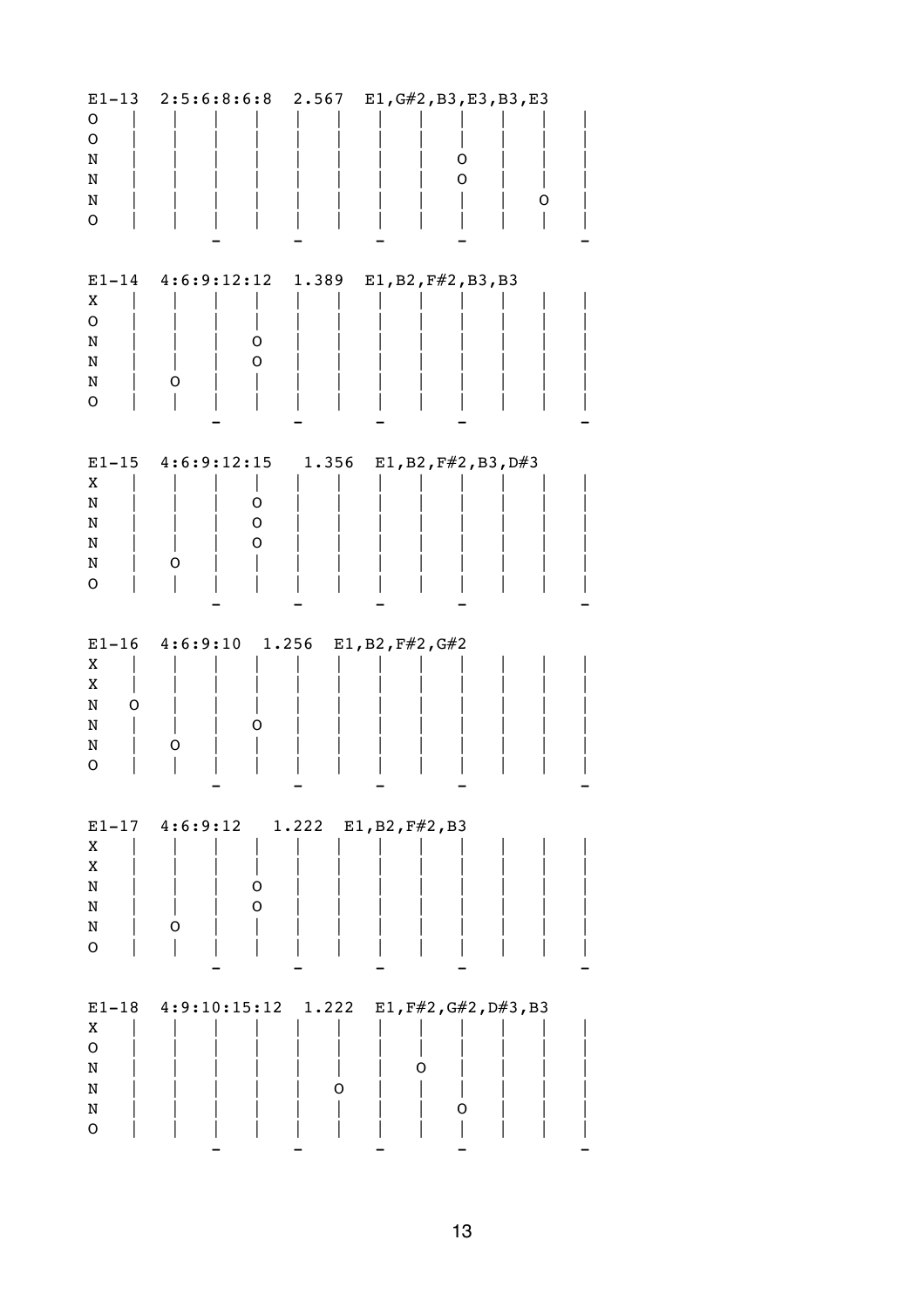| $E1 - 19$<br>X<br>$\mathsf O$<br>N<br>N<br>N<br>O   |                                     | $4:9:12:15:12$ 1.189 | E1, F#2, B3, D#3, B3<br>υ<br>O<br>O                      |   |
|-----------------------------------------------------|-------------------------------------|----------------------|----------------------------------------------------------|---|
| $E1-20$<br>X<br>O<br>N<br>N<br>N<br>O               |                                     |                      | $4:10:12:15:12$ $1.167$ $E1, G#2, B3, D#3, B3$<br>Ő<br>O | 0 |
| Χ<br>X<br>N<br>N<br>N<br>O                          | $E1-21$ 4:8:9:12 1.139              | O<br>O               | E1, E2, F#2, B3<br>Ő                                     |   |
| Χ<br>Χ<br>N<br>N<br>N<br>O                          | $E1-22$ 4:10:12:15 1.0              |                      | E1, G#2, B3, D#3<br>Ő<br>O                               | O |
| N<br>$\mathsf O$<br>O<br>N<br>N<br>N<br>N<br>N<br>O | $\mathsf O$<br>0<br>0               |                      | F1-1 2:3:4:5:6:8 3.15 F1, C2, F2, A3, C3, F3             |   |
| Χ<br>N<br>O<br>N<br>N<br>N<br>N<br>O                | $F1-2$ 2:3:4:5:6 2.9<br>0<br>O<br>O |                      | F1, C2, F2, A3, C3                                       |   |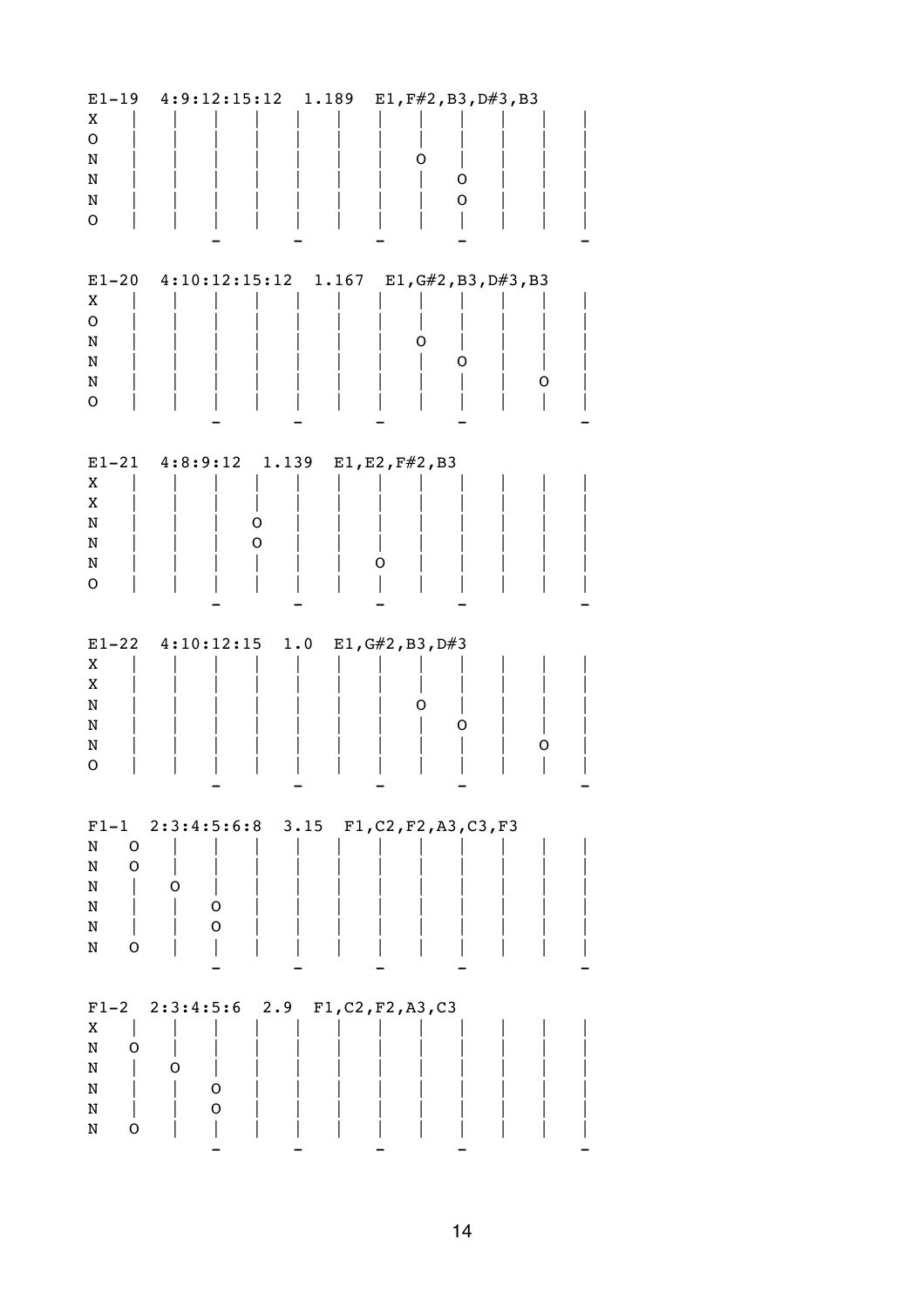| $F1-3$                        | $2:3:4:5:7$ 2.852 F1, C2, F2, A3, D#3             |
|-------------------------------|---------------------------------------------------|
| X                             |                                                   |
| N                             |                                                   |
| N                             | O                                                 |
| N                             | O                                                 |
| N                             | O                                                 |
| N<br>O                        |                                                   |
|                               |                                                   |
|                               |                                                   |
|                               | $F1-4$ 2:3:4:5 2.567 F1, C2, F2, A3               |
| X                             |                                                   |
| X                             |                                                   |
| N                             | O                                                 |
| N                             | O                                                 |
| N                             | O                                                 |
| N<br>0                        |                                                   |
|                               |                                                   |
| $F1-5$                        | $4:5:7:10:12:15$ 1.686<br>F1, A2, D#2, A3, C3, E3 |
| 0                             |                                                   |
| N<br>$\mathbf O$              |                                                   |
| $\mathbf{I}$<br>N             | O                                                 |
| N<br>O                        |                                                   |
| O<br>$\overline{ }$           |                                                   |
| N<br>O                        |                                                   |
|                               |                                                   |
|                               |                                                   |
| $F1-6$                        | $4:5:8:10:12:16$ 1.642<br>F1, A2, F2, A3, C3, F3  |
| N<br>O                        |                                                   |
| N<br>$\mathsf O$              |                                                   |
| N                             | 0                                                 |
| N<br>0                        | Ő                                                 |
| N<br>O                        |                                                   |
|                               |                                                   |
|                               |                                                   |
|                               | F1-8 $4:5:7:10:12$ 1.552 F1, A2, D#2, A3, C3      |
| Χ                             |                                                   |
| N<br>O                        |                                                   |
| $\mathbf{I}$<br>N             | O                                                 |
| N<br>$\mathsf O$              |                                                   |
| $\overline{ }$<br>$\mathsf O$ |                                                   |
| N<br>O                        |                                                   |
|                               |                                                   |
|                               |                                                   |
| $F1-10$<br>X                  | $4:5:8:10:12$ 1.517<br>F1, A2, F2, A3, C3         |
| N<br>O                        |                                                   |
| N                             | O                                                 |
| N                             | O                                                 |
| $\mathsf O$                   |                                                   |
| N<br>O                        |                                                   |
|                               |                                                   |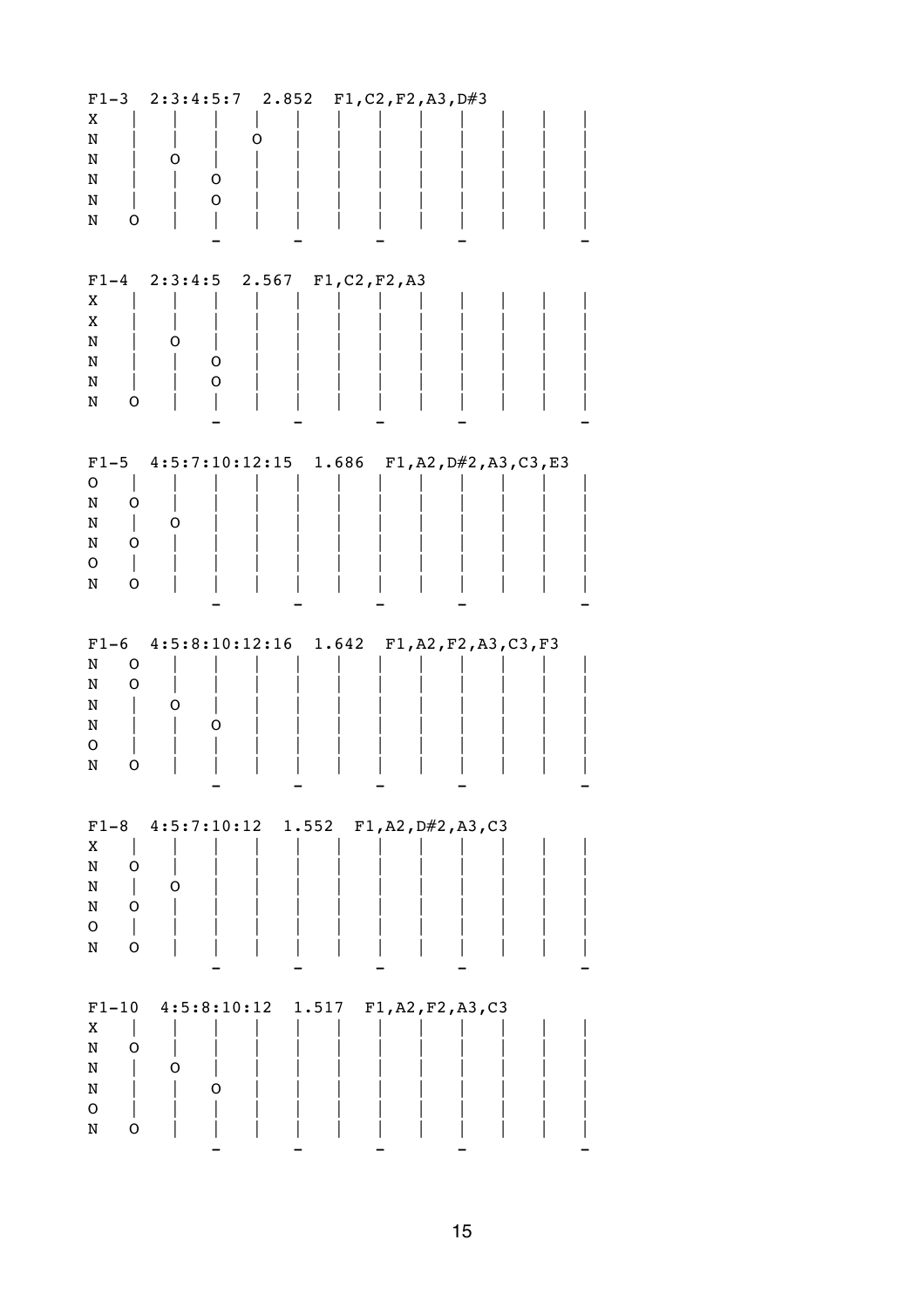| $F1-12$                       | 4:5:8:10:14<br>1.493<br>F1, A2, F2, A3, D#3          |  |
|-------------------------------|------------------------------------------------------|--|
| X                             |                                                      |  |
| ${\bf N}$                     | O                                                    |  |
| N                             | O                                                    |  |
| N                             | 0                                                    |  |
| $\mathsf O$                   |                                                      |  |
| N<br>O                        |                                                      |  |
|                               |                                                      |  |
|                               |                                                      |  |
| $F1-15$<br>X                  | $4:5:7:10$ 1.386<br>F1, A2, D#2, A3                  |  |
| X                             |                                                      |  |
| N                             | O                                                    |  |
| N<br>O                        |                                                      |  |
| $\mathsf O$<br>$\overline{ }$ |                                                      |  |
| $\mathsf O$<br>N              |                                                      |  |
|                               |                                                      |  |
|                               |                                                      |  |
|                               | $F1-17$ 4:5:8:10<br>1.35<br>F1, A2, F2, A3           |  |
| X                             |                                                      |  |
| X                             |                                                      |  |
| N                             | O                                                    |  |
| N                             | O                                                    |  |
| $\mathsf O$                   |                                                      |  |
| N<br>O                        |                                                      |  |
|                               |                                                      |  |
|                               |                                                      |  |
|                               |                                                      |  |
| $F1 - 19$                     | $4:6:7:10$ 1.319<br>F1, C2, D#2, A3                  |  |
| X<br>$\mathbf X$              |                                                      |  |
| N                             | O                                                    |  |
| N<br>O                        |                                                      |  |
| N                             | O                                                    |  |
| N<br>O                        |                                                      |  |
|                               |                                                      |  |
|                               |                                                      |  |
|                               | $G#1-1$ 2:3:4:6 2.5<br>$G#1$ , $D#2$ , $G#2$ , $D#3$ |  |
| X                             |                                                      |  |
| X                             |                                                      |  |
| N                             | O                                                    |  |
| N                             | O<br>O                                               |  |
| N<br>N                        | $\mathsf O$                                          |  |
|                               |                                                      |  |
|                               |                                                      |  |
| $G#1-2$                       | $G#1$ , $D#2$ , $G#2$<br>$2:3:4$ 2.167               |  |
| X                             |                                                      |  |
| X                             |                                                      |  |
| N                             |                                                      |  |
| N                             | O                                                    |  |
| N<br>N                        | 0<br>$\mathsf O$                                     |  |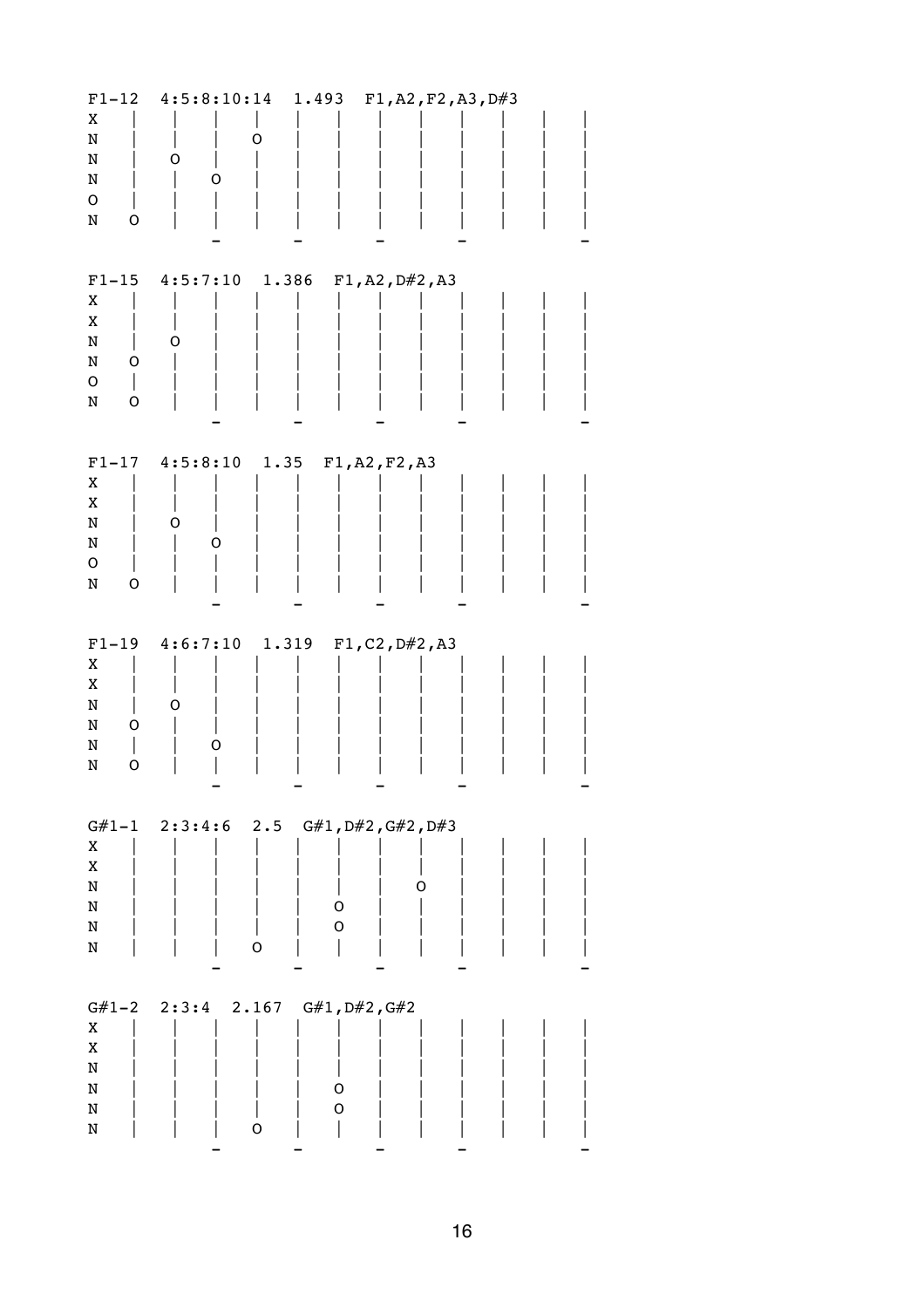| $A2 - 1$                     | 1:2:3:4:3            | 4.833 | A2, A3, E3, A4, E3 |                        |
|------------------------------|----------------------|-------|--------------------|------------------------|
| O                            |                      |       |                    |                        |
| N                            |                      |       |                    | O                      |
| N                            |                      |       |                    | O                      |
| N                            |                      |       | O                  |                        |
| O                            |                      |       |                    |                        |
| Χ                            |                      |       |                    |                        |
|                              |                      |       |                    |                        |
|                              |                      |       |                    |                        |
| $A2-9$                       | $2:3:4:6:8$ 2.75     |       | A2, E2, A3, E3, A4 |                        |
| N                            |                      | O     |                    |                        |
| N                            |                      | O     |                    |                        |
| N                            | O                    |       |                    |                        |
| N                            | O                    |       |                    |                        |
| O                            |                      |       |                    |                        |
| Χ                            |                      |       |                    |                        |
|                              |                      |       |                    |                        |
|                              |                      |       |                    |                        |
| $A2 - 13$                    | 2:3:4:6              | 2.5   | A2, E2, A3, E3     |                        |
| Χ                            |                      |       |                    |                        |
| N                            |                      | Ő     |                    |                        |
| N                            | O                    |       |                    |                        |
| N                            | O                    |       |                    |                        |
| O                            |                      |       |                    |                        |
| Χ                            |                      |       |                    |                        |
|                              |                      |       |                    |                        |
|                              |                      |       |                    |                        |
| $A2 - 16$                    | $3:4:6:8:9:12$ 2.139 |       |                    | E1, A2, E2, A3, B3, E3 |
| O                            |                      |       |                    |                        |
| O                            |                      |       |                    |                        |
| N                            | 0                    |       |                    |                        |
| N                            | O                    |       |                    |                        |
| O                            |                      |       |                    |                        |
| O                            |                      |       |                    |                        |
|                              |                      |       |                    |                        |
| $A2 - 18$                    |                      |       |                    |                        |
|                              | $3:4:6:9:9:12$ 2.111 |       |                    | E1, A2, E2, B3, B3, E3 |
| $\mathsf O$<br>${\mathsf o}$ |                      |       |                    |                        |
| N                            |                      | O     |                    |                        |
| N                            | 0                    |       |                    |                        |
| $\mathbf O$                  |                      |       |                    |                        |
| O                            |                      |       |                    |                        |
|                              |                      |       |                    |                        |
|                              |                      |       |                    |                        |
| $A2-20$                      | $3:4:6:9:9:15$ 2.078 |       |                    | A2, E2, B3, B3, G#3    |
| N                            |                      | O     |                    |                        |
| $\mathsf O$                  |                      |       |                    |                        |
| N                            |                      | 0     |                    |                        |
| N                            | O                    |       |                    |                        |
| $\mathsf O$                  |                      |       |                    |                        |
| $\mathsf O$                  |                      |       |                    |                        |
|                              |                      |       |                    |                        |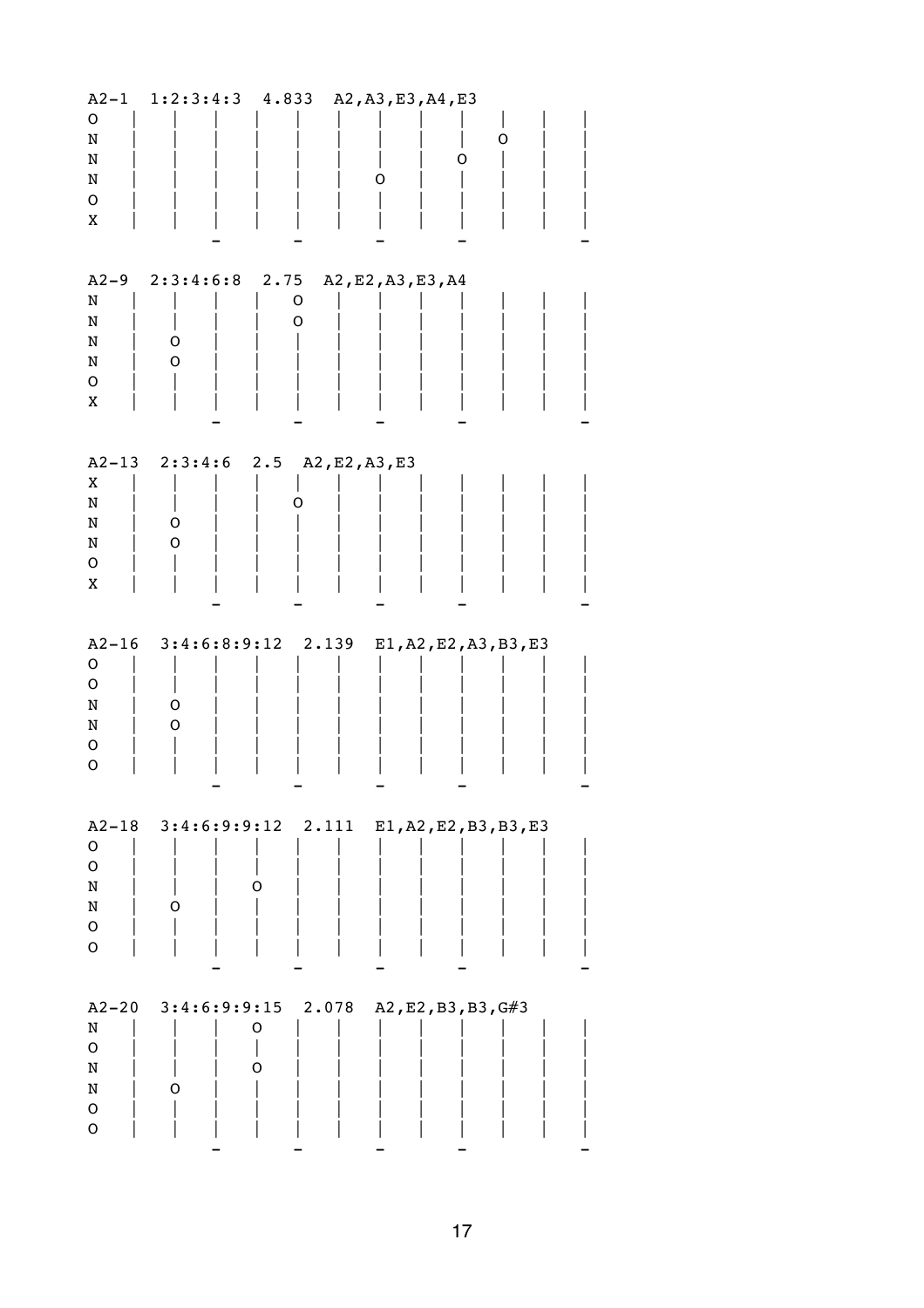| $A2 - 21$<br>O<br>N<br>N<br>N<br>0<br>O           | Ő<br>Ő                         | O          | 3:4:6:9:12:12 2.056 E1, A2, E2, B3, E3, E3 |  |
|---------------------------------------------------|--------------------------------|------------|--------------------------------------------|--|
| $A2 - 22$<br>O<br>O<br>N<br>N<br>O<br>O           | $3:4:8:9:9:12$ 2.028           |            | E1, A2, A3, B3, B3, E3                     |  |
| $A2 - 23$<br>N<br>N<br>N<br>N<br>0<br>O           | 3:4:6:9:12:15<br>Ő<br>O<br>Ô   | 2.023<br>O | A2, E2, B3, E3, G#3                        |  |
| $A2 - 27$<br>O<br>0<br>N<br>N<br>O<br>O           | 3:4:8:12:9:12                  | 1.972      | E1, A2, A3, E3, B3, E3                     |  |
| $\mathsf O$<br>N<br>N<br>N<br>O<br>O              | A2-28 3:4:8:9:12:12 1.972<br>0 | O          | E1, A2, A3, B3, E3, E3<br>O                |  |
| $A2 - 31$<br>O<br>O<br>N<br>N<br>$\mathsf O$<br>O | $3:4:9:12:9:12$ 1.944          |            | E1, A2, B3, E3, B3, E3<br>O<br>O           |  |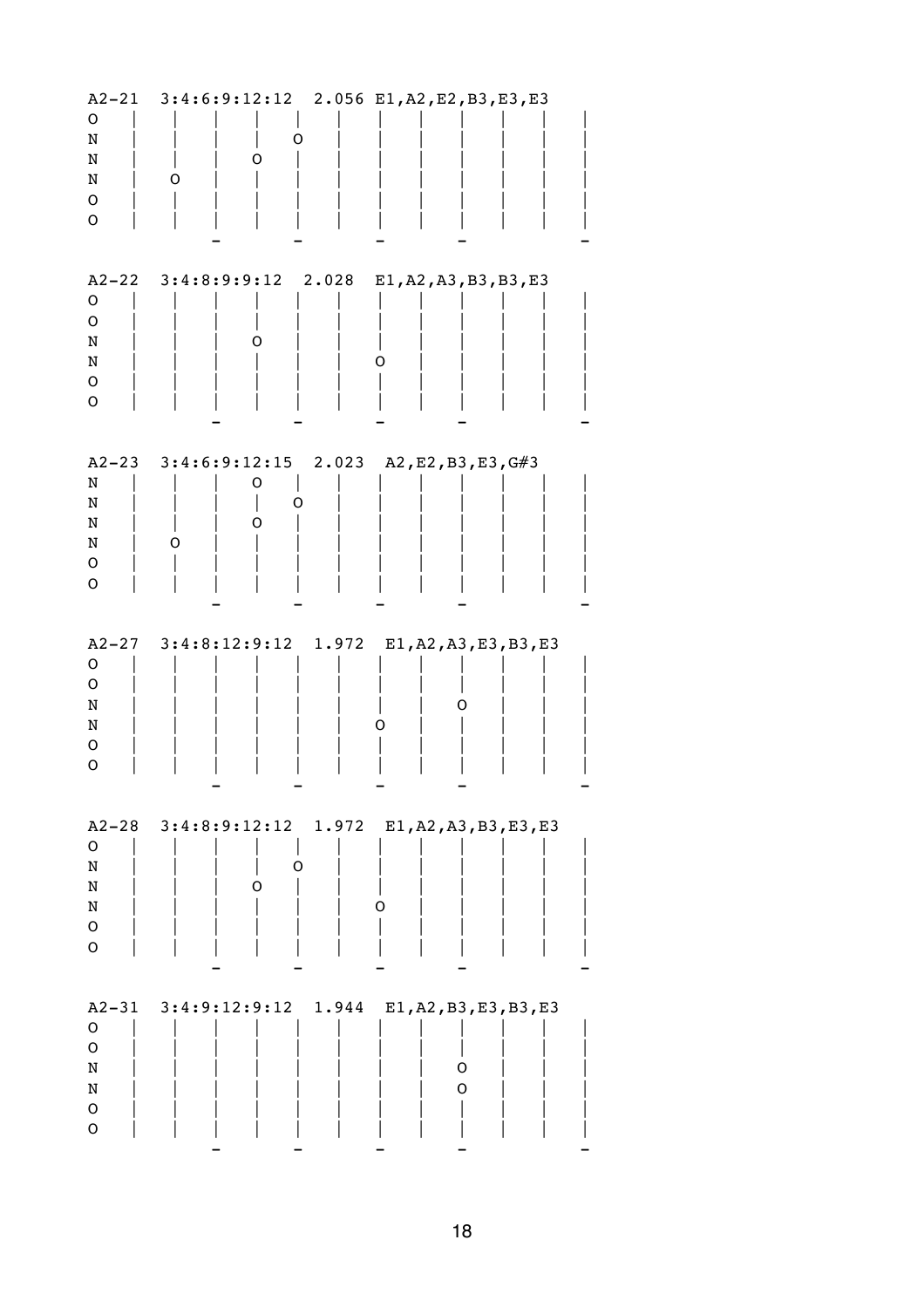| $A2 - 34$<br>Χ<br>N<br>N<br>N<br>$\mathbf O$<br>0 | 3:4:6:8:12<br>O<br>O          | 1.917                     | E1, A2, E2, A3, E3               |  |
|---------------------------------------------------|-------------------------------|---------------------------|----------------------------------|--|
| $A2 - 36$<br>O<br>$\mathsf O$<br>N<br>N<br>O<br>N | 4:4:8:9:9:12<br>Ő             | 1.861<br>O                | A2, A2, A3, B3, B3, E3<br>Ő      |  |
| $A2 - 40$<br>X<br>N<br>N<br>N<br>O<br>O           | 3:4:8:9:12<br>O               | 1.806<br>Ő                | E1, A2, A3, B3, E3<br>Ő          |  |
| $A2 - 41$<br>O<br>N<br>N<br>N<br>O<br>N           | 4:4:8:9:12:12<br>Ő            | 1.806<br>Ő<br>O           | A2, A2, A3, B3, E3, E3           |  |
| O<br>$\mathsf O$<br>N<br>N<br>N<br>N              | A2-44 4:6:8:9:9:12 1.694<br>0 | O                         | A2, E2, A3, B3, B3, E3<br>O<br>O |  |
| $A2 - 49$<br>Χ<br>X<br>N<br>N<br>$\mathsf O$<br>N | 4:4:8:9<br>0                  | 1.472 A2, A2, A3, B3<br>O | 0                                |  |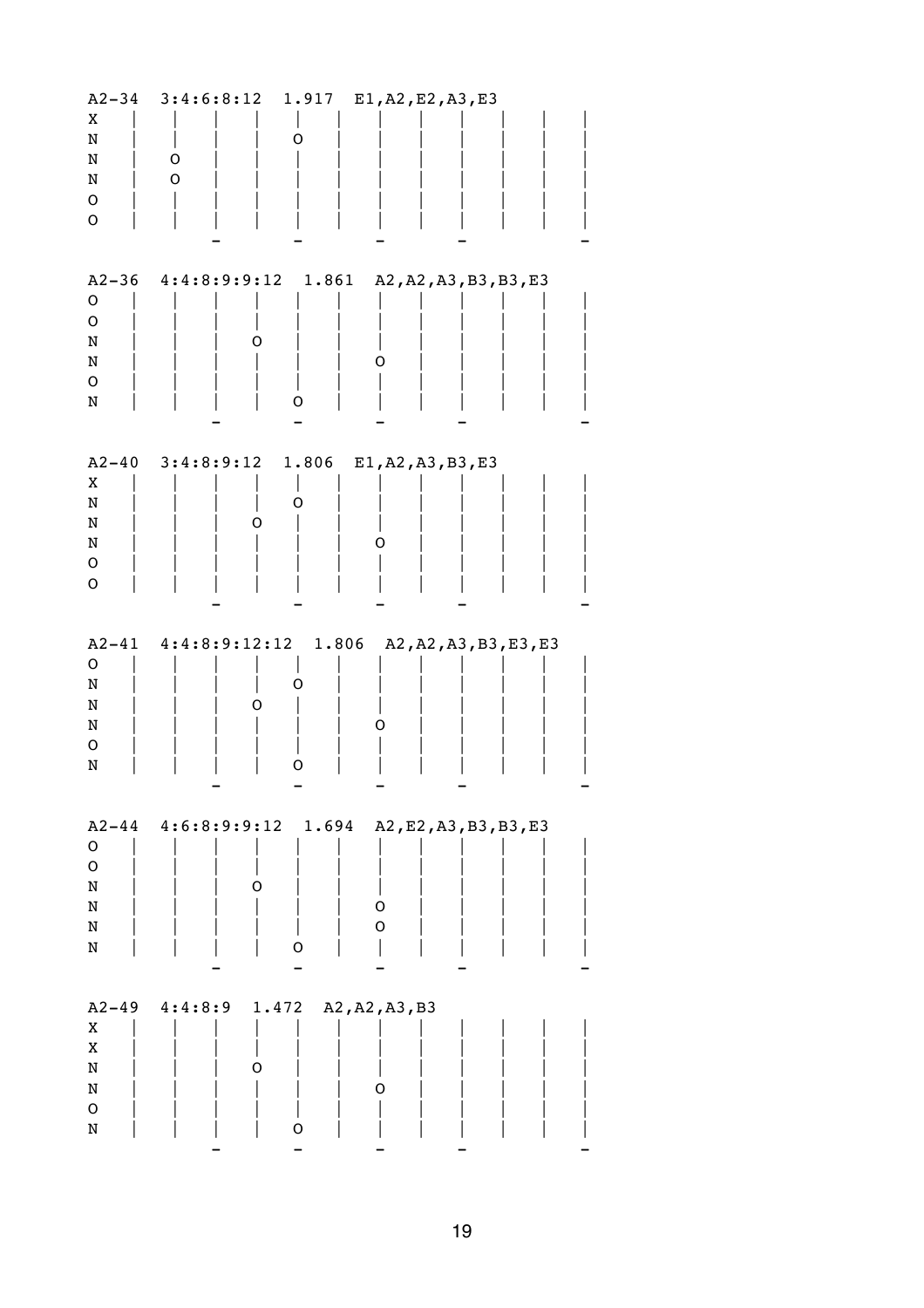| A2               | 4:6:8:9:12 | 1.472               |       | A2, E2, A3, B3, E3 |                     |  |
|------------------|------------|---------------------|-------|--------------------|---------------------|--|
| X                |            |                     |       |                    |                     |  |
| N                |            |                     | Ő     |                    |                     |  |
| N                |            | O                   |       |                    |                     |  |
| N                |            |                     |       | 0                  |                     |  |
| N                |            |                     |       | O                  |                     |  |
| N                |            |                     | O     |                    |                     |  |
|                  |            |                     |       |                    |                     |  |
|                  |            |                     |       |                    |                     |  |
| $A2 - 53$        |            | $4:6:9:12:15$ 1.356 |       |                    | A2, E2, B3, E3, G#3 |  |
| $\, {\bf N}$     |            | O                   |       |                    |                     |  |
| N                |            |                     | O     |                    |                     |  |
| N                |            | O                   |       |                    |                     |  |
| N                | Ő          |                     |       |                    |                     |  |
| O                |            |                     |       |                    |                     |  |
| X                |            |                     |       |                    |                     |  |
|                  |            |                     |       |                    |                     |  |
|                  |            |                     |       |                    |                     |  |
| $A2 - 57$        |            | $4:8:9:12:12$ 1.306 |       |                    | A2, A3, B3, E3, E3  |  |
| O                |            |                     |       |                    |                     |  |
| N                |            |                     | O     |                    |                     |  |
| N                |            | O                   |       |                    |                     |  |
| N                |            |                     |       | Ő                  |                     |  |
| O                |            |                     |       |                    |                     |  |
| X                |            |                     |       |                    |                     |  |
|                  |            |                     |       |                    |                     |  |
| $A2 - 58$        |            | 4:8:12:9:12         | 1.306 |                    | A2, A3, E3, B3, E3  |  |
| $\mathsf O$      |            |                     |       |                    |                     |  |
| O                |            |                     |       |                    |                     |  |
| $\mathbf N$      |            |                     |       |                    |                     |  |
| N                |            |                     |       | O                  |                     |  |
| 0                |            |                     |       |                    |                     |  |
| Χ                |            |                     |       |                    |                     |  |
|                  |            |                     |       |                    |                     |  |
|                  |            |                     |       |                    |                     |  |
|                  |            | A2-59 4:6:8:9 1.306 |       | A2, E2, A3, B3     |                     |  |
| X                |            |                     |       |                    |                     |  |
| X                |            |                     |       |                    |                     |  |
| N                |            | O                   |       |                    |                     |  |
| N                |            |                     |       | 0                  |                     |  |
| N                |            |                     |       | O                  |                     |  |
| $\, {\rm N}$     |            |                     | O     |                    |                     |  |
|                  |            |                     |       |                    |                     |  |
|                  |            |                     |       |                    |                     |  |
| $A2 - 63$        |            | 4:6:9:12            | 1.222 | A2, E2, B3, E3     |                     |  |
| X                |            |                     |       |                    |                     |  |
| ${\bf N}$        |            |                     | O     |                    |                     |  |
| $\mathbf N$      |            | O                   |       |                    |                     |  |
| N                | O          |                     |       |                    |                     |  |
| $\mathsf O$<br>X |            |                     |       |                    |                     |  |
|                  |            |                     |       |                    |                     |  |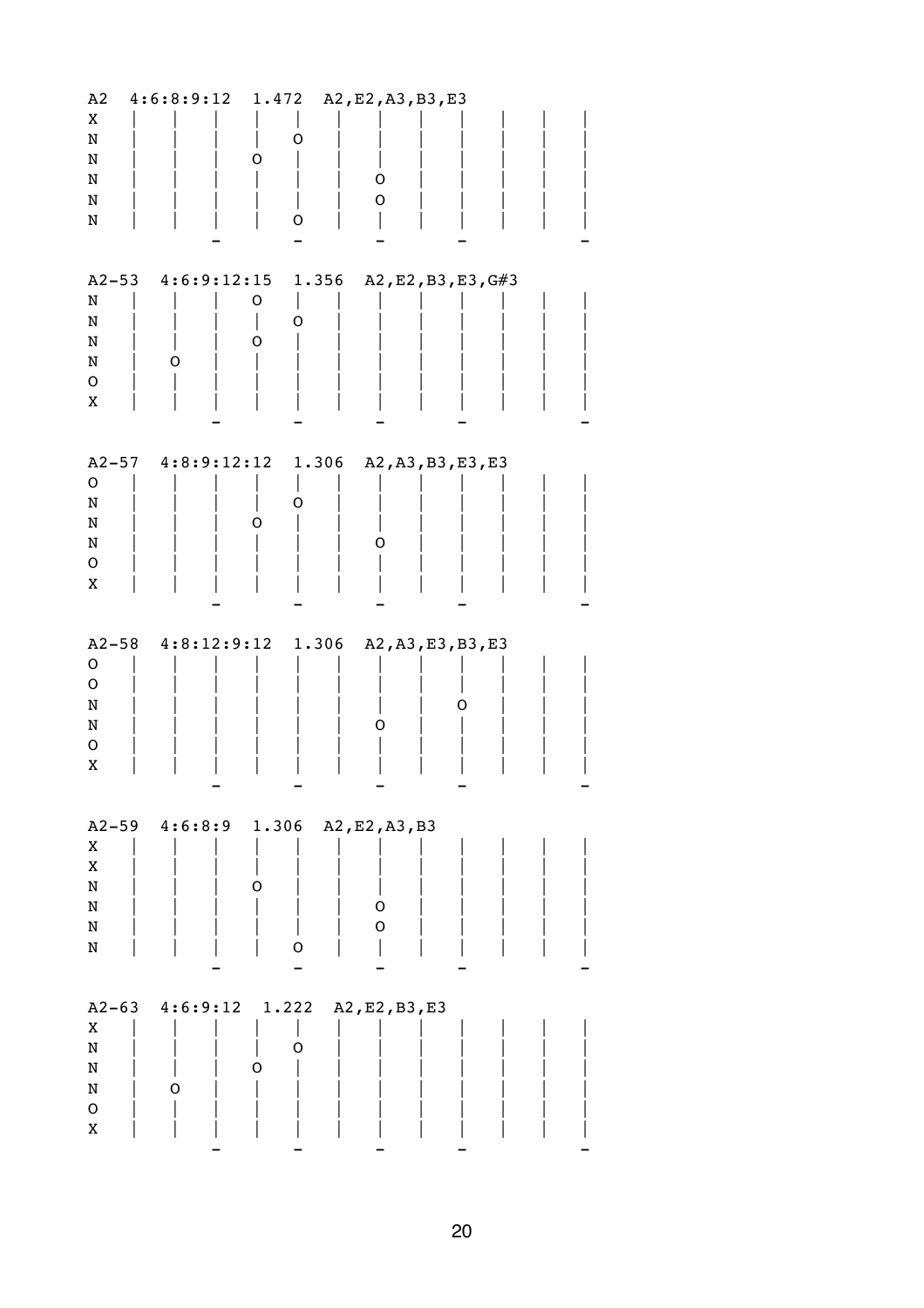| $A2 - 64$          |   | 4:9:12:15:12     | 1.189                   |                | A2, B3, E3, G#3, E3       |  |
|--------------------|---|------------------|-------------------------|----------------|---------------------------|--|
| O                  |   |                  |                         |                |                           |  |
| N                  |   |                  |                         |                | O                         |  |
| N                  |   |                  |                         |                | 0                         |  |
| N                  |   |                  |                         |                | O                         |  |
| O                  |   |                  |                         |                |                           |  |
| X                  |   |                  |                         |                |                           |  |
|                    |   |                  |                         |                |                           |  |
|                    |   |                  |                         |                |                           |  |
| $A2 - 68$          |   |                  | 9:8:18:24:18:24         | 0.861          | B2, A2, B3, E3, B3, E3    |  |
| O                  |   |                  |                         |                |                           |  |
| O                  |   |                  |                         |                |                           |  |
| N                  |   |                  |                         |                | O                         |  |
| N                  |   |                  |                         |                | O                         |  |
| O                  |   |                  |                         |                |                           |  |
| N                  |   |                  |                         | 0              |                           |  |
|                    |   |                  |                         |                |                           |  |
|                    |   |                  |                         |                |                           |  |
| $A2 - 69$          |   |                  | $9:8:18:24:30:24$ 0.817 |                | B2, A2, B3, E3, G#3, E3   |  |
| O                  |   |                  |                         |                |                           |  |
| N                  |   |                  |                         |                | O                         |  |
| N                  |   |                  |                         |                | O                         |  |
| N                  |   |                  |                         |                | O                         |  |
| 0                  |   |                  |                         |                |                           |  |
| N                  |   |                  |                         |                |                           |  |
|                    |   |                  |                         |                |                           |  |
|                    |   |                  |                         |                |                           |  |
|                    |   |                  |                         |                |                           |  |
|                    |   |                  |                         |                |                           |  |
| $A2 - 70$          |   | $8:9:12:18$ 0.75 |                         | A2, B2, E2, B3 |                           |  |
| Χ                  |   |                  |                         |                |                           |  |
| Χ                  |   |                  |                         |                |                           |  |
| N                  |   |                  |                         |                |                           |  |
| N                  | O |                  |                         |                |                           |  |
| N                  | O |                  |                         |                |                           |  |
| N                  |   |                  | O                       |                |                           |  |
|                    |   |                  |                         |                |                           |  |
|                    |   |                  |                         |                |                           |  |
|                    |   |                  | B2-1 2:3:4:5:4:8 3.317  | O              | B2, F#2, B3, D#3, B3, B4  |  |
| N<br>${\mathsf o}$ |   |                  |                         |                |                           |  |
|                    |   |                  |                         |                | 0                         |  |
| N                  |   |                  |                         |                | O                         |  |
| N                  |   |                  |                         |                | O                         |  |
| N                  |   |                  |                         | 0              |                           |  |
| N                  |   |                  |                         |                |                           |  |
|                    |   |                  |                         |                |                           |  |
|                    |   |                  | B2-2 2:3:4:5:6:8 3.15   |                | B2, F#2, B3, D#3, F#3, B4 |  |
| N                  |   |                  |                         | O              |                           |  |
| N                  |   |                  |                         | O              |                           |  |
| ${\tt N}$          |   |                  |                         |                | 0                         |  |
| N                  |   |                  |                         |                | 0                         |  |
| N                  |   |                  |                         |                | O                         |  |
| N                  |   |                  |                         | 0              |                           |  |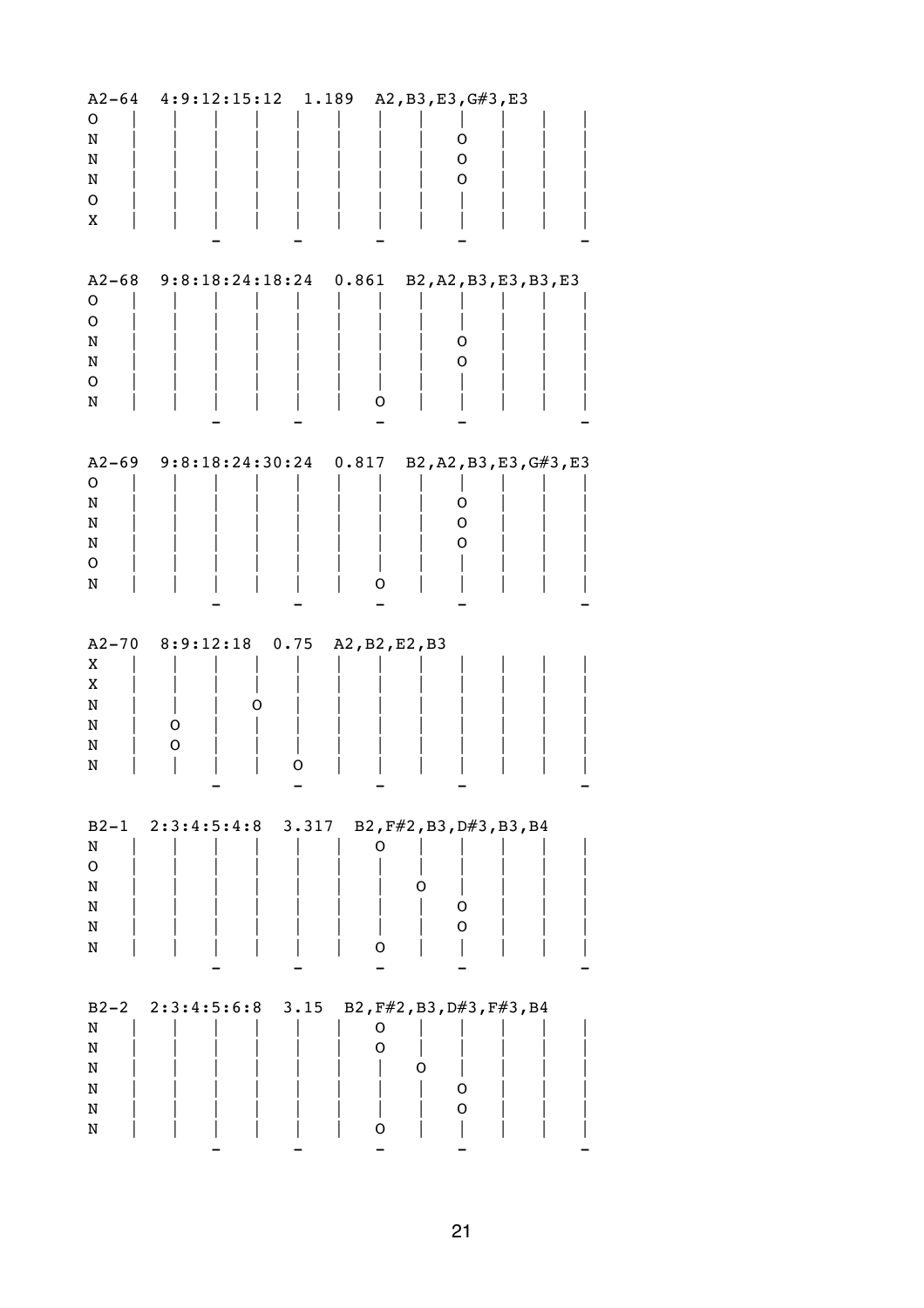| $B2-3$                                       | 2:3:4:5:4                                                                                   |
|----------------------------------------------|---------------------------------------------------------------------------------------------|
| Χ                                            | 3.067                                                                                       |
| $\mathsf O$                                  | B2, F#2, B3, D#3, B3                                                                        |
| N                                            | O                                                                                           |
| N                                            | O                                                                                           |
| N                                            | O                                                                                           |
| N                                            | O                                                                                           |
| N                                            | $B2-4$ $2:3:4:4:6$ $3.0$                                                                    |
| $\mathsf O$                                  | B2, F#2, B3, B3, F#3                                                                        |
| $\mathbf N$                                  | O                                                                                           |
| N                                            | O                                                                                           |
| N                                            | 0                                                                                           |
| Χ                                            | Ő                                                                                           |
| $B2-5$                                       | $2:3:4:5:6$ 2.9                                                                             |
| N                                            | B2, F#2, B3, D#3, F#3                                                                       |
| N                                            | O                                                                                           |
| N                                            | O                                                                                           |
| N                                            | $\mathsf O$                                                                                 |
| N                                            | O                                                                                           |
| X                                            | Ő                                                                                           |
| $B2-6$                                       | $2:3:4:5:6$ 2.9                                                                             |
| X                                            | B2, $F#2$ , B3, D#3, $F#3$                                                                  |
| N                                            | Ő                                                                                           |
| N                                            | O                                                                                           |
| N                                            | 0                                                                                           |
| N                                            | O                                                                                           |
| N                                            | O                                                                                           |
| X<br>${\mathsf o}$<br>N<br>N<br>N<br>X       | 2.667<br>B2, F#2, B3, B3<br>$B2-7$ $2:3:4:4$<br>B2<br>O<br>$\mathbf O$<br>O                 |
| $B2-8$<br>X<br>${\bf N}$<br>N<br>N<br>N<br>X | 2.567<br>B2, F#2, B3, D#3<br>2:3:4:5<br>I<br>$\mathsf O$<br>$\mathsf O$<br>$\mathsf O$<br>O |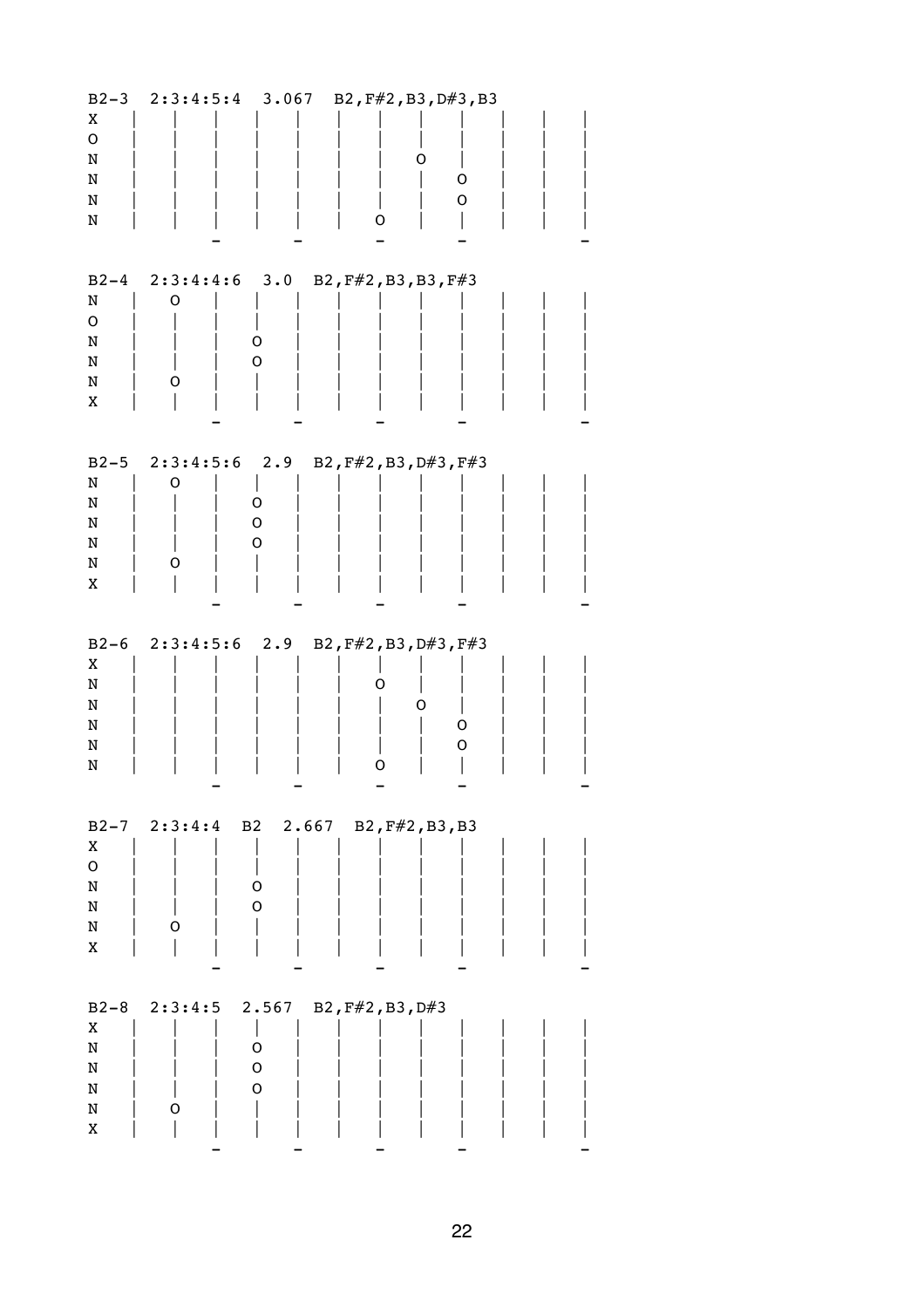| $B2-9$<br>Χ<br>X<br>N<br>N<br>N<br>N              |                       |                                      | $2:3:4:5$ 2.567 B2, $F#2$ , B3, D#3<br>O | D<br>O<br>O                                      |  |
|---------------------------------------------------|-----------------------|--------------------------------------|------------------------------------------|--------------------------------------------------|--|
| $B2 - 10$<br>N<br>O<br>N<br>N<br>N<br>N           | O<br>0<br>$\mathsf O$ | O<br>0                               |                                          | $3:4:6:8:8:12$ 2.167 $F#1, B2, F#2, B3, B3, F#3$ |  |
| $B2 - 11$<br>N<br>N<br>N<br>N<br>N<br>N           | Ő<br>O<br>$\mathsf O$ | $3:4:6:8:10:12$ 2.117<br>0<br>0<br>O |                                          | $F#1$ , B2, $F#2$ , B3, D#3, $F#3$               |  |
| $B2-12$<br>Χ<br>O<br>N<br>N<br>O<br>N<br>N        | O<br>O                | O                                    | $3:4:5:8:8$ 2.067 $F#1, B2, D#2, B3, B3$ |                                                  |  |
| $B2 - 13$<br>X<br>N<br>N<br>N<br>O<br>N<br>N      | O<br>$\mathsf O$      | $3:4:5:8:10$ 2.017<br>O<br>O         |                                          | $F#1$ , B2, D#2, B3, D#3                         |  |
| $B2 - 14$<br>X<br>$\mathsf O$<br>N<br>N<br>N<br>N | O<br>$\mathsf O$      | O<br>O                               | $3:4:6:8:8$ 2.0 $F#1, B2, F#2, B3, B3$   |                                                  |  |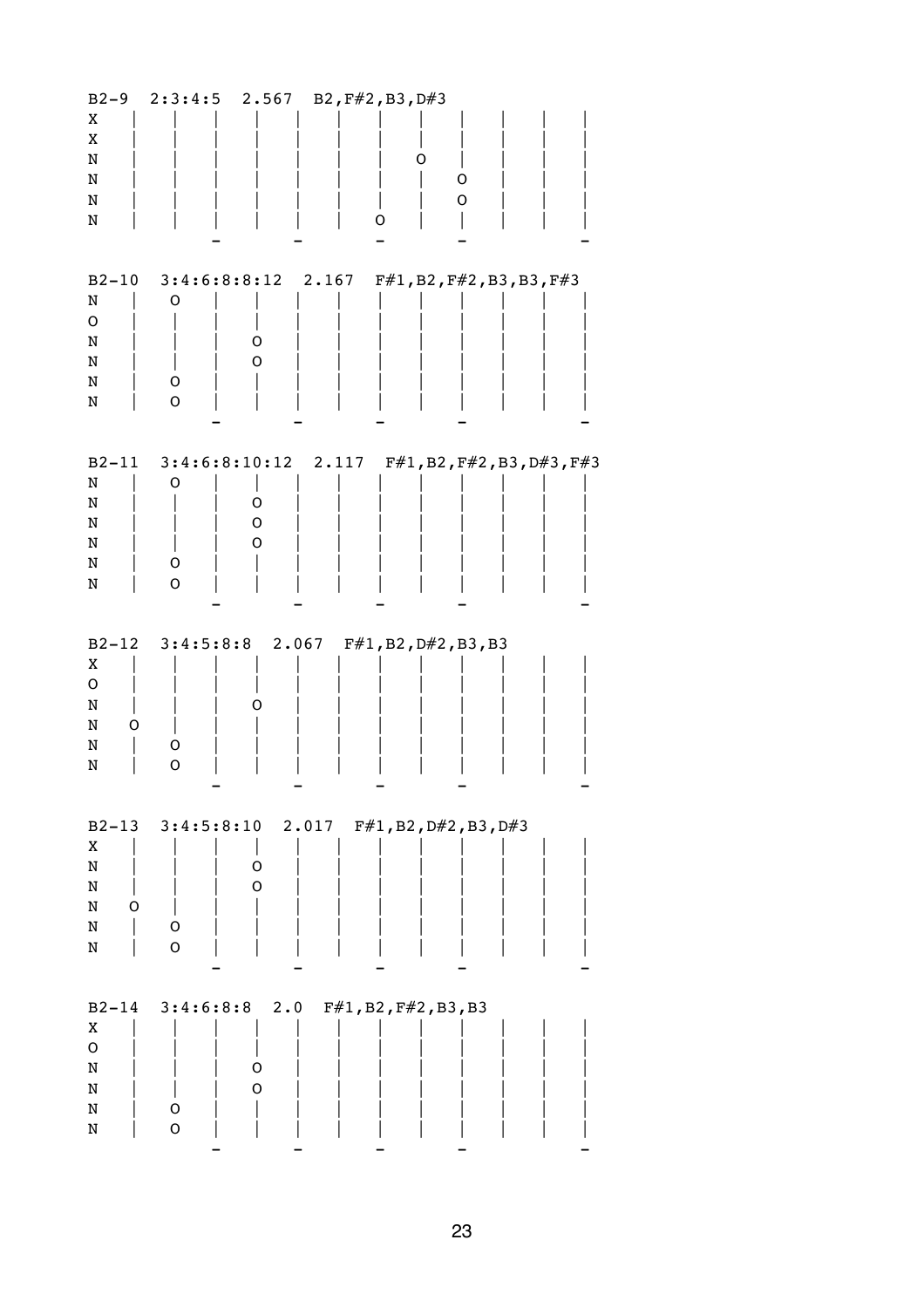| $B2 - 15$<br>X<br>N<br>N                     | 3:4:6:8:10<br>1.95<br>$F#1$ , B2, $F#2$ , B3, D#3<br>O<br>0                       |
|----------------------------------------------|-----------------------------------------------------------------------------------|
| N                                            | 0                                                                                 |
| N                                            | O                                                                                 |
| N                                            | O                                                                                 |
| $B2 - 16$<br>X<br>Χ<br>N<br>N<br>O<br>N<br>N | $3:4:5:8$ 1.817 $F#1, B2, D#2, B3$<br>O<br>O                                      |
| $B2-17$<br>N<br>N<br>N<br>N<br>N<br>N        | 4:5:6:8:10:16<br>1.808<br>B2, D#2, F#2, B3, D#3, B4<br>Ő<br>O<br>0<br>O<br>Ő<br>O |
| $B2 - 18$                                    | 3:4:6:8                                                                           |
| X                                            | 1.75                                                                              |
| X                                            | F#1, B2, F#2, B3                                                                  |
| N                                            | O                                                                                 |
| N                                            | 0                                                                                 |
| N                                            | O                                                                                 |
| N                                            | O                                                                                 |
| X                                            | B2-19 4:5:6:8:10 1.683 B2, D#2, F#2, B3, D#3                                      |
| N                                            | O                                                                                 |
| N                                            | O                                                                                 |
| N                                            | $\mathbf O$                                                                       |
| N                                            | O                                                                                 |
| N                                            | 0                                                                                 |
| $B2-20$                                      | $4:5:6:8:12$ 1.65                                                                 |
| X                                            | B2, $D#2$ , $F#2$ , B3, $F#3$                                                     |
| N                                            | O                                                                                 |
| N                                            | O                                                                                 |
| N                                            | O                                                                                 |
| N                                            | O                                                                                 |
| N                                            | $\mathsf O$                                                                       |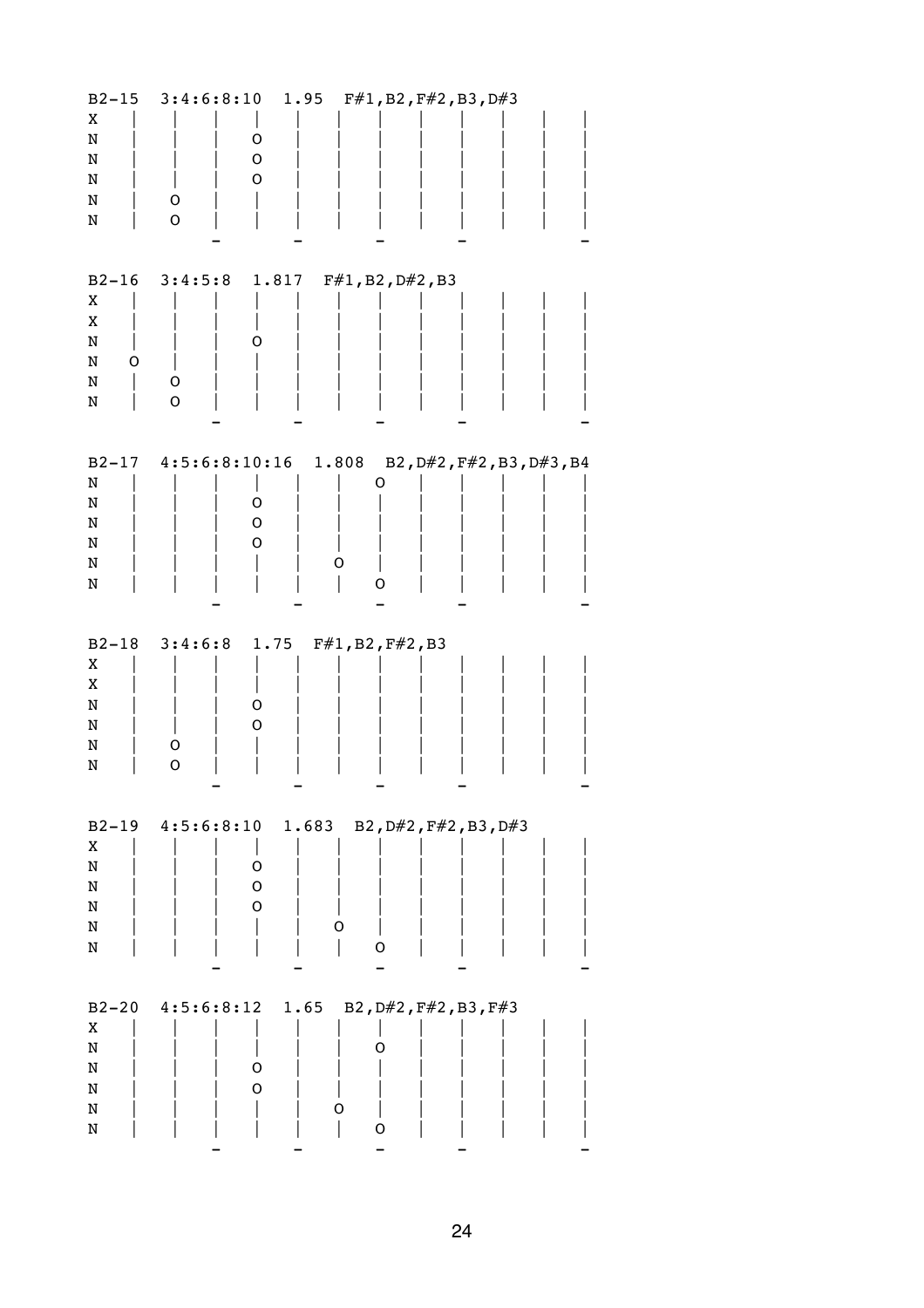| X           | $B2-21a \quad 4:5:8:10:8$ | 1.6             | B2, D#2, B3, D#3, B3  |                       |
|-------------|---------------------------|-----------------|-----------------------|-----------------------|
| O           |                           |                 |                       |                       |
| N           |                           |                 | Ő                     |                       |
| N           |                           |                 |                       | 0                     |
| N           |                           | Ő               |                       |                       |
| N           |                           |                 | O                     |                       |
|             |                           |                 |                       |                       |
|             |                           |                 |                       |                       |
|             | B2-21b 4:5:8:10:12        | 1.517           |                       | B2, D#2, B3, D#3, F#3 |
| X           |                           |                 |                       |                       |
| N           |                           |                 | O                     |                       |
| N           |                           |                 | O                     |                       |
| N           |                           |                 |                       | 0                     |
| N           |                           | O               |                       |                       |
| N           |                           |                 | 0                     |                       |
|             |                           |                 |                       |                       |
|             |                           |                 |                       |                       |
| $B2-22$     | 4:5:6:8<br>1.483          |                 | B2, D#2, F#2, B3      |                       |
| X           |                           |                 |                       |                       |
| X           |                           |                 |                       |                       |
| N           | O                         |                 |                       |                       |
| N           | O                         |                 |                       |                       |
| N           |                           | Ő               |                       |                       |
| N           |                           |                 | O                     |                       |
|             |                           |                 |                       |                       |
|             |                           |                 |                       |                       |
|             |                           |                 |                       |                       |
| $B2-23$     | 4:5:8:8<br>1.4            | B2, D#2, B3, B3 |                       |                       |
| X           |                           |                 |                       |                       |
| $\mathsf O$ |                           |                 |                       |                       |
| N           | Ő                         |                 |                       |                       |
| N<br>O      |                           |                 |                       |                       |
| N           | Ő                         |                 |                       |                       |
| Χ           |                           |                 |                       |                       |
|             |                           |                 |                       |                       |
|             |                           |                 |                       |                       |
|             | B2-24 4:5:8:10            | 1.35            | B2, $D#2$ , B3, $D#3$ |                       |
| X           |                           |                 |                       |                       |
| X           |                           |                 |                       |                       |
| $\mathbf N$ |                           |                 | O                     |                       |
| N           |                           |                 |                       | O                     |
| N           |                           | O               |                       |                       |
| N           |                           |                 | O                     |                       |
|             |                           |                 |                       |                       |
|             |                           |                 |                       |                       |
| $B2-25$     | 1.35<br>4:5:8:10          |                 | B2, $D#2$ , B3, $D#3$ |                       |
| X           |                           |                 |                       |                       |
| ${\bf N}$   | 0                         |                 |                       |                       |
| N<br>0      | O                         |                 |                       |                       |
| N           | O                         |                 |                       |                       |
| N<br>X      |                           |                 |                       |                       |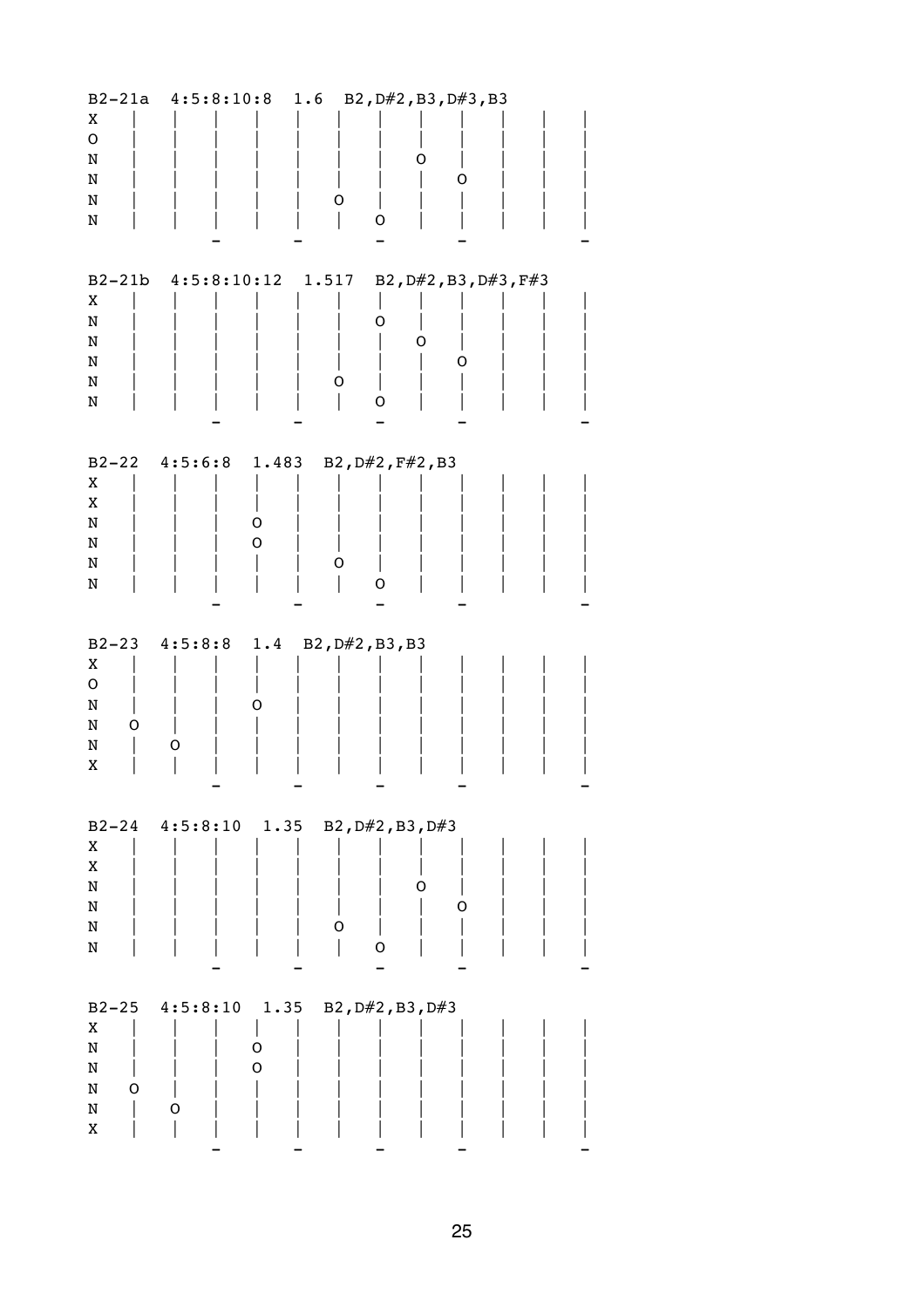|               |                                       |       | C2-97 4:5:8:10 1.35 C2, E2, C3, E3 |   |   |  |
|---------------|---------------------------------------|-------|------------------------------------|---|---|--|
| X             |                                       |       |                                    |   |   |  |
| X             |                                       |       |                                    |   |   |  |
| N             |                                       |       |                                    | O |   |  |
| N             |                                       |       |                                    |   | O |  |
|               |                                       |       |                                    |   |   |  |
| N             |                                       |       | O                                  |   |   |  |
| N             |                                       |       |                                    | 0 |   |  |
|               |                                       |       |                                    |   |   |  |
|               |                                       |       |                                    |   |   |  |
|               | C2-112 $4:5:8$ 1.15 C2, E2, C3        |       |                                    |   |   |  |
| X             |                                       |       |                                    |   |   |  |
| X             |                                       |       |                                    |   |   |  |
| X             |                                       |       |                                    |   |   |  |
|               |                                       |       |                                    |   |   |  |
| $\mathbf N$   |                                       |       |                                    |   | O |  |
| N             |                                       |       | o                                  |   |   |  |
| N             |                                       |       |                                    | O |   |  |
|               |                                       |       |                                    |   |   |  |
|               |                                       |       |                                    |   |   |  |
|               | C2-128 5:8:10:16 0.975 E1, C2, E2, C3 |       |                                    |   |   |  |
| X             |                                       |       |                                    |   |   |  |
| X             |                                       |       |                                    |   |   |  |
| N             |                                       | O     |                                    |   |   |  |
|               |                                       |       |                                    |   |   |  |
| N             | 0                                     |       |                                    |   |   |  |
| N             | O                                     |       |                                    |   |   |  |
| ${\mathsf o}$ |                                       |       |                                    |   |   |  |
|               |                                       |       |                                    |   |   |  |
|               |                                       |       |                                    |   |   |  |
|               |                                       |       |                                    |   |   |  |
|               | $E2-1$ 2:3:4:3:4 3.333                |       |                                    |   |   |  |
|               |                                       |       | E2, B3, E3, B3, E3                 |   |   |  |
| O             |                                       |       |                                    |   |   |  |
| $\mathsf O$   |                                       |       |                                    |   |   |  |
| N             |                                       |       |                                    | O |   |  |
| N             |                                       |       |                                    | O |   |  |
| N             |                                       |       | O                                  |   |   |  |
| X             |                                       |       |                                    |   |   |  |
|               |                                       |       |                                    |   |   |  |
|               |                                       |       |                                    |   |   |  |
| $E2-2$        | 2:3:4:3:6 3.167 E2, B3, E3, B3, B4    |       |                                    |   |   |  |
| N             |                                       |       | O                                  |   |   |  |
| ${\mathsf o}$ |                                       |       |                                    |   |   |  |
|               |                                       |       |                                    |   |   |  |
| N             |                                       |       |                                    | O |   |  |
| N             |                                       |       |                                    | O |   |  |
| N             |                                       |       | O                                  |   |   |  |
| X             |                                       |       |                                    |   |   |  |
|               |                                       |       |                                    |   |   |  |
|               |                                       |       |                                    |   |   |  |
| $E2-3$        | 2:3:4:5:4                             | 3.067 | E2, B3, E3, G#3, E3                |   |   |  |
| $\mathsf{o}$  |                                       |       |                                    |   |   |  |
| ${\bf N}$     |                                       |       |                                    | O |   |  |
| N             |                                       |       |                                    | O |   |  |
|               |                                       |       |                                    | O |   |  |
| N             |                                       |       |                                    |   |   |  |
| N<br>X        |                                       |       | O                                  |   |   |  |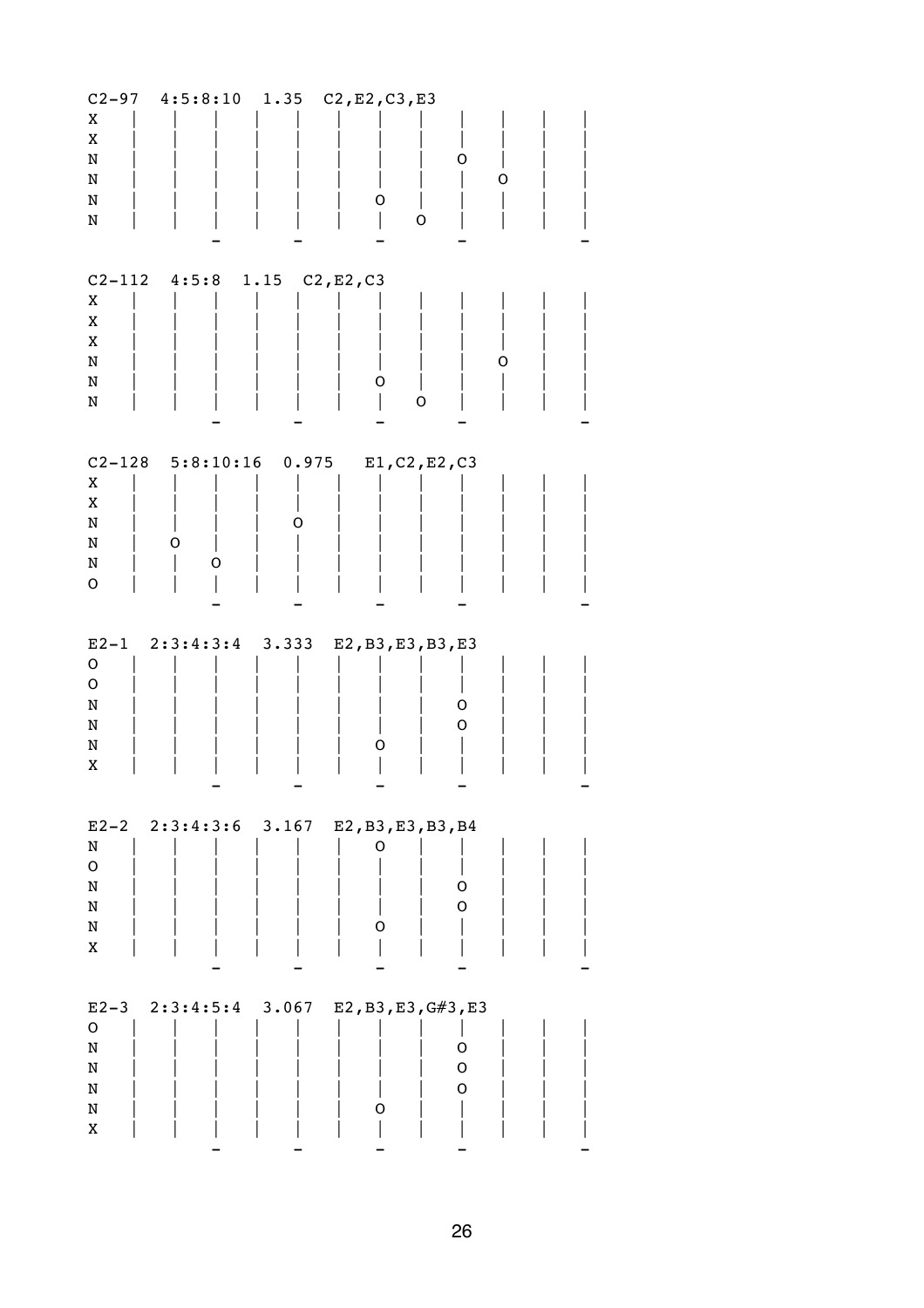| $E2-4$<br>N<br>N<br>N<br>N<br>N<br>X                      |                      |                 | $2:3:4:5:6$ 2.9 E2, B3, E3, G#3, B4<br>Ő<br>Ő | O<br>$\mathsf O$<br>$\mathsf O$ |
|-----------------------------------------------------------|----------------------|-----------------|-----------------------------------------------|---------------------------------|
| $E2-5$<br>$\mathsf{o}$<br>$\mathsf O$<br>N<br>N<br>X<br>X | $2:3:3:4$ 2.833<br>Ő | Ő               | E2, B3, B3, E3                                |                                 |
| $E2-6$<br>X<br>${\mathsf o}$<br>N<br>N<br>N<br>X          | $2:3:4:3$ 2.833      |                 | E2, B3, E3, B3<br>O                           | O<br>0                          |
| $E2-7$<br>N<br>$\mathsf O$<br>N<br>N<br>Χ<br>X            | 2:3:3:5<br>O         | 2.733<br>O<br>O | E2, B3, B3, G#3                               |                                 |
| $E2-8$<br>${\mathsf o}$<br>${\tt N}$<br>N<br>N<br>X<br>X  | $2:3:4:4$ 2.667<br>O | O<br>O          | E2, B3, E3, E3                                |                                 |
| $E2-9$<br>X<br>N<br>N<br>N<br>N<br>X                      | $2:3:4:5$ 2.567      |                 | E2, B3, E3, G#3<br>O                          | 0<br>$\mathsf O$<br>O           |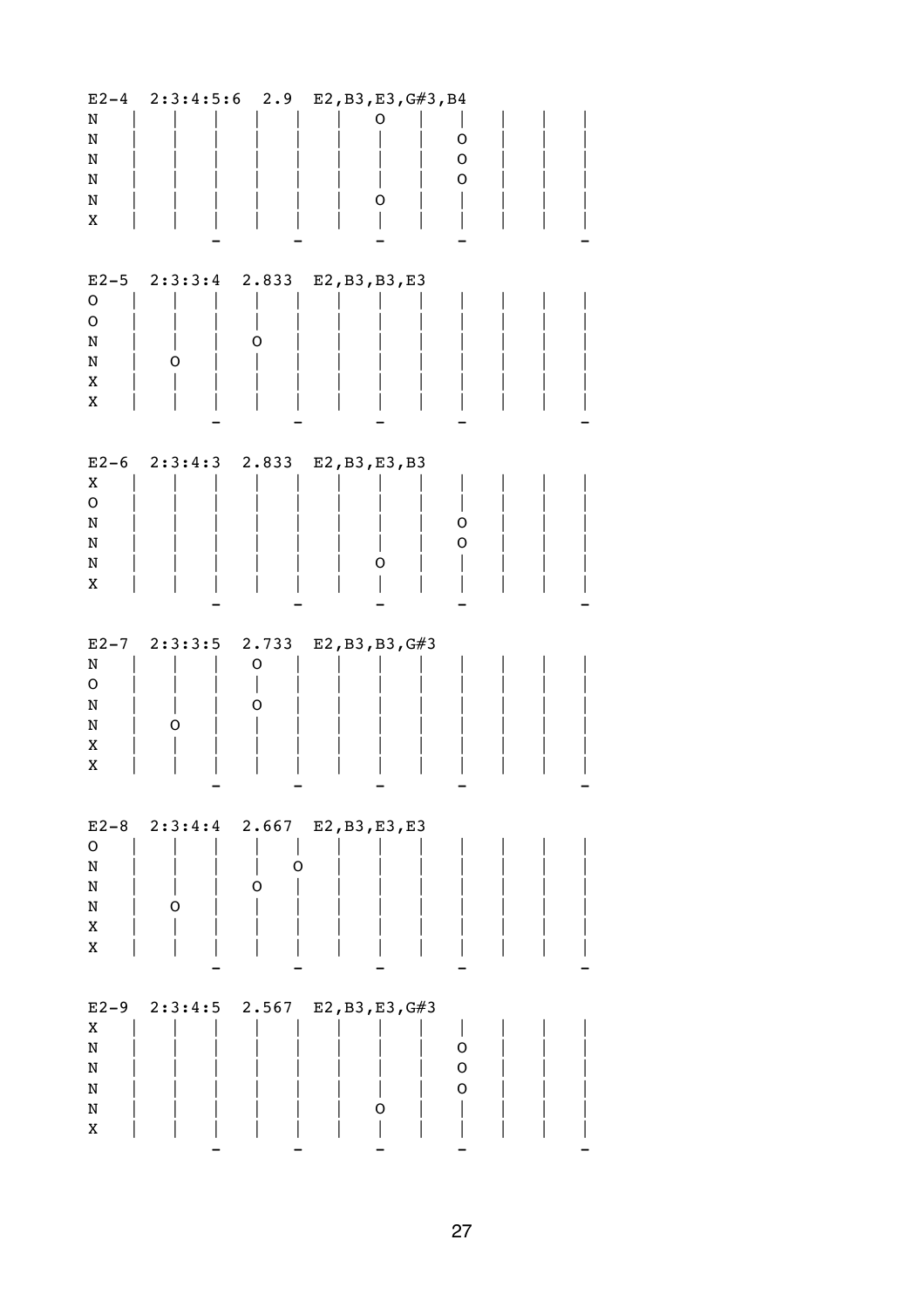| $E2-10$       | 2:3:4:5                   | 2.567 | E2, B3, E3, G#3 |                         |  |
|---------------|---------------------------|-------|-----------------|-------------------------|--|
| N             |                           | O     |                 |                         |  |
| N             |                           | O     |                 |                         |  |
| N             |                           | O     |                 |                         |  |
| N             | O                         |       |                 |                         |  |
| X             |                           |       |                 |                         |  |
|               |                           |       |                 |                         |  |
| Χ             |                           |       |                 |                         |  |
|               |                           |       |                 |                         |  |
|               |                           |       |                 |                         |  |
|               | $E2-11$ 3:4:5:6:6:8 2.483 |       |                 | B2, E2, G#2, B3, B3, E3 |  |
| $\mathsf O$   |                           |       |                 |                         |  |
| O             |                           |       |                 |                         |  |
| N             |                           |       |                 |                         |  |
| N             |                           |       | Ő               |                         |  |
| N             |                           |       | 0               |                         |  |
| N             |                           |       | O               |                         |  |
|               |                           |       |                 |                         |  |
|               |                           |       |                 |                         |  |
|               |                           |       |                 |                         |  |
| $E2-12$       | $3:4:5:8:6:8$ 2.4         |       |                 | B2, E2, G#2, E3, B3, E3 |  |
| O             |                           |       |                 |                         |  |
| O             |                           |       |                 |                         |  |
| N             |                           |       |                 | O                       |  |
| N             |                           |       | O               |                         |  |
| N             |                           |       | 0               |                         |  |
| N             |                           |       | O               |                         |  |
|               |                           |       |                 |                         |  |
|               |                           |       |                 |                         |  |
|               |                           |       |                 |                         |  |
|               |                           |       |                 |                         |  |
| $E2-13$       | $3:4:6:8:6:8$ 2.333       |       |                 | B2, E2, B3, E3, B3, E3  |  |
| O             |                           |       |                 |                         |  |
| O             |                           |       |                 |                         |  |
| N             |                           |       |                 | O                       |  |
| N             |                           |       |                 | O                       |  |
| N             |                           |       | Ő               |                         |  |
| N             |                           |       | O               |                         |  |
|               |                           |       |                 |                         |  |
|               |                           |       |                 |                         |  |
|               | $E2-14$ 3:4:6:8:6:12 2.25 |       |                 | B2, E2, B3, E3, B3, B4  |  |
| N             |                           |       | O               |                         |  |
| ${\mathsf o}$ |                           |       |                 |                         |  |
|               |                           |       |                 | O                       |  |
| N             |                           |       |                 |                         |  |
| N             |                           |       |                 | O                       |  |
| N             |                           |       | O               |                         |  |
| N             |                           |       | $\mathbf O$     |                         |  |
|               |                           |       |                 |                         |  |
|               |                           |       |                 |                         |  |
| $E2-15$       | 3:4:6:8:9:8               |       | 2.222           | B2, E2, B3, E3, F#3, E3 |  |
| $\mathsf O$   |                           |       |                 |                         |  |
| N             |                           |       | O               |                         |  |
| N             |                           |       |                 | O                       |  |
| N             |                           |       |                 | O                       |  |
| N             |                           |       | 0               |                         |  |
| N             |                           |       | O               |                         |  |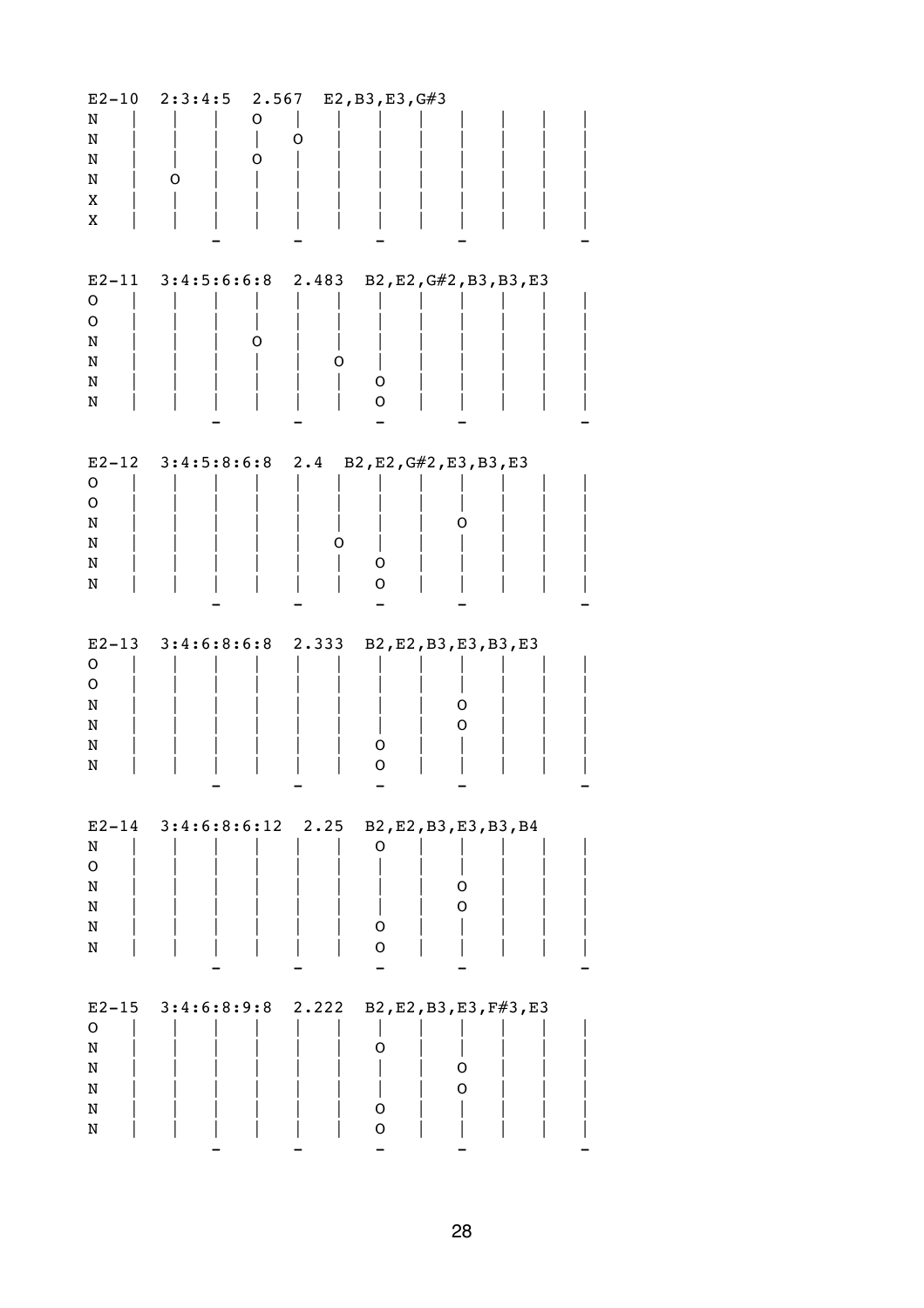| $E2 - 16$<br>O<br>N<br>N<br>N<br>N<br>N              | $3:4:6:8:10:8$ 2.2 B2, E2, B3, E3, G#3, E3     |       | O<br>$\mathbf O$                        | O<br>${\mathsf o}$<br>$\mathsf O$ |  |
|------------------------------------------------------|------------------------------------------------|-------|-----------------------------------------|-----------------------------------|--|
| $E2-17$<br>X<br>N<br>N<br>N<br>Χ<br>X                | $2:3:4$ 2.167 E2, B3, E3<br>O<br>O             | O     |                                         |                                   |  |
| $E2-18$<br>O<br>O<br>N<br>O<br>N<br>N<br>X           | $3:4:5:6:8$ 2.15 B2, E2, G#2, B3, E3<br>O<br>O |       |                                         |                                   |  |
| $E2 - 19$<br>Χ<br>O<br>N<br>N<br>N<br>N              | $3:4:5:8:6$ 2.15                               | O     | B2, E2, G#2, E3, B3<br>O<br>$\mathsf O$ | Ő                                 |  |
| N<br>N<br>N<br>N<br>N<br>N                           | $E2-20$ $3:4:6:8:9:12$ 2.139                   |       | O<br>O<br>O<br>$\mathbf O$              | B2, E2, B3, E3, F#3, B4<br>O<br>O |  |
| $E2-21$<br>N<br>$\mathsf O$<br>N<br>0<br>N<br>N<br>X | 3:4:5:6:9<br>O<br>O<br>O                       | 2.122 | B2, E2, G#2, B3, F#3                    |                                   |  |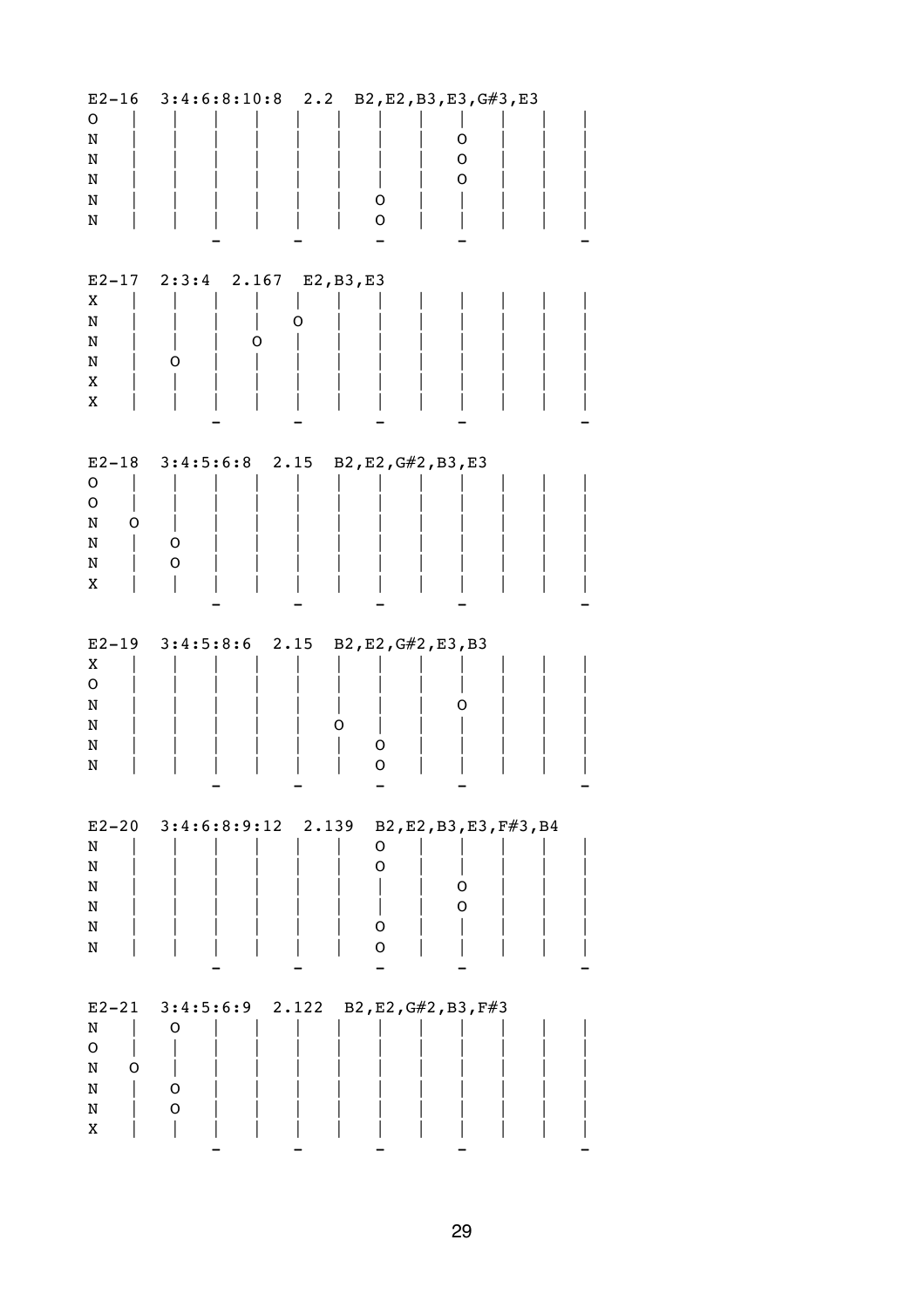| $E2 - 22$                             | $3:4:6:8:10:12$ $2.117$ B2, E2, B3, E3, G#3, B4                    |
|---------------------------------------|--------------------------------------------------------------------|
| N                                     | Ő                                                                  |
| N                                     | O                                                                  |
| N                                     | O                                                                  |
| N                                     | 0                                                                  |
| N                                     | O                                                                  |
| N                                     | 0                                                                  |
| $E2-23$<br>0<br>O<br>N<br>N<br>N<br>Χ | 3:4:6:6:8 2.083 B2, E2, B3, B3, E3<br>O<br>O                       |
| N                                     | $E2-24$ 3:4:6:6:10 2.033                                           |
| O                                     | B2, E2, B3, B3, G#3                                                |
| N                                     | O                                                                  |
| N                                     | O                                                                  |
| N                                     | O                                                                  |
| X                                     | O                                                                  |
| $E2-25$                               | $3:4:5:8:10$ 2.017                                                 |
| Χ                                     | B2, E2, G#2, E3, G#3                                               |
| N                                     | O                                                                  |
| N                                     | O                                                                  |
| N                                     | Ő                                                                  |
| N                                     | O                                                                  |
| N                                     | O                                                                  |
| O<br>N<br>N<br>N<br>N<br>X            | E2-26 3:4:6:8:8 2.0 B2, E2, B3, E3, E3<br>O<br>0<br>O<br>O         |
| $E2-27$<br>N<br>N<br>N<br>N<br>N<br>X | 3:4:6:8:9<br>1.972<br>B2, E2, B3, E3, F#3<br>O<br>O<br>Ő<br>O<br>O |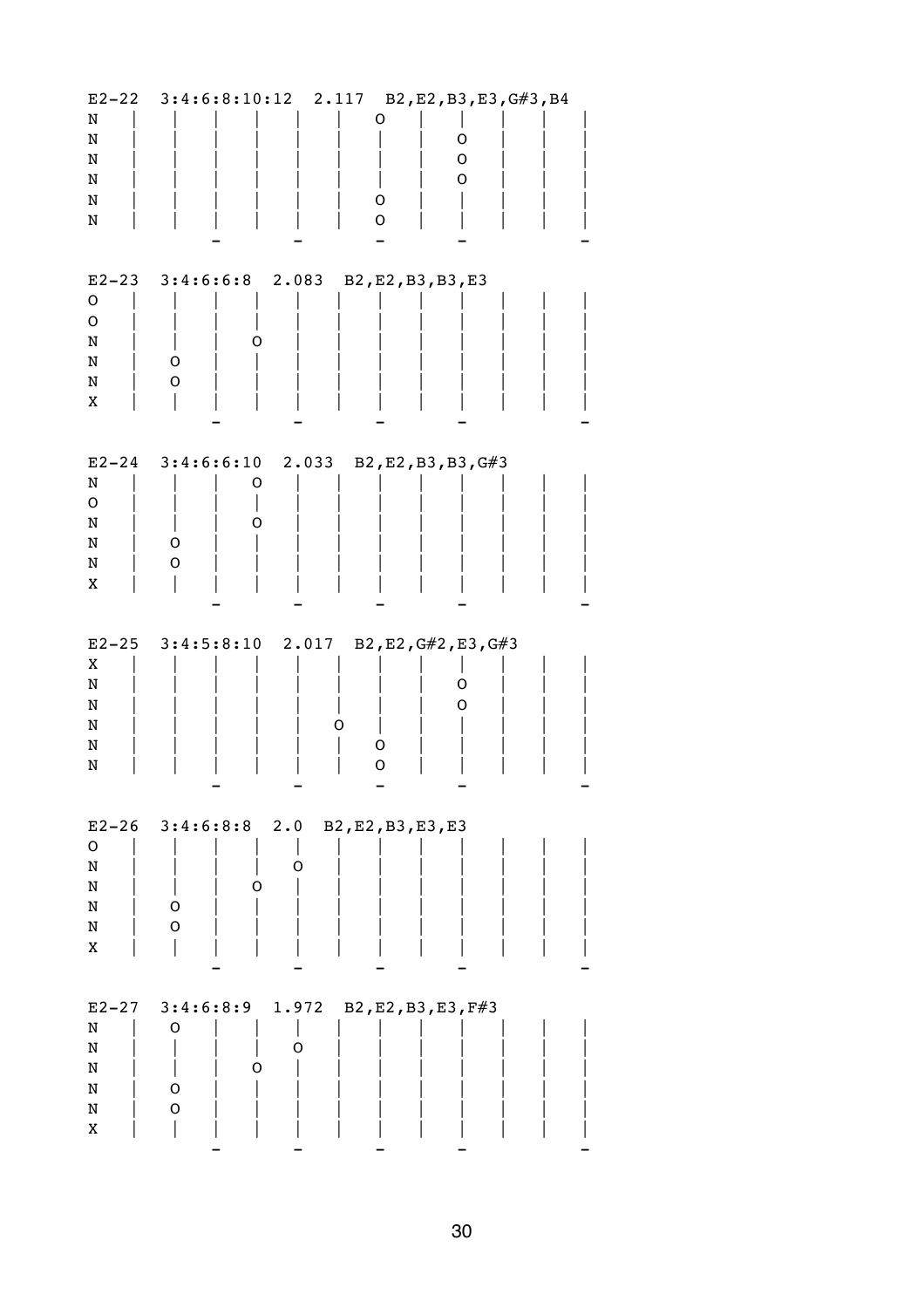| $E2 - 28$<br>Χ | 3:4:6:8:10                          | 1.95 | B2, E2, B3, E3, G#3 |   |  |
|----------------|-------------------------------------|------|---------------------|---|--|
| N              |                                     |      |                     | O |  |
| N              |                                     |      |                     | O |  |
| N              |                                     |      |                     | O |  |
| N              |                                     |      | O                   |   |  |
| N              |                                     |      | 0                   |   |  |
|                |                                     |      |                     |   |  |
| $E2-29$        | 3:4:6:8:10                          | 1.95 | B2, E2, B3, E3, G#3 |   |  |
| N              | O                                   |      |                     |   |  |
| N              |                                     | O    |                     |   |  |
| N              | 0                                   |      |                     |   |  |
| N              | O                                   |      |                     |   |  |
| N              | O                                   |      |                     |   |  |
| Χ              |                                     |      |                     |   |  |
|                |                                     |      |                     |   |  |
|                | E2-30 $3:4:5:6$ 1.9p                |      | B2,E2,G#2,B3        |   |  |
| Χ              |                                     |      |                     |   |  |
| X              |                                     |      |                     |   |  |
| N              | Ő                                   |      |                     |   |  |
| N              |                                     | O    |                     |   |  |
| N<br>N         |                                     |      | O<br>0              |   |  |
|                |                                     |      |                     |   |  |
|                |                                     |      |                     |   |  |
|                |                                     |      |                     |   |  |
| $E2 - 31$      | 4:5:6:6:8 1.817 E2, G#2, B3, B3, E3 |      |                     |   |  |
| O              |                                     |      |                     |   |  |
| O              |                                     |      |                     |   |  |
| N              |                                     | Ő    |                     |   |  |
| N<br>N         |                                     |      | O                   |   |  |
| Χ              |                                     |      |                     |   |  |
|                |                                     |      |                     |   |  |
|                |                                     |      |                     |   |  |
| X              | $E2-32$ $3:4:6:8$ 1.75              |      | B2, E2, B3, E3      |   |  |
| N              |                                     | O    |                     |   |  |
| N              | 0                                   |      |                     |   |  |
| N              | O                                   |      |                     |   |  |
| N              | O                                   |      |                     |   |  |
| X              |                                     |      |                     |   |  |
|                |                                     |      |                     |   |  |
| $E2 - 33$      | $4:5:6:8:8$ 1.733                   |      | E2, G#2, B3, E3, E3 |   |  |
| $\mathsf O$    |                                     |      |                     |   |  |
| N              |                                     | 0    |                     |   |  |
| N              | O                                   |      |                     |   |  |
| N              |                                     | O    |                     |   |  |
| N<br>X         |                                     |      | O                   |   |  |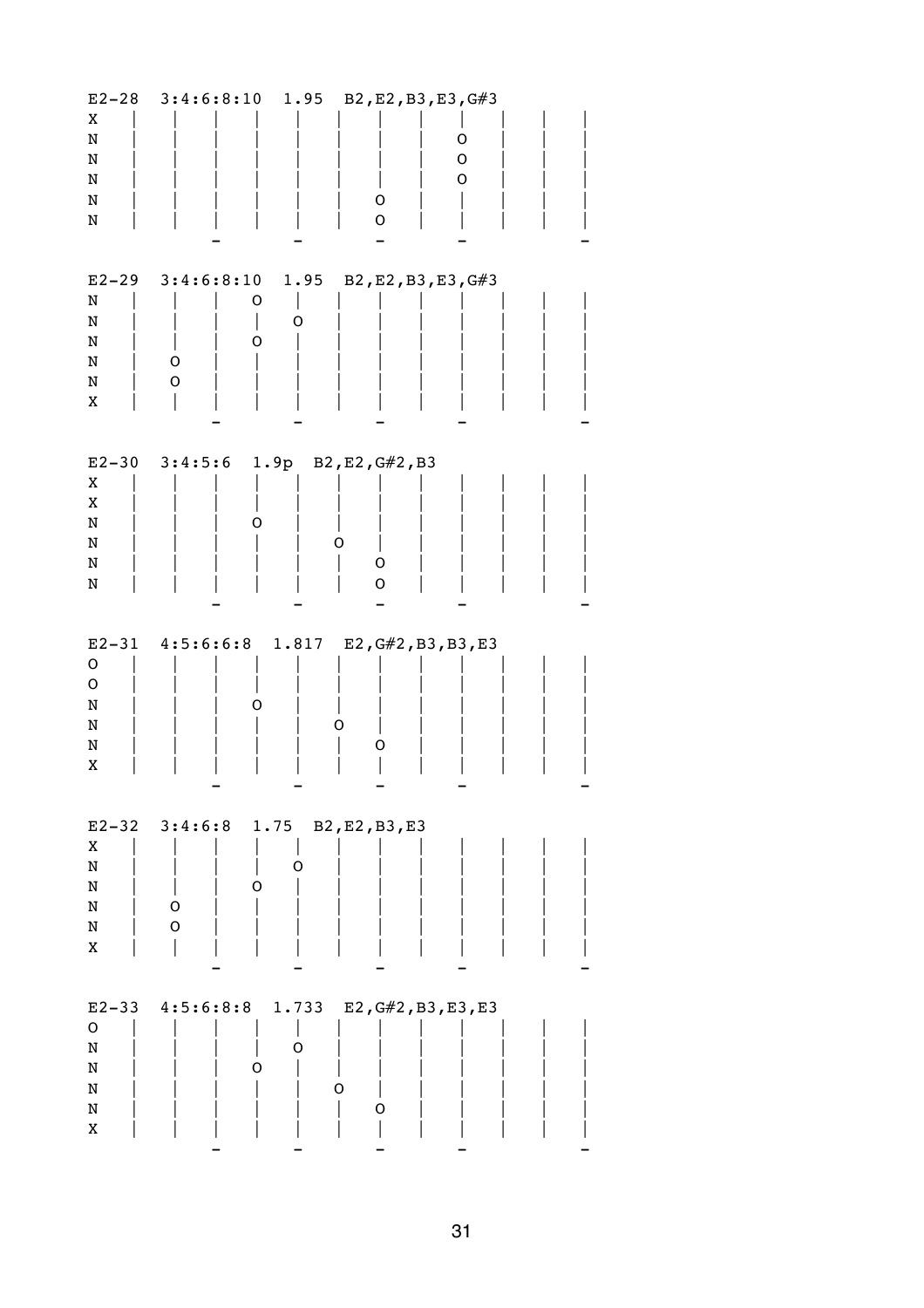| $E2 - 34$<br>0<br>O<br>N<br>N<br>N<br>X | $4:5:8:6:8$ 1.733            | E2, G#2, E3, B3, E3<br>Ο<br>Ő                                 |
|-----------------------------------------|------------------------------|---------------------------------------------------------------|
| $E2 - 35$<br>N<br>0<br>N<br>N<br>N<br>X | $4:5:6:6:12$ 1.733           | E2, G#2, B3, B3, B4<br>Ő<br>Ő<br>O                            |
| 0<br>N<br>N<br>N<br>N<br>X              | $E2-36$ 4:5:6:9:8 1.706<br>Ő | E2, G#2, B3, F#3, E3<br>Ő<br>O.<br>O                          |
| N<br>N<br>N<br>N<br>N<br>Χ              | $E2-37$ 4:5:6:8:10<br>O<br>Ő | 1.683<br>E2, $G#2$ , B3, E3, $G#3$<br>O<br>O)<br>O            |
| N<br>N<br>N<br>N<br>N<br>X              | 0<br>O                       | E2-38 $4:5:6:9:10$ 1.656 E2, G#2, B3, F#3, G#3<br>O<br>0<br>0 |
| $E2 - 39$<br>O<br>N<br>N<br>N<br>N<br>X |                              | $4:5:8:9:8$ 1.622 E2, G#2, E3, F#3, E3<br>O<br>O<br>O<br>0    |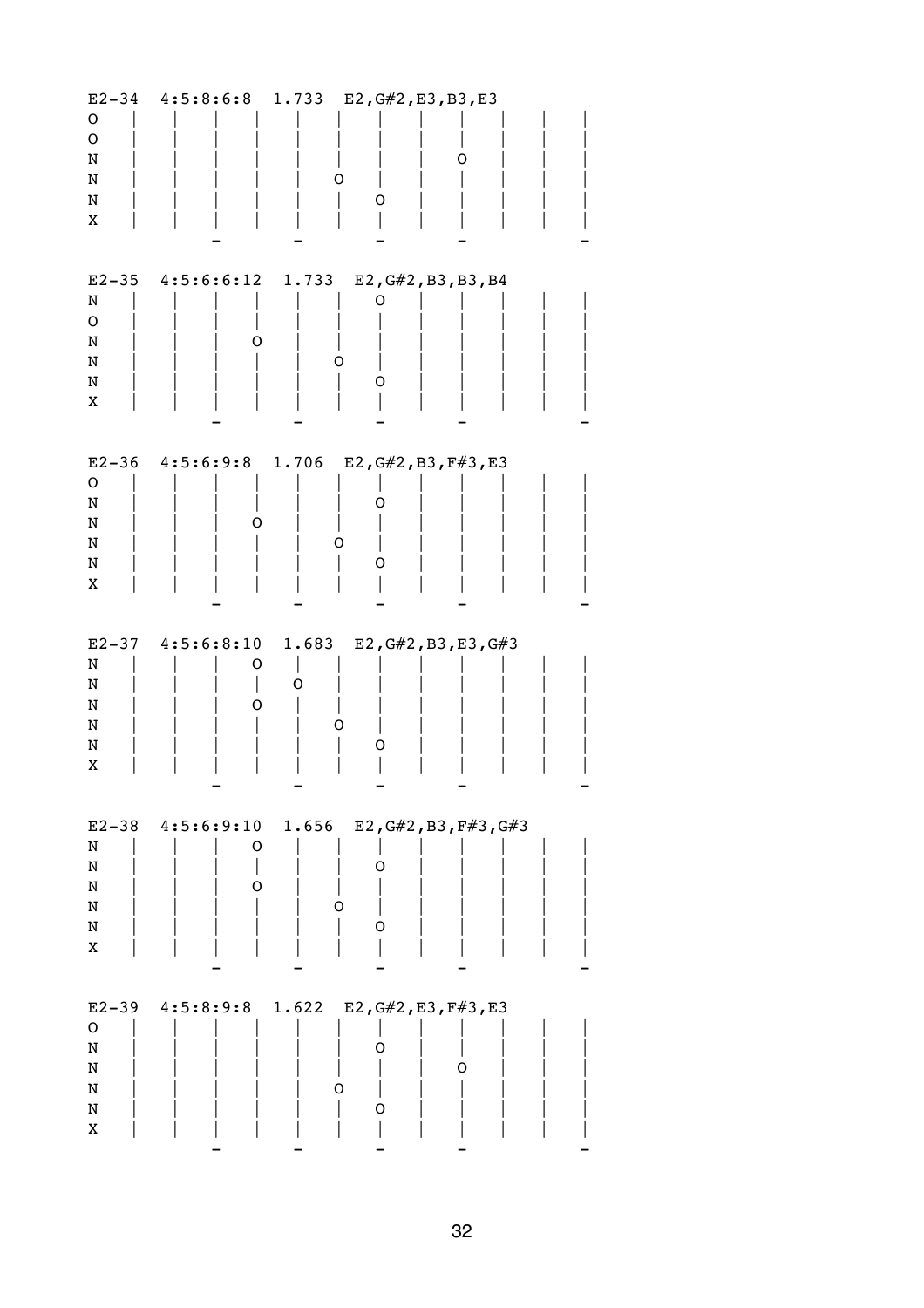| $E2 - 40$<br>$\mathsf O$<br>N<br>N<br>N<br>N<br>Χ    | $4:5:8:10:8$ 1.6               | E2, G#2, E3, G#3, E3<br>O<br>0<br>O<br>Ő                        |
|------------------------------------------------------|--------------------------------|-----------------------------------------------------------------|
| $\mathbf O$<br>N<br>N<br>N<br>N<br>Χ                 |                                | E2-41 $4:6:8:9:8$ 1.556 E2, B3, E3, F#3, E3<br>Ő<br>O<br>O<br>Ő |
| Χ<br>X<br>N<br>N<br>N<br>N                           | $E2-42$ $4:5:6:8$ $1.483$      | E2, G#2, B3, E3<br>O<br>O<br>O<br>U                             |
| Χ<br>N<br>N<br>N<br>N<br>Χ                           | $E2-43$ $4:5:6:9$ $1.456$<br>Ő | E2, G#2, B3, F#3<br>Ő<br>O<br>O                                 |
| $\mathsf O$<br>$\mathsf O$<br>N<br>N<br>N<br>N       | 0<br>O<br>O<br>O               | E2-44 5:6:8:12:12:16 1.442 $G#1, B2, E2, B3, B3, E3$            |
| $E2-45$<br>N<br>$\mathsf O$<br>N<br>O<br>N<br>X<br>X | 4:5:6:10<br>1.433<br>O<br>O    | E2, G#2, B3, G#3                                                |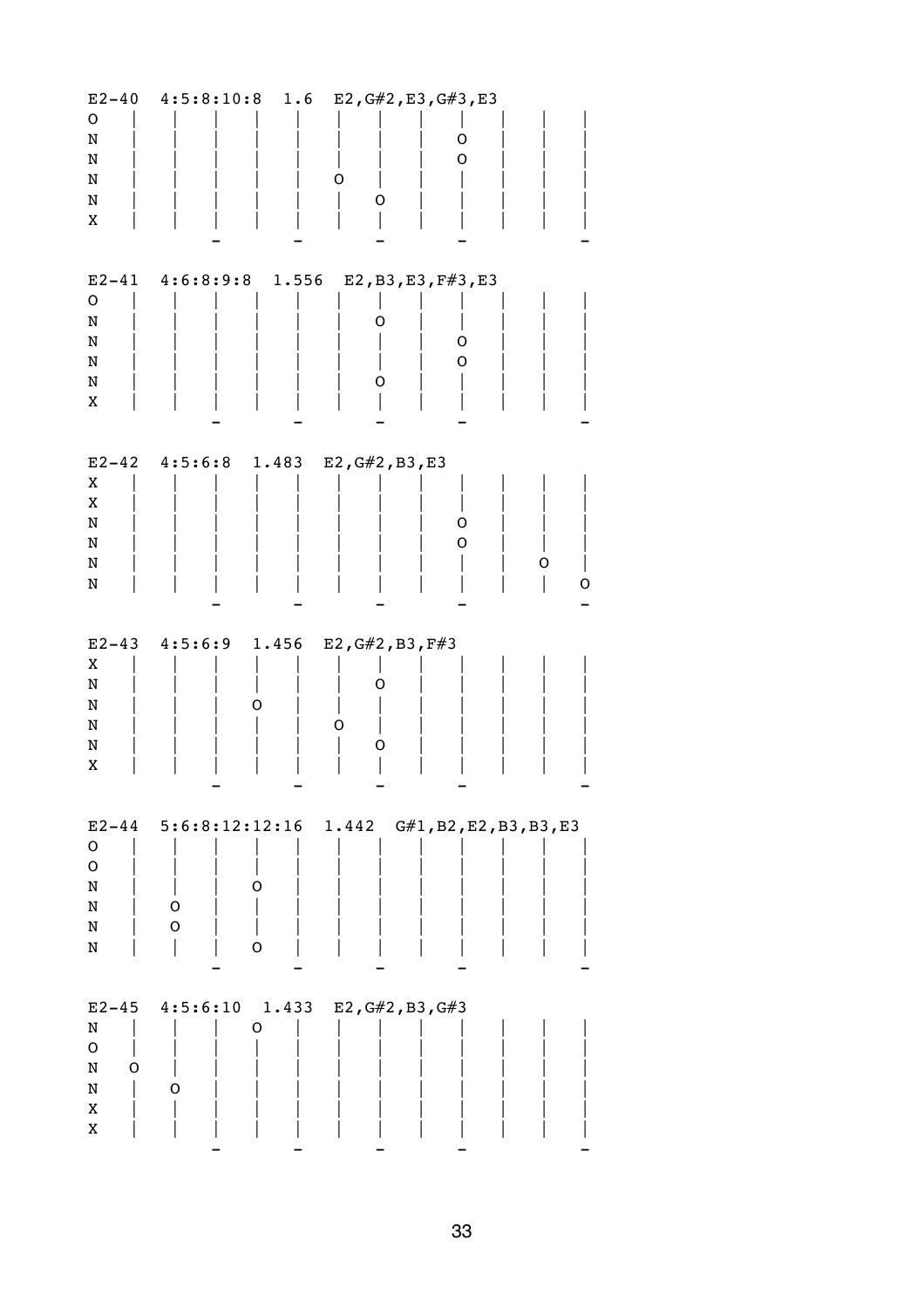| $E2-46$<br>N<br>$\mathsf O$<br>N<br>N<br>Χ<br>Χ | 4:6:6:9<br>O<br>O             | 1.389            | E2, B3, B3, F#3                 |        |                                    |
|-------------------------------------------------|-------------------------------|------------------|---------------------------------|--------|------------------------------------|
| $E2 - 47$<br>Χ<br>N<br>N<br>N<br>N<br>Χ         | 4:5:8:9                       | 1.372            | E2, G#2, E3, F#3<br>O<br>O<br>O | O      |                                    |
| $E2 - 48$<br>Χ<br>N<br>N<br>N<br>N<br>Χ         | $4:5:8:10$ 1.35               |                  | E2, G#2, E3, G#3<br>O<br>O      | 0<br>O |                                    |
| $E2-49$<br>N<br>N<br>N<br>N<br>Χ<br>Χ           | 4:6:8:9<br>O<br>O             | 1.306<br>O<br>O  | E2, B3, E3, F#3                 |        |                                    |
| N<br>N<br>N<br>N<br>N<br>N                      | $E2-50$ 5:8:10:12:16:20 1.242 | O<br>O<br>O<br>O | O<br>O                          |        | $G#1$ , E2, $G#2$ , B3, E3, $G#3$  |
| $E2 - 51$<br>N<br>N<br>N<br>N<br>N<br>N         | 5:8:10:12:18:20               | O<br>O<br>O      | 1.228<br>O<br>Ő<br>0            |        | $G#1$ , E2, $G#2$ , B3, F#3, $G#3$ |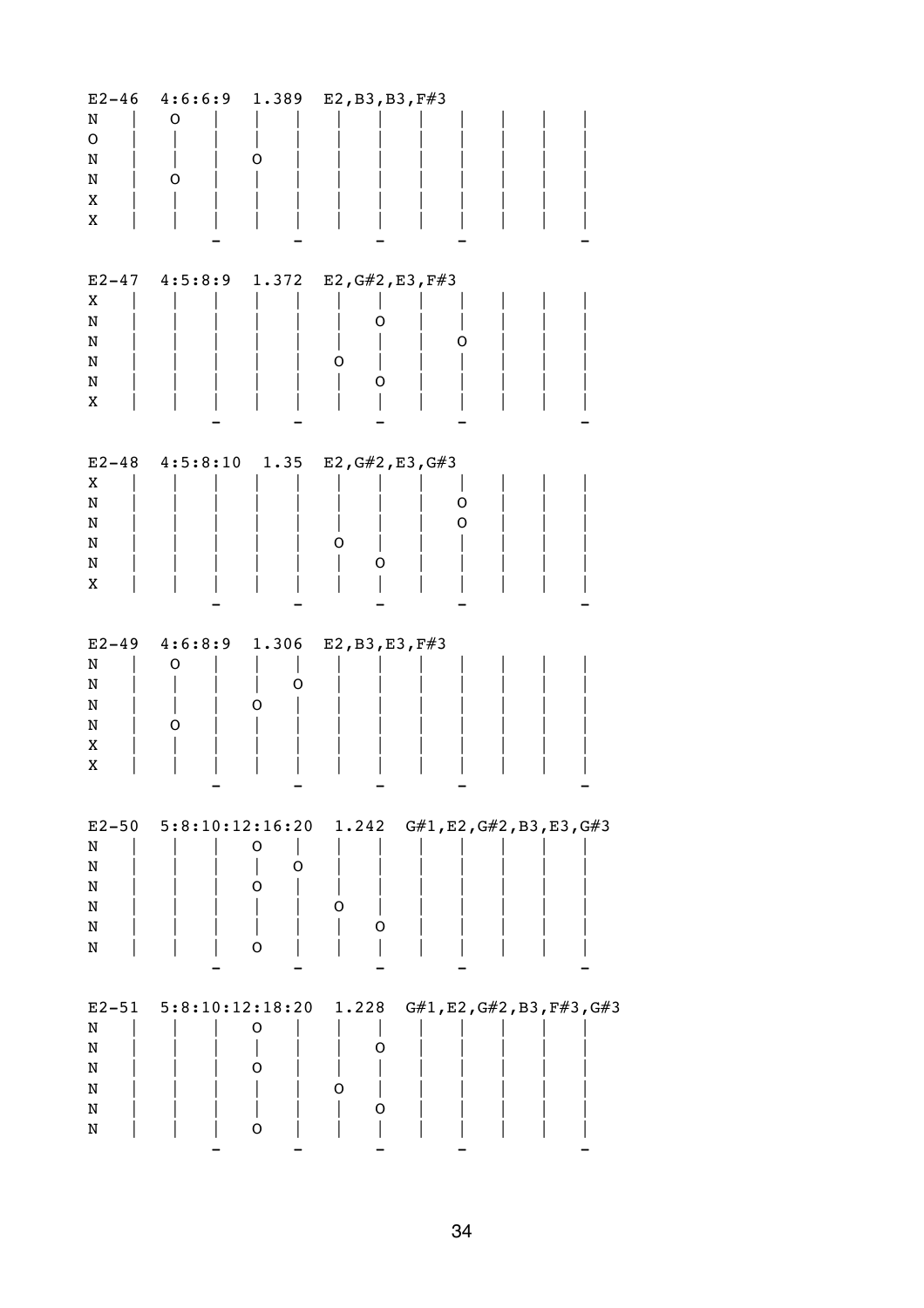| X<br>X<br>$\mathbf N$<br>N<br>N<br>X    | $E2-52$ $4:5:8$          |                               | 1.15 $E2, G#2, E3, B3$<br>Ő        | O                     |                                                  |  |
|-----------------------------------------|--------------------------|-------------------------------|------------------------------------|-----------------------|--------------------------------------------------|--|
| $E2 - 53$<br>Χ<br>X<br>N<br>N<br>N<br>N | 0<br>O                   | O                             | $5:6:8:12$ 1.15 $G#1$ , B2, E2, B3 |                       |                                                  |  |
| X<br>N<br>N<br>N<br>N<br>N              | $E2-54$ 5:8:9:12:18 1.15 | O<br>O<br>$\overline{1}$<br>O |                                    | O<br>O                | G#1, E2, F#2, B3, F#3                            |  |
| $E2 - 55$<br>Χ<br>N<br>N<br>N<br>N<br>N |                          | Ő<br>O                        | O<br>O                             | O                     | 5:8:10:12:16  1.142 $G#1$ , E2, $G#2$ , B3, E3   |  |
| X<br>N<br>N<br>N<br>N<br>N              |                          | O<br>O                        | O                                  | O<br>O                | E2-56 5:8:10:12:18 1.128 $G#1, E2, G#2, B3, F#3$ |  |
| Χ<br>X<br>N<br>N<br>N<br>N              | E2-57 $5:8:9:12$ 1.039   | O<br>O<br>L<br>O              |                                    | G#1, E2, F#2, B3<br>O |                                                  |  |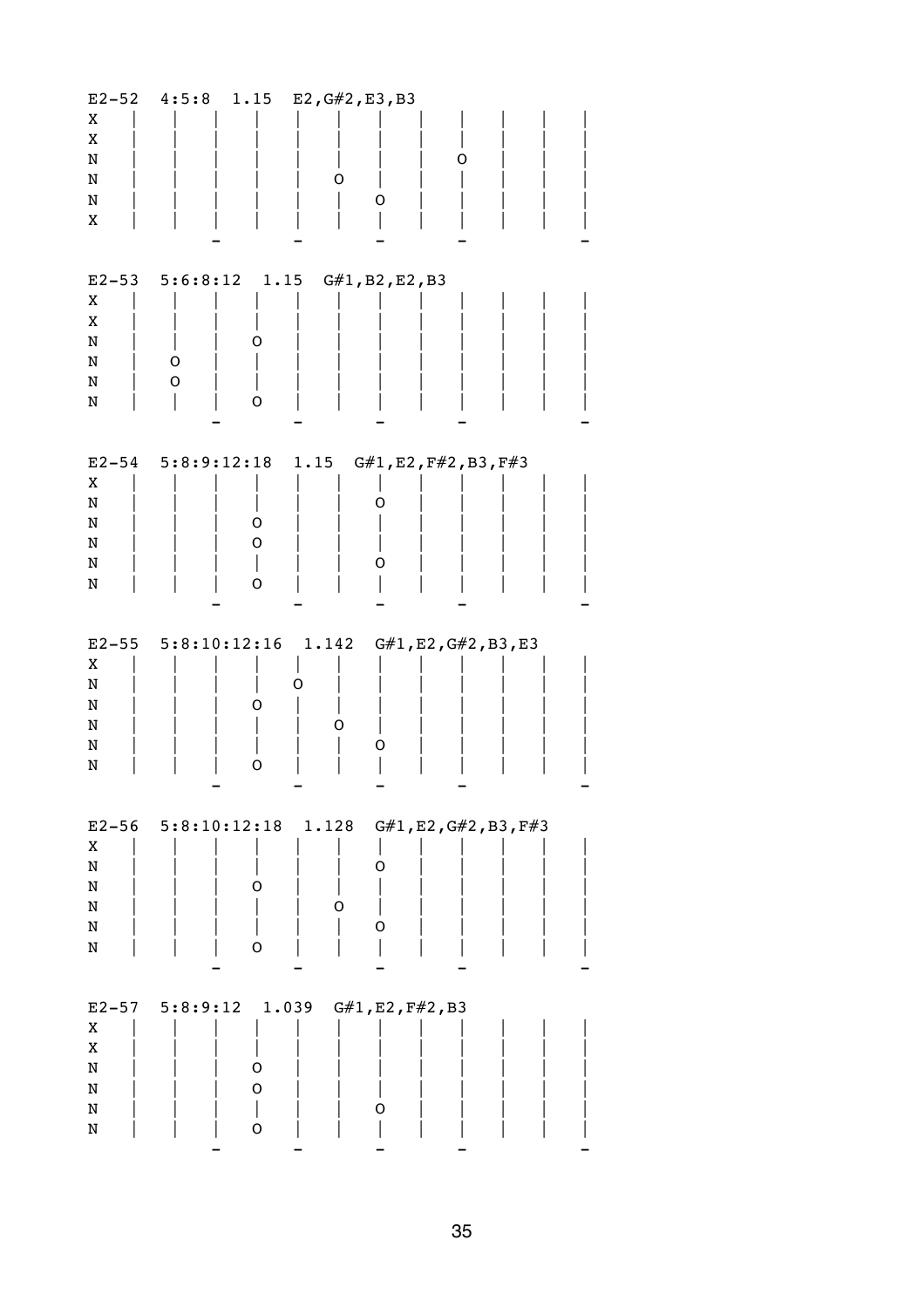| $E2 - 58$      | 5:8:10:12                             |                  |       | $1.017$ G#1, E2, G#2, B3 |   |                  |   |  |
|----------------|---------------------------------------|------------------|-------|--------------------------|---|------------------|---|--|
| X              |                                       |                  |       |                          |   |                  |   |  |
| X              |                                       |                  |       |                          |   |                  |   |  |
| N<br>N         |                                       | O                |       | O                        |   |                  |   |  |
| N              |                                       |                  |       | O                        |   |                  |   |  |
| N              |                                       | 0                |       |                          |   |                  |   |  |
|                |                                       |                  |       |                          |   |                  |   |  |
|                |                                       |                  |       |                          |   |                  |   |  |
| $E2 - 59$      |                                       | $6:8:9:12$ 0.972 |       | B2, E2, F#2, B3          |   |                  |   |  |
| X              |                                       |                  |       |                          |   |                  |   |  |
| X              |                                       |                  |       |                          |   |                  |   |  |
| N              |                                       | O                |       |                          |   |                  |   |  |
| N              |                                       | O                |       |                          |   |                  |   |  |
| N              |                                       |                  |       | O                        |   |                  |   |  |
| N              |                                       |                  |       | O                        |   |                  |   |  |
|                |                                       |                  |       |                          |   |                  |   |  |
|                | $E2-60$ 8:9:12:18 0.75                |                  |       | E2, F#2, B3, F#3         |   |                  |   |  |
| X              |                                       |                  |       |                          |   |                  |   |  |
| X              |                                       |                  |       |                          |   |                  |   |  |
| N              |                                       |                  |       |                          |   |                  | Ο |  |
| N              |                                       |                  |       |                          | O |                  |   |  |
| N              |                                       |                  |       |                          | 0 |                  |   |  |
| N              |                                       |                  |       |                          |   |                  |   |  |
|                |                                       |                  |       |                          |   |                  |   |  |
|                |                                       |                  |       |                          |   |                  |   |  |
|                |                                       |                  |       |                          |   |                  |   |  |
| $E2-61$        | $8:9:12:18$ 0.75                      |                  |       | E2, F#2, B3, F#3         |   |                  |   |  |
| X<br>N         |                                       |                  |       | O                        |   |                  |   |  |
| N              |                                       | O                |       |                          |   |                  |   |  |
| N              |                                       | O                |       |                          |   |                  |   |  |
| N              |                                       |                  |       | O                        |   |                  |   |  |
| Χ              |                                       |                  |       |                          |   |                  |   |  |
|                |                                       |                  |       |                          |   |                  |   |  |
|                |                                       |                  |       |                          |   |                  |   |  |
|                | F2-1 2:3:4:5:6 2.9 F2, C3, F3, A4, C4 |                  |       |                          | O |                  |   |  |
| N<br>${\tt N}$ |                                       |                  |       |                          |   | $\mathsf O$      |   |  |
| N              |                                       |                  |       |                          |   | $\hbox{O}$       |   |  |
| N              |                                       |                  |       |                          |   | O                |   |  |
| N              |                                       |                  |       |                          | O |                  |   |  |
| X              |                                       |                  |       |                          |   |                  |   |  |
|                |                                       |                  |       |                          |   |                  |   |  |
|                |                                       |                  |       |                          |   |                  |   |  |
| $F2-2$         | 2:3:4:5:7                             |                  | 2.852 | F2, C3, F3, A4, D#4      |   |                  |   |  |
| N              |                                       |                  |       |                          |   |                  | O |  |
| N              |                                       |                  |       |                          |   | O<br>$\mathbf O$ |   |  |
| N<br>N         |                                       |                  |       |                          |   | O                |   |  |
| N              |                                       |                  |       |                          | O |                  |   |  |
| X              |                                       |                  |       |                          |   |                  |   |  |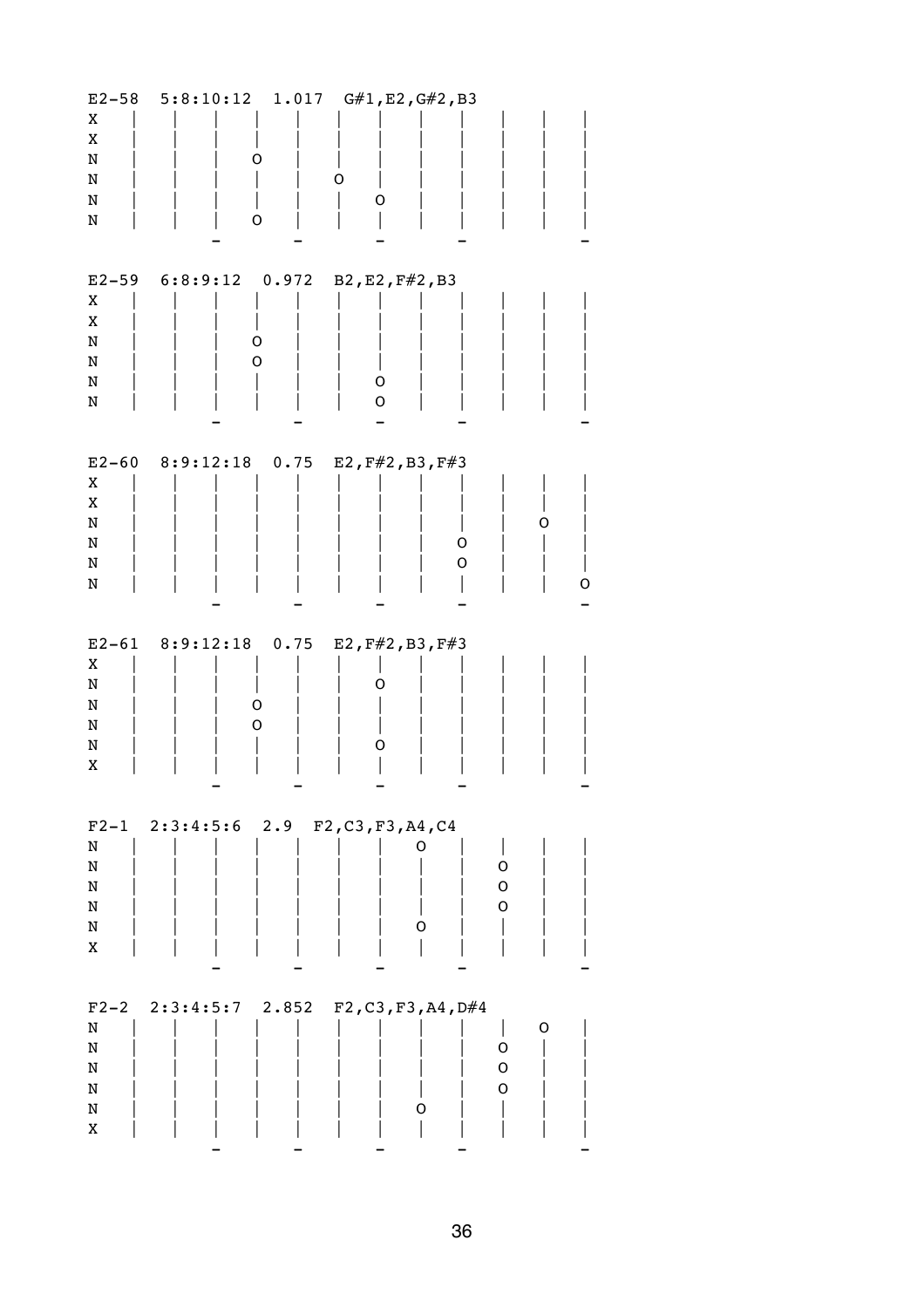| X<br>$\mathbf N$<br>N<br>N<br>N<br>$\mathbf X$                     | F2-3 2:3:4:5 2.567 F2, C3, F3, A4<br>$\mathsf O$<br>$\mathsf O$<br>$\mathsf O$<br>O       |  |
|--------------------------------------------------------------------|-------------------------------------------------------------------------------------------|--|
| $F2-4$<br>N<br>N<br>N<br>N<br>X<br>X                               | 2:3:4:5 2.567 F2, C3, F3, A4<br>O<br>O<br>O<br>О                                          |  |
| $F2-6$<br>X<br>N<br>N<br>N<br>X<br>X                               | 2:3:4 2.167 F2, C3, F3<br>O<br>0<br>O                                                     |  |
| $F2-7$<br>N<br>N<br>N<br>N<br>N<br>N                               | $3:4:6:7:10:12$ $2.152$ $C2, F2, C3, D#3, A4, C4$<br>O<br>0<br>O<br>0<br>0<br>$\mathsf O$ |  |
| $F2-8$<br>N<br>$\mathsf O$<br>$\mathsf O$<br>N<br>N<br>N<br>N<br>X | 3:4:5:6:8 2.15 C2, F2, A3, C3, F3<br>O<br>0<br>0                                          |  |
| $F2-10$<br>N<br>N<br>${\tt N}$                                     | $3:4:6:8:10:12$ 2.117<br>C2, F2, C3, F3, A4, C4<br>O<br>O                                 |  |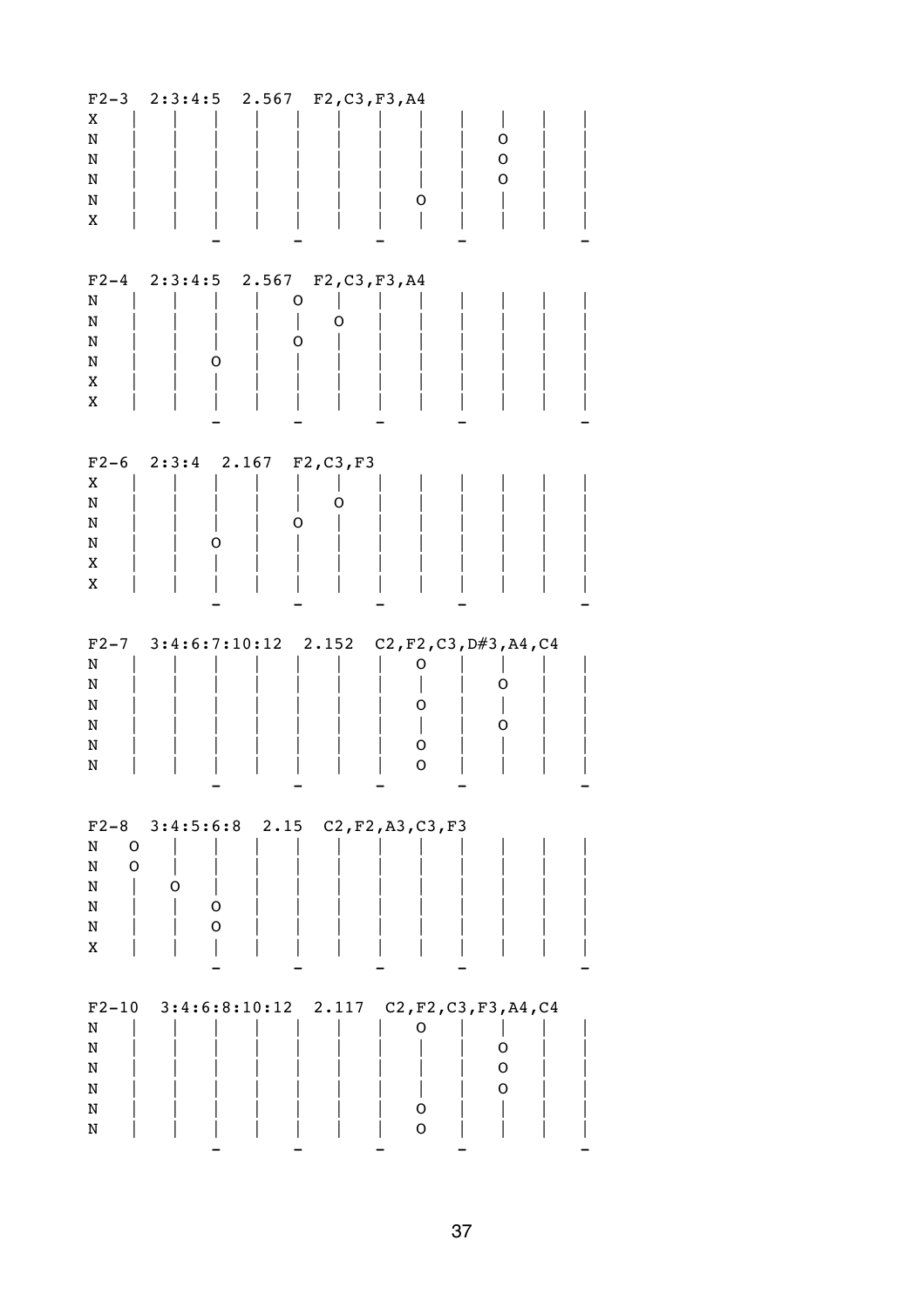| $F2 - 11$<br>X<br>N<br>N<br>N<br>N<br>N | 3:4:5:8:10                | 2.017<br>C2, F2, A3, F3, A4<br>O<br>O<br>O<br>O<br>O                 |  |
|-----------------------------------------|---------------------------|----------------------------------------------------------------------|--|
| $F2 - 14$<br>Χ<br>N<br>N<br>N<br>N<br>N | $3:4:6:7:10$ 1.986        | C2, F2, C3, D#3, A4<br>O<br>O<br>O<br>O<br>O                         |  |
| $F2 - 15$<br>N<br>N<br>N<br>N<br>N<br>Χ | 3:4:6:7:10<br>O<br>0<br>0 | 1.985<br>C2, F2, C3, D#3, A4<br>O<br>O                               |  |
| $F2 - 18$<br>N<br>N<br>N<br>N<br>N<br>X | 3:4:6:8:10<br>O<br>O      | 1.95<br>C2, F2, C3, F3, A4<br>0<br>Ő<br>Ő                            |  |
| Χ<br>N<br>N<br>N<br>N<br>N              | $F2-19$ 3:4:6:8:10 1.95   | C2, F2, C3, F3, A4<br>I<br>$\mathsf O$<br>$\mathsf O$<br>O<br>O<br>O |  |
| $F2-20$<br>Χ<br>X<br>N<br>N<br>N<br>N   | 3:4:5:6<br>1.9            | C2, F2, A3, C3<br>O<br>0<br>O<br>$\mathsf O$                         |  |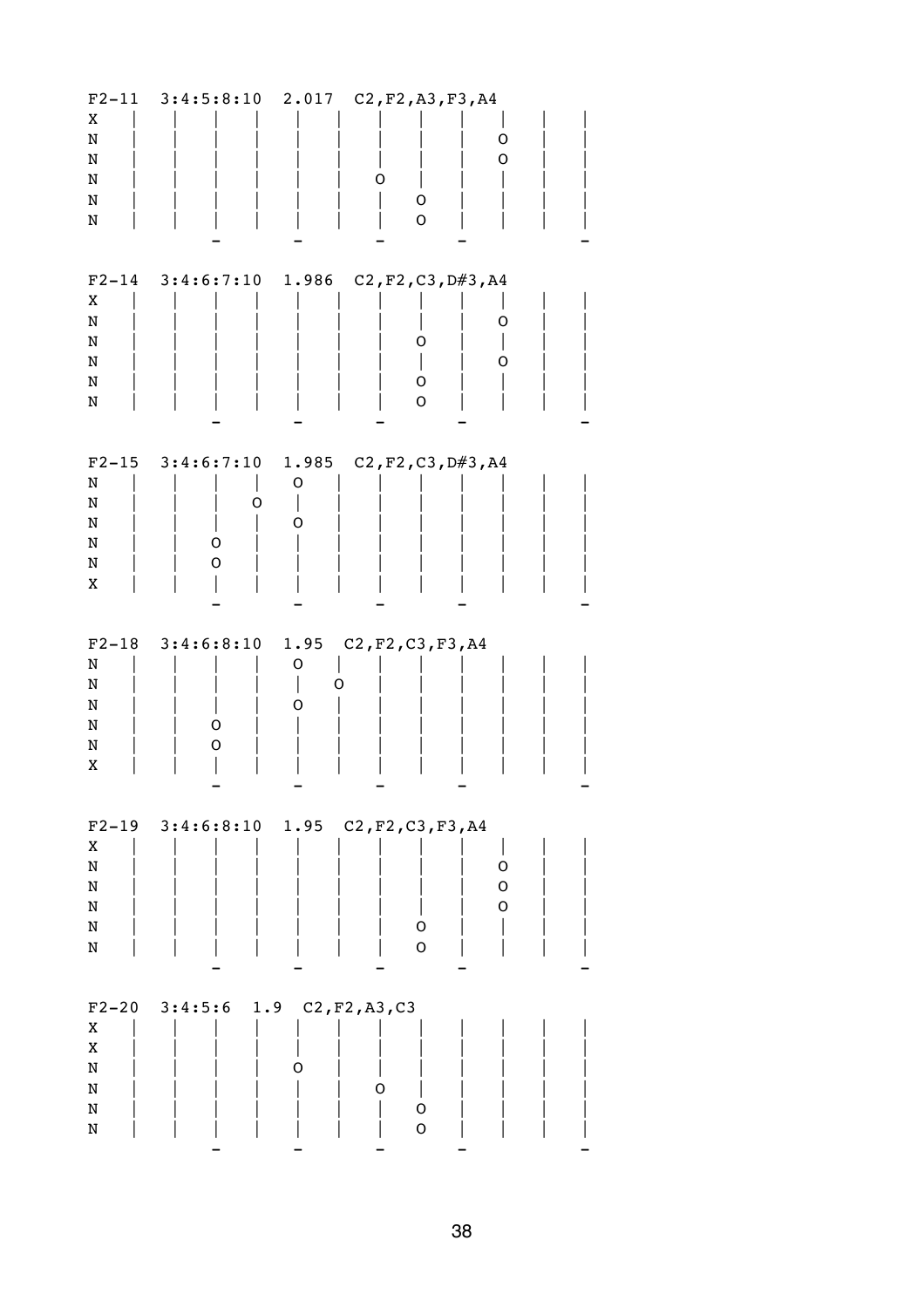| $F2 - 21$<br>X<br>$\mathbf N$<br>O<br>N<br>N<br>N<br>X           | 3:4:5:6<br>O<br>O<br>O           | 1.9              | C2, F2, A3, C3                                                    |   |
|------------------------------------------------------------------|----------------------------------|------------------|-------------------------------------------------------------------|---|
| $F2-22$<br>X<br>X<br>N<br>N<br>N<br>N                            | $3:4:5:7$ 1.852                  |                  | C2, F2, A3, D#3<br>O<br>O<br>$\mathsf O$<br>$\hbox{O}$            |   |
| $F2-23$<br>X<br>N<br>N<br>N<br>N<br>X                            | 3:4:5:7<br>0<br>O<br>$\mathsf O$ | 1.852<br>O       | C2, F2, A3, D#3                                                   |   |
| $F2-24$<br>X<br>X<br>N<br>N<br>N<br>N                            | $3:4:5:8$ 1.817                  |                  | C2, F2, A3, F3<br>O<br>O<br>O                                     | O |
| X<br>$\mathbf X$<br>$\mathbf N$<br>$\mathbf N$<br>N<br>${\rm N}$ |                                  |                  | F2-25 3:4:6:7 1.786 C2, F2, C3, D#3<br>O<br>T<br>O<br>$\mathsf O$ | O |
| $F2-26$<br>X<br>${\bf N}$<br>${\tt N}$<br>$\, {\rm N}$<br>N<br>X | $3:4:6:7$ 1.786<br>O<br>O        | $\mathsf O$<br>0 | C2, F2, C3, D#3                                                   |   |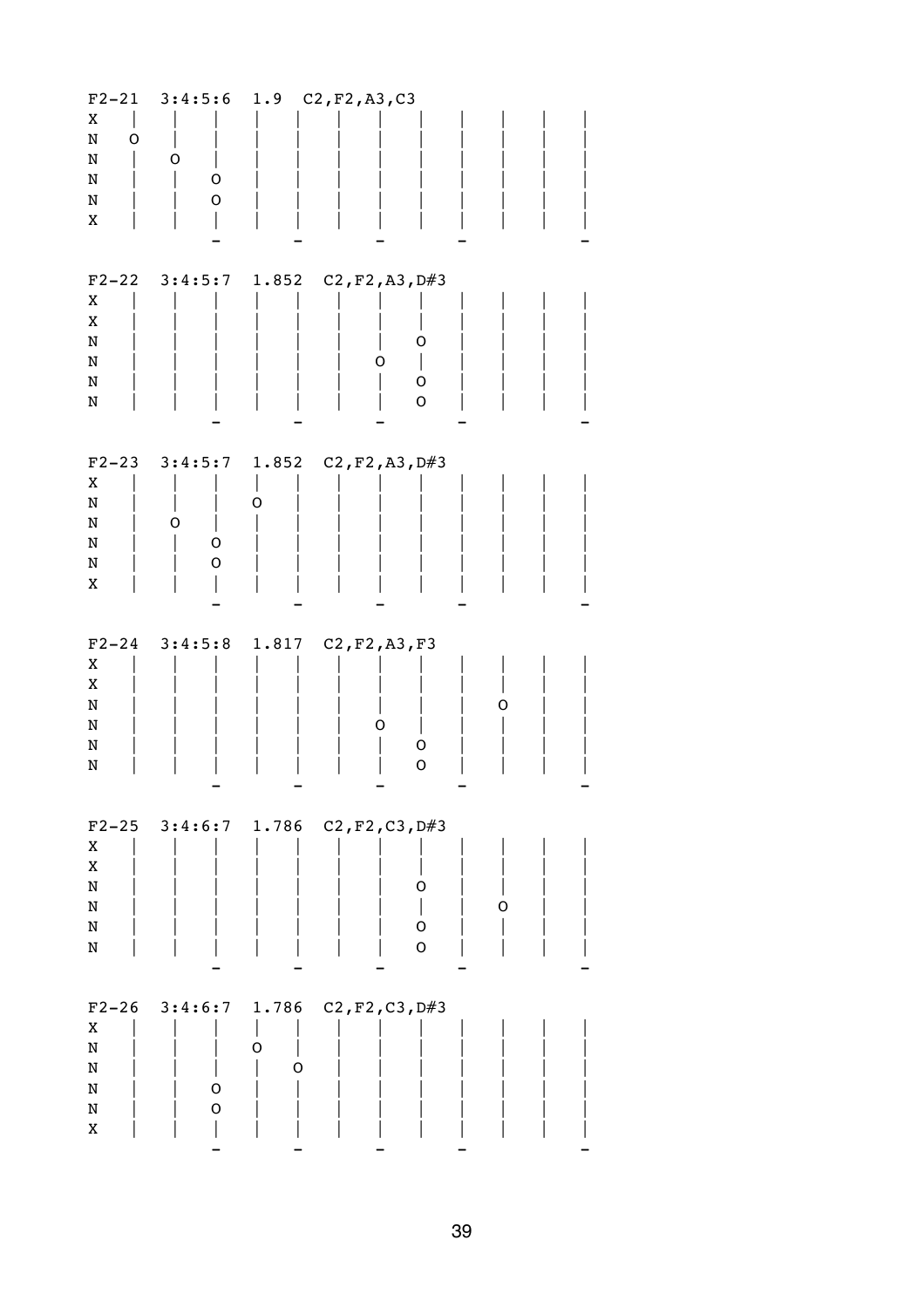| X<br>X<br>N<br>N<br>N<br>N                                          | F2-27 3:4:6:8 1.75 C2, F2, C3, F3<br>O<br>O<br>O<br>O                     |
|---------------------------------------------------------------------|---------------------------------------------------------------------------|
| Χ<br>N<br>N<br>N<br>N<br>X                                          | $F2-28$ 3:4:6:8 1.75<br>C2, F2, C3, F3<br>O<br>Ő<br>O<br>O                |
| N<br>N<br>N<br>N<br>N<br>X                                          | $F2-29$ 4:5:6:8:10 1.683<br>F2, A3, C3, F3, A4<br>0<br>O<br>O<br>0<br>O   |
| N<br>N<br>N<br>N<br>N<br>X                                          | $F2-35$ 4:6:7:10:12 1.486<br>F2, C3, D#3, A4, C4<br>O<br>O<br>O<br>O<br>O |
| X<br>N<br>$\mathbf N$<br>N<br>N<br>X                                | $F2-36$ 4:5:6:8 1.483 F2, A3, C3, F3<br>0<br>0<br>O<br>O                  |
| $F2 - 37$<br>N<br>O<br>N<br>O<br>N<br>${\bf N}$<br>X<br>$\mathbf X$ | $4:5:6:8$ 1.483<br>F2, A3, C3, F3<br>0<br>O                               |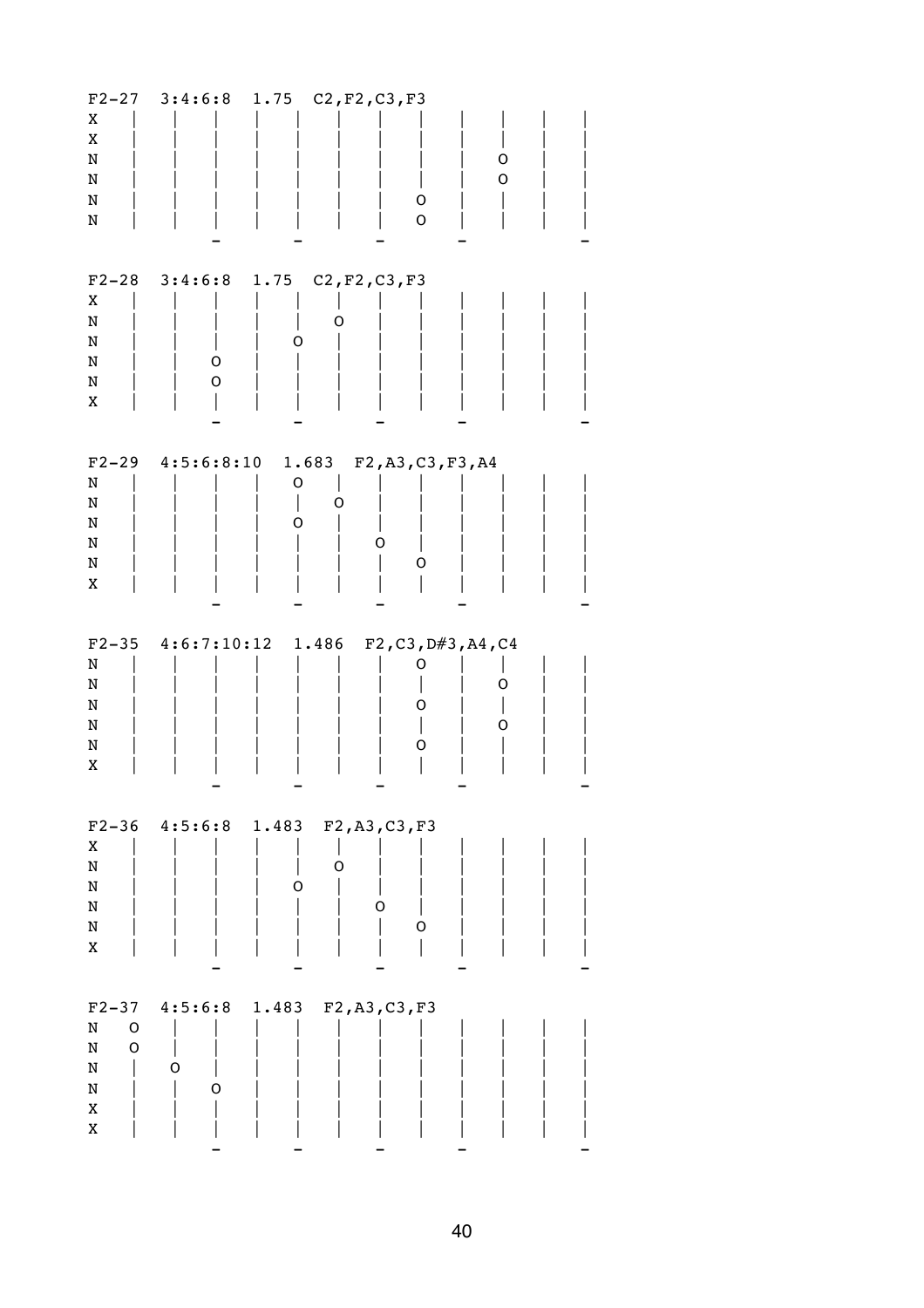| $F2 - 39$<br>N<br>N<br>N<br>N<br>N<br>X                   | 4:6:7:10:14                     |                | 1.462 $F2, C3, D#3, A4, D#4$<br>O<br>O | O<br>O<br>O |
|-----------------------------------------------------------|---------------------------------|----------------|----------------------------------------|-------------|
| $F2-42$<br>X<br>N<br>N<br>N<br>N<br>X                     | $4:5:7:8$ 1.436                 | O              | F2, A3, D#3, F3<br>O<br>O<br>O         |             |
| $F2 - 43$<br>$\, {\bf N}$<br>O<br>N<br>N<br>N<br>X<br>X   | 4:5:7:8<br>1.436<br>O<br>0<br>O |                | F2, A3, D#3, F3                        |             |
| $F2 - 46$<br>N<br>$\mathbf N$<br>N<br>N<br>Χ<br>X         | 4:5:7:10<br>O<br>O<br>O         | 1.386<br>O     | F2, A3, D#3, A4                        |             |
| X<br>$\mathbf N$<br>N<br>N<br>N<br>X                      | $F2-47$ $4:5:7:10$              |                | $1.386$ F2, A3, D#3, A4<br>O<br>0<br>O | O           |
| $F2 - 50$<br>X<br>${\bf N}$<br>N<br>N<br>$\mathsf O$<br>N | 5:5:8:12:14<br>O<br>O           | 1.36<br>O<br>O | A2, A2, F2, C3, D#3                    |             |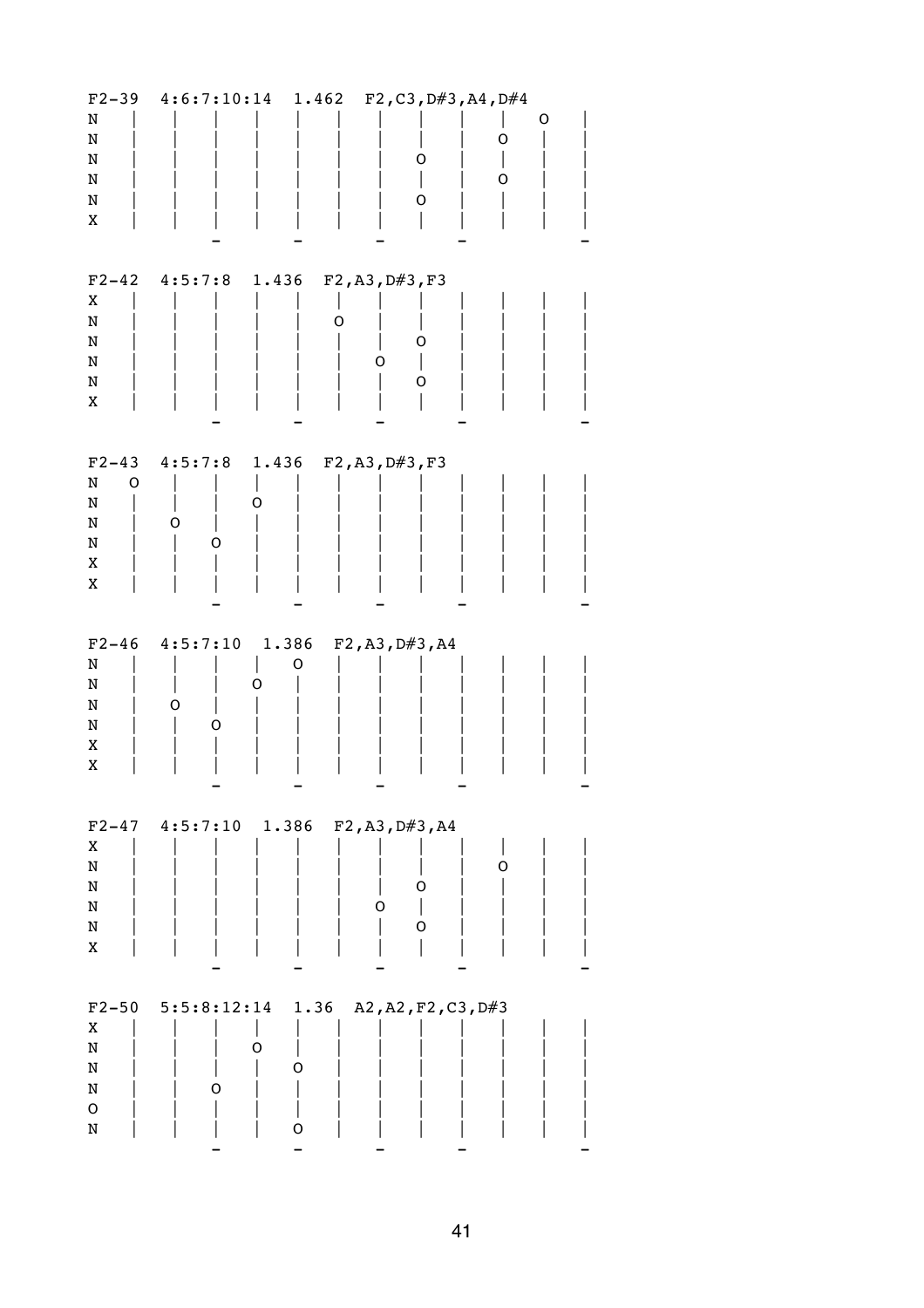| $F2 - 51$ | 4:5:8:10                  | 1.35  | F2, A3, F3, A4                                         |                     |  |
|-----------|---------------------------|-------|--------------------------------------------------------|---------------------|--|
| Χ         |                           |       |                                                        |                     |  |
| N         |                           |       |                                                        | O                   |  |
| N         |                           |       |                                                        | $\mathsf O$         |  |
| N         |                           |       | O                                                      |                     |  |
| N         |                           |       |                                                        | O                   |  |
|           |                           |       |                                                        |                     |  |
| X         |                           |       |                                                        |                     |  |
|           |                           |       |                                                        |                     |  |
|           |                           |       |                                                        |                     |  |
| $F2 - 52$ | $5:5:8:12:16$ 1.342       |       |                                                        | A2, A2, F2, C3, F3  |  |
| X         |                           |       |                                                        |                     |  |
| N         |                           |       | O                                                      |                     |  |
| N         |                           | O     |                                                        |                     |  |
| N         | Ő                         |       |                                                        |                     |  |
| O         |                           |       |                                                        |                     |  |
| N         |                           | O     |                                                        |                     |  |
|           |                           |       |                                                        |                     |  |
|           |                           |       |                                                        |                     |  |
| $F2 - 55$ | 4:6:7:10                  | 1.319 | F2, C3, D#3, A4                                        |                     |  |
| N         |                           | O     |                                                        |                     |  |
| N         |                           | O     |                                                        |                     |  |
| N         |                           | O     |                                                        |                     |  |
|           |                           |       |                                                        |                     |  |
| N         | O                         |       |                                                        |                     |  |
| X         |                           |       |                                                        |                     |  |
| X         |                           |       |                                                        |                     |  |
|           |                           |       |                                                        |                     |  |
|           |                           |       |                                                        |                     |  |
|           |                           |       |                                                        |                     |  |
| $F2-56$   | $4:6:7:10$ 1.319          |       | $\texttt{F2}, \texttt{C3}, \texttt{D\#3}, \texttt{A4}$ |                     |  |
| X         |                           |       |                                                        |                     |  |
| $\rm N$   |                           |       |                                                        | O                   |  |
| N         |                           |       |                                                        | Ő                   |  |
| N         |                           |       |                                                        | O                   |  |
| N         |                           |       |                                                        | 0                   |  |
| X         |                           |       |                                                        |                     |  |
|           |                           |       |                                                        |                     |  |
|           |                           |       |                                                        |                     |  |
|           | $F2-59$ 5:6:8:12:14 1.293 |       |                                                        | A2, C2, F2, C3, D#3 |  |
| X         |                           |       |                                                        |                     |  |
| N         |                           | 0     |                                                        |                     |  |
| N         |                           | 0     |                                                        |                     |  |
|           | O                         |       |                                                        |                     |  |
| N         | O                         |       |                                                        |                     |  |
| N         |                           | O     |                                                        |                     |  |
| N         |                           |       |                                                        |                     |  |
|           |                           |       |                                                        |                     |  |
| $F2-60$   |                           |       |                                                        |                     |  |
|           | 5:6:8:12:16               | 1.275 |                                                        | A2, C2, F2, C3, F3  |  |
| X         |                           |       |                                                        |                     |  |
| N         |                           |       | O                                                      |                     |  |
| N         |                           | 0     |                                                        |                     |  |
| N         | O                         |       |                                                        |                     |  |
| N<br>N    | O                         | O     |                                                        |                     |  |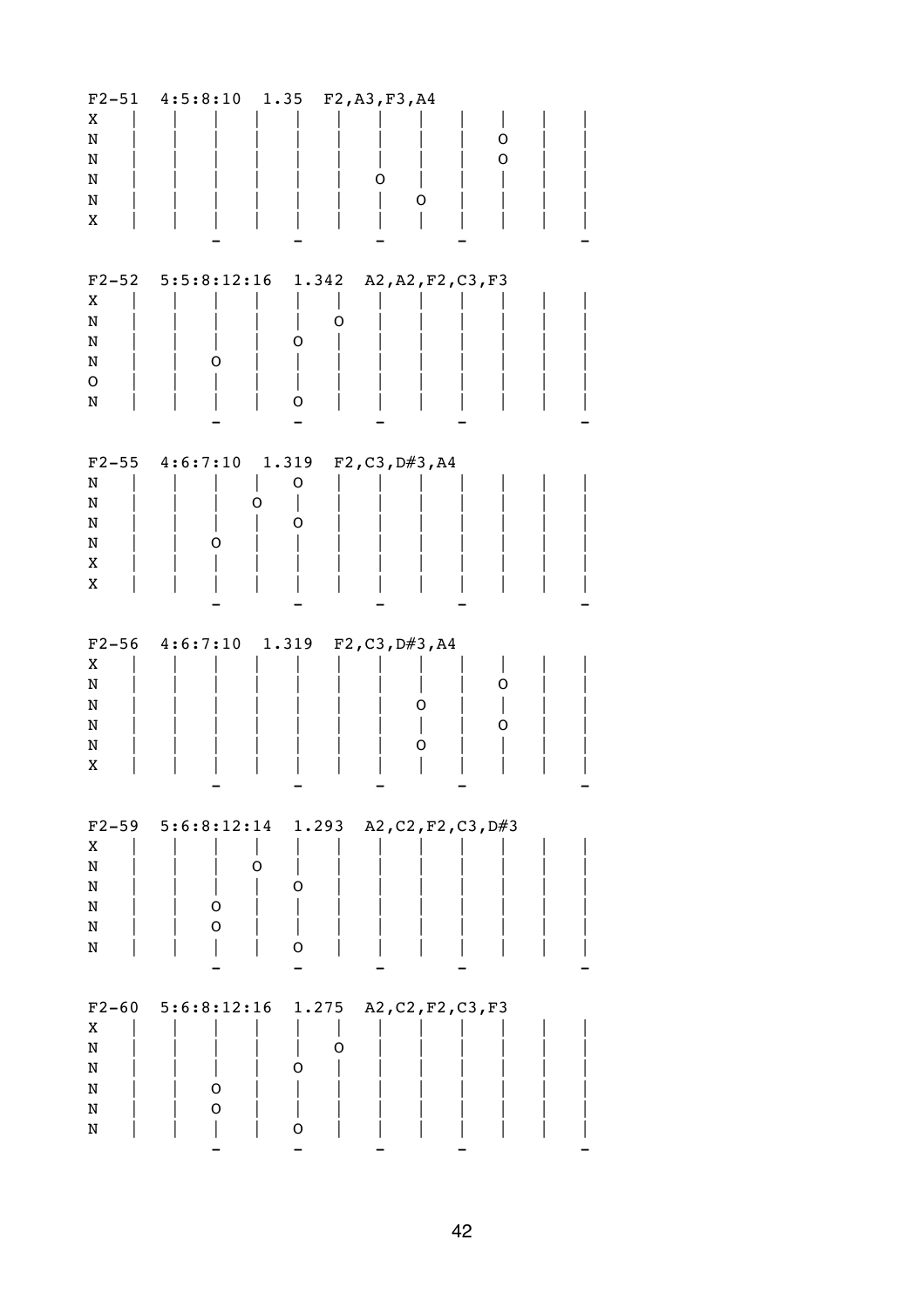| $F2-62$<br>N<br>N<br>N<br>N<br>N<br>$\mathbf N$             | 5:8:10:12:16:20                | O<br>O<br>0<br>0 | 1.242 A2, F2, A3, C3, F3, A4<br>Ő<br>O |  |
|-------------------------------------------------------------|--------------------------------|------------------|----------------------------------------|--|
| $F2-64$<br>Χ<br>X<br>N<br>N<br>O<br>N                       | $5:5:8:12$ 1.217<br>O          | Ő<br>O           | A2, A2, F2, C3                         |  |
| $F2 - 68$<br>Χ<br>X<br>N<br>N<br>$\mathbf N$<br>${\tt N}$   | 5:6:8:12<br>0<br>O             | 1.15<br>O<br>0   | A2, C2, F2, C3                         |  |
| $F2 - 71$<br>N<br>O<br>N<br>O<br>N<br>N<br>$\mathsf O$<br>X | $5:8:10:12:16$ 1.142<br>O<br>O |                  | A2, F2, A3, C3, F3                     |  |
| X<br>N<br>N<br>N<br>N<br>N                                  | $F2-72$ 5:8:10:12:16 1.142     | O<br>0<br>O      | A2, F2, A3, C3, F3<br>0<br>O           |  |
| $F2 - 74$<br>Χ<br>N<br>N<br>N<br>N<br>N                     | $5:8:10:14:16$ 1.118           | 0<br>O           | A2, F2, A3, D#3, F3<br>O<br>O.<br>O    |  |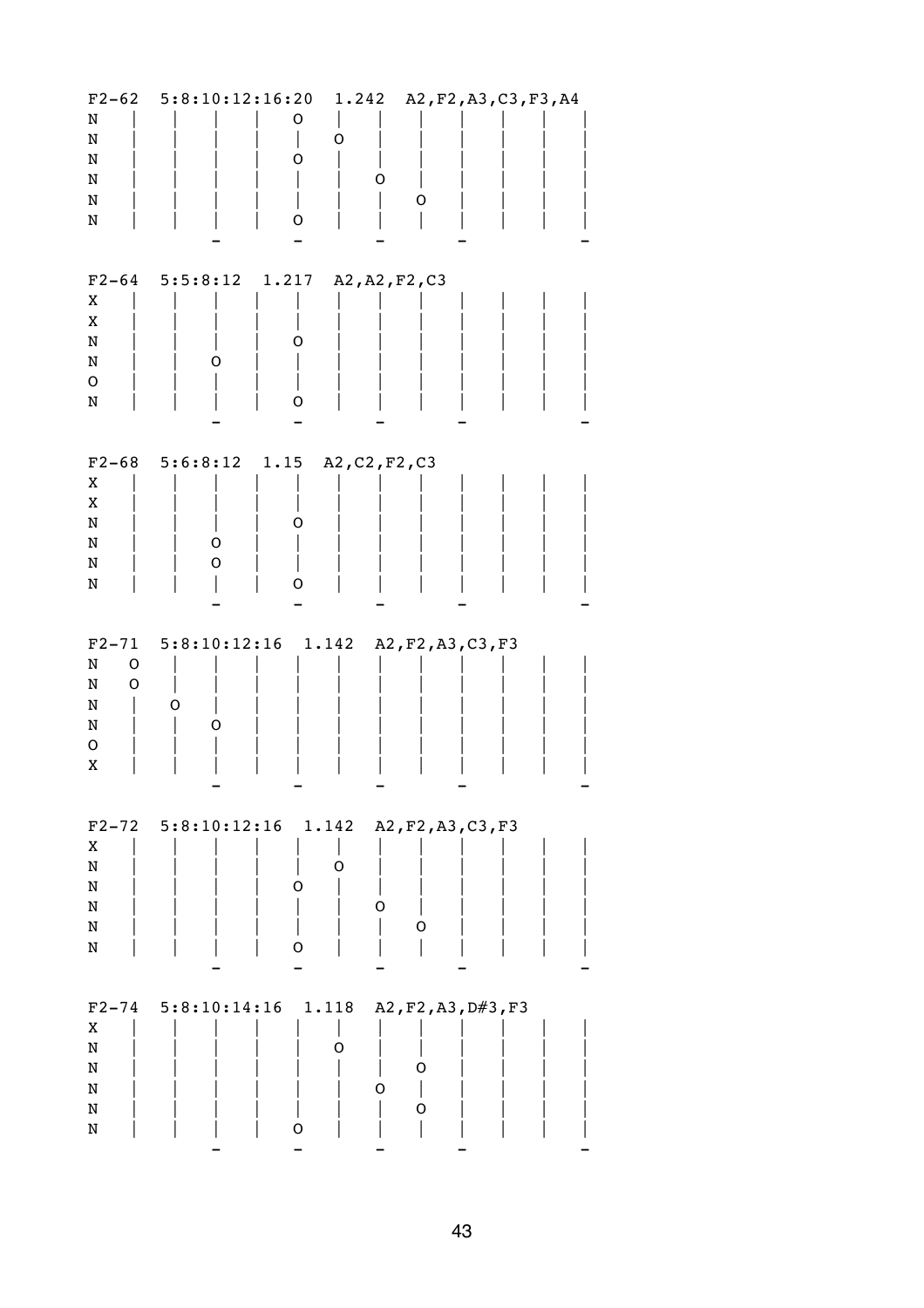| $F2 - 78$<br>N<br>N<br>N<br>N<br>O<br>Χ      | $5:8:10:14:20$ 1.093<br>O<br>O<br>Ő | O           | A2, F2, A3, D#3, A4            |  |
|----------------------------------------------|-------------------------------------|-------------|--------------------------------|--|
| $F2 - 83$<br>N<br>N<br>N<br>N<br>O<br>Χ      | $5:8:12:14:20$ 1.059<br>O<br>O      | O<br>Ő      | A2, F2, C3, D#3, A4            |  |
| N<br>N<br>N<br>N<br>O<br>Χ                   | $F2-85$ 5:8:12:16:20 1.042<br>Ő     | Ő<br>O<br>0 | A2, F2, C3, F3, A4             |  |
| $F2 - 88$<br>Χ<br>N<br>O<br>N<br>N<br>O<br>Χ | $5:8:10:12$ 1.017<br>O<br>Ő         |             | A2, F2, A3, C3                 |  |
| X<br>Χ<br>N<br>N<br>N<br>N                   | $F2-89$ 5:8:10:12 1.017             | O<br>O      | A2, F2, A3, C3<br>O<br>O       |  |
| $F2 - 91$<br>X<br>X<br>N<br>N<br>N<br>N      | $5:8:10:14$ 0.993                   | $\mathsf O$ | A2, F2, A3, D#3<br>O<br>O<br>O |  |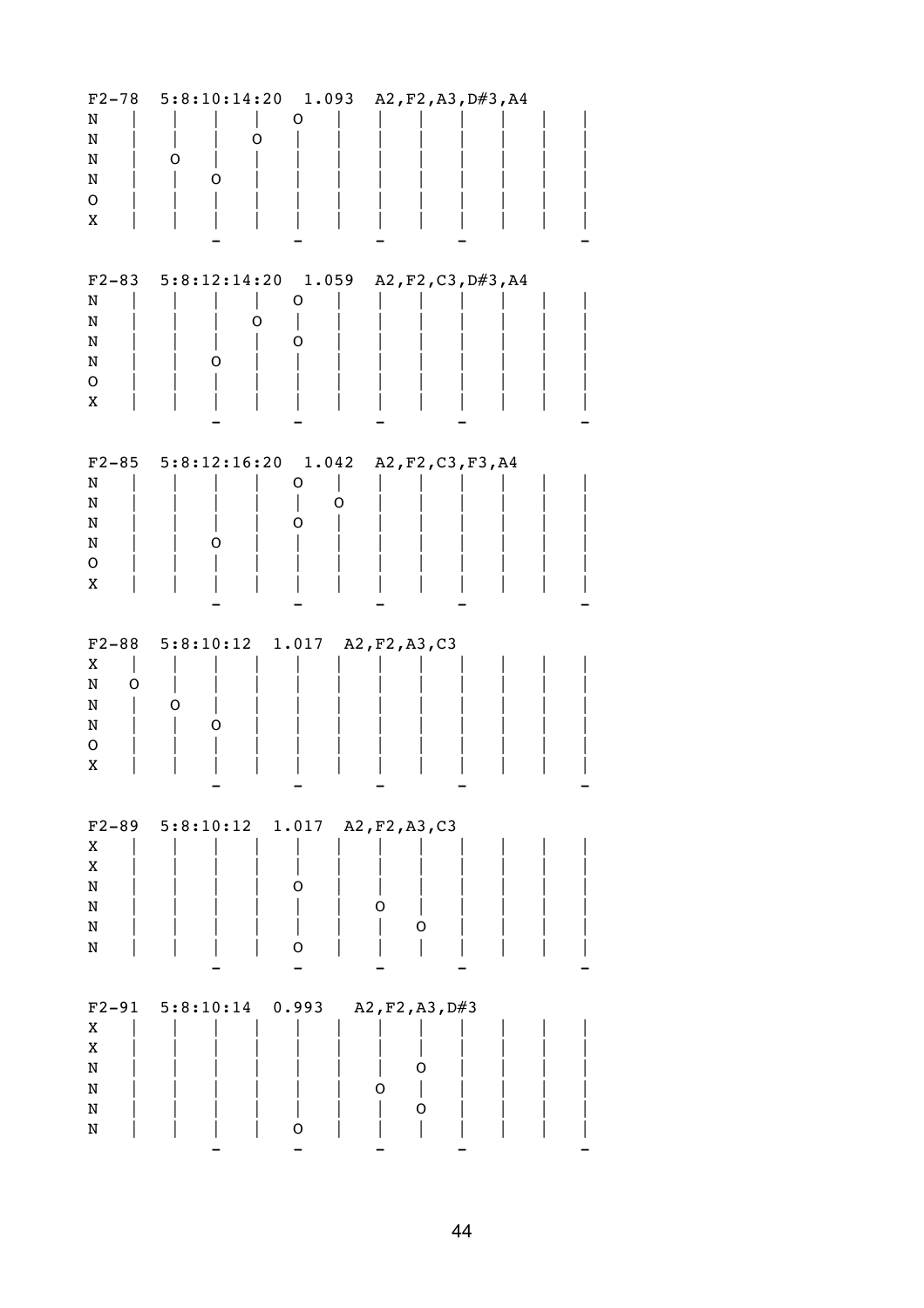| $F2 - 92$   | 5:8:10:14                              | 0.993 | A2, F2, A3, D#3 |   |   |
|-------------|----------------------------------------|-------|-----------------|---|---|
| Χ           |                                        |       |                 |   |   |
| N           | O                                      |       |                 |   |   |
| N           | 0                                      |       |                 |   |   |
|             |                                        |       |                 |   |   |
| N           | 0                                      |       |                 |   |   |
| $\mathsf O$ |                                        |       |                 |   |   |
| X           |                                        |       |                 |   |   |
|             |                                        |       |                 |   |   |
|             |                                        |       |                 |   |   |
| $F2-96$     | $5:8:12:14$ 0.96 A2, F2, C3, D#3       |       |                 |   |   |
| Χ           |                                        |       |                 |   |   |
| N           | O                                      |       |                 |   |   |
| N           |                                        | O     |                 |   |   |
| N           | Ő                                      |       |                 |   |   |
|             |                                        |       |                 |   |   |
| $\mathsf O$ |                                        |       |                 |   |   |
| X           |                                        |       |                 |   |   |
|             |                                        |       |                 |   |   |
|             |                                        |       |                 |   |   |
| $F2 - 97$   | $5:8:12:16$ 0.942                      |       | A2, F2, C3, F3  |   |   |
| Χ           |                                        |       |                 |   |   |
| N           |                                        | O     |                 |   |   |
| N           |                                        | O     |                 |   |   |
| N           | O                                      |       |                 |   |   |
| $\mathsf O$ |                                        |       |                 |   |   |
| X           |                                        |       |                 |   |   |
|             |                                        |       |                 |   |   |
|             |                                        |       |                 |   |   |
|             |                                        |       |                 |   |   |
|             |                                        |       |                 |   |   |
|             | $F2-101$ 7:8:12:16 0.827               |       | D#2, F2, C3, F3 |   |   |
| X           |                                        |       |                 |   |   |
| X           |                                        |       |                 |   |   |
| N           |                                        |       |                 | 0 |   |
| N           |                                        |       |                 | 0 |   |
| N           |                                        |       | Ő               |   |   |
| N           |                                        |       |                 |   | O |
|             |                                        |       |                 |   |   |
|             |                                        |       |                 |   |   |
|             |                                        |       |                 |   |   |
|             | F2-102 7:8:12:16 0.827 D#2, F2, C3, F3 |       |                 |   |   |
| X           |                                        |       |                 |   |   |
| ${\rm N}$   |                                        | O     |                 |   |   |
| N           |                                        | 0     |                 |   |   |
| N           | O                                      |       |                 |   |   |
| N           |                                        | O     |                 |   |   |
| $\mathbf X$ |                                        |       |                 |   |   |
|             |                                        |       |                 |   |   |
|             |                                        |       |                 |   |   |
|             | G#2-1 2:3:4 2.167 G#2, D#3, G#3        |       |                 |   |   |
| X           |                                        |       |                 |   |   |
| ${\bf N}$   |                                        |       |                 | 0 |   |
| N           |                                        |       | 0               |   |   |
| N           |                                        | 0     |                 |   |   |
|             |                                        |       |                 |   |   |
| X<br>X      |                                        |       |                 |   |   |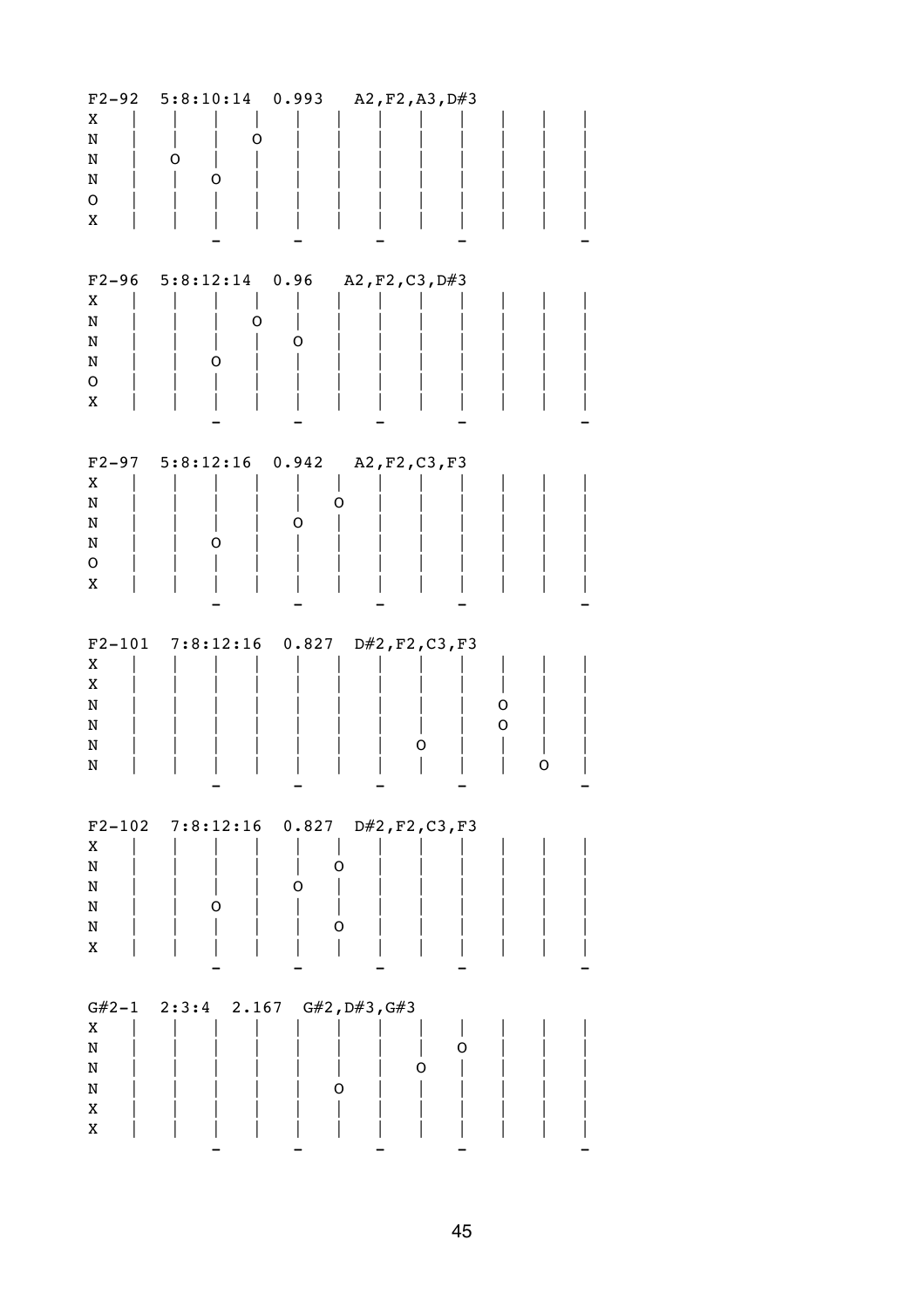| N<br>N<br>N<br>O<br>X<br>Χ<br>Χ                | G#2-2 2:3:4 2.167 G#2, D#3, G#3<br>$\mathsf O$<br>O                  |
|------------------------------------------------|----------------------------------------------------------------------|
| N<br>N<br>N<br>N<br>N<br>Χ                     | G#2-3 3:4:6:8:9 1.972 D#2, G#2, D#3, G#3, A#4<br>O<br>D<br>0<br>O    |
| Χ<br>N<br>N<br>N<br>N<br>Χ                     | $G#2-4$ 3:4:6:8 1.75<br>D#2, G#2, D#3, G#3<br>O<br>O<br>O.<br>O      |
| N<br>N<br>N<br>O<br>O<br>N<br>Χ<br>Χ           | $G#2-5$ 3:4:6:8<br>D#2, G#2, D#3, G#3<br>1.75<br>O<br>O              |
| X<br>N<br>N<br>O<br>$\mathsf O$<br>N<br>X<br>X | $G#2-6$ 3:4:6<br>1.5<br>D#2, G#2, D#3<br>O                           |
| $G#2-7$<br>N<br>N<br>N<br>N<br>X<br>X          | $4:6:8:9$ 1.306<br>$G#2$ , $D#3$ , $G#3$ , $A#4$<br>O<br>0<br>0<br>O |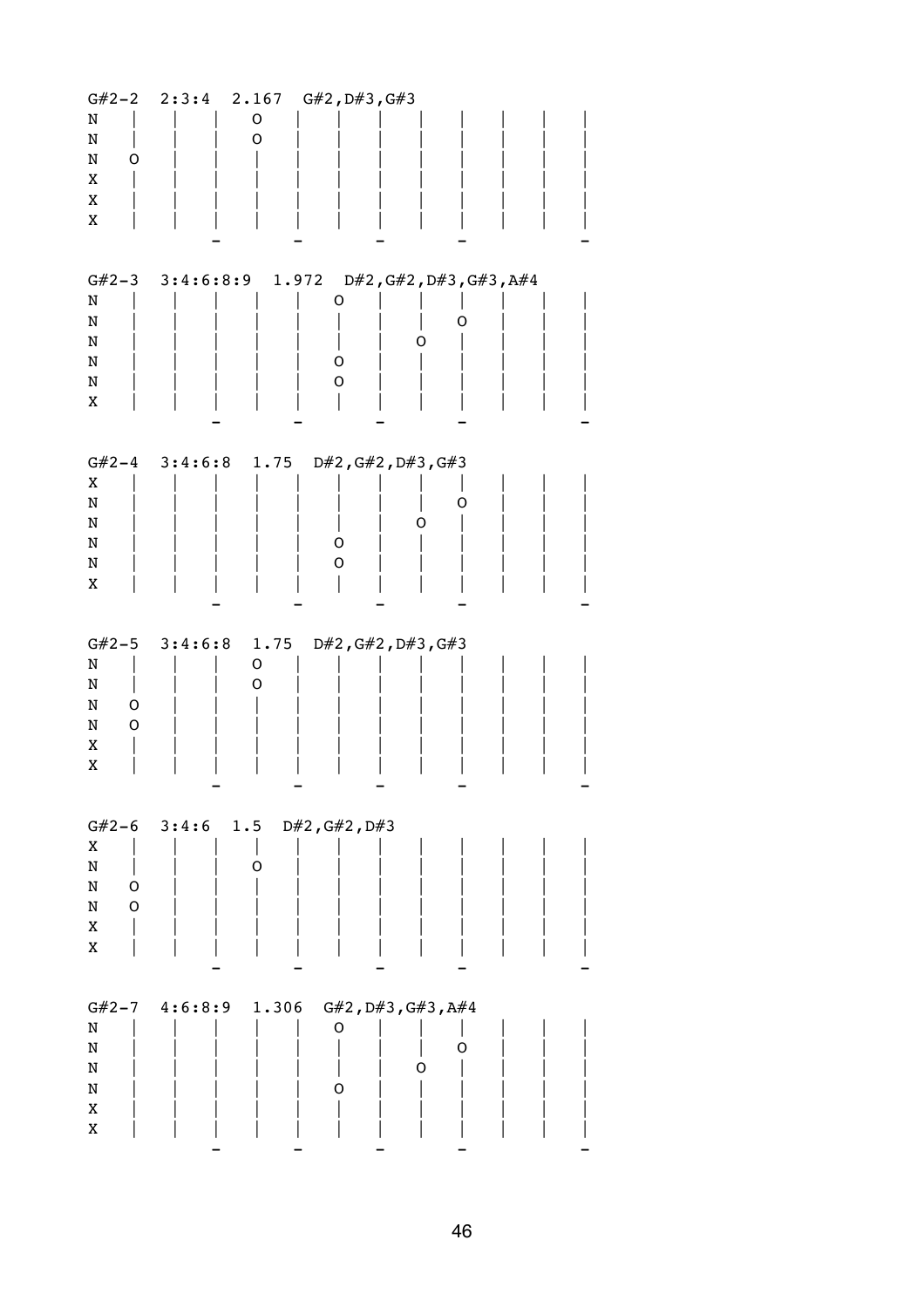| $A3 - 1$<br>$\mathsf O$<br>N<br>N<br>N<br>X<br>X           |               | $2:3:4:3$ 2.833                     | A3, E3, A4, E3<br>Ő                                       | 0<br>0 |  |
|------------------------------------------------------------|---------------|-------------------------------------|-----------------------------------------------------------|--------|--|
| $A3 - 4$<br>X<br>N<br>N<br>N<br>X<br>X                     | $2:3:4$ 2.167 |                                     | A3, E3, A4<br>O                                           | O<br>O |  |
| $A3 - 5$<br>N<br>N<br>N<br>X<br>X<br>X                     | 2:3:4<br>O    | 2.167<br>$\mathsf O$<br>$\mathsf O$ | A3, E3, A4                                                |        |  |
| $A3 - 7$<br>$\mathsf O$<br>N<br>N<br>N<br>N<br>X           |               | $3:4:6:8:6$ 2.083                   | E2, A3, E3, A4, E3<br>O<br>O                              | O<br>O |  |
| $A3 - 8$<br>N<br>$\mathbf N$<br>N<br>N<br>N<br>X           |               |                                     | $3:4:6:8:9$ 1.972 E2, A3, E3, A4, B4<br>O<br>O<br>O       | O<br>0 |  |
| $\mathsf O$<br>${\mathsf o}$<br>N<br>N<br>N<br>$\mathsf O$ |               | O                                   | A3-16 3:6:8:9:9:12 1.861 E1, E2, A3, B3, B3, E3<br>O<br>O |        |  |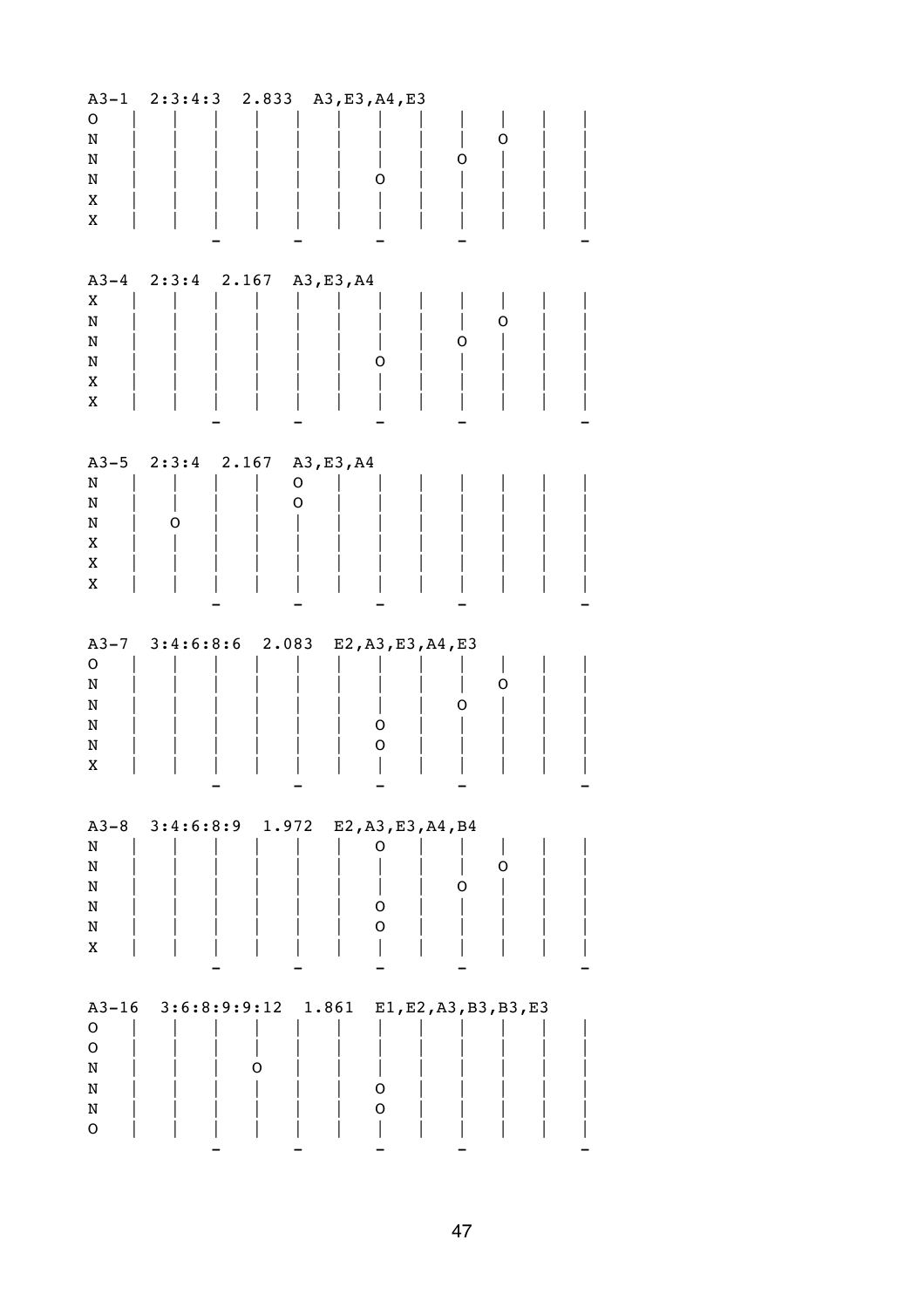| $A3 - 24$<br>O<br>$\mathsf O$<br>N<br>N<br>N<br>$\mathsf O$                 | 3:6:8:12:9:12                                                     | 1.806<br>O<br>$\mathsf O$                    | E1, E2, A3, E3, B3, E3<br>Ő |
|-----------------------------------------------------------------------------|-------------------------------------------------------------------|----------------------------------------------|-----------------------------|
| $A3 - 26$<br>X<br>N<br>N<br>N<br>N<br>X                                     | 3:4:6:8<br>1.75                                                   | E2, A3, E3, A4<br>O<br>$\mathsf O$           | O<br>O                      |
| $A3 - 27$<br>N<br>N<br>N<br>N<br>Χ<br>X                                     | 3:4:6:8<br>1.75<br>$\mathsf O$<br>$\mathsf O$<br>$\mathsf O$<br>O | E2, A3, E3, A4                               |                             |
| $A3 - 35$<br>X<br>N<br>N<br>N<br>Χ<br>X                                     | 3:4:6<br>1.5<br>O<br>O<br>O                                       | E2, A3, E3                                   |                             |
| X<br>$\mathbf X$<br>${\tt N}$<br>N<br>N<br>${\mathsf o}$                    | A3-38 3:6:8:9 1.472<br>0                                          | E1, E2, A3, B3<br>$\mathsf O$<br>$\mathsf O$ |                             |
| $A3 - 42$<br>X<br>$\mathbf X$<br>$\rm N$<br>${\tt N}$<br>N<br>${\mathsf o}$ | 3:6:8:12<br>1.417                                                 | E1, E2, A3, E3<br>$\mathsf O$<br>$\mathsf O$ | O                           |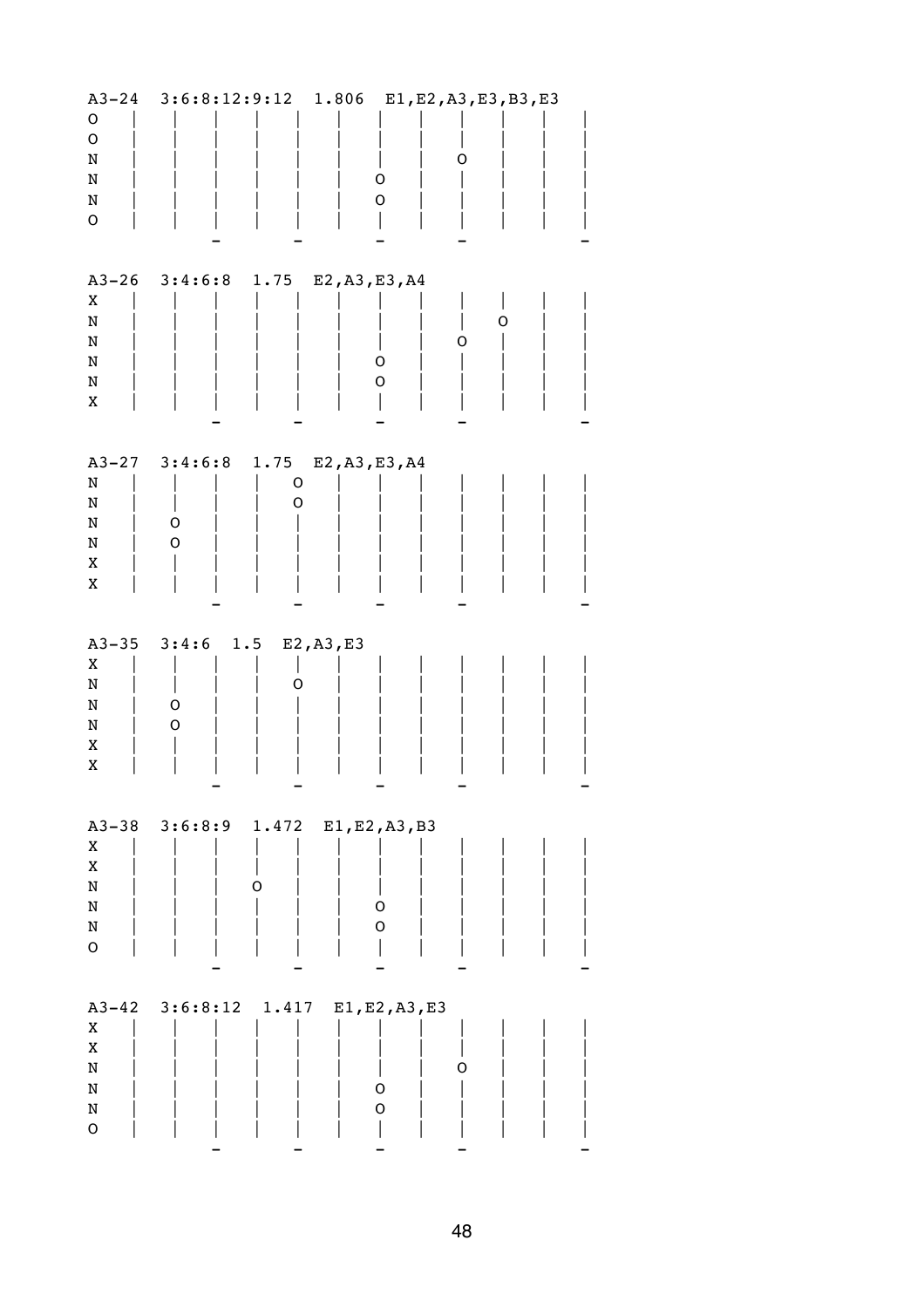| $A3 - 45$<br>N<br>N<br>N<br>N<br>X<br>X                     | 4:6:8:9                 | 1.306 | A3, E3, A4, B4<br>Ő<br>O          | O<br>O      |
|-------------------------------------------------------------|-------------------------|-------|-----------------------------------|-------------|
| $A3 - 46$<br>X<br>X<br>N<br>N<br>N<br>$\mathsf O$           | 3:8:9:12                | 1.306 | E1, A3, B3, E3                    | O<br>O<br>ر |
| $A3 - 51$<br>$\mathsf O$<br>$\mathbf O$<br>N<br>N<br>N<br>X | $6:8:9:9:12$ 1.194<br>O |       | E2, A3, B3, B3, E3<br>O<br>0      |             |
| $A3 - 59$<br>$\mathsf O$<br>$\mathsf O$<br>N<br>N<br>N<br>X | $6:8:12:9:12$ 1.139     |       | E2, A3, E3, B3, E3<br>O<br>O      | Ő           |
| N<br>$\mathsf O$<br>$\mathbf N$<br>N<br>N<br>X              | A3-61 6:8:12:9:18       | 1.083 | E2, A3, E3, B3, B4<br>O<br>O<br>O | O           |
| $A3 - 68$<br>X<br>$\mathsf O$<br>$\mathbf N$<br>N<br>N<br>X | 6:8:12:9                | 0.972 | E2, A3, E3, B3<br>0<br>O          | O           |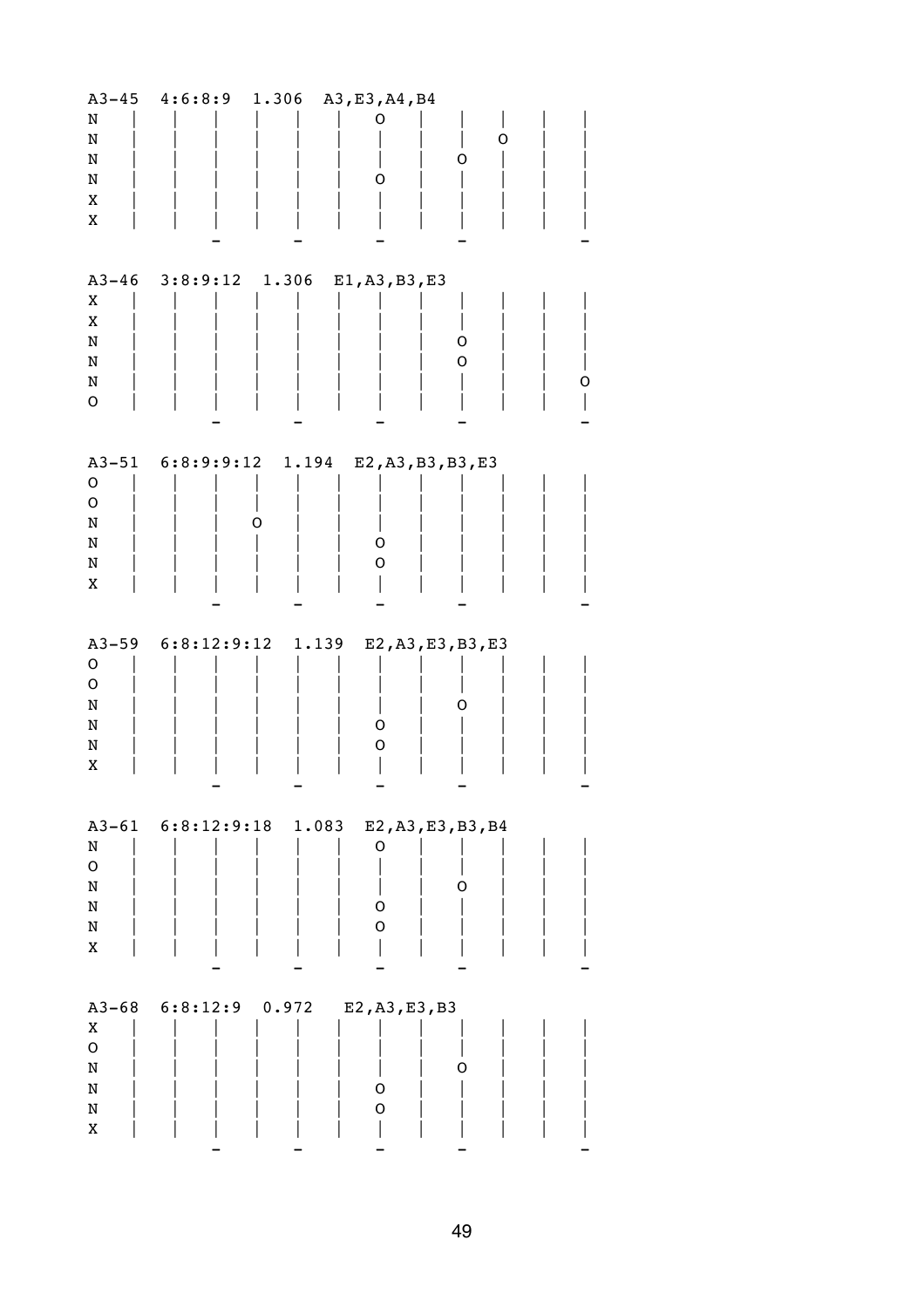| $A3 - 69$<br>$\mathsf O$<br>$\mathsf O$<br>N<br>N<br>X<br>X | 6:8:9:12<br>0.972<br>O<br>$\mathsf O$ | E2, A3, B3, E3           |
|-------------------------------------------------------------|---------------------------------------|--------------------------|
| $\mathbf O$<br>$\mathsf O$<br>N<br>N<br>X<br>X              | A3-70 8:9:9:12 0.861<br>O             | A3, B3, B3, E3<br>O      |
| O<br>$\mathsf O$<br>N<br>N<br>X<br>X                        | A3-72 8:12:9:12 0.806                 | A3, E3, B3, E3<br>O<br>O |
| $A3 - 73$<br>$\mathsf O$<br>N<br>N<br>N<br>X<br>X           | 8:9:12:12 0.806<br>O<br>O             | A3, B3, E3, E3<br>O      |
| $\mathsf O$<br>${\mathsf o}$<br>N<br>N<br>X<br>X            | A3-74 8:12:9:12 0.806                 | A3, E3, B3, E3<br>O<br>0 |
| $A3 - 75$<br>N<br>${\mathsf o}$<br>${\tt N}$<br>N<br>X<br>X | 8:9:9:18 0.806<br>0                   | A3, B3, B3, B4<br>O<br>O |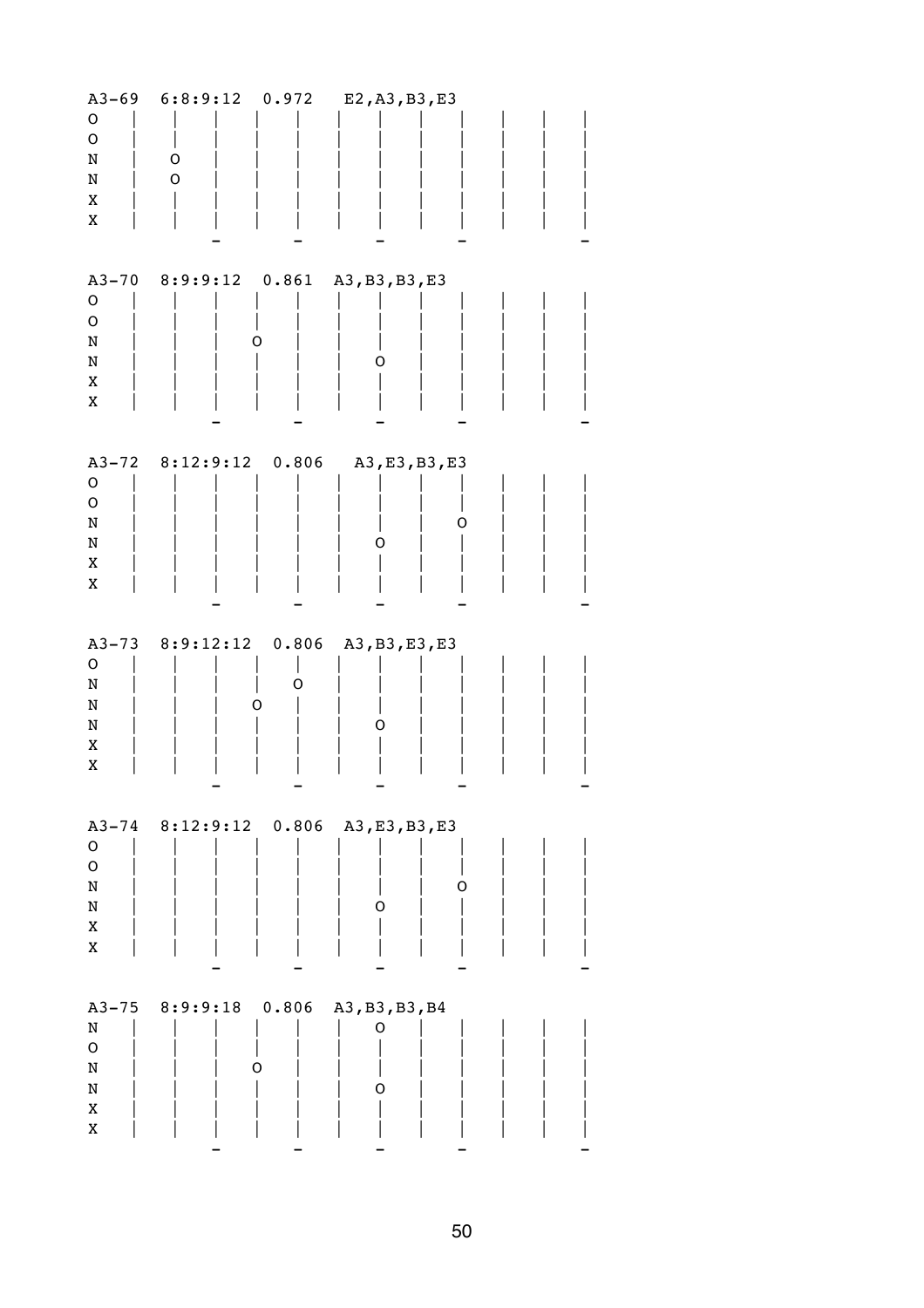| $A3 - 77$<br>N<br>N<br>N<br>N<br>X<br>X             | 8:9:12:18<br>0.75<br>0                    | A3, B3, E3, B4<br>Ő<br>O                                  |             |
|-----------------------------------------------------|-------------------------------------------|-----------------------------------------------------------|-------------|
| $A3 - 78$<br>N<br>${\mathsf o}$<br>N<br>N<br>X<br>X | 8:12:9:18 0.75                            | A3, E3, B3, B4<br>O<br>O<br>O                             |             |
| $B3-1$<br>N<br>O<br>N<br>N<br>X<br>X                | $2:3:2:5$ 3.067                           | B3, F#3, B3, D#4<br>O                                     | 0<br>0      |
| $B3-2$<br>N<br>${\tt N}$<br>N<br>N<br>Χ<br>X        | $2:3:4:5$ 2.567                           | B3, F#3, B4, D#4<br>O.                                    | O<br>O<br>O |
| N<br>$\mathsf O$<br>N<br>N<br>N<br>X                | B3-3 3:4:5:4:8 2.317 F#2, B3, D#3, B3, B4 | O<br>O<br>O<br>O                                          |             |
| $B3-4$<br>N<br>$\mathsf O$<br>N<br>N<br>N<br>X      |                                           | $3:4:5:4:10$ 2.267 $F#2, B3, D#3, B3, D#4$<br>O<br>O<br>O | 0           |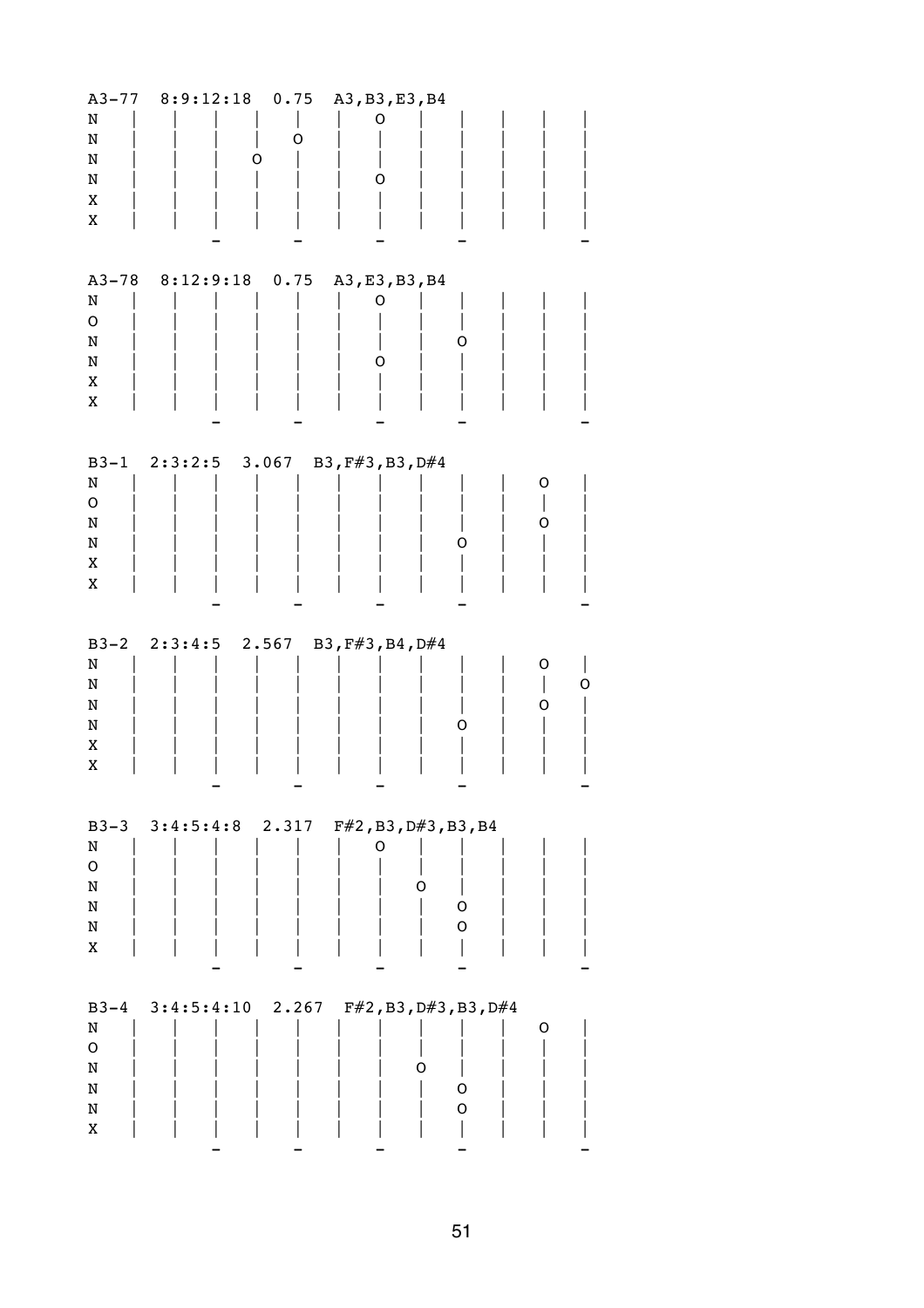| $B3-5$        |                         | $3:4:6:4:10$ 2.2 $F#2,B3,F#3,B3,D#4$     |   |   |   |
|---------------|-------------------------|------------------------------------------|---|---|---|
| N             |                         |                                          |   | O |   |
| $\mathsf O$   |                         |                                          |   |   |   |
| N             |                         |                                          |   | O |   |
|               |                         |                                          |   |   |   |
| N             |                         |                                          | O |   |   |
| N             |                         |                                          | O |   |   |
| Χ             |                         |                                          |   |   |   |
|               |                         |                                          |   |   |   |
|               |                         |                                          |   |   |   |
| $B3-6$        | $2:3:4$ 2.167           | B3, F#3, B4                              |   |   |   |
| Χ             |                         |                                          |   |   |   |
| N             |                         |                                          |   |   | O |
| N             |                         |                                          |   | O |   |
| N             |                         |                                          | O |   |   |
| X             |                         |                                          |   |   |   |
|               |                         |                                          |   |   |   |
| X             |                         |                                          |   |   |   |
|               |                         |                                          |   |   |   |
|               |                         |                                          |   |   |   |
| $B3 - 7$      | 2:3:4 2.167 B3, F#3, B4 |                                          |   |   |   |
| N             |                         | O                                        |   |   |   |
| N             |                         | O                                        |   |   |   |
| N             | O                       |                                          |   |   |   |
| X             |                         |                                          |   |   |   |
| X             |                         |                                          |   |   |   |
| X             |                         |                                          |   |   |   |
|               |                         |                                          |   |   |   |
|               |                         |                                          |   |   |   |
|               |                         |                                          |   |   |   |
| $B3-8$        | $3:4:5:6:8$ 2.15        | $F#2$ , B3, D#3, $F#3$ , B4              |   |   |   |
| N             |                         | O                                        |   |   |   |
| N             |                         | O                                        |   |   |   |
| N             |                         |                                          | O |   |   |
| N             |                         |                                          | 0 |   |   |
|               |                         |                                          | O |   |   |
| N             |                         |                                          |   |   |   |
| X             |                         |                                          |   |   |   |
|               |                         |                                          |   |   |   |
|               |                         |                                          |   |   |   |
| $B3-9$        |                         | $3:4:6:4:10$ 2.2 $FF#2,B3, F#3, B3, D#4$ |   |   |   |
| N             |                         |                                          |   | O |   |
| ${\mathsf o}$ |                         |                                          |   |   |   |
| N             |                         |                                          |   | O |   |
| N             |                         |                                          | O |   |   |
| N             |                         |                                          | O |   |   |
| X             |                         |                                          |   |   |   |
|               |                         |                                          |   |   |   |
|               |                         |                                          |   |   |   |
| $B3 - 10$     | $3:4:5:4$ 2.067         | $F#2$ , B3, D#3, B3                      |   |   |   |
| X             |                         |                                          |   |   |   |
| $\mathsf O$   |                         |                                          |   |   |   |
| N             |                         |                                          | O |   |   |
| N             |                         |                                          | 0 |   |   |
| N             |                         |                                          | O |   |   |
| X             |                         |                                          |   |   |   |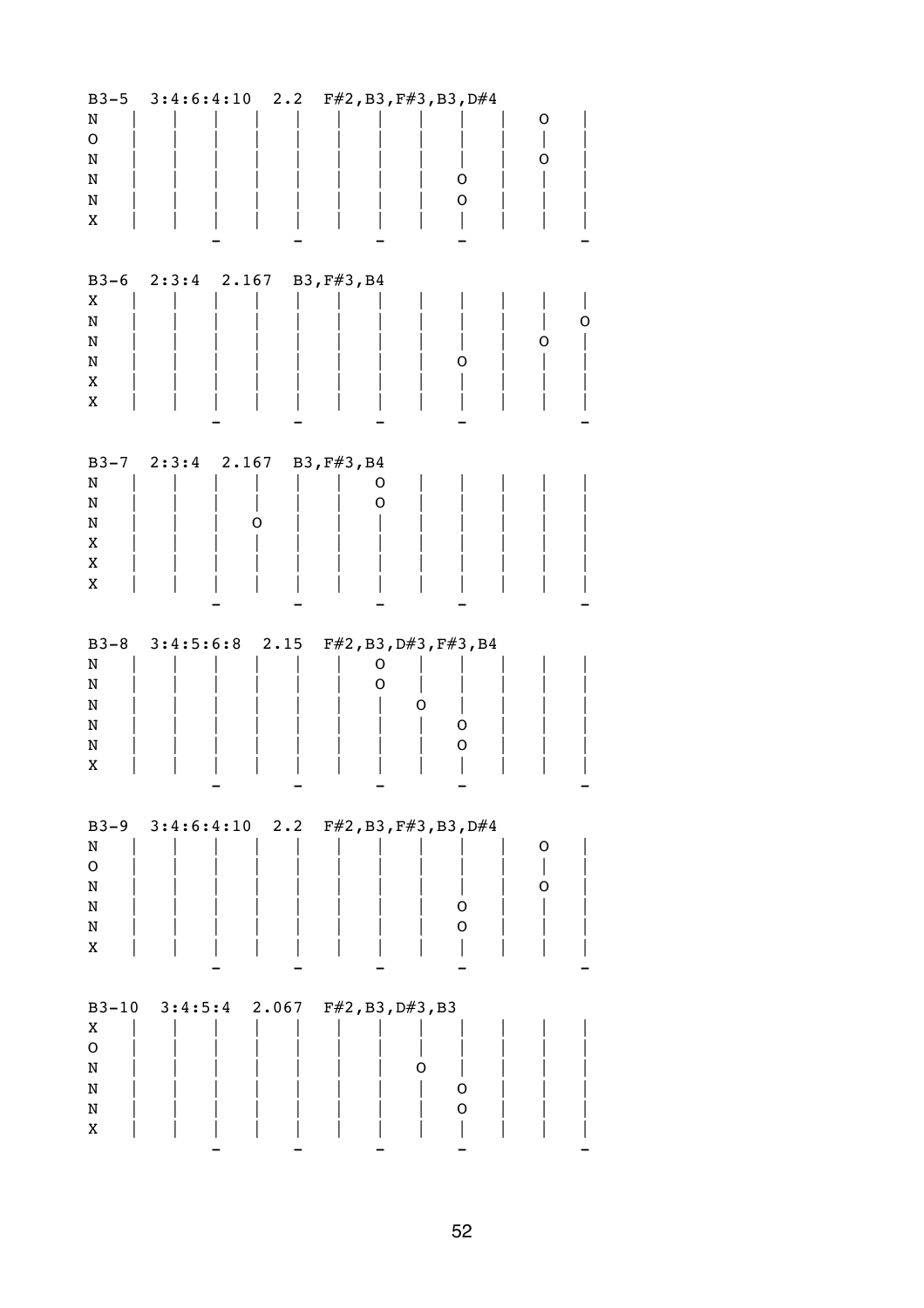| $B3 - 11$<br>X<br>$\mathsf O$<br>N<br>N<br>N<br>X | $3:4:6:4$ 2.0         |                                | F#2, B3, F#3, B3            | O<br>O                                               | O.          |
|---------------------------------------------------|-----------------------|--------------------------------|-----------------------------|------------------------------------------------------|-------------|
| $B3 - 12$<br>N<br>$\mathsf O$<br>N<br>N<br>X<br>X | $3:4:4:6$ 2.0<br>O    | 0<br>O                         | F#2, B3, B3, F#3            |                                                      |             |
| $B3 - 13$<br>N<br>N<br>N<br>N<br>N<br>X           |                       |                                |                             | $3:4:6:8:10$ 1.95 $FF#2, B3, F#3, B4, D#4$<br>O<br>O | O<br>O<br>O |
| $B3 - 14$<br>N<br>N<br>N<br>N<br>Χ<br>X           | 3:4:5:6<br>O          | 1.9<br>O<br>O<br>O             | F#2, B3, D#3, F#3           |                                                      |             |
| X<br>N<br>N<br>N<br>N<br>X                        | $B3-15$ $3:4:5:6$ 1.9 |                                | F#2, B3, D#3, F#3<br>O<br>O | O<br>O                                               |             |
| $B3 - 16$<br>N<br>${\bf N}$<br>N<br>N<br>X<br>X   | 3:4:5:8               | 1.817<br>$\mathsf O$<br>O<br>O | F#2, B3, D#3, B4<br>O       |                                                      |             |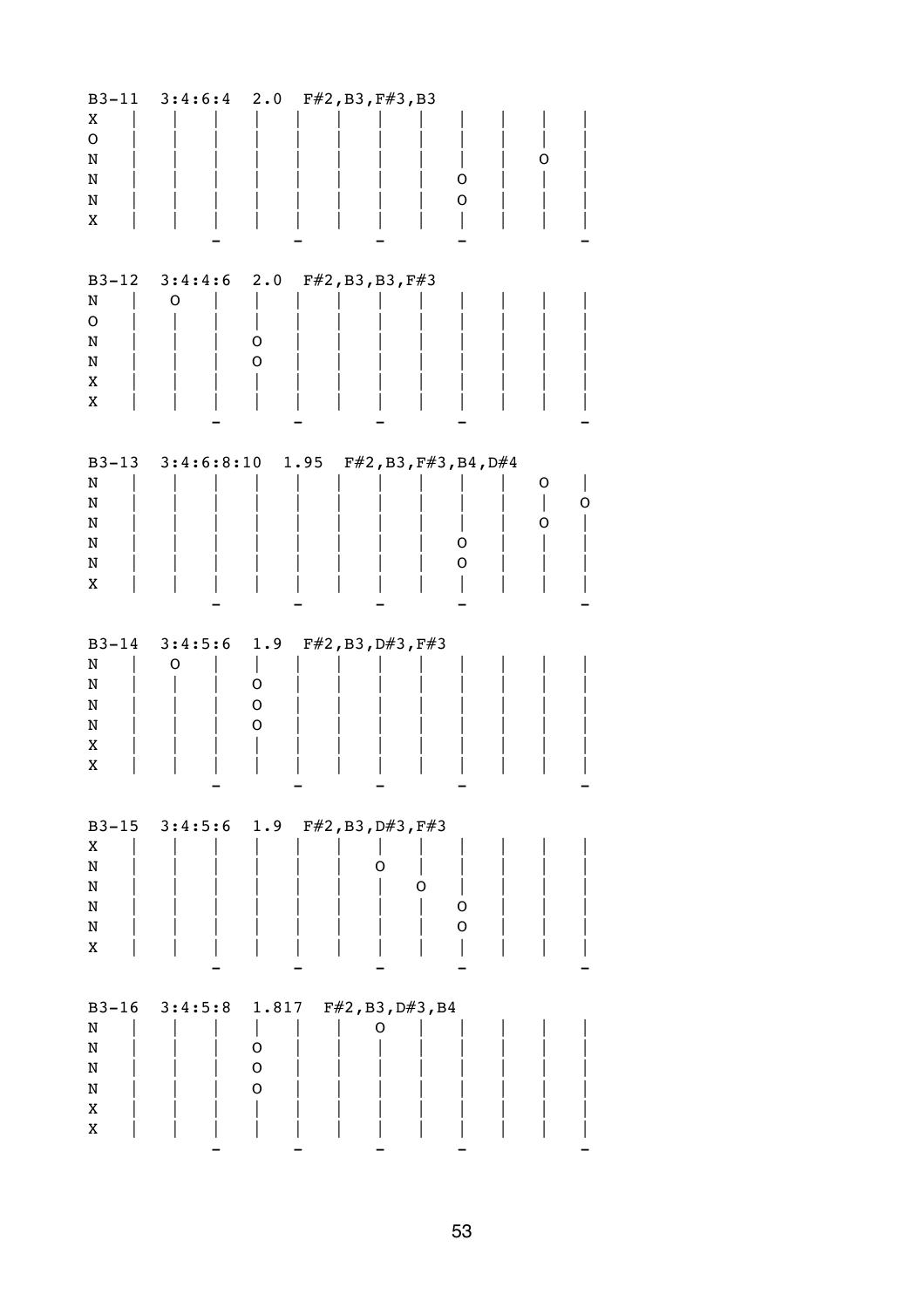| $B3 - 17$<br>X<br>N<br>N<br>N<br>N<br>X           | $3:4:6:8$ 1.75                       |                  | F#2, B3, F#3, B4           | O<br>O                | D<br>O |  |
|---------------------------------------------------|--------------------------------------|------------------|----------------------------|-----------------------|--------|--|
| N<br>N<br>N<br>N<br>X<br>X                        | B3-18 3:4:6:8 1.75                   | O<br>$\mathsf O$ | F#2, B3, F#3, B4<br>O<br>O |                       |        |  |
| $B3 - 19$<br>N<br>O<br>N<br>N<br>X<br>X           | $4:5:4:8$ 1.65                       |                  | B3, D#3, B3, B4<br>Ő<br>O  | O                     |        |  |
| $B3 - 20$<br>N<br>$\mathsf O$<br>N<br>N<br>X<br>X | $4:5:4:10$ 1.6                       |                  | B3, D#3, B3, D#4<br>O      | O                     | O      |  |
| N<br>N<br>N<br>N<br>X<br>X                        | B3-21 4:5:6:8 1.483 B3, D#3, F#3, B4 |                  | O<br>$\mathsf O$<br>O      | O                     |        |  |
| $B3-22$<br>N<br>N<br>N                            | $5:6:8:10:16$ 1.308                  | $\mathsf O$<br>O | O                          | D#2, F#2, B3, D#3, B4 |        |  |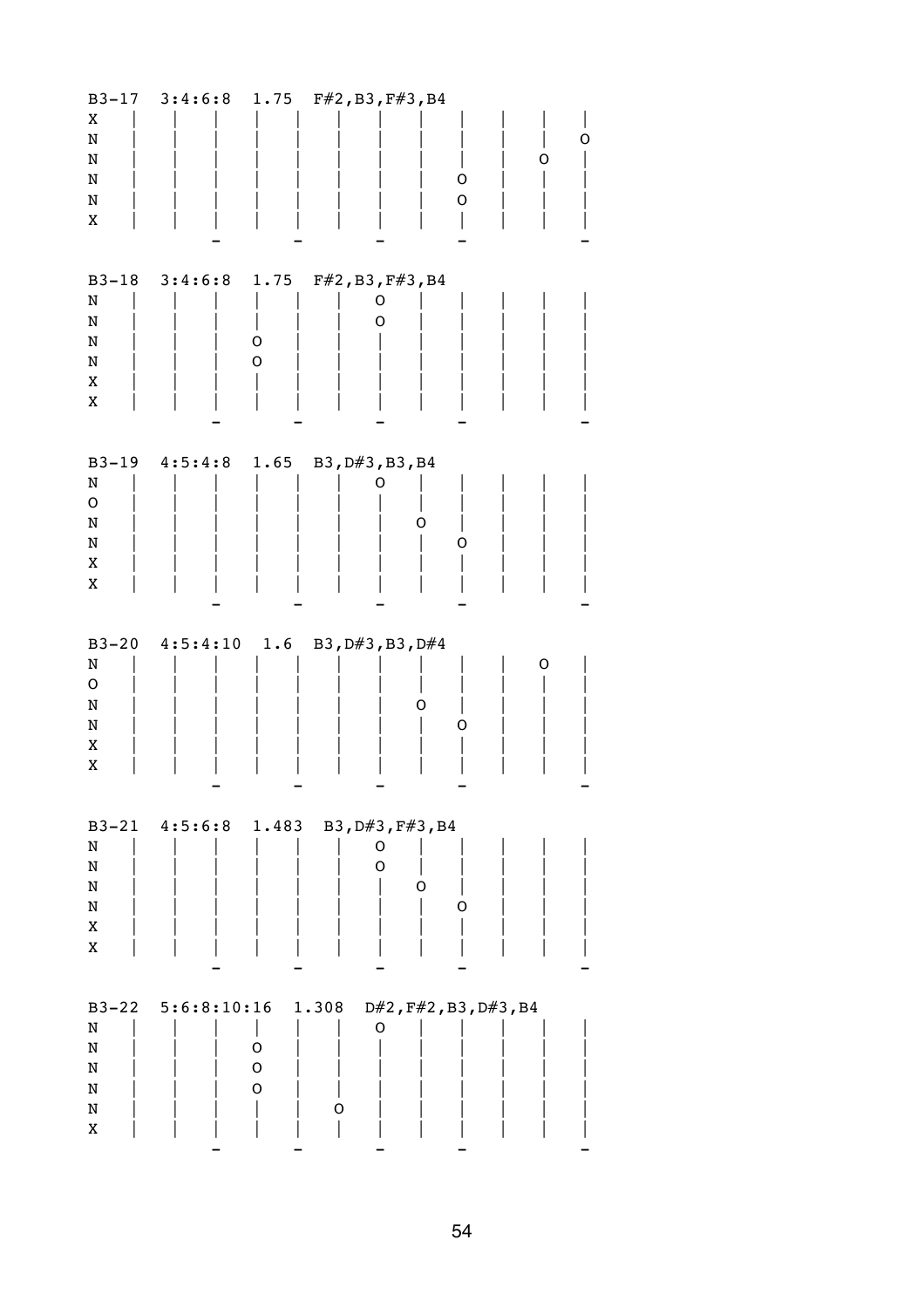| Χ<br>N<br>N<br>N<br>X<br>X              | B3-23 4:5:6 1.233                                                 | B3, D#3, F#3<br>O<br>O<br>O            |        |
|-----------------------------------------|-------------------------------------------------------------------|----------------------------------------|--------|
| $B3 - 24$<br>N<br>N<br>N<br>X<br>X<br>X | $4:5:6$ 1.233<br>O<br>0<br>O                                      | B3, D#3, F#3                           |        |
| X<br>$\mathsf O$<br>N<br>N<br>N<br>X    | B3-25 5:6:8:8 1.233<br>O<br>$\mathsf O$                           | D#2, F#2, B3, B3<br>O                  |        |
| Χ<br>N<br>N<br>N<br>N<br>X              | B3-26 5:6:8:10 1.183<br>$\mathbf O$<br>$\mathbf O$<br>$\mathsf O$ | D#2, F#2, B3, D#3<br>O                 |        |
| Χ<br>N<br>N<br>N<br>N<br>X              | B3-27 5:6:8:12 1.15 D#2, F#2, B3, F#3<br>O<br>$\mathsf O$         | 0<br>O                                 |        |
| $B3 - 28$<br>Χ<br>X<br>N<br>N<br>N<br>N | 5:6:8:12<br>1.15                                                  | $D#2$ , $F#2$ , $B3$ , $F#3$<br>O<br>O | Ο<br>O |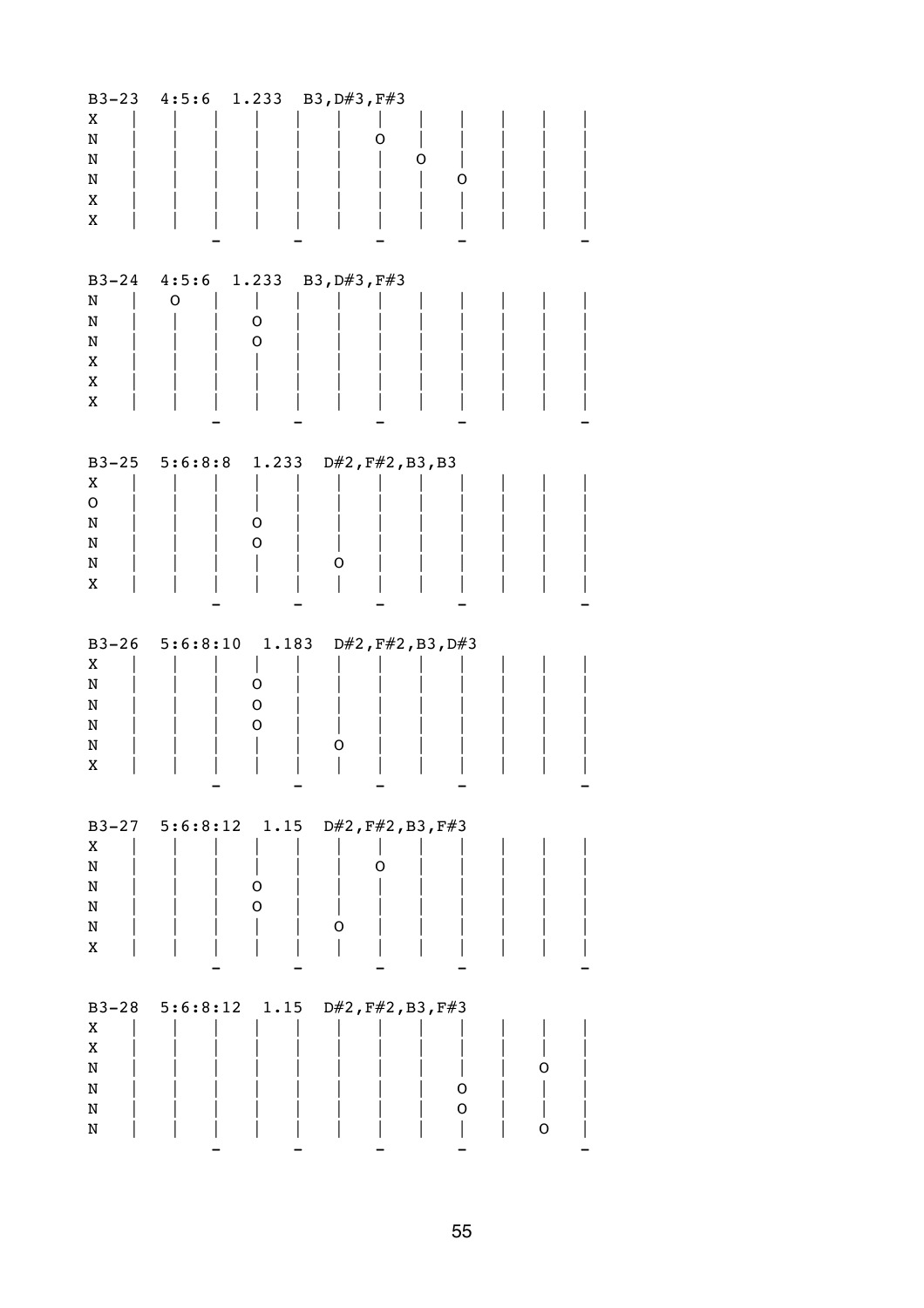| $B3 - 29$      | $4:5:8$ 1.15<br>B3, D#3, B4                    |  |
|----------------|------------------------------------------------|--|
| N              | O                                              |  |
| N              | O                                              |  |
| N              | O                                              |  |
| X              |                                                |  |
| X              |                                                |  |
| X              |                                                |  |
|                |                                                |  |
|                |                                                |  |
| $B3 - 30$<br>X | $5:8:10:8$ 1.1<br>$D#2$ , B3, $D#3$ , B3       |  |
| $\mathsf O$    |                                                |  |
| N              | Ő                                              |  |
| N              | Ő                                              |  |
| N              | O                                              |  |
| X              |                                                |  |
|                |                                                |  |
|                |                                                |  |
|                | B3-31 5:8:8:12<br>1.067<br>$D#2$ , B3, B3, F#3 |  |
| N              | O                                              |  |
| $\mathsf O$    |                                                |  |
| N              | O                                              |  |
| N<br>O         |                                                |  |
| X              |                                                |  |
| X              |                                                |  |
|                |                                                |  |
|                |                                                |  |
|                |                                                |  |
|                | B3-32 5:8:10:12 1.017 D#2, B3, D#3, F#3        |  |
| Χ              | O                                              |  |
| N<br>N         | O                                              |  |
| N              | O                                              |  |
| N              | O                                              |  |
| X              |                                                |  |
|                |                                                |  |
|                |                                                |  |
|                | B3-33 5:6:8 0.983<br>D#2, F#2, B3              |  |
| X              |                                                |  |
| $\mathbf X$    |                                                |  |
| ${\tt N}$      | O                                              |  |
| ${\bf N}$      | O                                              |  |
| N              | O                                              |  |
| X              |                                                |  |
|                |                                                |  |
| $C3 - 34$      | $4:5:7:5$ 1.586<br>C3, E3, A#4, E3             |  |
| $\mathsf O$    |                                                |  |
| $\rm N$        | 0                                              |  |
| $\rm N$        | O                                              |  |
| $\rm N$        | О                                              |  |
| X              |                                                |  |
| X              |                                                |  |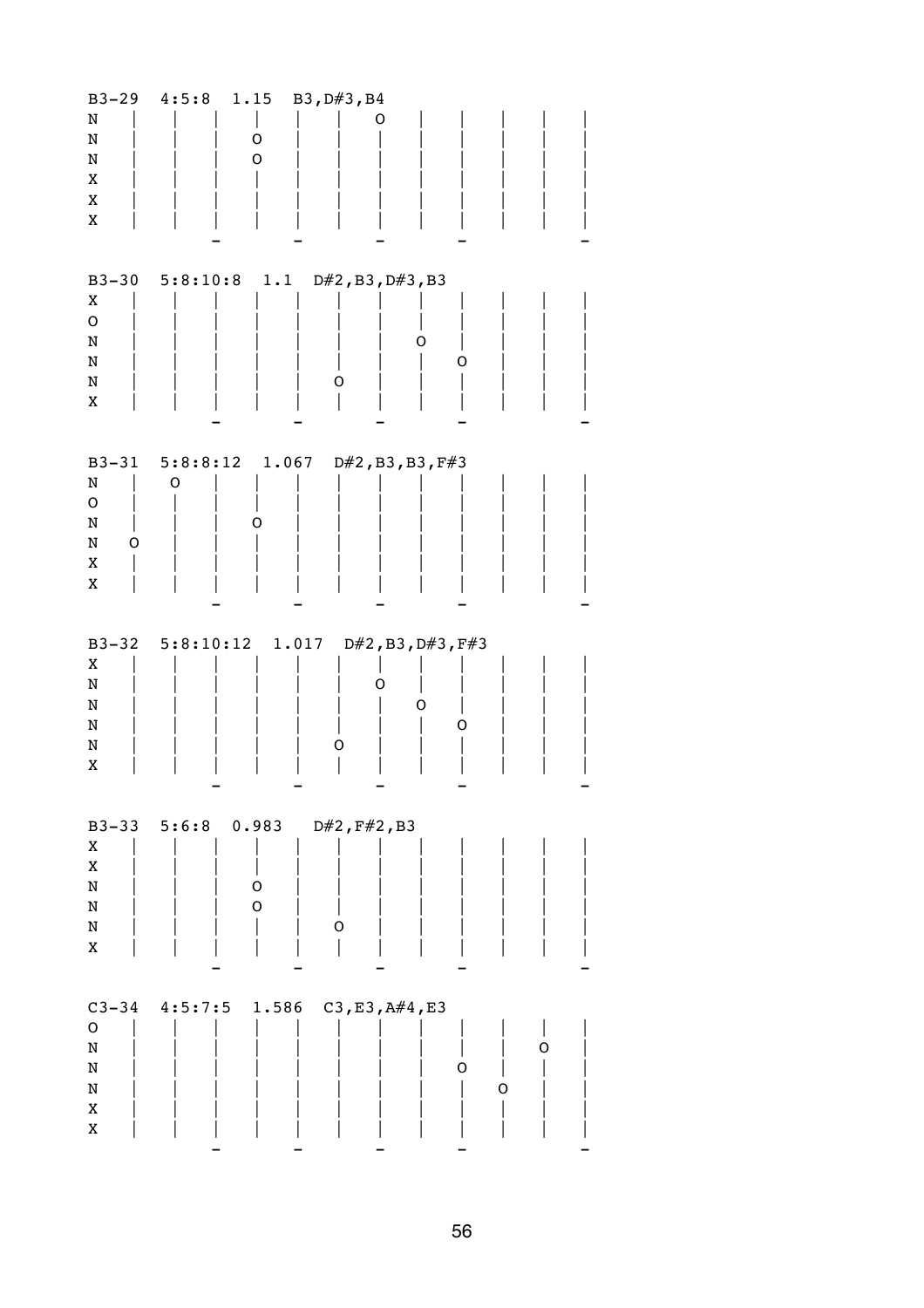| $C3 - 39$<br>N<br>${\bf N}$<br>${\bf N}$<br>${\bf N}$<br>X<br>X                | 4:5:7:8                    | $1.436$ C3, E3, A#4, C4                    | O<br>0               | O | 0      |
|--------------------------------------------------------------------------------|----------------------------|--------------------------------------------|----------------------|---|--------|
| N<br>N<br>N<br>N<br>X<br>X                                                     | $C3-41$ $4:5:7:10$ $1.386$ |                                            | C3, E3, A#4, E4<br>0 | O | O<br>O |
| $C3 - 55$<br>X                                                                 | 4:5:7                      | $1.186$ $C3, E3, A#4$                      |                      |   |        |
| ${\bf N}$<br>N<br>N<br>X<br>$\mathbf X$                                        |                            |                                            | 0                    | O | O      |
| $C3 - 56$<br>N<br>N<br>N<br>$\mathbf X$<br>X<br>X                              | 4:5:7                      | $1.186$ $C3, E3, A#4$<br>O<br>O<br>$\circ$ |                      |   |        |
| ${\bf N}$<br>$\rm N$<br>${\tt N}$<br>$\mathbf X$<br>$\mathbf X$<br>$\mathbf X$ | $C3-62$ 4:5:8<br>1.15      | C3, E3, C4<br>$\mathsf O$<br>$\mathsf O$   | O                    |   |        |
| $C3 - 73$<br>$\mathsf O$<br>${\bf N}$<br>$\rm N$<br>$\mathbf N$<br>X<br>X      | 5:8:10:10<br>O             | 1.05<br>O<br>$\mathsf O$                   | E2, C3, E3, E3       |   |        |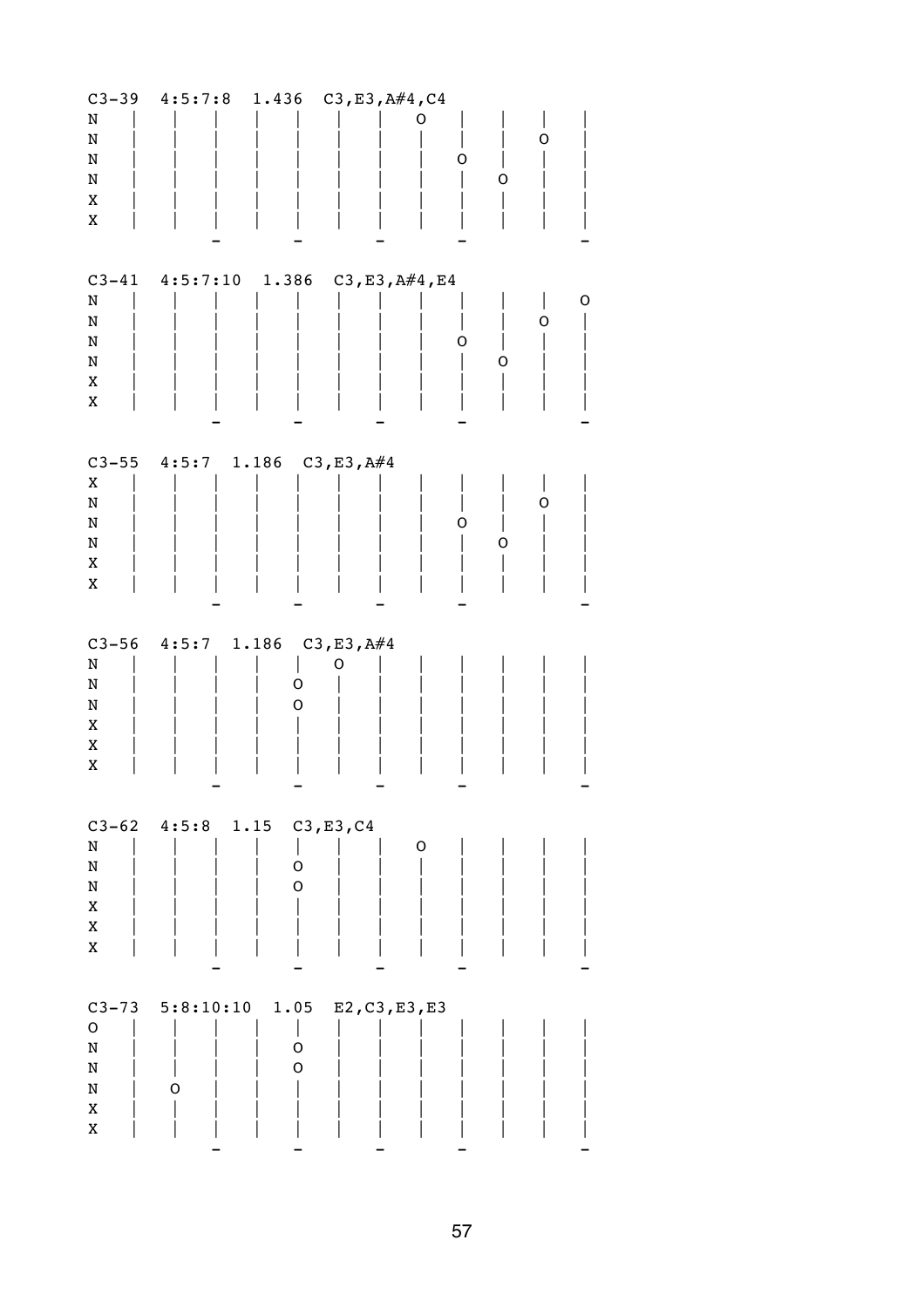| $C3 - 89$     | 5:8:10               | 0.85  | E2, C3, E3      |   |             |   |
|---------------|----------------------|-------|-----------------|---|-------------|---|
| X             |                      |       |                 |   |             |   |
| ${\bf N}$     |                      | O     |                 |   |             |   |
| N             |                      | O     |                 |   |             |   |
| N             | O                    |       |                 |   |             |   |
| X             |                      |       |                 |   |             |   |
| $\mathbf X$   |                      |       |                 |   |             |   |
|               |                      |       |                 |   |             |   |
|               |                      |       |                 |   |             |   |
| D#3           | 2:3:4                | 2.167 | D#3, A#4, D#4   |   |             |   |
| N             |                      |       |                 |   | $\mathsf O$ |   |
| N             |                      |       |                 |   | O           |   |
| N             |                      |       | O               |   |             |   |
| $\mathbf X$   |                      |       |                 |   |             |   |
| X             |                      |       |                 |   |             |   |
| $\mathbf X$   |                      |       |                 |   |             |   |
|               |                      |       |                 |   |             |   |
|               |                      |       |                 |   |             |   |
| $E3-1$        | 3:4:3:4              | 2.333 | B3, E3, B3, E3  |   |             |   |
| $\mathsf O$   |                      |       |                 |   |             |   |
| ${\mathsf o}$ |                      |       |                 |   |             |   |
| N             |                      |       |                 | O |             |   |
| N             |                      |       |                 | O |             |   |
| X             |                      |       |                 |   |             |   |
| $\mathbf X$   |                      |       |                 |   |             |   |
|               |                      |       |                 |   |             |   |
|               |                      |       |                 |   |             |   |
|               | E3-2 $3:4:3:6$ 2.167 |       | B3, E3, B3, B4  |   |             |   |
| N             |                      |       | O               |   |             |   |
| $\mathsf O$   |                      |       |                 |   |             |   |
| N             |                      |       |                 | O |             |   |
| N             |                      |       |                 | 0 |             |   |
| X             |                      |       |                 |   |             |   |
| X             |                      |       |                 |   |             |   |
|               |                      |       |                 |   |             |   |
|               |                      |       |                 |   |             |   |
|               | E3-3 $3:4:3:8$ 2.083 |       | B3, E3, B3, E4  |   |             |   |
| N             |                      |       |                 |   |             | O |
| $\mathsf O$   |                      |       |                 |   |             |   |
| ${\bf N}$     |                      |       |                 | 0 |             |   |
| N             |                      |       |                 | 0 |             |   |
| $\mathbf X$   |                      |       |                 |   |             |   |
| $\mathbf X$   |                      |       |                 |   |             |   |
|               |                      |       |                 |   |             |   |
|               |                      |       |                 |   |             |   |
| $E3-4$        | $3:4:5:4$ 2.067      |       | B3, E3, G#3, E3 |   |             |   |
| $\mathbf O$   |                      |       |                 |   |             |   |
| ${\bf N}$     |                      |       |                 | 0 |             |   |
| $\rm N$       |                      |       |                 | O |             |   |
| $\mathbf N$   |                      |       |                 | O |             |   |
| X             |                      |       |                 |   |             |   |
| $\mathbf X$   |                      |       |                 |   |             |   |
|               |                      |       |                 |   |             |   |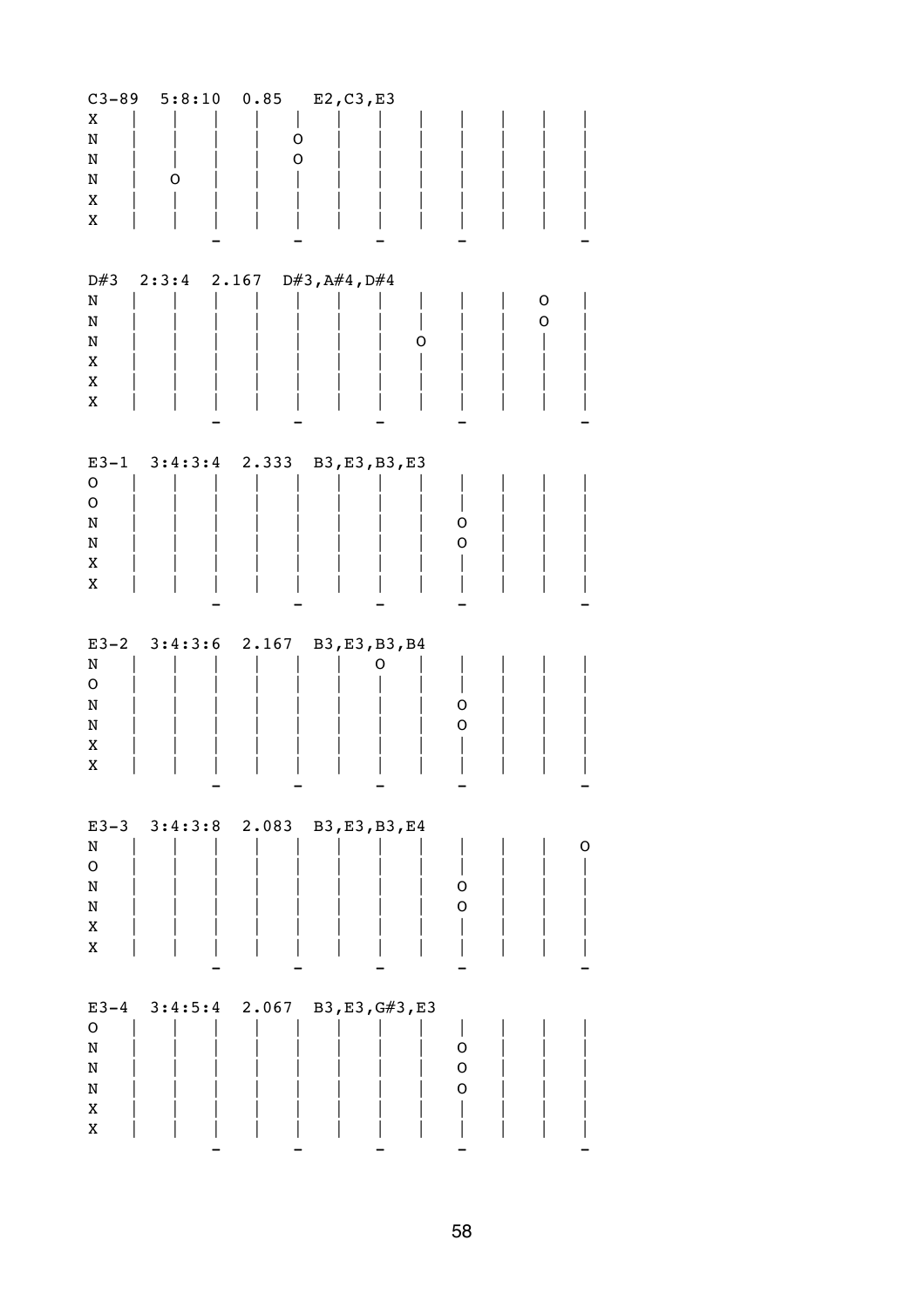| $E3-5$<br>$\mathsf O$<br>$\mathbf N$<br>N<br>N<br>X<br>$\mathbf X$            | $3:4:6:4$ 2.0   |            | B3, E3, B4, E3  |                 | 0<br>0      | D      |
|-------------------------------------------------------------------------------|-----------------|------------|-----------------|-----------------|-------------|--------|
| $E3-6$<br>N<br>N<br>N<br>$\mathbf N$<br>X<br>X                                | $3:4:5:6$ 1.9   |            | B3, E3, G#3, B4 | O               | O<br>O<br>O |        |
| $E3-7$<br>N<br>N<br>N<br>N<br>X<br>$\mathbf X$                                | $3:4:5:8$ 1.817 |            |                 | B3, E3, G#3, E4 | O<br>O<br>O | ⊃      |
| $E3-8$<br>N<br>N<br>N<br>N<br>X<br>X                                          | 3:4:6:8         | 1.75       | B3, E3, B4, E4  |                 | O<br>O      | O<br>0 |
| $E3-9$<br>$\mathsf O$<br>$\mathsf O$<br>$\mathbf N$<br>N<br>X<br>X            | $5:6:6:8$ 1.317 | O          | O               | G#2, B3, B3, E3 |             |        |
| $E3 - 10$<br>$\mathsf O$<br>$\mathbf N$<br>${\tt N}$<br>$\mathbf N$<br>X<br>X | 5:6:8:8         | 1.233<br>O | O<br>O          | G#2, B3, E3, E3 |             |        |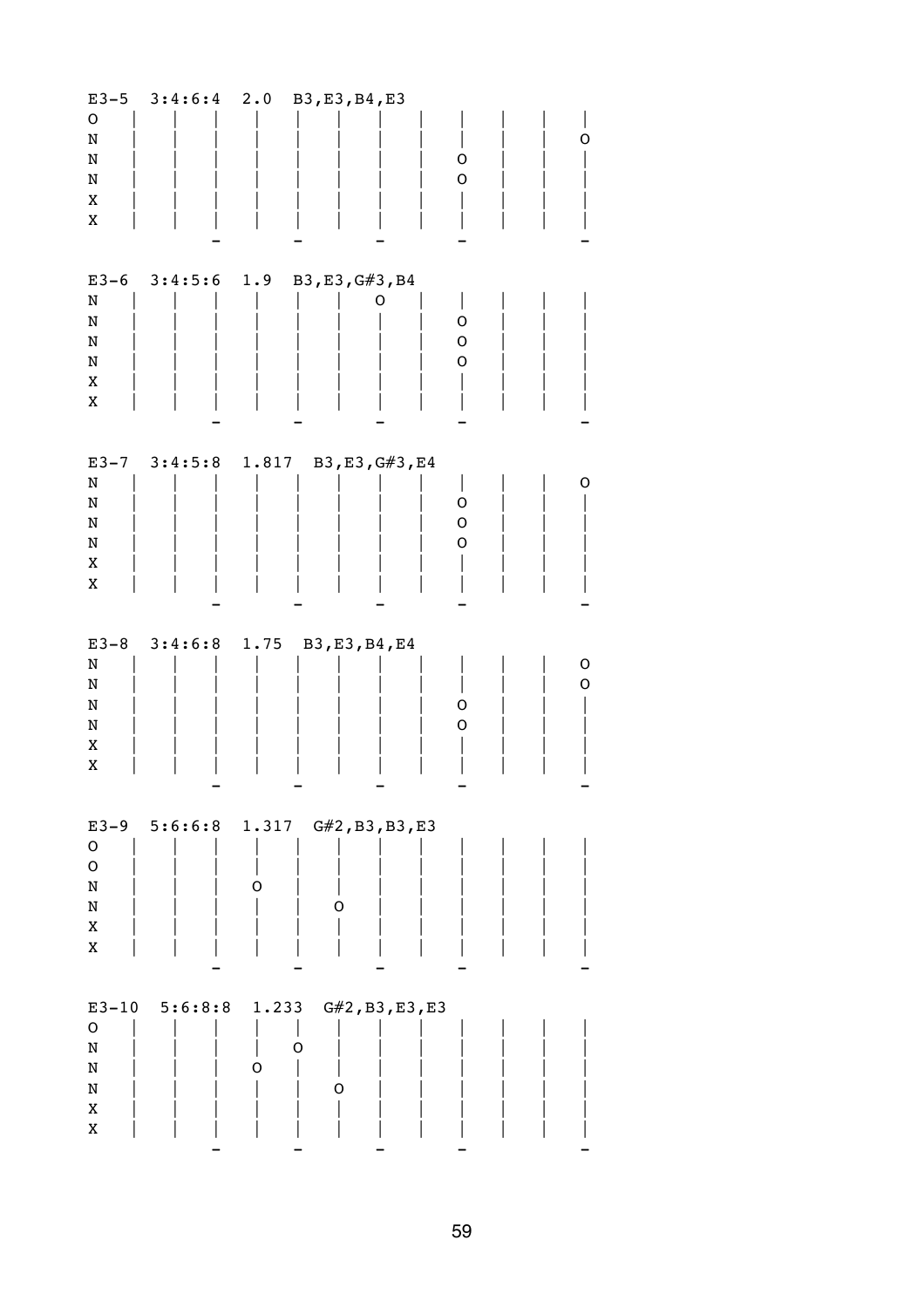| $E3 - 11$<br>O<br>O<br>N                                             | 5:8:6:8               | 1.233       | G#2,E3,B3,E3                        | O |   |
|----------------------------------------------------------------------|-----------------------|-------------|-------------------------------------|---|---|
| $\mathbf N$<br>X<br>X                                                |                       |             | O                                   |   |   |
| $\mathbf O$<br>N<br>N<br>N<br>X<br>X                                 | E3-12 $5:6:9:8$ 1.206 | O           | G#2, B3, F#3, E3<br>O<br>O          |   |   |
| $E3 - 13$<br>N<br>N<br>N<br>N<br>X<br>X                              | $5:6:8:10$ 1.183      | O<br>O<br>0 | G#2, B3, E3, G#3<br>O               |   |   |
| N<br>N<br>N<br>N<br>Χ<br>X                                           | $E3-14$ 5:6:8:12 1.15 | O<br>Ő      | G#2, B3, E3, B4<br>O<br>Ő           |   |   |
| $\mathsf O$<br>$\mathsf O$<br>N<br>N<br>X<br>X                       |                       |             | E3-15 6:9:6:8 1.139 B3, F#3, B3, E3 | O | O |
| $E3 - 16$<br>$\mathsf O$<br>${\bf N}$<br>$\, {\rm N}$<br>N<br>X<br>X | $5:8:9:8$ 1.122       |             | G#2, E3, F#3, E3<br>O<br>O          | 0 |   |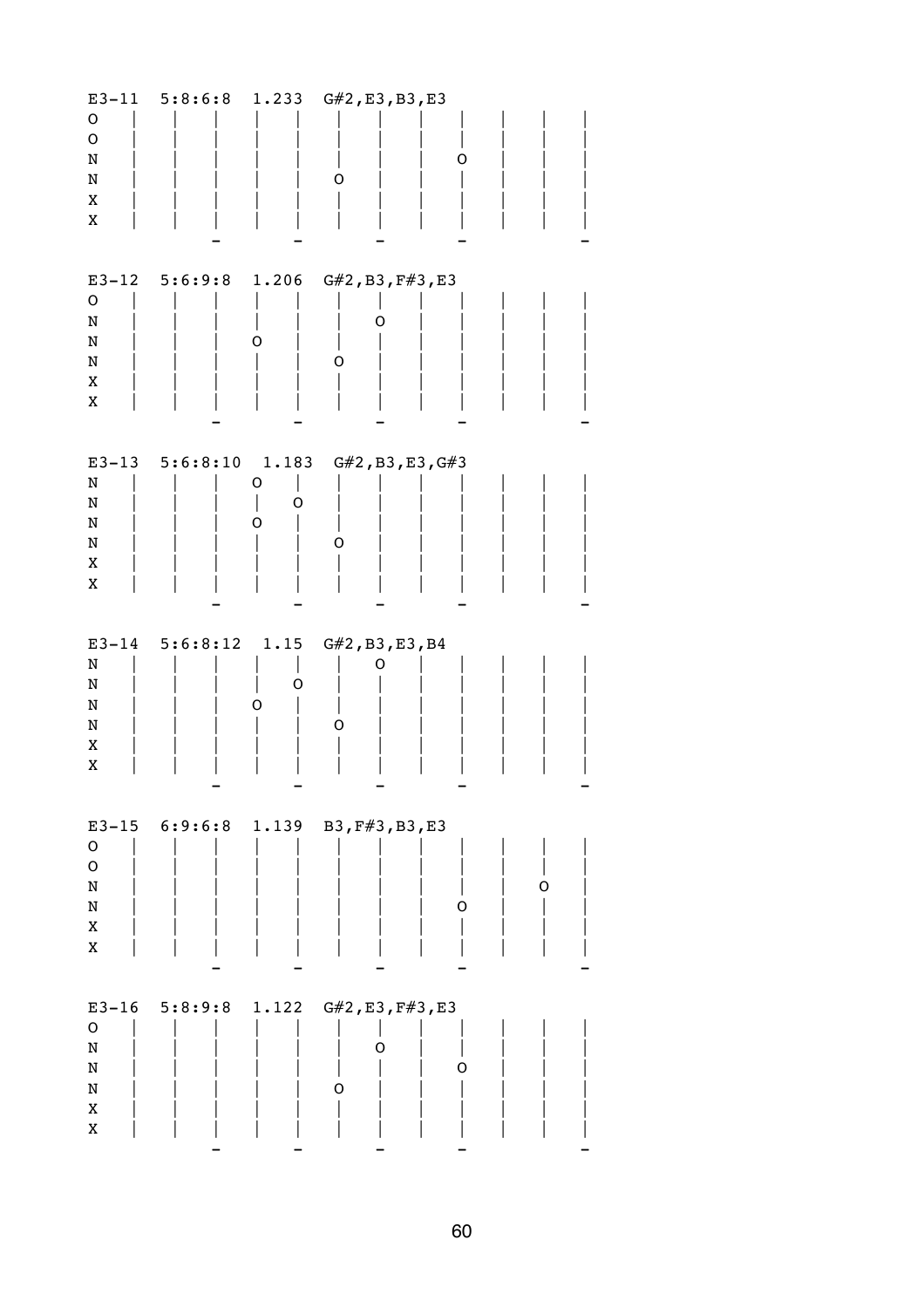| $\mathsf O$              | $E3-17$ 5:8:10:8                       |       | 1.1 $G#2, E3, G#3, E3$ |        |   |  |
|--------------------------|----------------------------------------|-------|------------------------|--------|---|--|
| N<br>N                   |                                        |       |                        | O<br>O |   |  |
| N                        |                                        |       | O                      |        |   |  |
| X                        |                                        |       |                        |        |   |  |
| X                        |                                        |       |                        |        |   |  |
|                          |                                        |       |                        |        |   |  |
| $E3-18$                  | $6:8:9:8$ 1.056                        |       | B3, E3, F#3, E3        |        |   |  |
| $\mathsf O$<br>${\bf N}$ |                                        |       | Ő                      |        |   |  |
| N                        |                                        |       |                        | O      |   |  |
| N                        |                                        |       |                        | O      |   |  |
| X<br>X                   |                                        |       |                        |        |   |  |
|                          |                                        |       |                        |        |   |  |
|                          |                                        |       |                        |        |   |  |
| N                        | E3-19 $5:8:9:12$ 1.039                 |       | G#2, E3, F#3, B4<br>O  |        |   |  |
| N                        |                                        |       | O                      |        |   |  |
| N                        |                                        |       |                        | O      |   |  |
| N<br>X                   |                                        |       | O                      |        |   |  |
| X                        |                                        |       |                        |        |   |  |
|                          |                                        |       |                        |        |   |  |
|                          |                                        |       |                        |        |   |  |
|                          |                                        |       |                        |        |   |  |
| N                        | E3-20 5:8:10:12 1.017 G#2, E3, G#3, B4 |       | O                      |        |   |  |
| N                        |                                        |       |                        | O      |   |  |
| N                        |                                        |       |                        | O      |   |  |
| N<br>X                   |                                        |       | Ő                      |        |   |  |
| X                        |                                        |       |                        |        |   |  |
|                          |                                        |       |                        |        |   |  |
|                          | E3-21 $6:9:10:8$ 1.006                 |       | B3, F#3, G#3, E3       |        |   |  |
| $\mathsf O$              |                                        |       |                        |        |   |  |
| ${\bf N}$                |                                        |       |                        | O      |   |  |
| N<br>N                   |                                        |       |                        | O      | O |  |
| X                        |                                        |       |                        |        |   |  |
| X                        |                                        |       |                        |        |   |  |
|                          |                                        |       |                        |        |   |  |
| $E3-22$                  | 6:8:9:12                               | 0.972 | B3, E3, F#3, B4        |        |   |  |
| N<br>N                   |                                        |       | 0<br>O                 |        |   |  |
| N                        |                                        |       |                        | 0      |   |  |
| N                        |                                        |       |                        | O      |   |  |
| X<br>X                   |                                        |       |                        |        |   |  |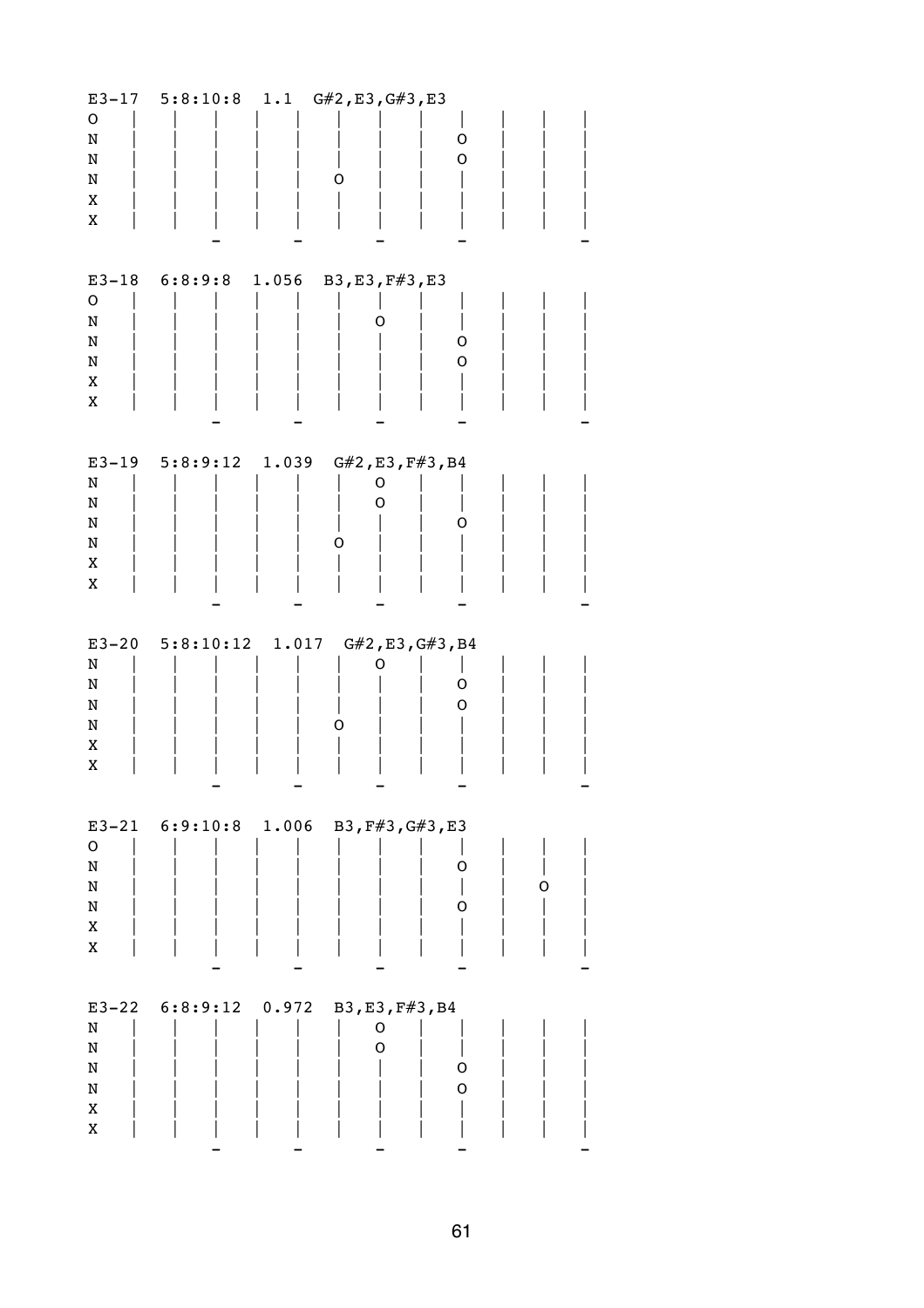| $E3 - 23$<br>$\mathsf O$<br>N<br>N<br>N<br>X<br>X        | 6:9:12:8            | 0.972           | B3, F#3, B4, E3                         | O.<br>0<br>O     |
|----------------------------------------------------------|---------------------|-----------------|-----------------------------------------|------------------|
| $F3-1$<br>N<br>N<br>N<br>N<br>X<br>X                     | 3:4:5:6             | 1.9             | C3, F3, A4, C4<br>O                     | O<br>O<br>O      |
| $F3-2$<br>N<br>N<br>N<br>N<br>X<br>X                     | 3:4:5:7             | 1.852           | C3, F3, A4, D#4                         | O<br>O<br>0<br>O |
| $F3-3$<br>X<br>N<br>N<br>N<br>O<br>N                     | 5:5:10:12:16        | 1.292<br>O<br>O | A2, A2, A3, C3, F3<br>O<br>Ő            |                  |
| X<br>$\mathbf N$<br>$\mathbf N$<br>N<br>$\mathsf O$<br>N | $F3-4$ 5:5:10:14:16 | 1.268<br>O      | A2, A2, A3, D#3, F3<br>O<br>O<br>0      |                  |
| $F3-5$<br>X<br>N<br>$\mathbf N$<br>N<br>$\mathsf O$<br>N | 6:5:10:14:16        | 1.201           | C2, A2, A3, D#3, F3<br>0<br>O<br>O<br>O |                  |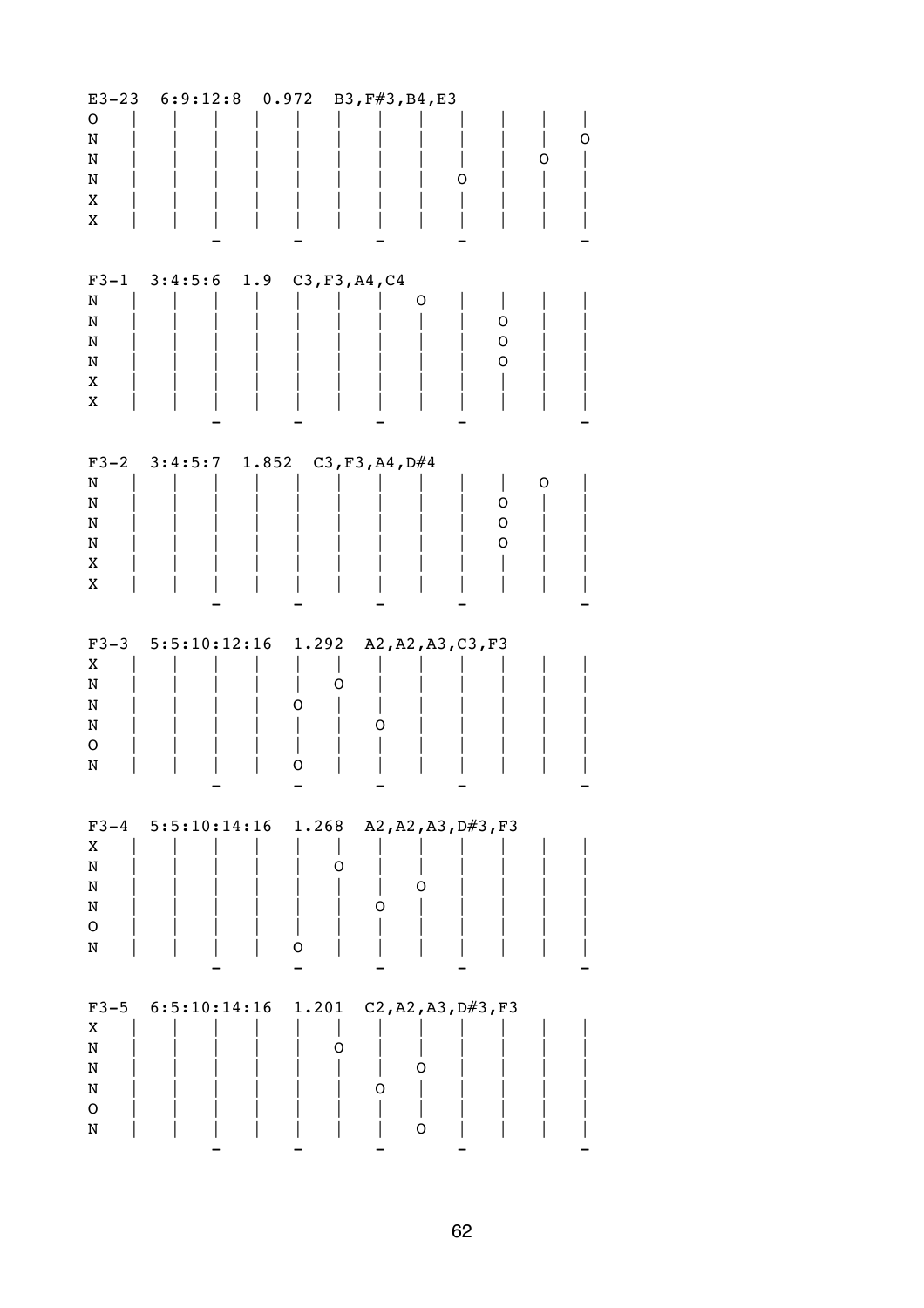| $F3-6$<br>N<br>N<br>N<br>N<br>Χ<br>X                                                              | 5:6:8:10                   | O<br>O     | 1.183 A3, C3, F3, A4<br>O<br>Ő |                                   |  |
|---------------------------------------------------------------------------------------------------|----------------------------|------------|--------------------------------|-----------------------------------|--|
| $F3-7$<br>X<br>N<br>N<br>N<br>N<br>N                                                              | $5:7:10:12:16$ 1.177       | Ő<br>O     | O<br>O<br>0                    | A2, D#2, A3, C3, F3               |  |
| $F3-8$<br>$\mathsf O$<br>N<br>$\mathsf O$<br>N<br>$\mathbf{I}$<br>N<br>$\mathsf O$<br>N<br>O<br>X | $5:7:10:12:16$ 1.177<br>O  |            |                                | A2, D#2, A3, C3, F3               |  |
| Χ<br>N<br>N<br>N<br>O<br>N                                                                        | $F3-10$ 6:5:10:16:20 1.158 |            | 0                              | C2, A2, A3, F3, A4<br>0<br>O<br>Ő |  |
| N<br>$\mathbf N$<br>N<br>$\mathbf N$<br>X<br>X                                                    | $F3-11$ $5:6:8:12$ $1.15$  | O          | A3, C3, F3, C4<br>O<br>O       | Ő                                 |  |
| $F3 - 13$<br>N<br>${\bf N}$<br>N<br>${\tt N}$<br>X<br>X                                           | 5:7:8:10                   | 1.136<br>O | A3, D#3, F3, A4<br>O<br>O      | O                                 |  |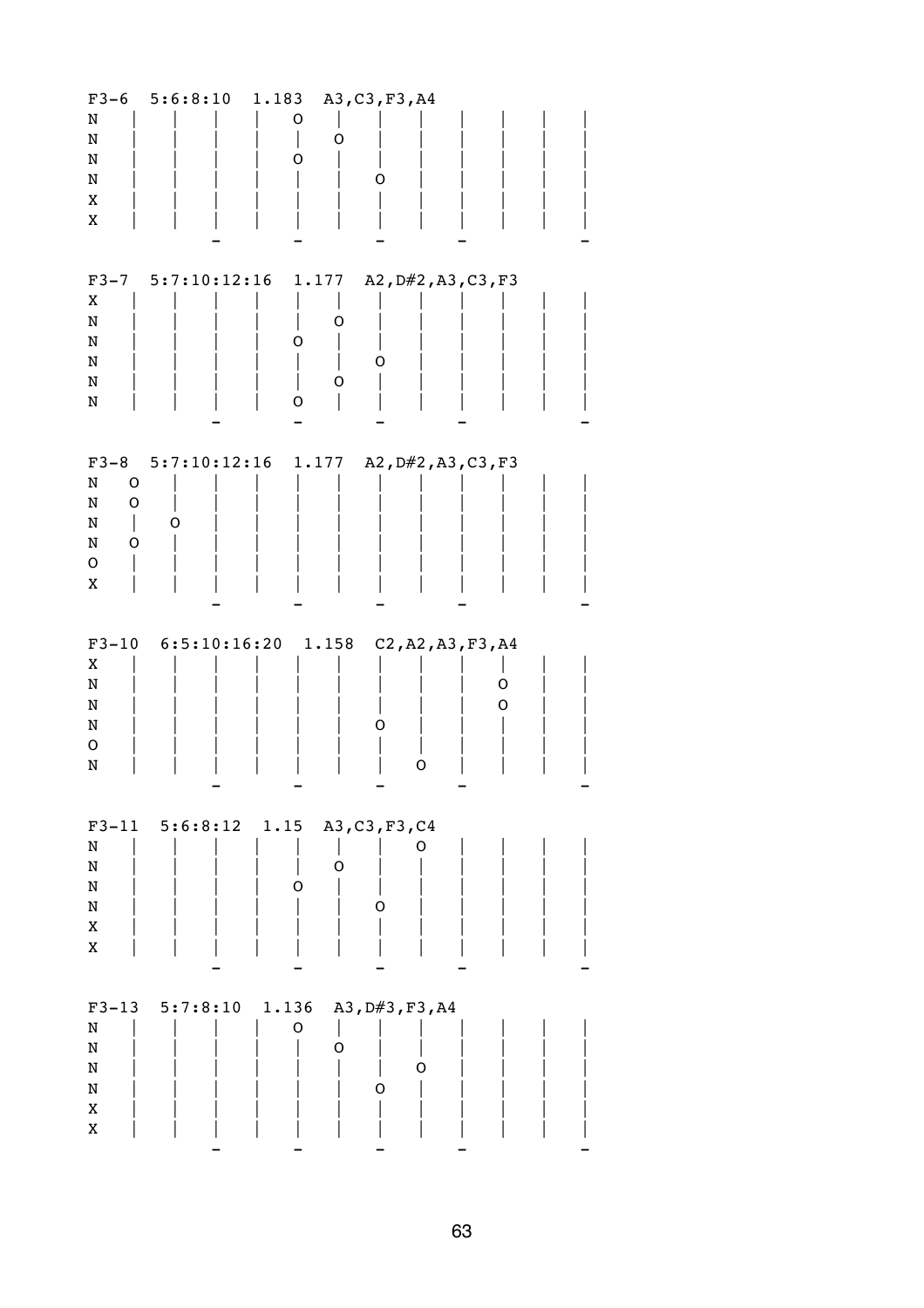| $F3 - 14$<br>Χ<br>N<br>N<br>N<br>O<br>N                                            | 6:5:12:16:20           |       | $1.125 \quad C2, A2, C3, F3, A4$<br>O    | O<br>$\mathsf O$<br>O |
|------------------------------------------------------------------------------------|------------------------|-------|------------------------------------------|-----------------------|
| $F3 - 15$<br>O<br>N<br>N<br>$\mathsf O$<br>N<br>$\overline{ }$<br>N<br>O<br>N<br>X | 0<br>0                 |       | 6:7:10:12:16 $1.111$ C2, D#2, A3, C3, F3 |                       |
| N<br>N<br>N<br>N<br>X<br>X                                                         | $F3-16$ 5:7:8:12 1.102 | O     | A3, D#3, F3, C4<br>Ő<br>O<br>O           |                       |
| X<br>X<br>N<br>N<br>0<br>N                                                         | $F3-17$ $6:5:10:16$    | 1.058 | C2, A2, A3, F3<br>O<br>O                 | Ő                     |
| X<br>X<br>${\bf N}$<br>N<br>$\mathsf O$<br>N                                       | $F3-19$ $6:5:12:16$    | 1.025 | C2, A2, C3, F3<br>O                      | 0<br>O                |
| $F3 - 20$<br>N<br>${\bf N}$<br>N<br>N<br>X<br>X                                    | 5:8:10:12              | 1.017 | A3, F3, A4, C4<br>O<br>O                 | O<br>O                |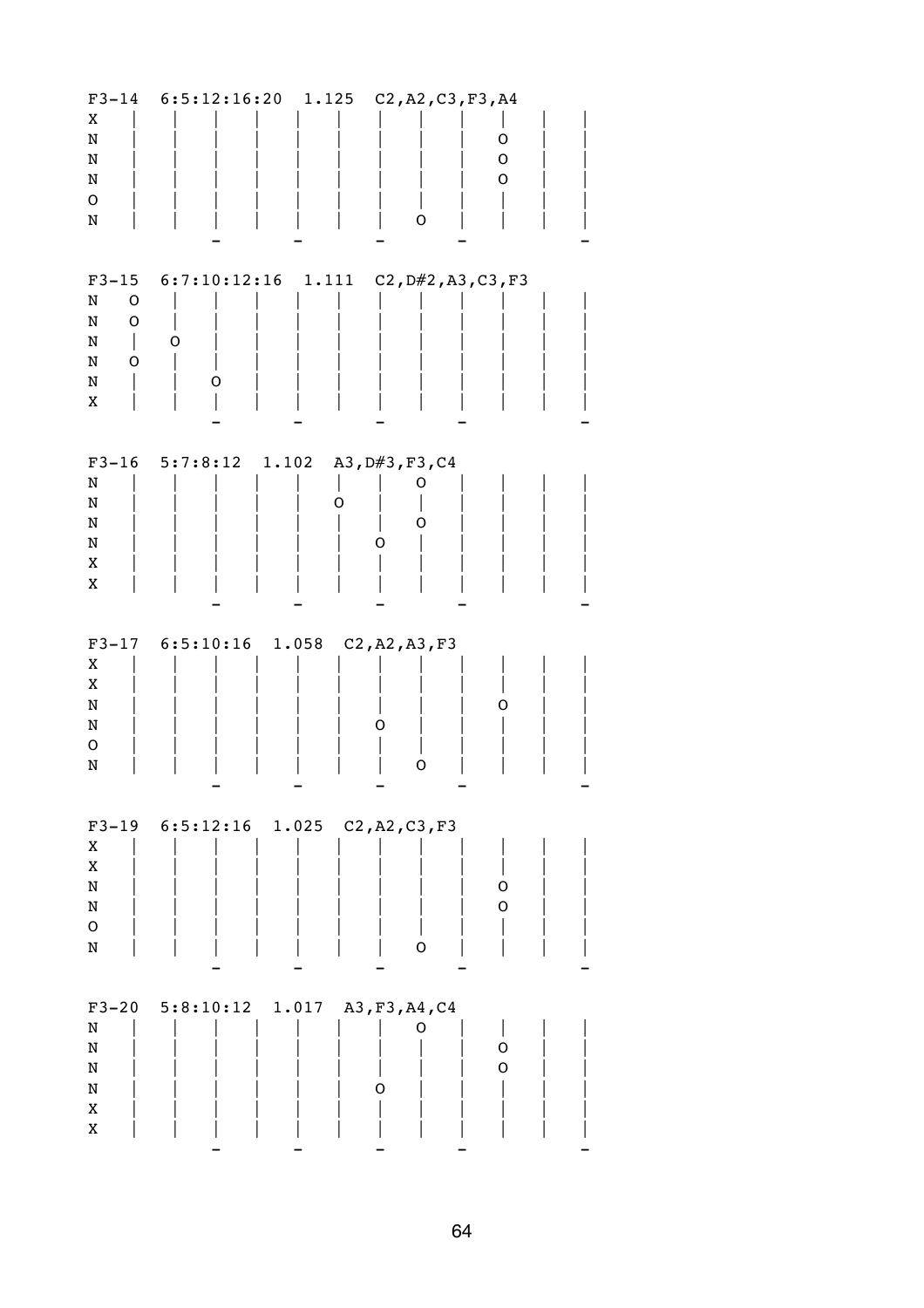| N<br>N<br>N<br>N<br>O<br>X                                | F3-21 5:10:12:16:20 0.992 A2, A3, C3, F3, A4<br>O<br>O<br>O<br>Ő  |
|-----------------------------------------------------------|-------------------------------------------------------------------|
| Χ<br>X<br>N<br>N<br>O<br>N                                | F3-22 7:5:12:16 $0.977$ D#2, A2, C3, F3<br>0<br>O<br>Ő            |
| N<br>N<br>N<br>N<br>O<br>X                                | F3-24 5:10:14:16:20 0.968 A2, A3, D#3, F3, A4<br>O<br>O<br>O<br>O |
| Χ<br>N<br>N<br>N<br>O<br>X                                | $F3-25$ 5:10:12:16 0.892<br>A2, A3, C3, F3<br>O<br>Ő<br>O         |
| X<br>$\mathbf N$<br>N<br>N<br>$\mathsf O$<br>X            | $F3-26$ 5:10:14:16 0.868<br>A2, A3, D#3, F3<br>O<br>O<br>O        |
| $F3 - 28$<br>Χ<br>${\tt N}$<br>N<br>N<br>$\mathsf O$<br>X | $5:10:16:20$ 0.825<br>A2, A3, F3, A4<br>O<br>O<br>O               |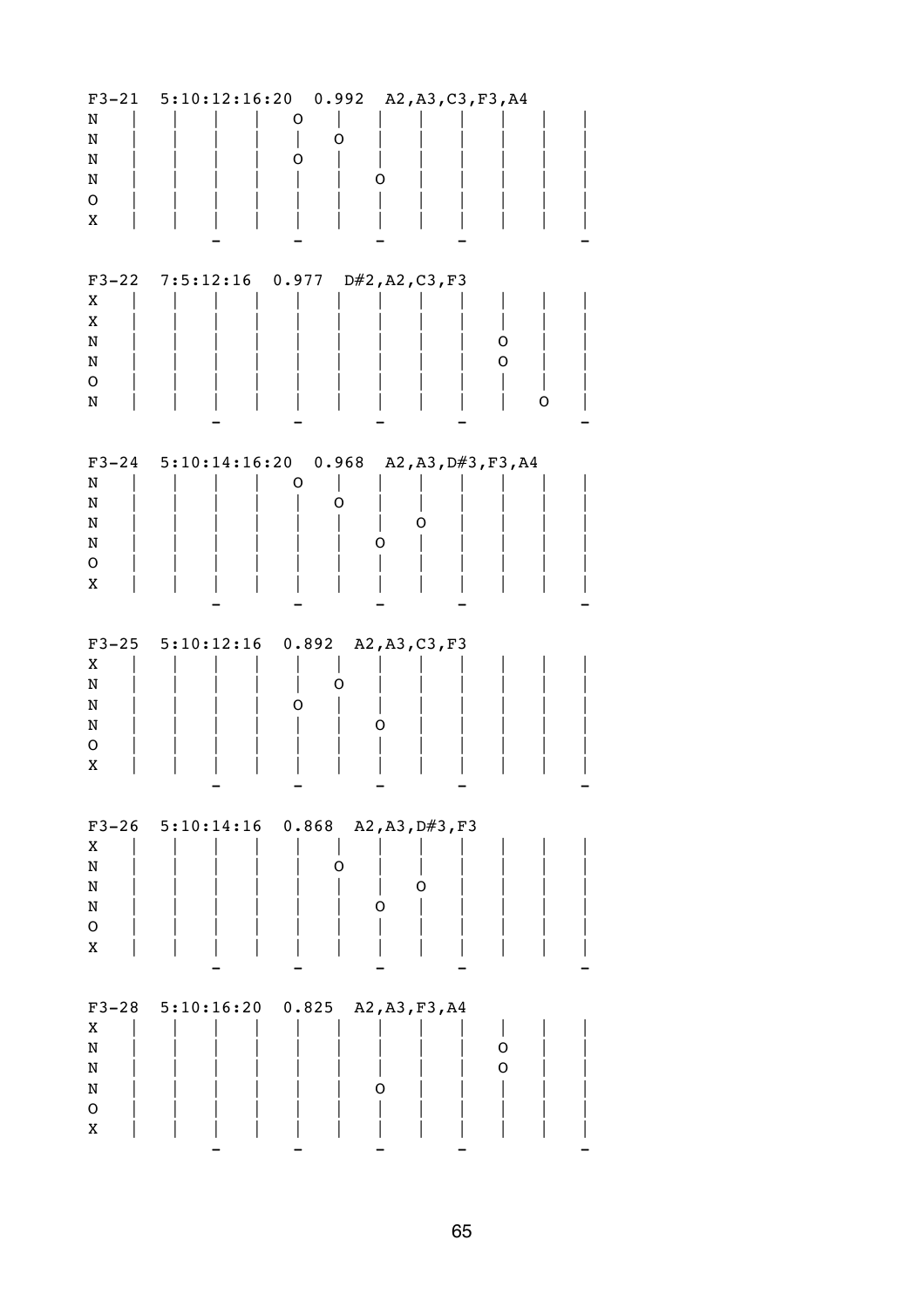| $F3 - 30$<br>X<br>N<br>N<br>N<br>${\mathsf o}$<br>X              | $5:12:16:20$ 0.792     | A2, C3, F3, A4<br>0<br>O<br>O                               |
|------------------------------------------------------------------|------------------------|-------------------------------------------------------------|
| X<br>X<br>N<br>$\, {\bf N}$<br>N<br>N                            | F3-31 7:10:12:16 0.777 | D#2, A3, C3, F3<br>O<br>O<br>┘<br>O                         |
| X<br>N<br>N<br>N<br>N<br>X                                       | F3-32 7:10:12:16 0.777 | D#2, A3, C3, F3<br>O<br>O<br>O<br>O                         |
| $F3 - 33$<br>O<br>N<br>N<br>$\mathsf O$<br>N<br>N<br>0<br>X<br>X | O                      | 7:10:12:16  0.777  D#2, A3, C3, F3                          |
| X<br>$\mathbf N$<br>$\mathbf N$<br>N<br>N<br>X                   |                        | F3-34 7:10:14:16 0.754 D#2, A3, D#3, F3<br>O<br>O<br>O<br>O |
| N<br>$\mathbf N$<br>$\mathbf N$<br>X<br>X<br>X                   | $G#3-1$ 3:4:6<br>1.5   | D#3,G#3,D#4<br>O<br>O<br>O                                  |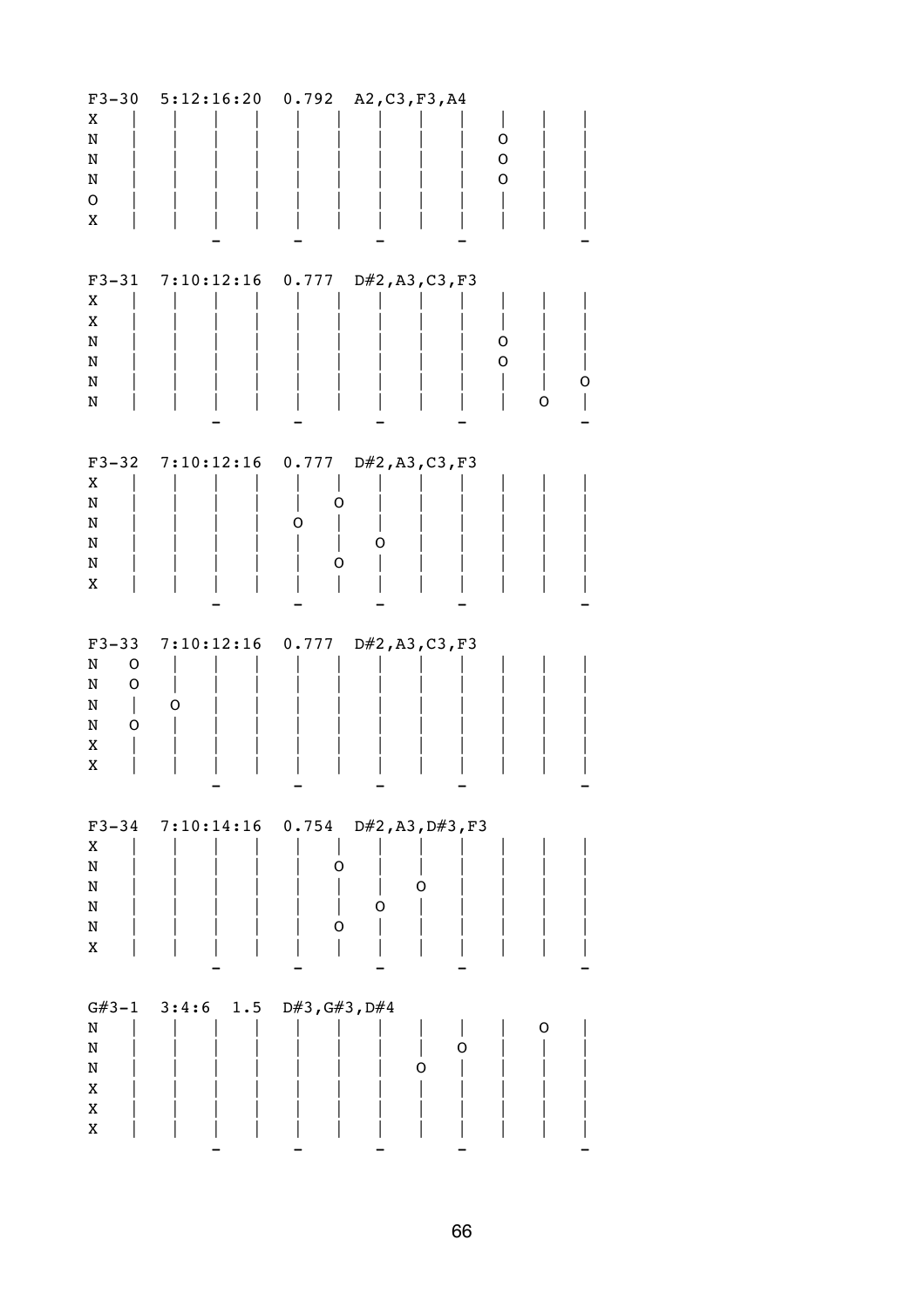| N<br>${\bf N}$<br>N<br>X<br>X<br>$\mathbf X$                                               | $G#3-2$ 6:8:9 |                                                            | $0.806$ D#3, G#3, A#4<br>O |   | O | $\mathbf{I}$<br>0 |        |  |
|--------------------------------------------------------------------------------------------|---------------|------------------------------------------------------------|----------------------------|---|---|-------------------|--------|--|
| $A3 - 2$<br>$\mathsf O$<br>${\mathsf o}$<br>N<br>X<br>X<br>X                               | O             | 8:9:12  0.639  A3, B3, E3                                  |                            |   |   |                   |        |  |
| $B3-1$<br>$\mathbf N$<br>$\mathsf O$<br>N<br>X<br>X<br>$\mathbf X$                         | 1:1:2 5.0     | O                                                          | B3, B3, B4                 | O |   |                   |        |  |
| $B3-2$<br>N<br>$\mathsf O$<br>N<br>X<br>X<br>$\mathbf X$                                   | 0             | $2:2:3$ 2.667 B3, B3, F#3<br>O<br>$\overline{\phantom{0}}$ |                            |   |   |                   |        |  |
| $B3-3$<br>$\rm N$<br>$\mathsf O$<br>${\tt N}$<br>$\mathbf X$<br>$\mathbf X$<br>$\mathbf X$ | 3:2:5         |                                                            | $2.067$ F#3, B3, D#4       |   |   |                   | O<br>O |  |
| $B3-4$<br>N<br>$\mathsf O$<br>${\tt N}$<br>$\mathbf X$<br>X<br>$\mathbf X$                 | 5:4:8         | 1.15                                                       | $D#3$ , B3, B4             | 0 | O |                   |        |  |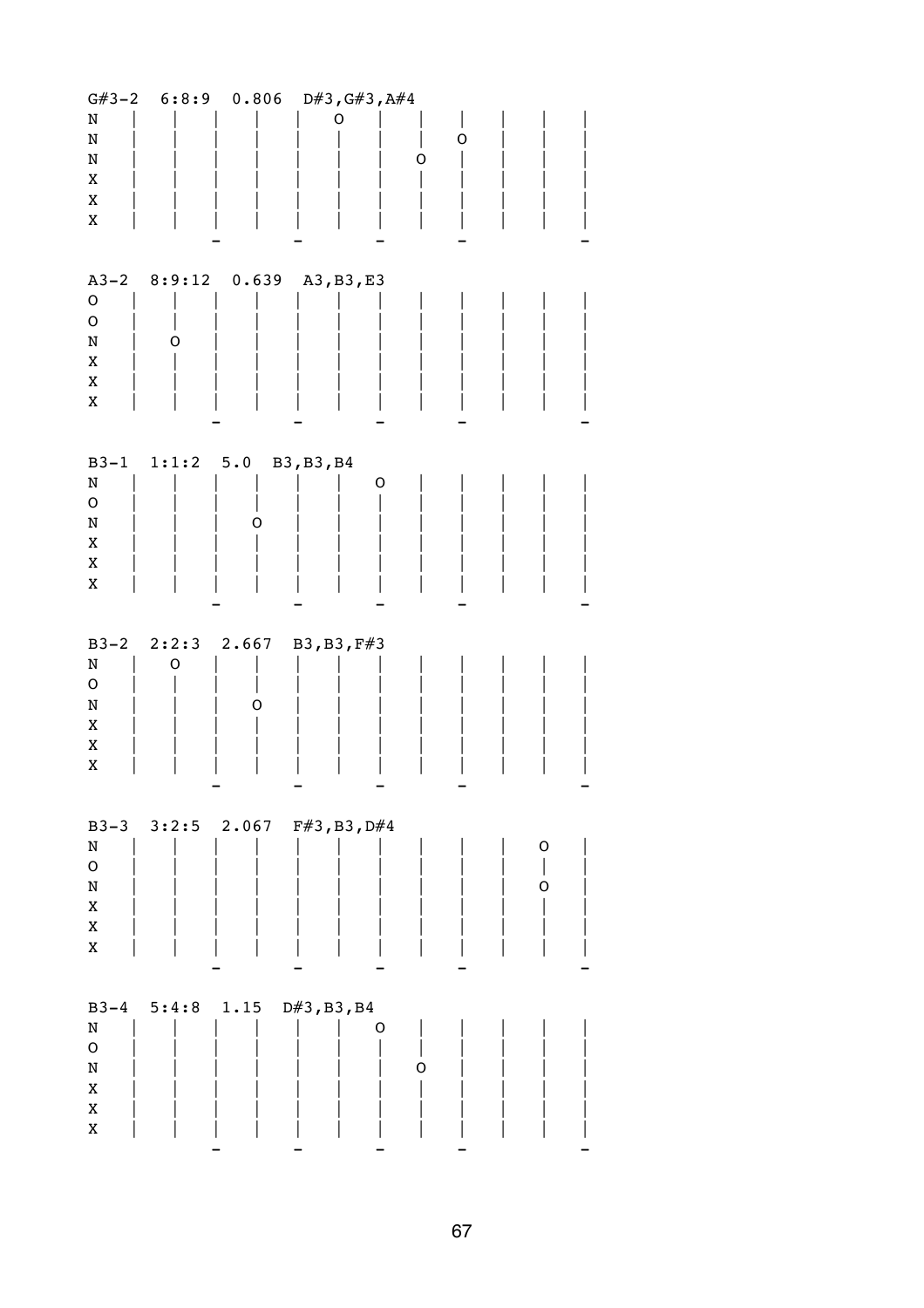| $B3-5$ | $5:4:10$ 1.1 | $D#3$ , B3, D#4 |  |  |  |  |
|--------|--------------|-----------------|--|--|--|--|
| N      |              |                 |  |  |  |  |
| 0      |              |                 |  |  |  |  |
| N      |              |                 |  |  |  |  |
| X      |              |                 |  |  |  |  |
| X      |              |                 |  |  |  |  |
| X      |              |                 |  |  |  |  |
|        |              |                 |  |  |  |  |

## Four non-lush clearly rooted chords

| A2           | 9:8:18:24      | 0.667 | B2, A2, B3, E3 |                     |  |
|--------------|----------------|-------|----------------|---------------------|--|
| X            |                |       |                |                     |  |
| X            |                |       |                |                     |  |
| N            |                |       |                | 0                   |  |
| N            |                |       |                | $\mathsf O$         |  |
| $\mathsf O$  |                |       |                |                     |  |
| N            |                |       |                |                     |  |
|              |                |       |                |                     |  |
|              |                |       |                |                     |  |
| A2           | 12:16:32:36:45 | 0.454 |                | E1, A2, A3, B3, D#3 |  |
| X            |                |       |                |                     |  |
| N            | O              |       |                |                     |  |
| N            | O              |       |                |                     |  |
| N            |                |       | O              |                     |  |
| O            |                |       |                |                     |  |
| $\mathsf{O}$ |                |       |                |                     |  |
|              |                |       |                |                     |  |
|              |                |       |                |                     |  |
| A2           | 12:16:32:45:36 | 0.454 |                | E1, A2, A3, D#3, B3 |  |
| X            |                |       |                |                     |  |
| $\mathsf O$  |                |       |                |                     |  |
| N            |                |       |                | O                   |  |
| N            |                |       | Ő              |                     |  |
| O            |                |       |                |                     |  |
| $\mathsf{O}$ |                |       |                |                     |  |
|              |                |       |                |                     |  |
|              |                |       |                |                     |  |
| A2           | 12:16:36:45:36 | 0.447 |                | E1, A2, B3, D#3, B3 |  |
| Χ            |                |       |                |                     |  |
| $\mathsf O$  |                |       |                |                     |  |
| N            |                |       |                |                     |  |
| N            |                |       |                | O                   |  |
|              |                |       |                |                     |  |
| $\mathsf O$  |                |       |                |                     |  |
| O            |                |       |                |                     |  |
|              |                |       |                |                     |  |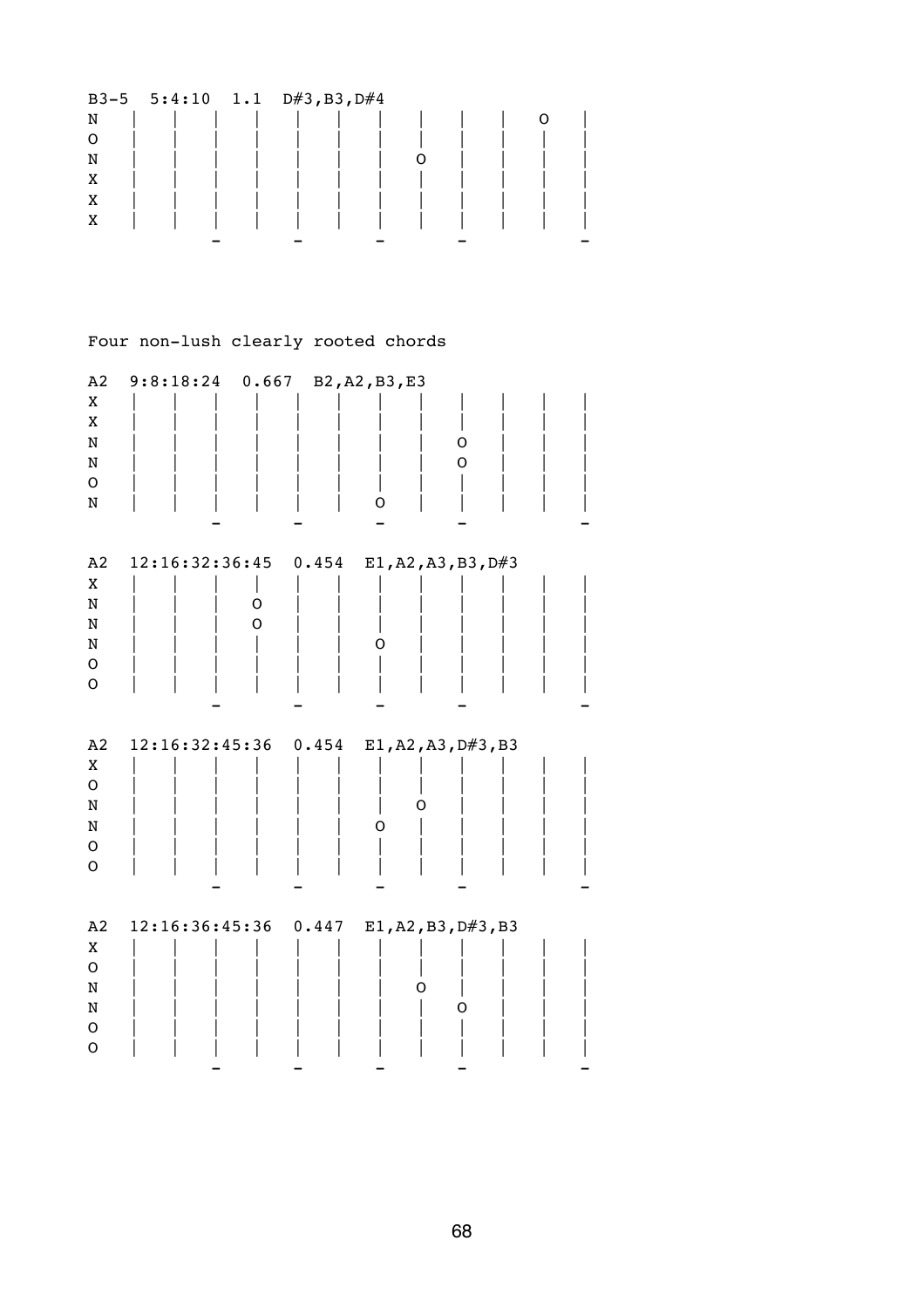## Six-note jazz chords 6-3 15:20:30:40:48:60 0.425 E1,A2,E2,A3,C3,E3 O | | | | | | | | | | | | N O | | | | | | | | | | | N | O | | | | | | | | | | N | O | | | | | | | | | | O | | | | | | | | | | | | | O | | | | | | | | | | | | - - - - - 6-25 15:24:30:40:48:60 0.408 E1,C2,E2,A3,C3,E3 O | | | | | | | | | | | | N O | | | | | | | | | | | N | O | | | | | | | | | | N | O | | | | | | | | | | N | | O | | | | | | | | | O | | | | | | | | | | | | | - - - - - 6-56 10:20:25:32:40:40 0.543 E1,E2,G#2,C3,E3,E3 O | | | | | | | | | | | | N | | | | O | | | | | | | N | | | | O | | | | | | | N | | | | | O | | | | | | N | | | | | | O | | | | | O | | | | | | | | | | | | | - - - - - 6-106 5:7:10:14:14:20 1.271 F1,B2,F2,B3,B3,F3 N O | | | | | | | | | | | O | | | | | | | | | | | | N | | | O | | | | | | | | N | | O | | | | | | | | | N | O | | | | | | | | | | N O | | | | | | | | | | | - - - - - 6-142 10:15:20:24:30:40 0.63 G#1,D#2,G#2,B3,D#3,G#3 N | | | O | | | | | | | | N | | | O | | | | | | | | N | | | O | | | | | | | | N | | | | | O | | | | | | N | | | | | O | | | | | | N | | | O | | | | | | | | - - - - - 6-143 10:15:20:24:36:40 0.62 G#1,D#2,G#2,B3,F#3,G#3 N | | | O | | | | | | | | N | | | | | | O | | | | | N | | | O | | | | | | | | N | | | | | O | | | | | | N | | | | | O | | | | | | N | | | O | | | | | | | | - - - - -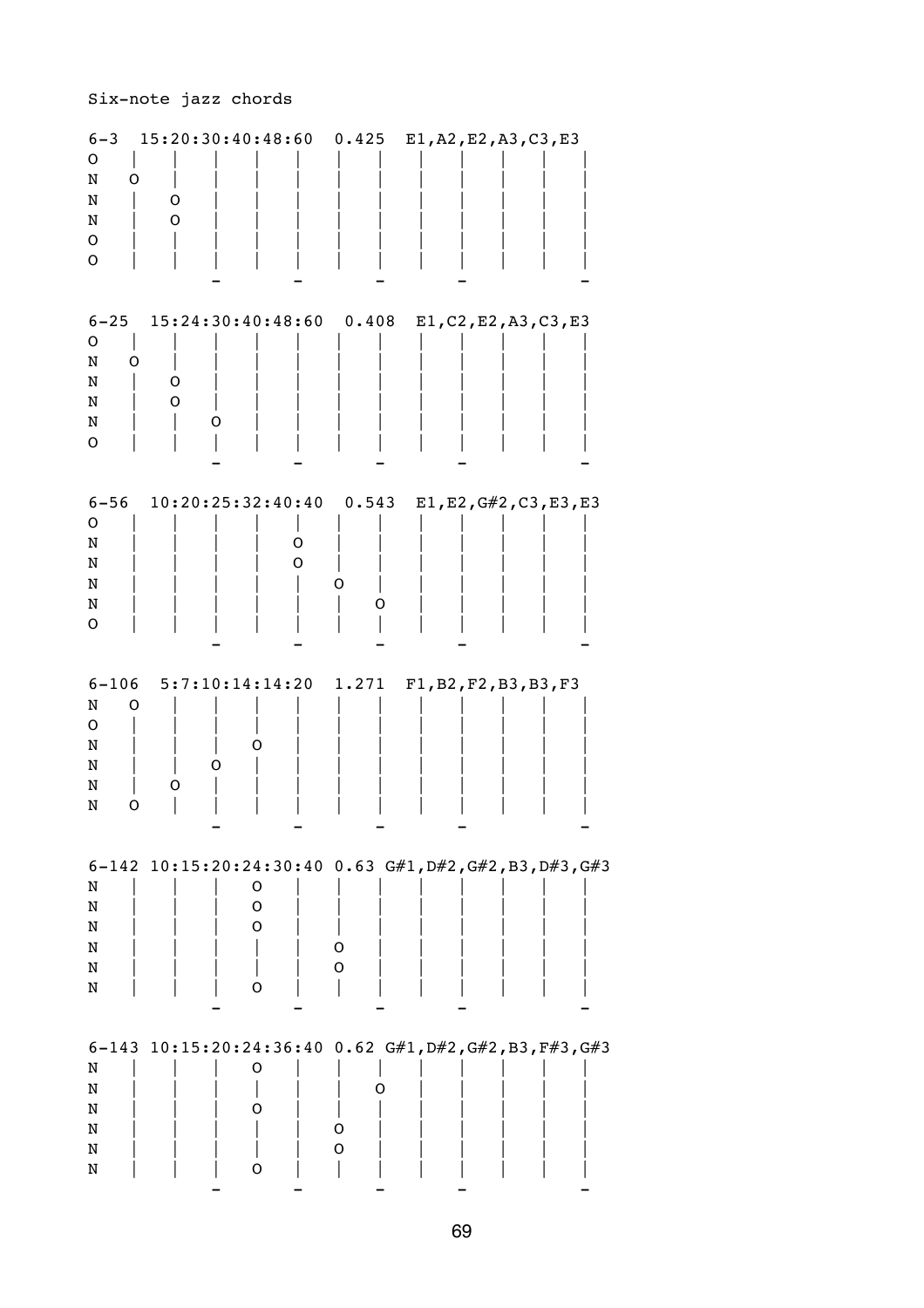| $6 - 153$<br>0<br>N<br>N<br>N<br>0<br>N | 5:5:10:12:15:15<br>O<br>0<br>O        | 1.433                 |                        | A2, A2, A3, C3, E3, E3                                   |
|-----------------------------------------|---------------------------------------|-----------------------|------------------------|----------------------------------------------------------|
| $6 - 154$<br>N<br>N<br>N<br>N<br>0<br>N | 5:5:10:12:15:20<br>O<br>O<br>0<br>O   | 1.4                   | A2, A2, A3, C3, E3, A4 |                                                          |
| $6 - 164$<br>0<br>N<br>N<br>N<br>N<br>N | 10:15:20:24:30:30<br>O<br>O<br>Ő      | 0.65<br>Ő<br>O        |                        | A2, E2, A3, C3, E3, E3                                   |
| $6 - 165$<br>N<br>N<br>N<br>N<br>N<br>N | 10:15:20:24:30:40<br>O<br>O<br>0<br>Ő | 0.633<br>O            |                        | A2, E2, A3, C3, E3, A4                                   |
| $6 - 173$<br>N<br>N<br>N<br>N<br>N<br>N | O<br>O<br>0                           | O                     |                        | 12:15:20:24:30:40  0.6 B2, D#2, G#2, B3, D#3, G#3        |
| N<br>N<br>N<br>N<br>N<br>N              |                                       | O<br>Ő<br>O<br>0<br>0 | O                      | 6-174 12:15:20:30:36:45 0.57 B2, D#2, G#2, D#3, F#3, A#4 |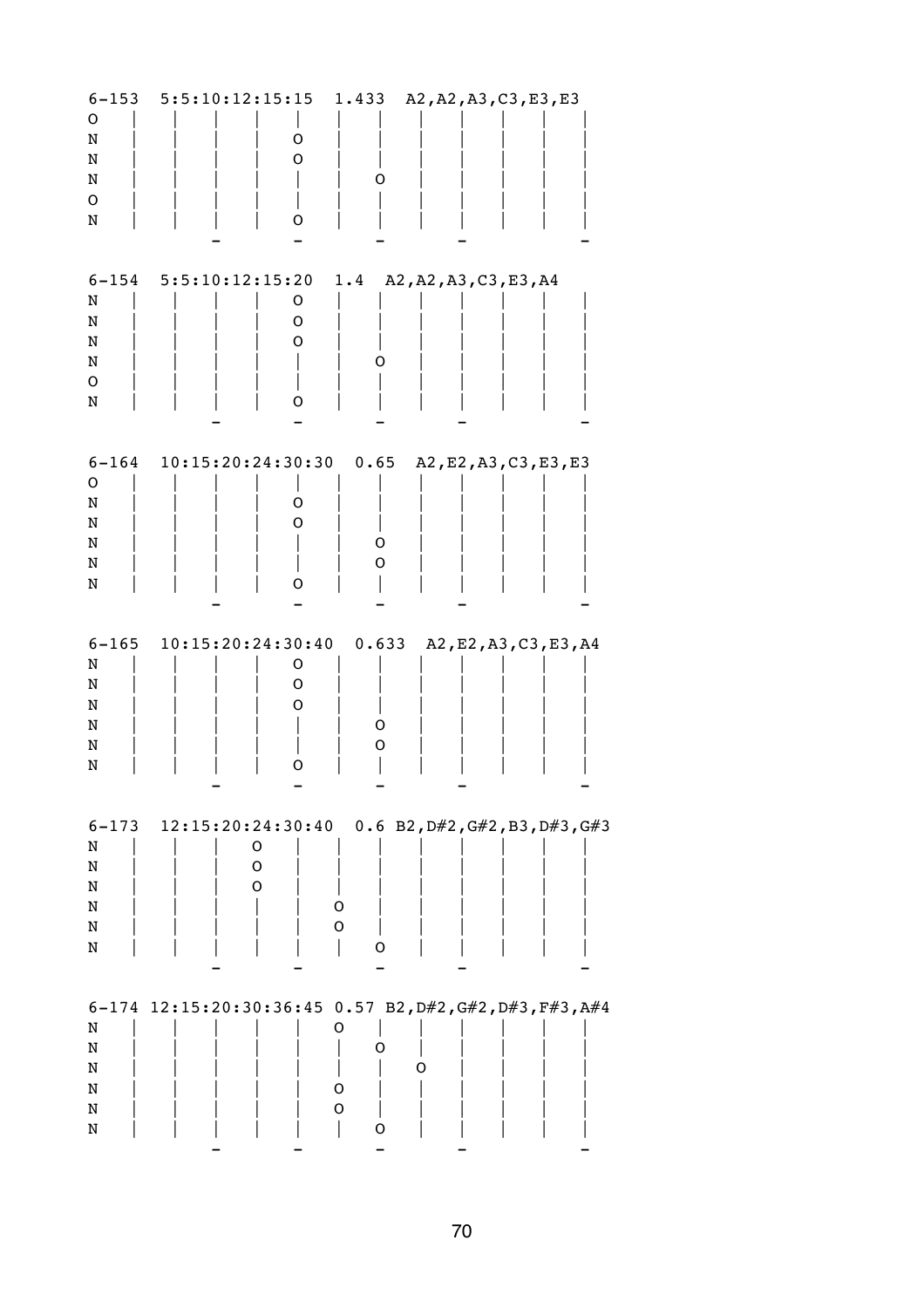| N<br>N<br>N<br>N<br>N<br>N                        | 6-175 12:15:20:30:40:45 0.56 B2, D#2, G#2, D#3, G#3, A#4 |                       | O<br>O<br>0   |                                            |                               |
|---------------------------------------------------|----------------------------------------------------------|-----------------------|---------------|--------------------------------------------|-------------------------------|
| $6 - 196$<br>N<br>O<br>N<br>N<br>N<br>N           | 14:20:28:35:28:56                                        |                       | O             | Ő<br>Ő                                     | 0.479 B2, F2, B3, D#3, B3, B4 |
| $6 - 207$<br>N<br>N<br>N<br>N<br>0<br>N           | 6:5:10:12:15:20                                          | O<br>O<br>0           | 1.333<br>Ő    | C2, A2, A3, C3, E3, A4                     |                               |
| $6 - 210$<br>0<br>N<br>N<br>N<br>0<br>N           | 6:5:10:15:20:15                                          |                       | 1.3<br>O      | C2, A2, A3, E3, A4, E3                     | O                             |
| $6 - 213$<br>O<br>N<br>N<br>N<br>$\mathsf O$<br>N | 6:5:12:15:20:15                                          |                       |               | $1.267$ $C2, A2, C3, E3, A4, E3$<br>Ő<br>O | 0<br>O                        |
| $6 - 216$<br>N<br>N<br>N<br>N<br>N<br>N           | 12:15:20:24:30:40                                        | O<br>$\mathsf O$<br>O | 0.6<br>O<br>O | C2, E2, A3, C3, E3, A4<br>O                |                               |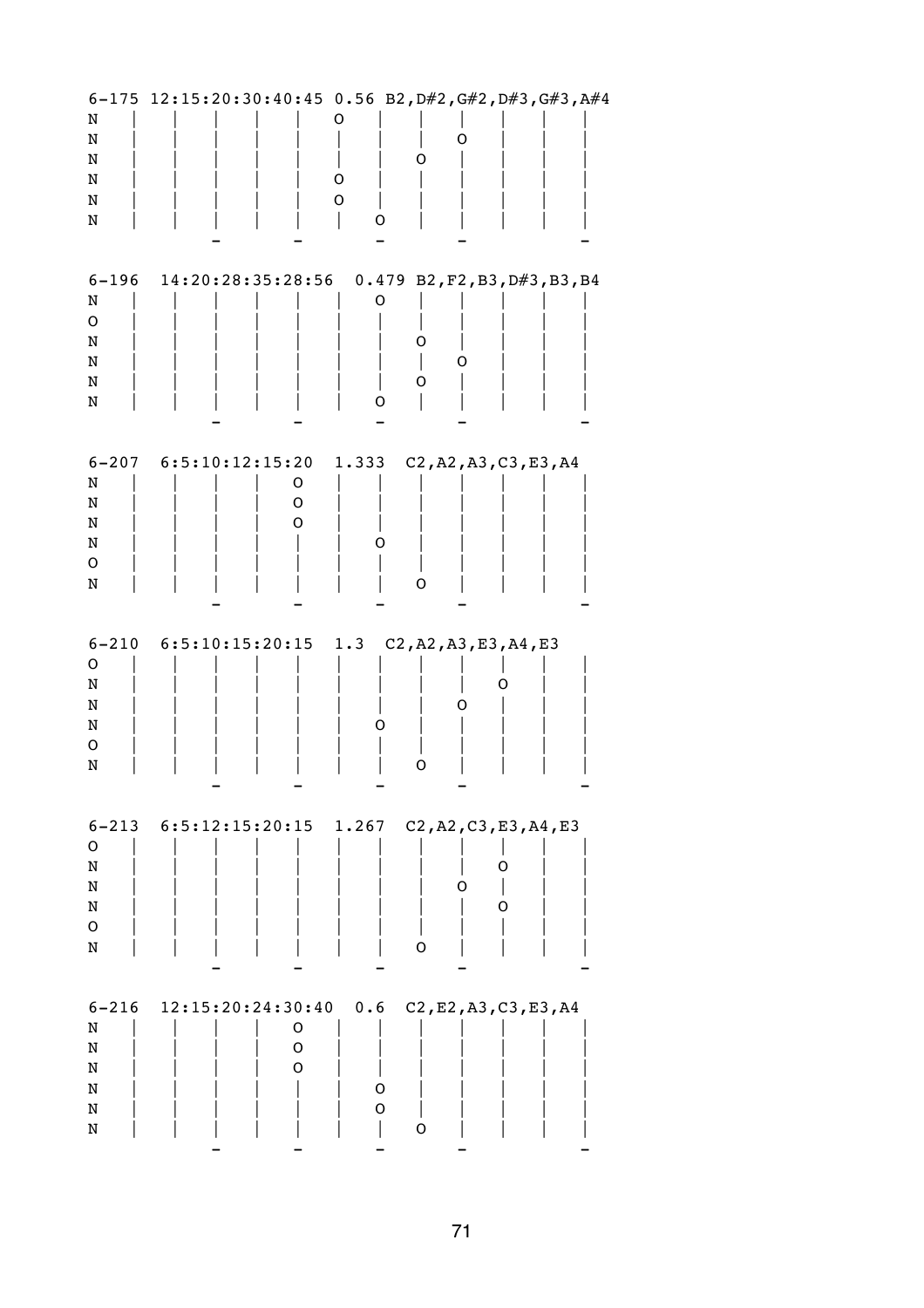| $6 - 220$<br>0<br>N<br>N<br>N<br>N<br>N               |   | 12:15:20:30:40:30                 |       | 0.583<br>O<br>0 |                           | C2, E2, A3, E3, A4, E3 |
|-------------------------------------------------------|---|-----------------------------------|-------|-----------------|---------------------------|------------------------|
| N<br>N<br>N<br>N<br>N<br>N                            |   | $6-221$ $12:15:20:30:40:45$ 0.561 |       | O<br>O<br>0     | Ő<br>O                    | C2, E2, A3, E3, A4, B4 |
| $6 - 222$<br>N<br>N<br>N<br>N<br>N<br>N               |   | 12:15:20:30:40:48 0.558           |       | O<br>O          | O<br>O<br>Ő               | C2, E2, A3, E3, A4, C4 |
|                                                       |   | Five-note Jazz Chords             |       |                 |                           |                        |
| $5 - 29$<br>Χ<br>0<br>N<br>0<br>N<br>N<br>L<br>N<br>O |   | 15:21:30:35:42                    |       |                 | $0.4$ F1, B2, F2, G#2, B3 |                        |
| $5 - 30$<br>Χ<br>$\mathsf O$<br>N<br>N<br>N<br>N<br>O | Ő | 5:7:10:14:14<br>O<br>O            | 1.171 |                 | F1, B2, F2, B3, B3        |                        |
| $5 - 31$<br>Χ<br>N<br>N<br>N<br>N<br>N<br>O           | O | 10:14:20:28:35<br>O<br>O<br>O     | 0.571 |                 | F1, B2, F2, B3, D#3       |                        |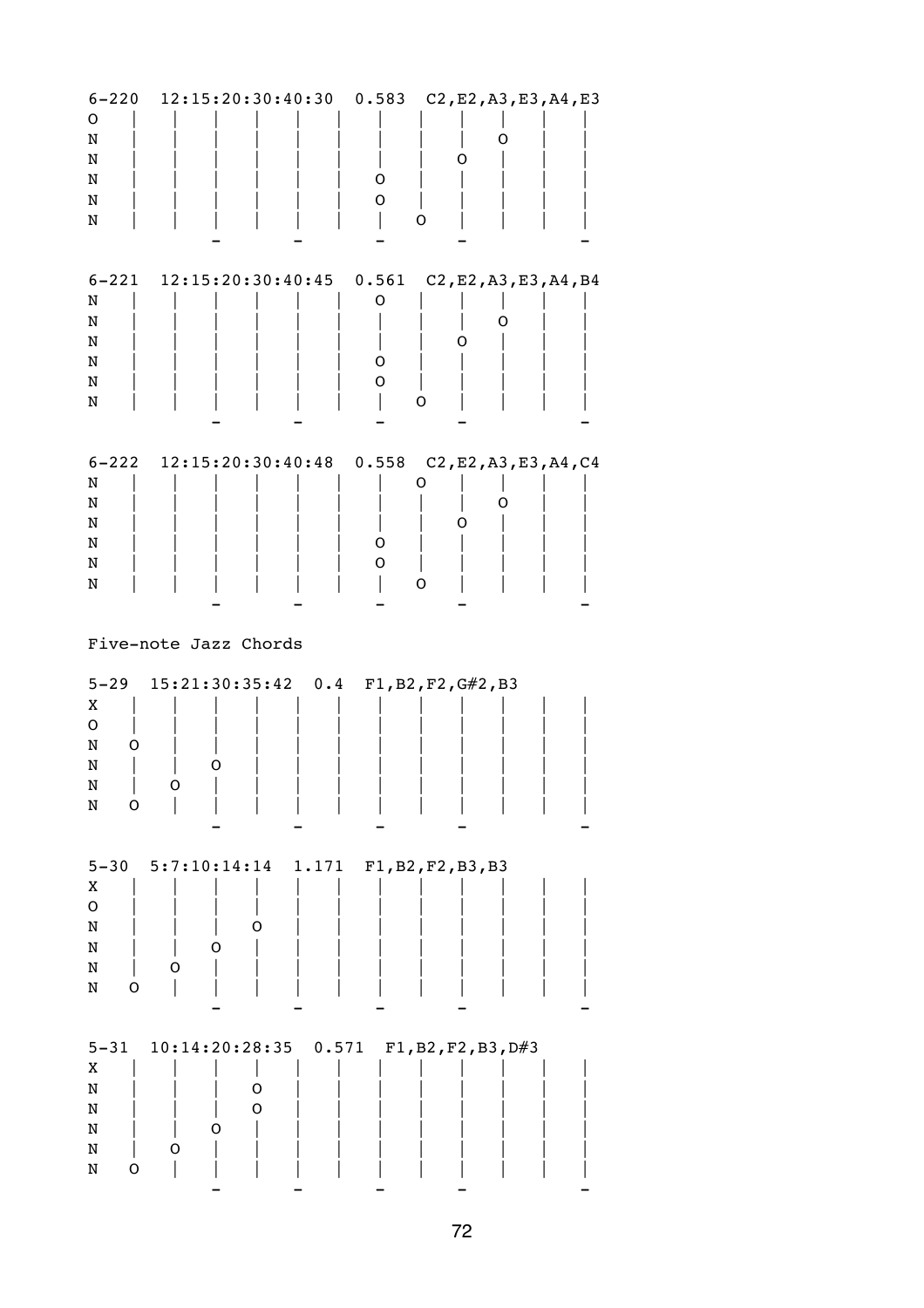| $5 - 41$<br>Χ<br>O<br>N<br>N<br>N<br>N | Ő                        | O<br>$\mathsf O$<br>O |                 | 5:6:9:12:12  1.289  G#1, B2, F#2, B3, B3      |                                      |  |
|----------------------------------------|--------------------------|-----------------------|-----------------|-----------------------------------------------|--------------------------------------|--|
| $5 - 42$<br>X<br>N<br>N<br>N<br>N<br>N | $5:6:9:12:15$ 1.256<br>Ő | O<br>O<br>O<br>I<br>O |                 | $G#1$ , B2, F#2, B3, D#3                      |                                      |  |
| $5 - 45$<br>Χ<br>N<br>N<br>N<br>N<br>N | $10:15:18:24:30$ 0.594   | O<br>O<br>O<br>I<br>O |                 |                                               | $G#1$ , $D#2$ , $F#2$ , $B3$ , $D#3$ |  |
| $5 - 46$<br>Χ<br>N<br>N<br>N<br>N<br>N | 10:15:18:24:36 0.583     | O<br>O<br>O           | O               | G#1,D#2,F#2,B3,F#3<br>O                       |                                      |  |
| Χ<br>$\mathbf O$<br>N<br>N<br>N<br>N   |                          | O<br>O                | O<br>O          | 5-47 10:15:20:24:24 0.6 G#1, D#2, G#2, B3, B3 |                                      |  |
| $5 - 48$<br>Χ<br>N<br>N<br>N<br>N<br>N | 10:15:20:24:30           | O<br>O<br>O           | 0.583<br>0<br>O |                                               | $G#1$ , $D#2$ , $G#2$ , $B3$ , $D#3$ |  |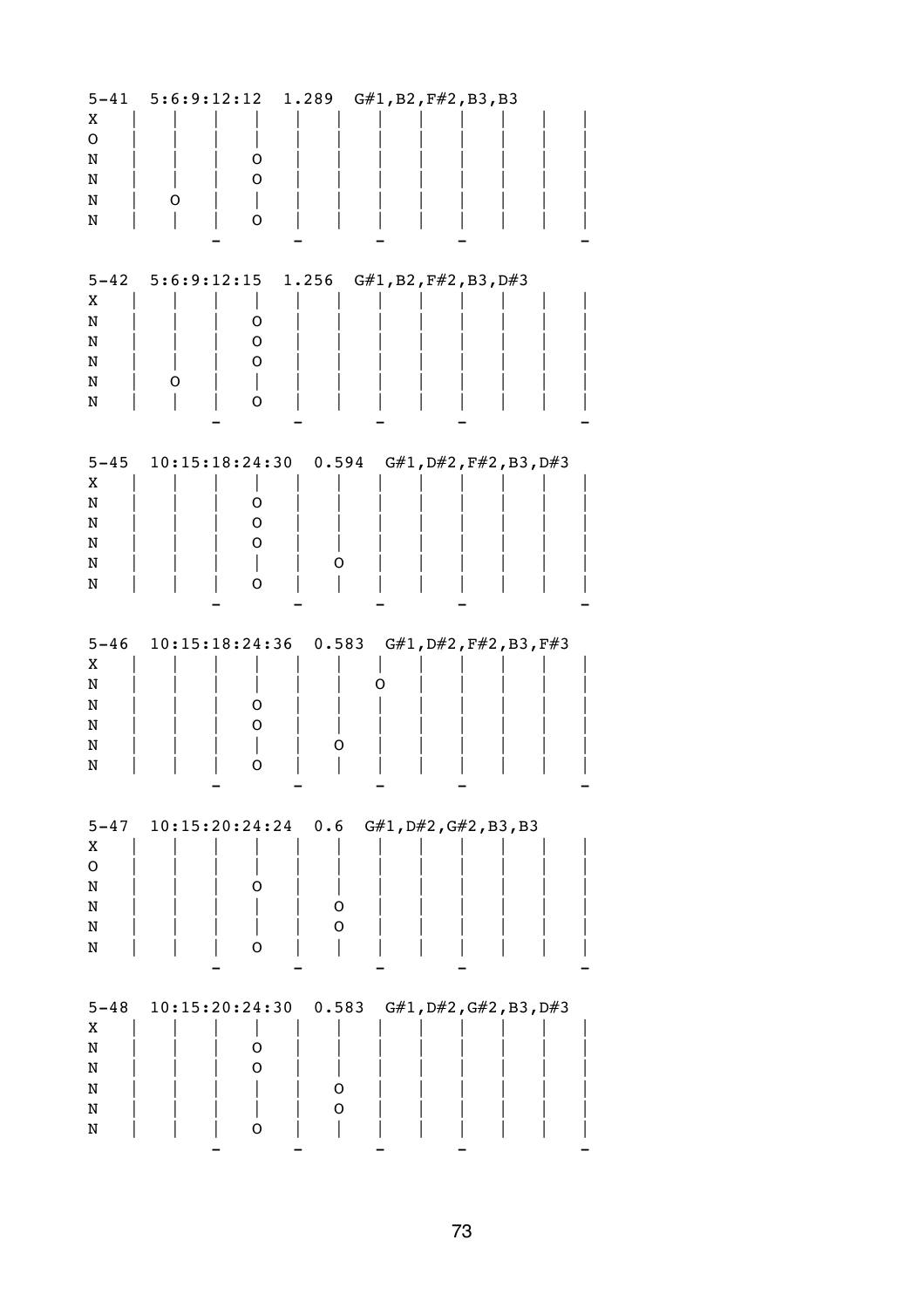| $5 - 49$<br>Χ<br>N<br>N<br>N<br>N<br>N           | 10:15:20:24:36<br>Ő<br>O                                           | O<br>O     | $0.572$ G#1, D#2, G#2, B3, F#3<br>Ő |  |
|--------------------------------------------------|--------------------------------------------------------------------|------------|-------------------------------------|--|
| $5 - 52$<br>Χ<br>N<br>N<br>N<br>O<br>N           | 5:5:10:12:14<br>O<br>Ő<br>O                                        | 1.31       | A2, A2, A3, C3, D#3                 |  |
| $5 - 56$<br>X<br>N<br>N<br>N<br>N<br>N           | 10:12:15:20:30<br>O<br>O<br>O<br>Ő                                 | 0.667<br>Ő | A2, C2, E2, A3, E3                  |  |
| $5 - 58$<br>Χ<br>N<br>N<br>N<br>N<br>N           | 5:7:10:12:14<br>0<br>Ő<br>O                                        | 1.195<br>0 | A2, D#2, A3, C3, D#3<br>Ő           |  |
| $5 - 62$<br>Χ<br>N<br>N<br>N<br>N<br>N           | 10:15:20:24:30  0.583  A2, E2, A3, C3, E3<br>$\mathsf O$<br>O<br>O |            | O<br>O                              |  |
| $5 - 71$<br>Χ<br>$\mathsf O$<br>N<br>N<br>N<br>N | 12:15:20:24:24  0.567  B2, D#2, G#2, B3, B3<br>O                   | O<br>O     | O                                   |  |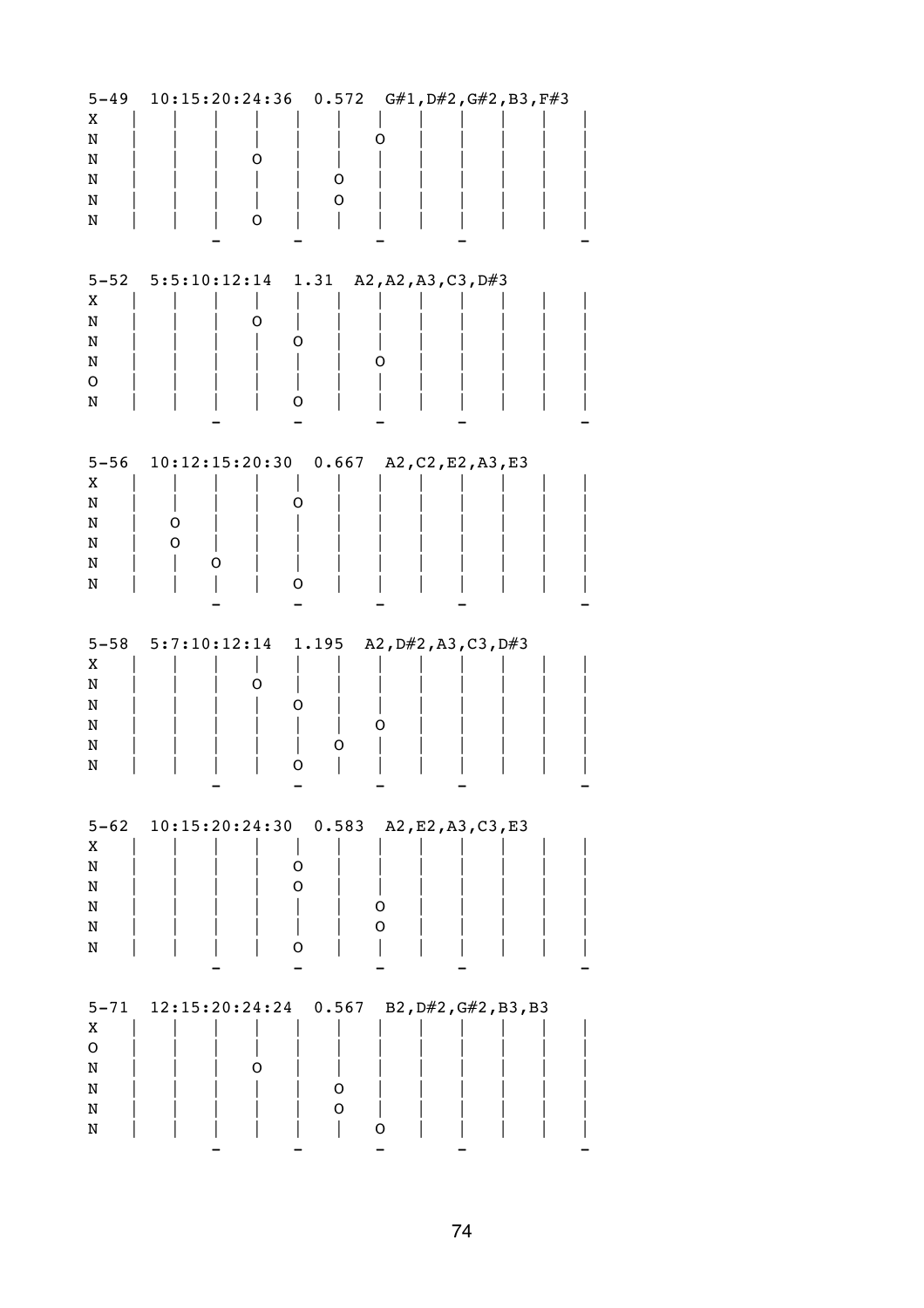| $5 - 72$<br>Χ<br>N<br>N<br>N<br>N<br>N | 12:15:20:24:30 | 0.55<br>O<br>O<br>O<br>O              | B2, D#2, G#2, B3, D#3<br>Ő            |
|----------------------------------------|----------------|---------------------------------------|---------------------------------------|
| $5 - 73$<br>Χ<br>O<br>N<br>N<br>N<br>N |                | $12:15:20:30:24$ 0.55<br>O<br>0       | B2, D#2, G#2, D#3, B3<br>0            |
| $5 - 74$<br>X<br>N<br>N<br>N<br>N<br>N |                | $12:15:20:30:34$ 0.525<br>O<br>0<br>O | B2, D#2, G#2, D#3, F3<br>O<br>Ő       |
| $5 - 75$<br>X<br>N<br>N<br>N<br>N<br>N |                | $12:15:20:30:36$ 0.522<br>Ω<br>O      | B2, D#2, G#2, D#3, F#3<br>0<br>O      |
| $5 - 76$<br>Χ<br>N<br>N<br>N<br>N<br>N |                | $12:15:20:30:40$ 0.517<br>O<br>O      | B2, D#2, G#2, D#3, G#3<br>O<br>O<br>O |
| $5 - 77$<br>Χ<br>N<br>N<br>N<br>N<br>N |                | $12:15:24:30:34$ 0.509<br>O<br>O      | B2, D#2, B3, D#3, F3<br>O<br>О<br>O   |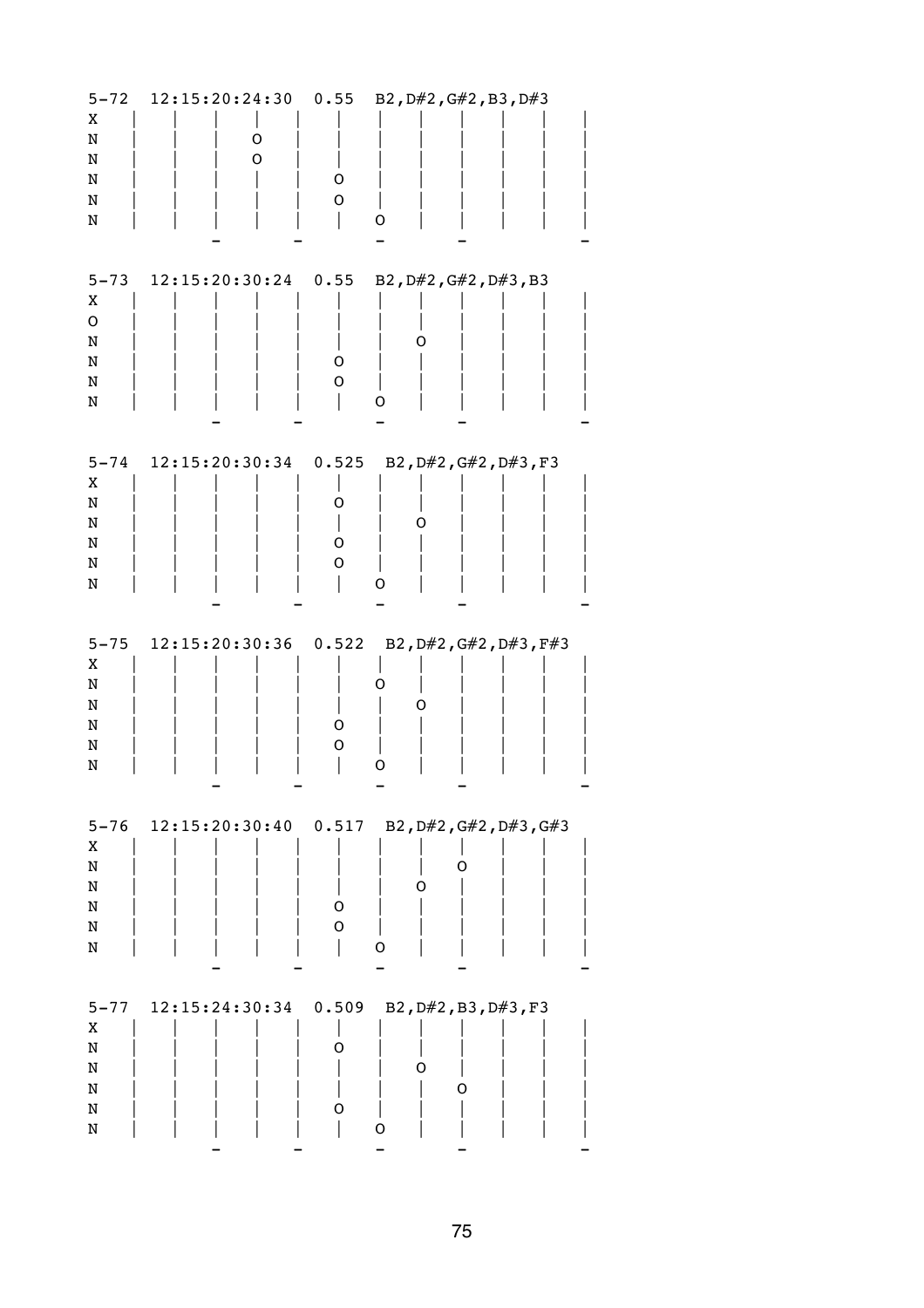| $5 - 83$<br>Χ<br>O<br>N<br>N<br>N<br>N                   | 6:9:10:15:12         | Ő               | 1.056 B2, $F#2$ , $G#2$ , $D#3$ , B3<br>Ő<br>O |
|----------------------------------------------------------|----------------------|-----------------|------------------------------------------------|
| $5 - 88$<br>Χ<br>N<br>N<br>N<br>O<br>N                   | 6:5:10:12:15         | 1.233<br>O<br>O | C2, A2, A3, C3, E3<br>Ő<br>O                   |
| $5 - 90$<br>Χ<br>N<br>N<br>N<br>O<br>N                   | $6:5:10:14:20$ 1.176 |                 | C2, A2, A3, D#3, A4<br>O<br>O<br>Ő<br>O        |
| $5 - 92$<br>Χ<br>N<br>N<br>N<br>O<br>N                   | 6:5:12:14:20         | 1.143           | C2, A2, C3, D#3, A4<br>O<br>Ő<br>O<br>O        |
| $5 - 93$<br>X<br>${\bf N}$<br>N<br>N<br>$\mathsf O$<br>N | $6:5:12:15:20$ 1.133 |                 | C2, A2, C3, E3, A4<br>O<br>0<br>L<br>O<br>O    |
| $5 - 95$<br>Χ<br>N<br>N<br>N<br>N<br>N                   | 12:15:20:24:30       | 0.55<br>O<br>O  | C2, E2, A3, C3, E3<br>O<br>O<br>$\mathsf O$    |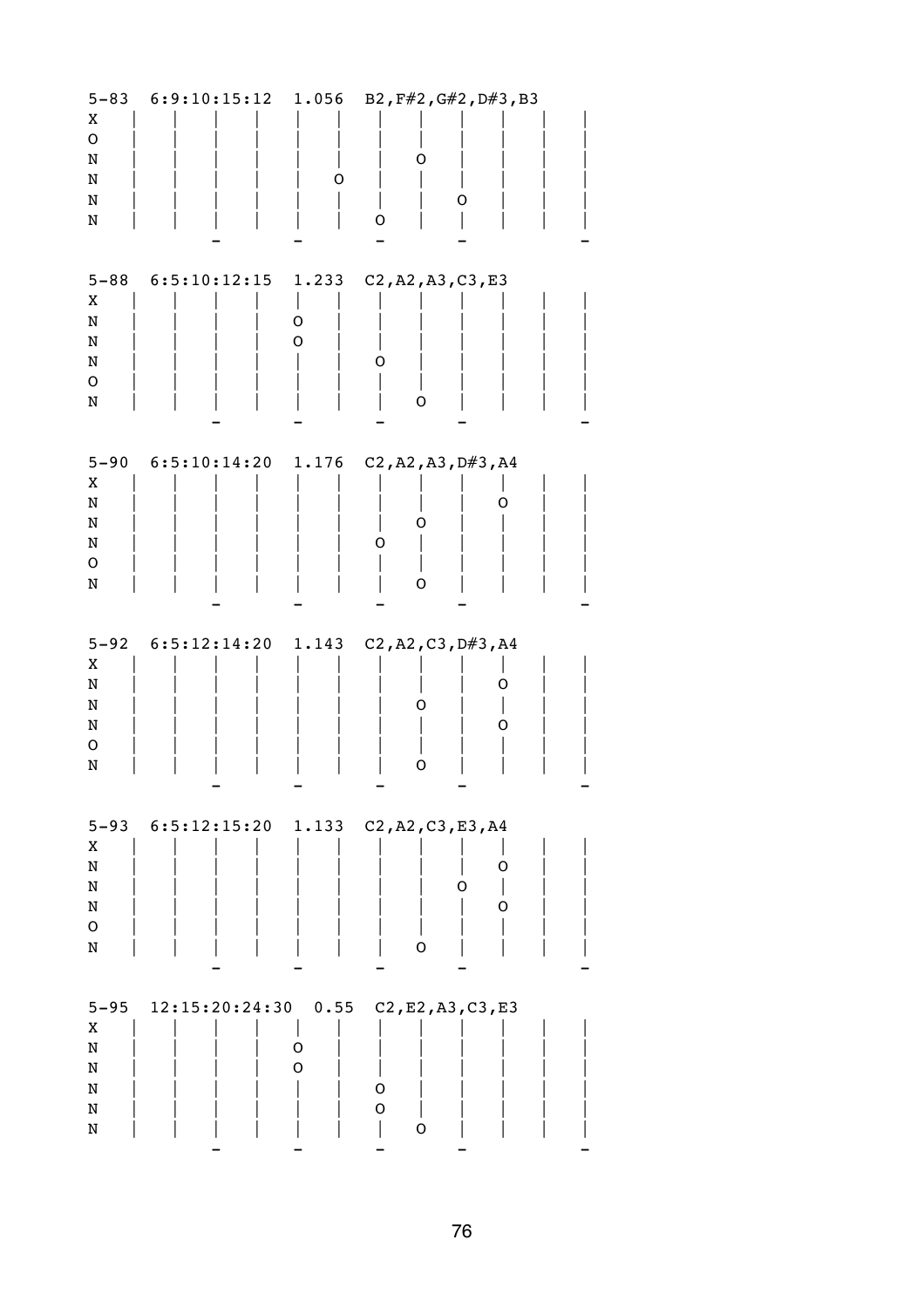| $5 - 95$<br>Χ<br>N<br>N<br>N<br>N<br>N                 | $15:21:30:35:42$ 0.4 C2, $F#2$ , C3, D#3, F#3<br>O<br>Ő<br>O<br>O<br>0                          |
|--------------------------------------------------------|-------------------------------------------------------------------------------------------------|
| $5 - 96$<br>Χ<br>N<br>N<br>N<br>N<br>N                 | $10:14:20:28:35$ 0.571<br>C2, F#2, C3, F#3, A#4<br>0<br>0<br>0<br>O<br>0                        |
| O<br>N<br>O<br>N<br>N<br>0<br>Χ                        | 5-103 10:15:20:24:30 0.583<br>A2, E2, A3, C3, E3<br>O<br>0                                      |
| O<br>N<br>N<br>N<br>0<br>Χ                             | 5-106 10:15:24:30:30 0.55<br>A2, E2, C3, E3, E3<br>O<br>0<br>O                                  |
| N<br>N<br>N<br>N<br>$\mathsf O$<br>X                   | $5-108$ $10:15:24:30:40$<br>0.533<br>A2, E2, C3, E3, A4<br>$\mathsf O$<br>$\mathsf O$<br>O<br>O |
| $5 - 109$<br>N<br>O<br>N<br>N<br>N<br>$\mathsf O$<br>X | $5:8:10:14:16$ 1.118<br>A2, F2, A3, D#3, F3<br>O<br>O<br>O                                      |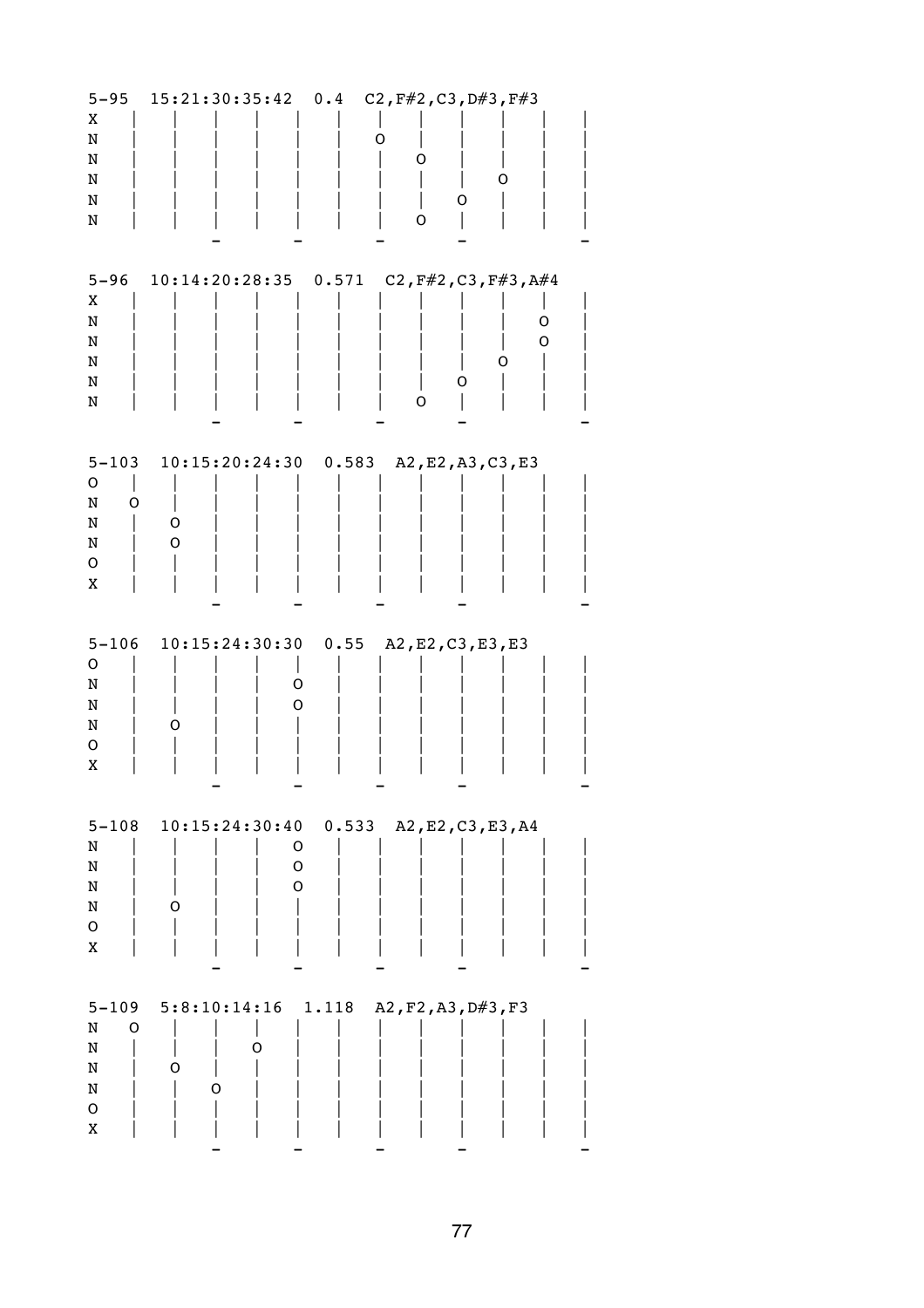| $5 - 120$<br>0<br>N<br>N<br>N<br>O<br>Χ                     | $5:10:12:15:15$ 1.033<br>O<br>O            | A2, A3, C3, E3, E3                                          |
|-------------------------------------------------------------|--------------------------------------------|-------------------------------------------------------------|
| N<br>N<br>N<br>N<br>O<br>X                                  | $5-121$ $5:10:12:15:20$ 1.0<br>O<br>O<br>0 | A2, A3, C3, E3, A4                                          |
| O<br>N<br>N<br>N<br>O<br>Χ                                  |                                            | 5-130 5:12:15:20:15 0.933 A2, C3, E3, A4, E3<br>Ő<br>O<br>O |
| $5 - 134$<br>N<br>O<br>0<br>N<br>0<br>O<br>N<br>N<br>X      | $12:15:20:24:34$ 0.542<br>0                | B2, D#2, G#2, B3, F3                                        |
| $5 - 135$<br>N<br>$\mathsf O$<br>N<br>O<br>N<br>O<br>N<br>X | O<br>Ő                                     | $12:15:20:24:36$ 0.539 B2, D#2, G#2, B3, F#3                |
| $5 - 136$<br>N<br>N<br>N<br>0<br>O<br>N<br>N<br>X           | $12:15:20:30:40$ 0.517<br>O<br>O<br>O      | B2, D#2, G#2, D#3, G#3                                      |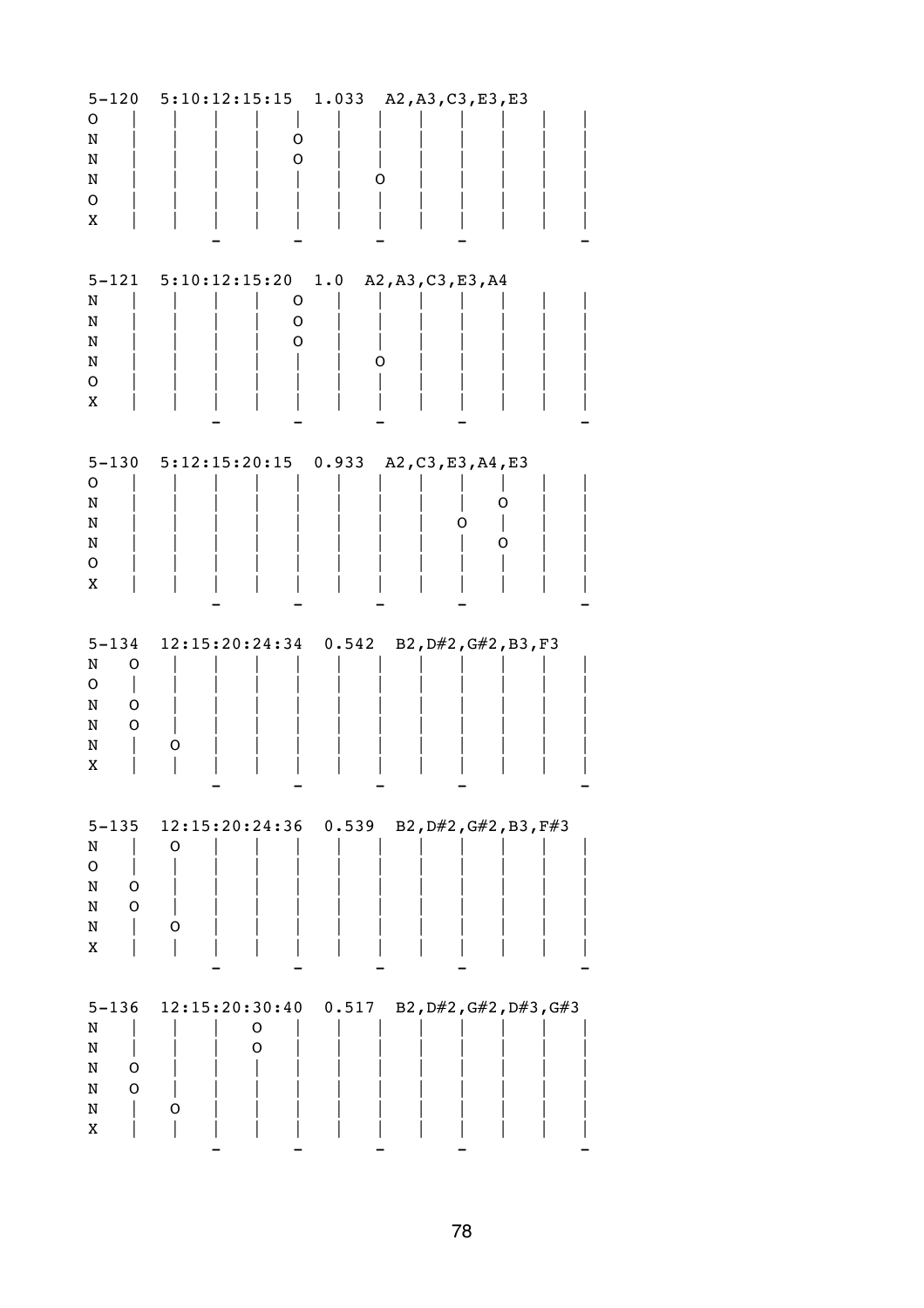| $5 - 137$<br>N<br>N<br>N<br>N<br>O<br>N<br>Χ | 12:15:24:30:40<br>O<br>$\mathsf O$<br>O<br>O                              | 0.5<br>B2, D#2, B3, D#3, G#3                  |
|----------------------------------------------|---------------------------------------------------------------------------|-----------------------------------------------|
| $5 - 139$<br>0<br>N<br>O<br>N<br>N<br>N<br>Χ | 12:15:20:24:30<br>0<br>O<br>O                                             | 0.55<br>C2, E2, A3, C3, E3                    |
| $5 - 140$<br>0<br>N<br>N<br>N<br>N<br>Χ      | 12:15:20:30:30<br>O<br>O<br>O<br>Ő                                        | 0.533<br>C2, E2, A3, E3, E3                   |
| $5 - 142$<br>N<br>N<br>N<br>N<br>N<br>Χ      | 12:15:20:30:40<br>O<br>O<br>0<br>O<br>0                                   | 0.517<br>C2, E2, A3, E3, A4                   |
| N<br>N<br>N<br>N<br>N<br>Χ                   | $5-143$ $12:15:24:30:40$ 0.5<br>O<br>$\mathsf O$<br>$\mathsf O$<br>0<br>O | C2, E2, C3, E3, A4                            |
| $5 - 144$<br>N<br>N<br>N<br>N<br>N<br>X      | O<br>0<br>0<br>O<br>O                                                     | $15:21:30:35:42$ 0.4 C2, $F#2$ , C3, D#3, F#3 |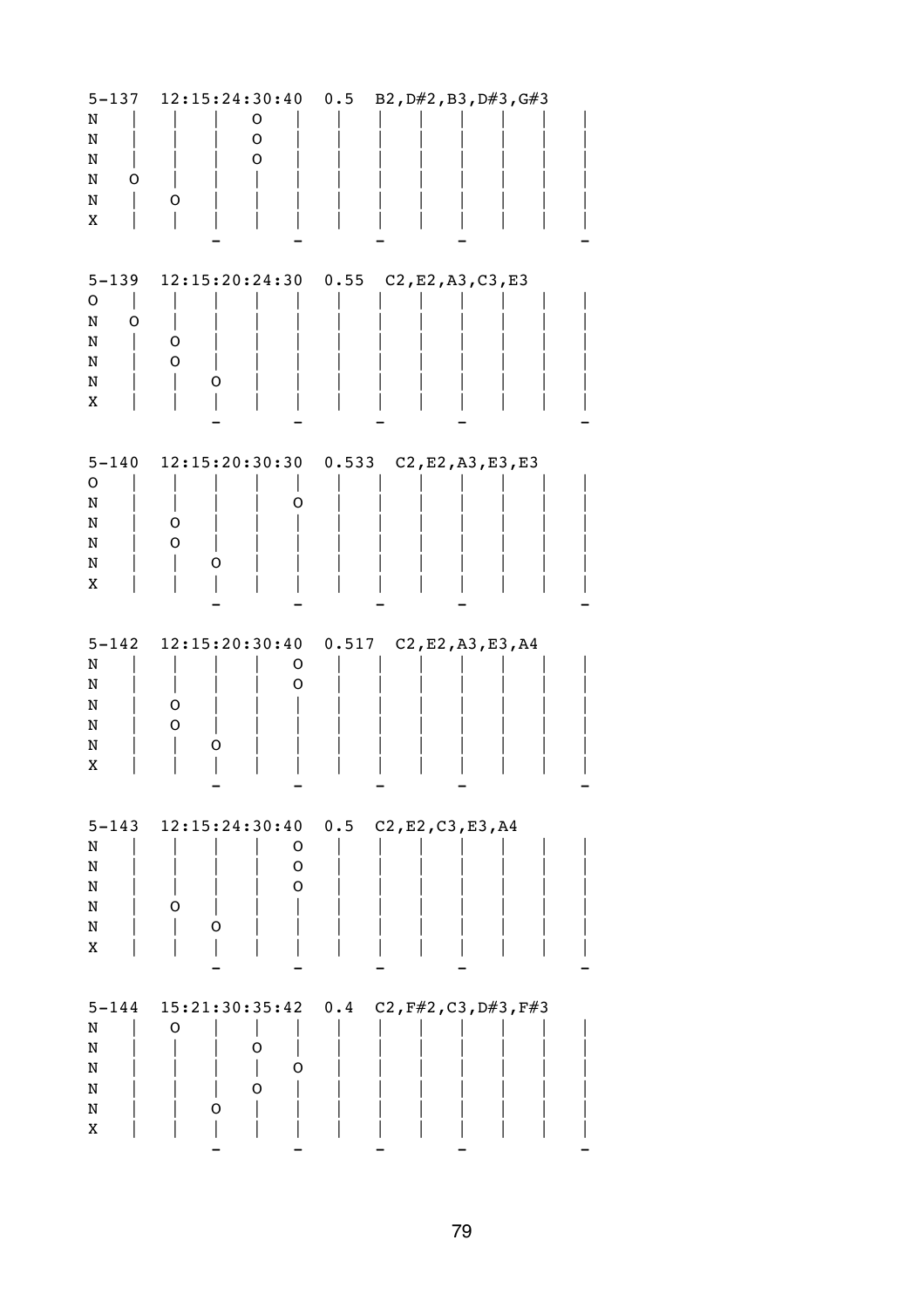| $5 - 157$<br>N<br>O<br>N<br>N<br>N<br>X | 15:20:24:24:48                        | $0.442$ D#2, G#2, B3, B3, B4<br>O<br>O<br>O                  |
|-----------------------------------------|---------------------------------------|--------------------------------------------------------------|
| $5 - 158$<br>N<br>N<br>N<br>N<br>N<br>Χ | $15:20:24:30:40$ 0.433<br>0<br>0<br>0 | D#2, G#2, B3, D#3, G#3<br>O<br>O                             |
| $5 - 159$<br>N<br>N<br>N<br>N<br>N<br>Χ | $15:20:24:30:48$ 0.425<br>0<br>0      | D#2,G#2,B3,D#3,B4<br>Ő<br>Ő<br>O                             |
| $5 - 160$<br>N<br>N<br>N<br>N<br>N<br>Χ | 15:20:24:36:40<br>O<br>Ő              | 0.422<br>$D#2$ , $G#2$ , $B3$ , $F#3$ , $G#3$<br>O<br>Ő<br>O |
| N<br>N<br>N<br>N<br>N<br>Χ              | 5-161 15:20:24:36:48 0.414<br>O       | $D#2$ , G#2, B3, F#3, B4<br>O<br>O<br>O<br>O                 |
| $5 - 162$<br>N<br>O<br>N<br>N<br>N<br>X | 15:20:30:24:48                        | 0.425<br>D#2,G#2,D#3,B3,B4<br>O<br>Ő<br>0<br>O               |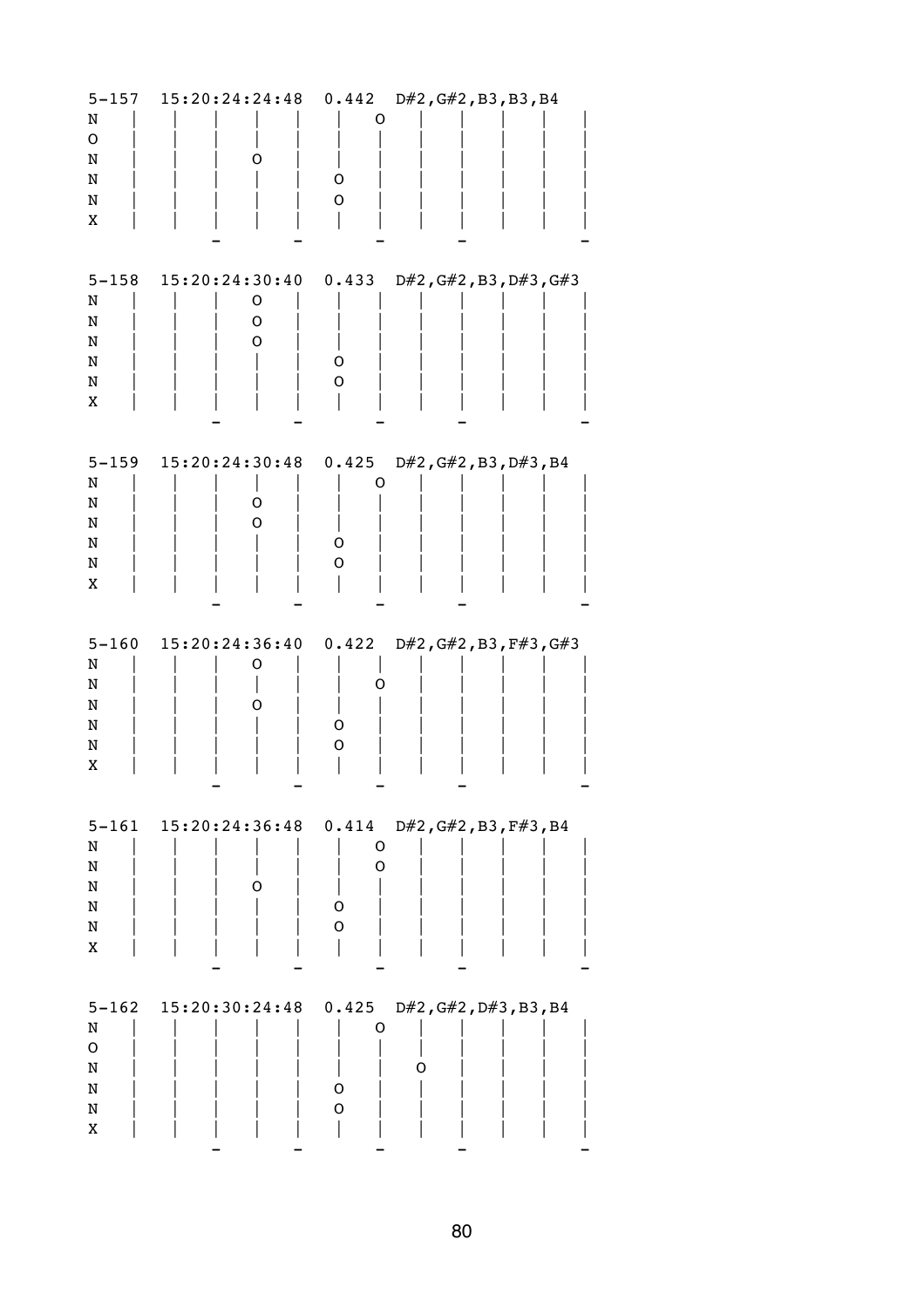| $5 - 163$<br>N<br>N<br>N<br>N<br>N<br>Χ | 15:20:30:36:45                                  | 0.4<br>O<br>O<br>$\mathsf O$ | $D#2$ , $G#2$ , $D#3$ , $F#3$ , $A#4$<br>Ő |        |
|-----------------------------------------|-------------------------------------------------|------------------------------|--------------------------------------------|--------|
| O<br>N<br>N<br>N<br>N<br>Χ              | $5-180$ $15:20:24:30:30$                        | 0.45<br>O<br>O               | E2, A3, C3, E3, E3<br>O<br>O               |        |
| N<br>N<br>N<br>N<br>N<br>Χ              | 5-181 15:20:24:30:40 0.433                      | O<br>O<br>O                  | E2, A3, C3, E3, A4<br>O<br>O               |        |
| $5 - 182$<br>N<br>N<br>N<br>N<br>N<br>Χ | 15:20:24:30:48                                  | 0.425<br>0<br>O              | E2, A3, C3, E3, C4<br>O<br>Ő<br>0          |        |
| 0<br>N<br>N<br>N<br>N<br>X              | 5-197 15:24:30:40:30 0.4 E1, E2, C3, E3, A4, E3 |                              | 0<br>O                                     | 0<br>0 |
| $5 - 198$<br>N<br>O<br>N<br>N<br>N<br>X | 5:7:10:7:14                                     | 1.314                        | F2, B3, F3, B3, B4<br>0<br>Ő<br>O          | O      |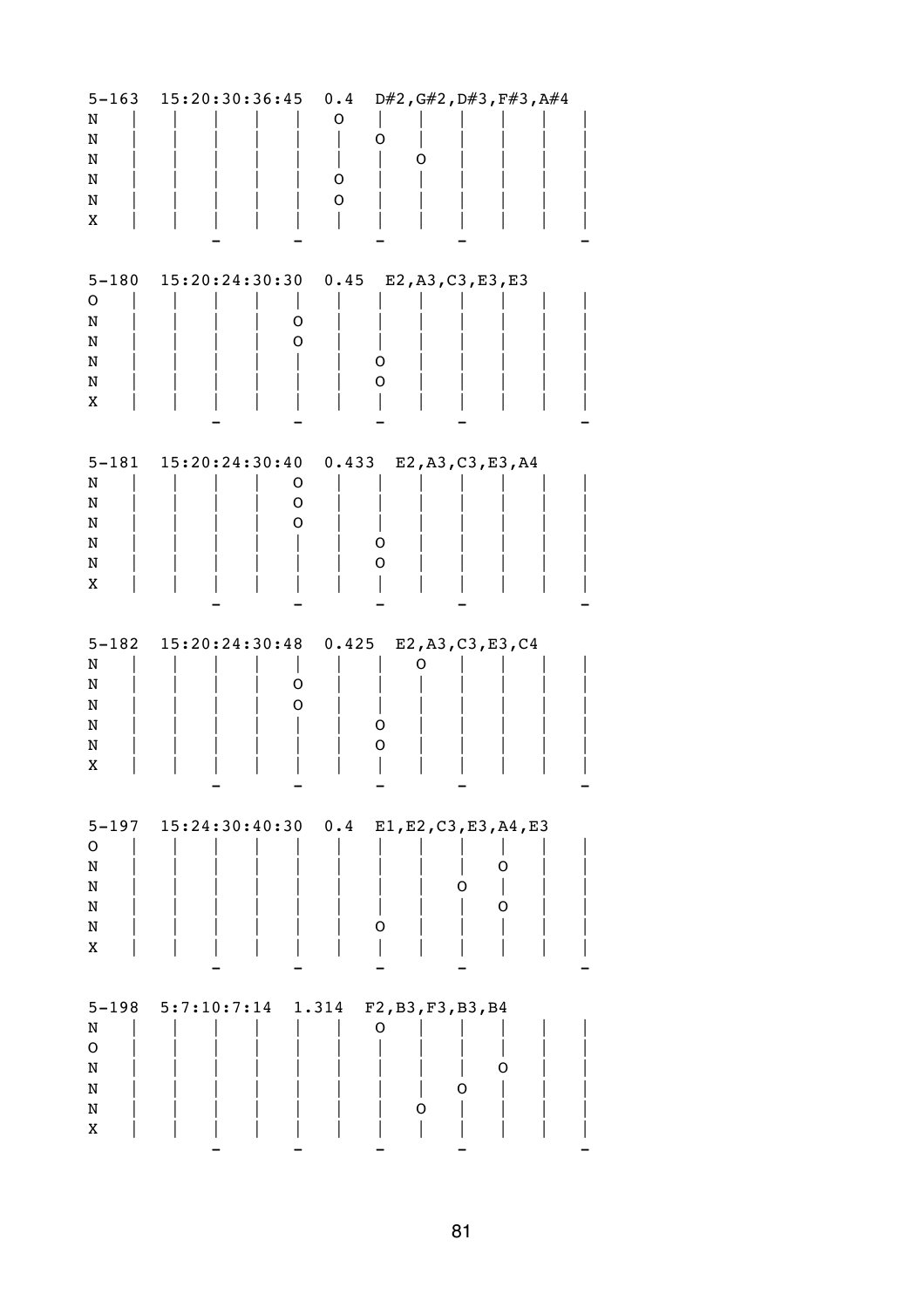| $5 - 199$<br>N<br>O<br>N<br>N<br>N<br>Χ          |                              | 10:14:20:14:35  0.643  F2, B3, F3, B3, D#4    | O                             | υ<br>Ő      | Ő |
|--------------------------------------------------|------------------------------|-----------------------------------------------|-------------------------------|-------------|---|
| N<br>N<br>N<br>N<br>N<br>Χ                       | $5-200$ $15:21:30:35:42$ 0.4 |                                               | F2, B3, F3, G#3, B4<br>O<br>O | Ő<br>Ő<br>O |   |
|                                                  | Four-Note Jazz Chords        |                                               |                               |             |   |
| $4 - 21$<br>Χ<br>X<br>N<br>N<br>N<br>O           |                              | 10:20:25:32  0.443  E1, E2, G#2, C3<br>O<br>O | Ő                             |             |   |
|                                                  |                              | 4-23 3:6:8:9 1.27 E1, E2, A3, B3              |                               |             |   |
| Χ<br>Χ<br>N<br>N<br>N<br>O                       | Ő                            |                                               | Ő                             |             |   |
| $4 - 30$                                         |                              | 5:10:16:20  0.825  E1, E2, C3, E3             |                               |             |   |
| Χ<br>$\mathbf X$<br>N<br>N<br>N<br>$\mathsf O$   |                              |                                               | Ő                             | O<br>O      |   |
| $4 - 41$<br>Χ<br>X<br>N<br>N<br>N<br>$\mathsf O$ | $10:25:32:40$ 0.393          |                                               | E1, G#2, C3, E3               | O<br>O      | O |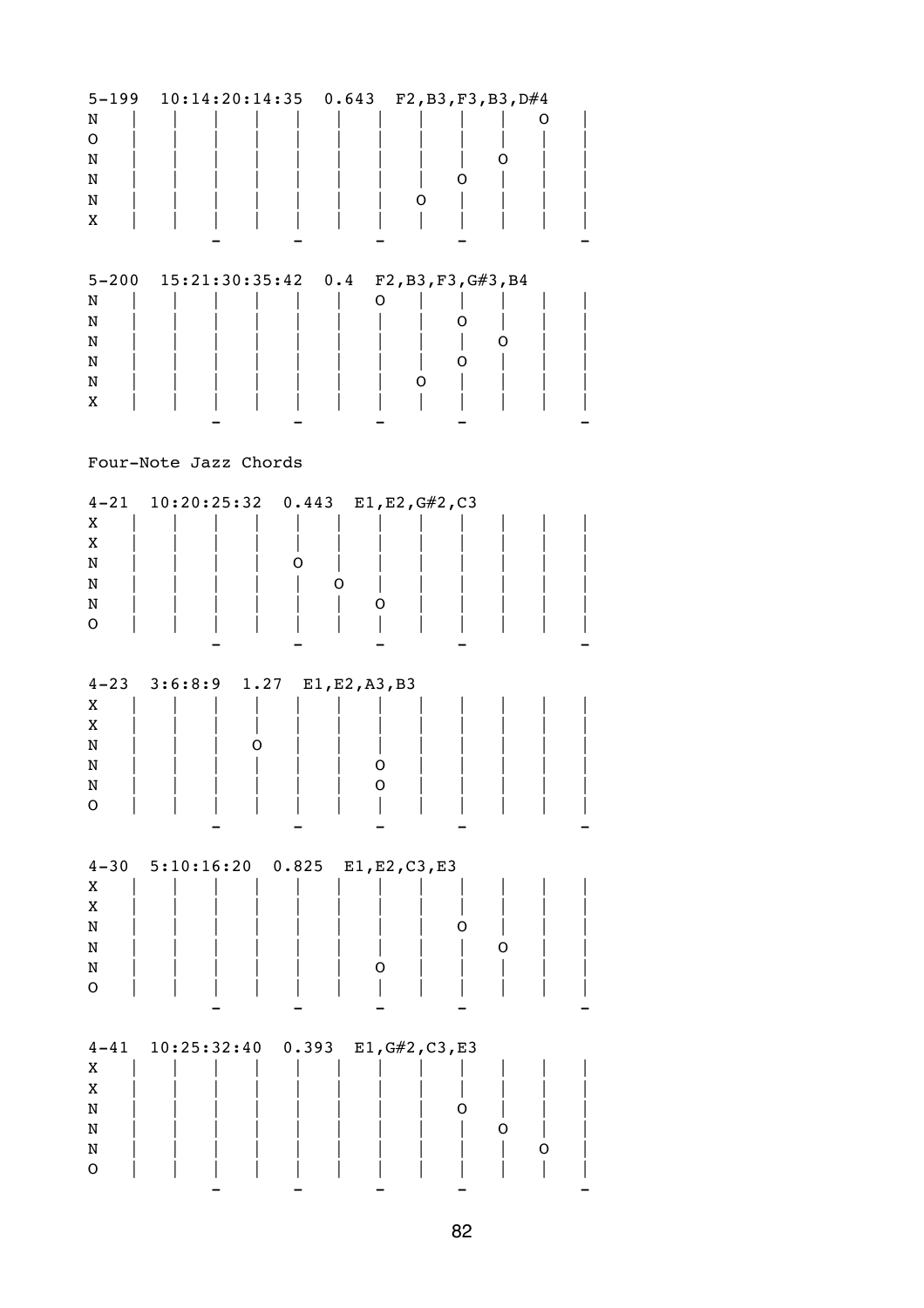| $4 - 43$<br>Χ<br>X<br>N<br>N<br>N<br>N<br>O      | 5:7:10:14<br>Ő<br>O                              | 1.029<br>Ő  | F1, B2, F2, B3      |                   |  |
|--------------------------------------------------|--------------------------------------------------|-------------|---------------------|-------------------|--|
| Χ<br>Χ<br>N<br>N<br>N<br>N                       | 4-45 7:10:14:20 0.729 F#1, C2, F#2, C3<br>0<br>O | Ő<br>O      |                     |                   |  |
| Χ<br>X<br>N<br>N<br>N<br>N                       | $4-56$ 5:6:9:12 1.122<br>Ő                       | O<br>O<br>O | $G#1$ , B2, F#2, B3 |                   |  |
| $4 - 57$<br>Χ<br>Χ<br>N<br>N<br>N<br>N           | $10:15:18:24$ 0.528                              | O<br>O<br>O | O                   | G#1, D#2, F#2, B3 |  |
| $4 - 58$<br>X<br>X<br>N<br>N<br>N<br>N           | 10:15:20:24  0.517  G#1, D#2, G#2, B3            | O<br>0      | O<br>O              |                   |  |
| $4 - 59$<br>Χ<br>Χ<br>N<br>N<br>$\mathbf O$<br>N | $10:10:15:24$ 0.617<br>O                         | O<br>O      | A2, A2, E2, C3      |                   |  |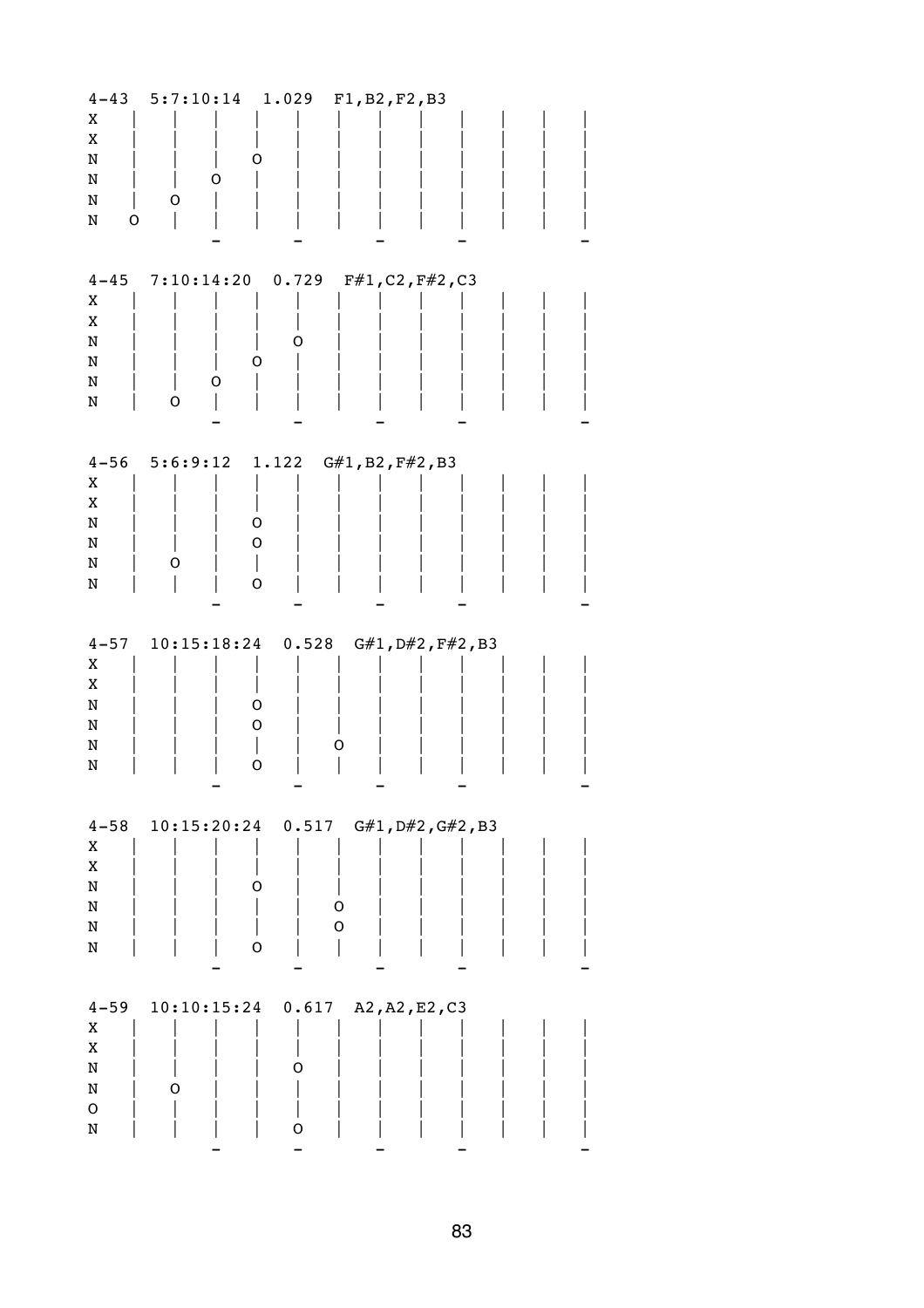| $4 - 64$    | 5:5:10:12              | 1.167 | A2, A2, A3, C3   |  |
|-------------|------------------------|-------|------------------|--|
| X           |                        |       |                  |  |
| X           |                        |       |                  |  |
| N           |                        | O     |                  |  |
| N           |                        |       | O                |  |
| O           |                        |       |                  |  |
| N           |                        | O     |                  |  |
|             |                        |       |                  |  |
|             |                        |       |                  |  |
| $4 - 65$    | 5:5:10:14              | 1.143 | A2, A2, A3, D#3  |  |
| X           |                        |       |                  |  |
| X           |                        |       |                  |  |
| N           |                        |       | O                |  |
| N           |                        |       | O                |  |
| $\mathsf O$ |                        |       |                  |  |
| N           |                        | O     |                  |  |
|             |                        |       |                  |  |
|             |                        |       |                  |  |
| $4 - 67$    | $10:12:15:20$ 0.6      |       | A2, C2, E2, A3   |  |
| X           |                        |       |                  |  |
| X           |                        |       |                  |  |
|             |                        |       |                  |  |
| N           | O                      |       |                  |  |
| N           | O                      |       |                  |  |
| N           | O                      |       |                  |  |
| N           |                        | O     |                  |  |
|             |                        |       |                  |  |
|             |                        |       |                  |  |
|             |                        |       |                  |  |
| $4 - 68$    | $10:12:15:24$ 0.583    |       | A2, C2, E2, C3   |  |
| X           |                        |       |                  |  |
| X           |                        |       |                  |  |
| N           |                        | O     |                  |  |
| N           | O                      |       |                  |  |
| N           | O                      |       |                  |  |
| N           |                        | O     |                  |  |
|             |                        |       |                  |  |
|             |                        |       |                  |  |
|             | $4-75$ 5:7:10:12 1.052 |       | A2, D#2, A3, C3  |  |
| X           |                        |       |                  |  |
| X           |                        |       |                  |  |
| N           |                        | O     |                  |  |
| N           |                        |       | O                |  |
| N           |                        |       | 0                |  |
| N           |                        | O     |                  |  |
|             |                        |       |                  |  |
|             |                        |       |                  |  |
| $4 - 76$    | 5:7:10:14              | 1.029 | A2, D#2, A3, D#3 |  |
| X           |                        |       |                  |  |
| X           |                        |       | O                |  |
| N           |                        |       |                  |  |
| N           |                        |       | O                |  |
| N<br>N      |                        | O     | O                |  |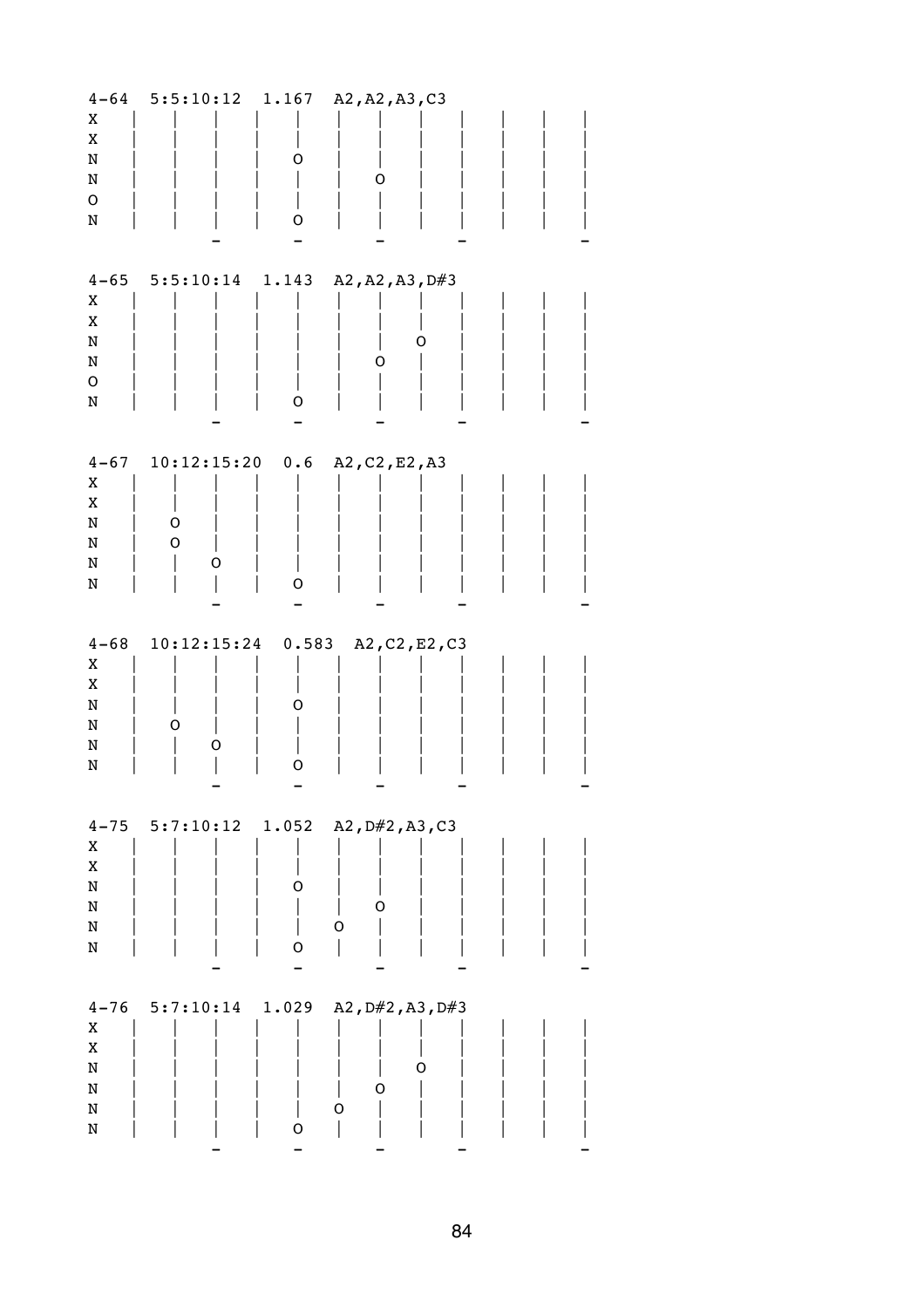| $4 - 80$         | $10:15:20:24$ 0.517 | A2, E2, A3, C3                          |  |
|------------------|---------------------|-----------------------------------------|--|
| Χ                |                     |                                         |  |
| X                |                     |                                         |  |
| N<br>N           |                     | Ő<br>O                                  |  |
| N                |                     | O                                       |  |
| N                |                     | O                                       |  |
|                  |                     |                                         |  |
|                  |                     |                                         |  |
| $4 - 92$         | $12:15:20:24$ 0.483 | B2, D#2, G#2, B3                        |  |
| Χ                |                     |                                         |  |
| X                |                     |                                         |  |
| N                | Ő                   |                                         |  |
| N                |                     | O                                       |  |
| N                |                     | O                                       |  |
| N                |                     | O                                       |  |
|                  |                     |                                         |  |
| $4 - 93$         |                     | 12:15:20:30  0.467  B2, D#2, G#2, D#3   |  |
| Χ                |                     |                                         |  |
| X                |                     |                                         |  |
| N                |                     | O                                       |  |
| N                |                     | O                                       |  |
| N                |                     | O                                       |  |
| N                |                     | Ő                                       |  |
|                  |                     |                                         |  |
|                  |                     |                                         |  |
| $4 - 98$         | $7:10:14:20$ 0.729  | B2, F2, B3, F3                          |  |
| Χ                |                     |                                         |  |
| Χ                |                     |                                         |  |
| N                |                     | O                                       |  |
| N                |                     | O                                       |  |
| N                |                     | O                                       |  |
| N                |                     | O                                       |  |
|                  |                     |                                         |  |
|                  |                     | 4-100 6:9:10:15 0.889 B2, F#2, G#2, D#3 |  |
| X                |                     |                                         |  |
| X                |                     |                                         |  |
| N                |                     | O                                       |  |
| N                |                     | O                                       |  |
| N                |                     | O                                       |  |
| N                |                     | O                                       |  |
|                  |                     |                                         |  |
| $4 - 105$        | 6:5:10:12           | 1.1<br>C2, A2, A3, C3                   |  |
| X                |                     |                                         |  |
| $\mathbf X$      |                     |                                         |  |
| N                |                     | 0                                       |  |
| N                |                     | O                                       |  |
| $\mathsf O$<br>N |                     | O                                       |  |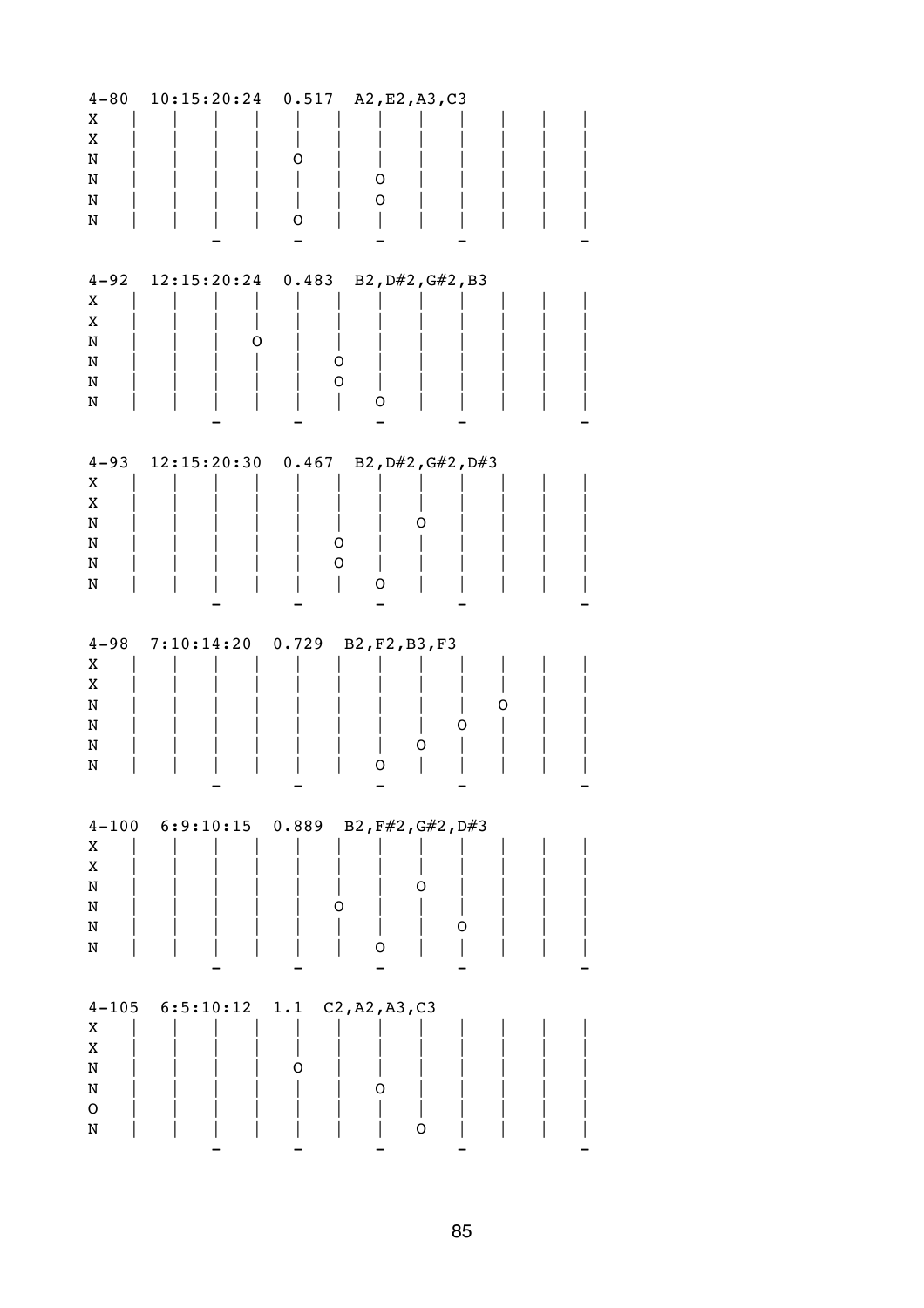| $4 - 106$<br>Χ<br>X<br>N<br>N<br>$\mathsf O$<br>N | $6:5:10:14$ 1.076           |       | C2, A2, A3, D#3<br>O<br>O<br>O                      |
|---------------------------------------------------|-----------------------------|-------|-----------------------------------------------------|
| X<br>X<br>N<br>N<br>$\mathsf O$<br>N              |                             |       | 4-107 6:5:10:15 1.067 C2, A2, A3, E3<br>O<br>O<br>O |
| Χ<br>X<br>N<br>N<br>$\mathsf O$<br>N              | $4-109$ $6:5:12:14$ $1.043$ |       | C2, A2, C3, D#3<br>O<br>O<br>O                      |
| X<br>X<br>N<br>N<br>O<br>N                        | $4-110$ $6:5:12:15$ $1.033$ |       | C2, A2, C3, E3<br>O<br>O<br>O                       |
| X<br>X<br>N<br>N<br>N<br>N                        | $4-114$ $6:7:10:12$ 0.986   | 0     | C2, D#2, A3, C3<br>O<br>O<br>0                      |
| $4 - 115$<br>X<br>X<br>N<br>N<br>N<br>N           | 6:7:10:14                   | 0.962 | C2, $D#2$ , A3, $D#3$<br>O<br>0<br>O<br>O           |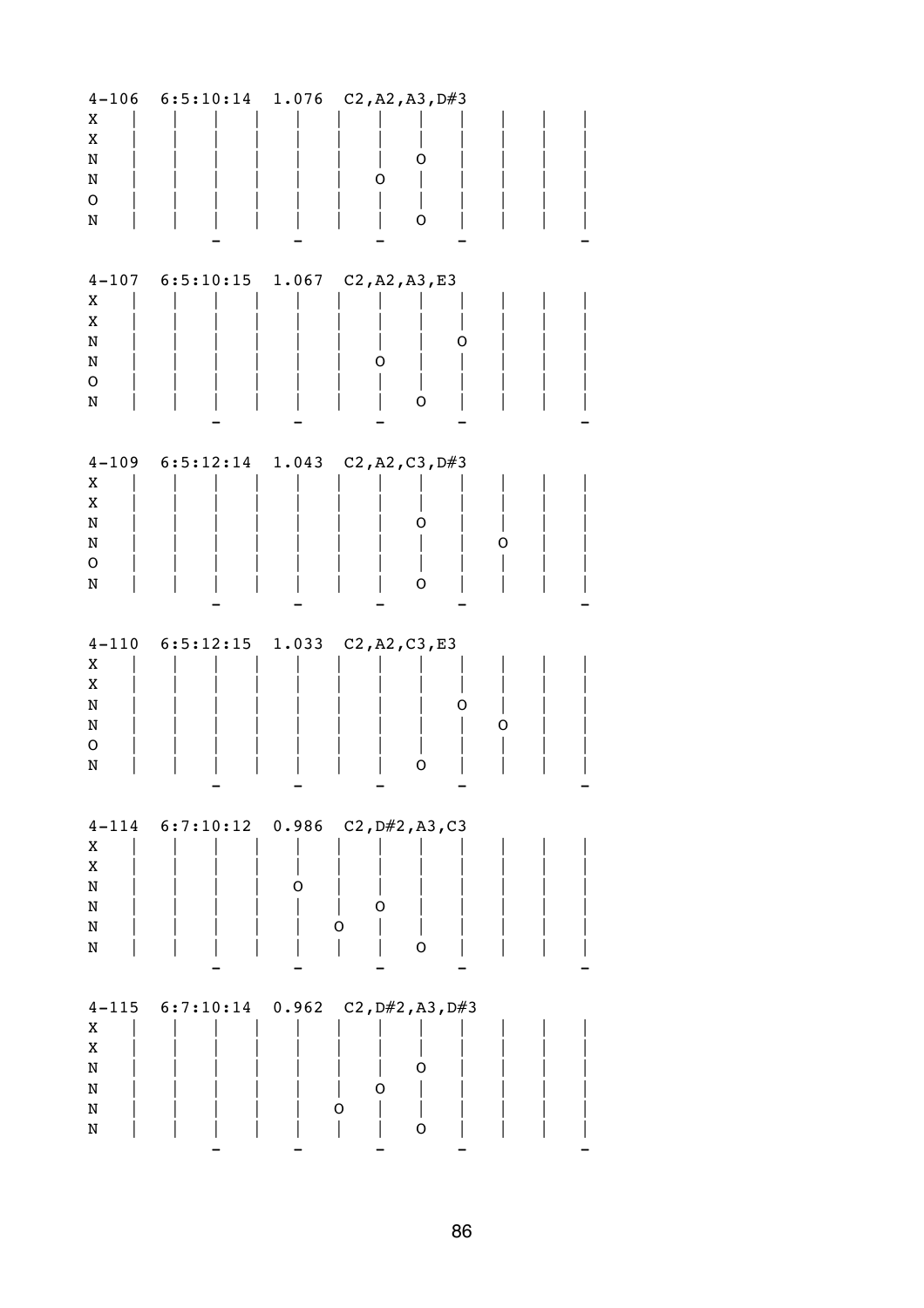| $4 - 120$<br>X<br>X<br>N<br>N<br>N<br>N                          | 12:15:20:24  0.483  C2, E2, A3, C3     | O     | O<br>O<br>O                   |             |
|------------------------------------------------------------------|----------------------------------------|-------|-------------------------------|-------------|
| $4 - 121$<br>X<br>X<br>N<br>N<br>N<br>N                          | $12:15:20:30$ 0.467                    |       | C2, E2, A3, E3<br>0<br>O<br>O | Ő           |
| X<br>X<br>$\, {\bf N}$<br>N<br>N<br>N                            | 4-122 5:7:10:14 1.029 C2, F#2, C3, F#3 |       | O                             | 0<br>O<br>O |
| X<br>N<br>O<br>N<br>N<br>O<br>O<br>X                             | $4-148$ 5:7:10:12<br>0                 |       | 1.052 $A2, D#2, A3, C3$       |             |
| X<br>$\mathbf N$<br>N<br>N<br>O<br>${\mathsf o}$<br>X            | $4-149$ $5:7:10:14$<br>O<br>O          | 1.029 | A2, D#2, A3, D#3              |             |
| $4 - 152$<br>X<br>${\bf N}$<br>O<br>N<br>N<br>${\mathsf o}$<br>Χ | $10:15:20:24$ 0.517<br>0<br>O          |       | A2, E2, A3, C3                |             |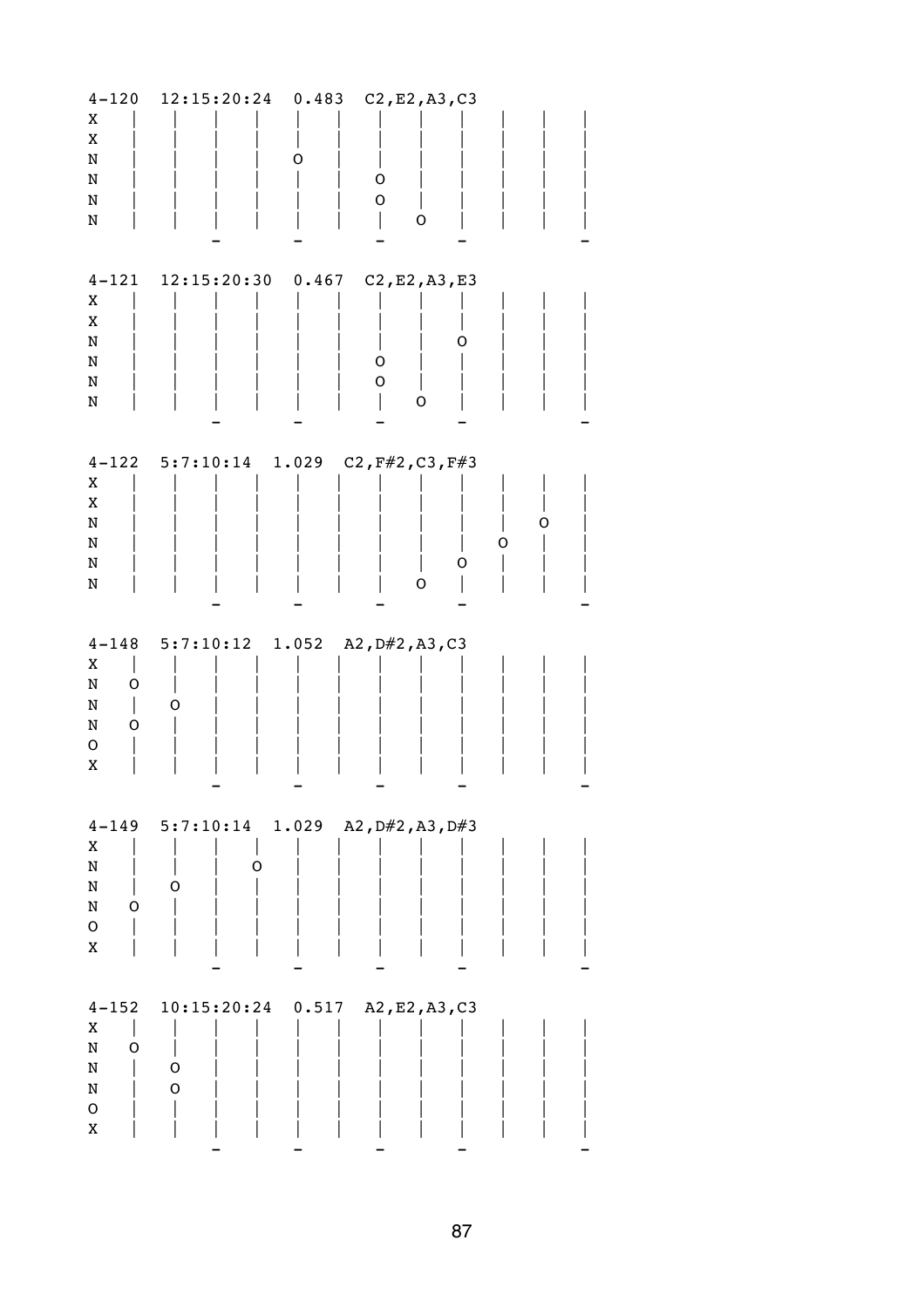| $4 - 153$<br>Χ<br>N<br>N<br>N<br>$\mathsf O$<br>Χ                             | 10:15:24:30<br>O            | 0.483<br>A2, E2, C3, E3<br>O<br>0 |        |
|-------------------------------------------------------------------------------|-----------------------------|-----------------------------------|--------|
| $4 - 161$<br>Χ<br>N<br>N<br>N<br>$\mathsf O$<br>Χ                             | 5:10:12:14<br>O             | 0.91<br>A2, A3, C3, D#3<br>O<br>O |        |
| Χ<br>N<br>N<br>N<br>$\mathsf O$<br>Χ                                          | $4-162$ 5:10:12:15 0.9      | A2, A3, C3, E3<br>0<br>O<br>O     |        |
| X<br>N<br>N<br>N<br>O<br>Χ                                                    | $4-167$ $5:10:14:20$ 0.843  | A2, A3, D#3, A4<br>O<br>O         | O      |
| X<br>${\bf N}$<br>${\tt N}$<br>N<br>${\mathsf o}$<br>$\mathbf X$              | $4-171$ $5:12:14:20$ $0.81$ | A2, C3, D#3, A4<br>O              | О<br>O |
| $4 - 173$<br>X<br>${\bf N}$<br>$\mathbf N$<br>${\bf N}$<br>${\mathsf o}$<br>X | $5:12:15:20$ 0.8            | A2, C3, E3, A4<br>O               | O<br>O |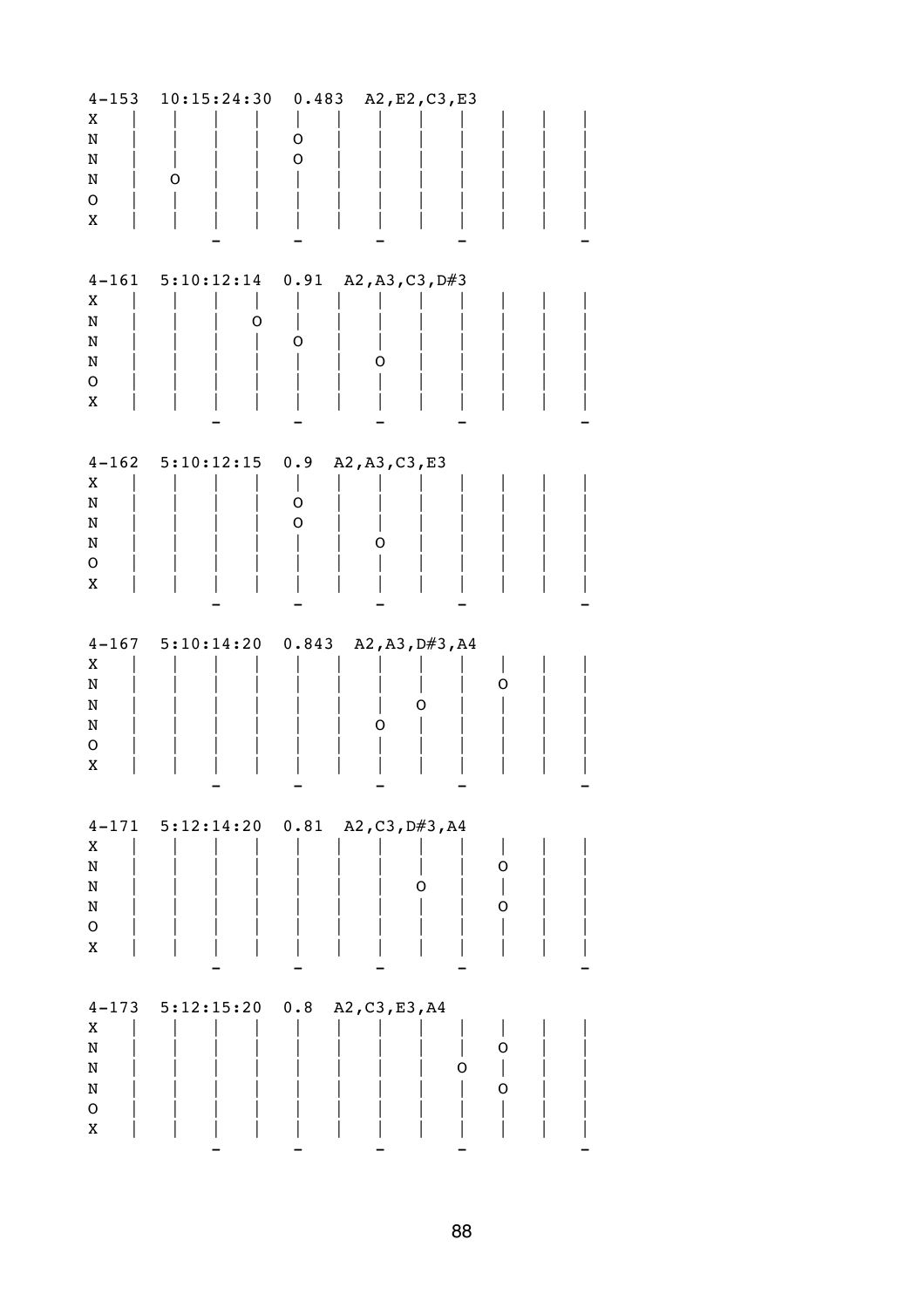| $4 - 178$<br>Χ<br>O<br>N<br>O<br>O<br>N<br>N<br>Χ              | 12:15:20:24<br>O                             | 0.483<br>B2, D#2, G#2, B3         |  |
|----------------------------------------------------------------|----------------------------------------------|-----------------------------------|--|
| $4 - 179$<br>Χ<br>$\mathsf O$<br>N<br>N<br>N<br>X              | 7:10:14:14 0.771<br>O<br>O<br>O              | B2, F2, B3, B3                    |  |
| $4 - 180$<br>Χ<br>N<br>N<br>O<br>N<br>N<br>X                   | $6:9:10:15$ 0.889<br>O<br>O<br>Ő             | B2, F#2, G#2, D#3                 |  |
| $4 - 182$<br>X<br>N<br>0<br>N<br>N<br>N<br>Χ                   | 12:15:20:24<br>O<br>O<br>Ő                   | 0.483<br>C2, E2, A3, C3           |  |
| $4 - 183$<br>X<br>${\rm N}$<br>N<br>N<br>N<br>X                | $12:15:20:30$ 0.467<br>O<br>$\mathsf O$<br>O | C2, E2, A3, E3<br>O               |  |
| $4 - 204$<br>X<br>${\mathsf o}$<br>$\, {\rm N}$<br>N<br>N<br>X | 15:20:24:24<br>O                             | D#2, G#2, B3, B3<br>0.4<br>O<br>O |  |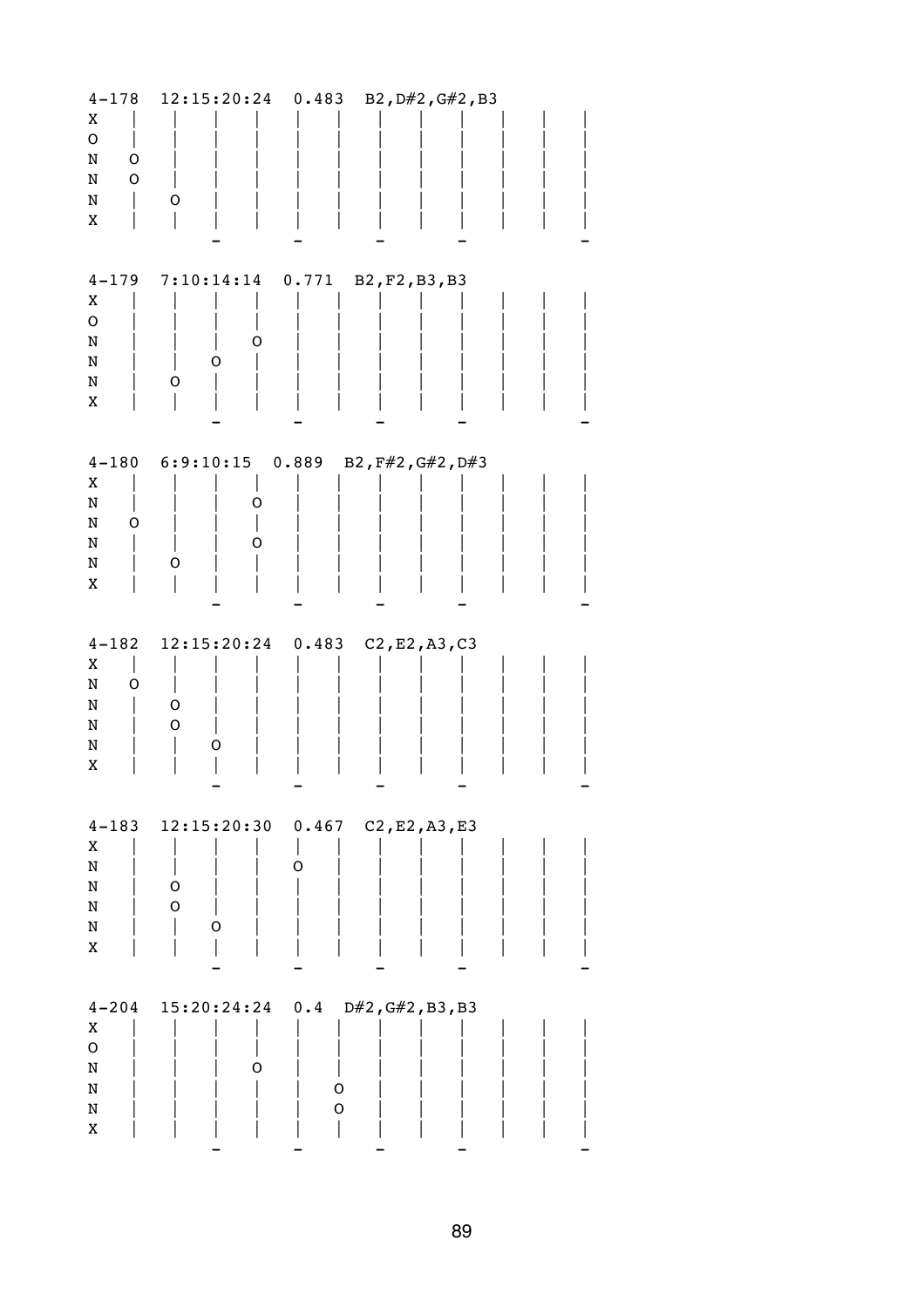|             | $4-205$ $7:10:12:14$ 0.795 | D#2, A3, C3, D#3                      |  |
|-------------|----------------------------|---------------------------------------|--|
| Χ           |                            |                                       |  |
| N           | Ő                          |                                       |  |
| N<br>N      |                            | O                                     |  |
| N           |                            | O                                     |  |
| Χ           |                            | Ő                                     |  |
|             |                            |                                       |  |
|             |                            |                                       |  |
|             | $4-224$ $6:8:9:12$ 0.972   | E2, A3, B3, E3                        |  |
| Χ           |                            |                                       |  |
| N           |                            | O                                     |  |
| N           | Ő                          |                                       |  |
| N           |                            | O                                     |  |
| N           |                            | O                                     |  |
| Χ           |                            |                                       |  |
|             |                            |                                       |  |
| $4 - 237$   | $12:14:21:24$ 0.488        | F2, G#2, D#3, F3                      |  |
| Χ           |                            |                                       |  |
| N           |                            | O                                     |  |
| N           |                            | O                                     |  |
| N           |                            | O                                     |  |
| N           |                            | O                                     |  |
| Χ           |                            |                                       |  |
|             |                            |                                       |  |
|             |                            |                                       |  |
|             |                            |                                       |  |
| $4 - 238$   |                            | 12:14:21:28  0.476  F2, G#2, D#3, G#3 |  |
| Χ           |                            |                                       |  |
| N           |                            | Ő<br>O                                |  |
| N<br>N      |                            | Ő                                     |  |
| N           |                            | O                                     |  |
| X           |                            |                                       |  |
|             |                            |                                       |  |
|             |                            |                                       |  |
|             |                            | 4-239 5:7:10:7 1.171 F2, B3, F3, B3   |  |
| Χ           |                            |                                       |  |
| $\mathsf O$ |                            |                                       |  |
| N           |                            | O<br>O                                |  |
| N<br>N      |                            | O                                     |  |
| X           |                            |                                       |  |
|             |                            |                                       |  |
|             |                            |                                       |  |
| $4 - 271$   | $6:7:9:12$ 1.008           | F2, G#2, C3, F3                       |  |
| O<br>N      |                            |                                       |  |
| N<br>O      |                            |                                       |  |
| N<br>O      |                            |                                       |  |
| N           | O                          |                                       |  |
| X<br>X      |                            |                                       |  |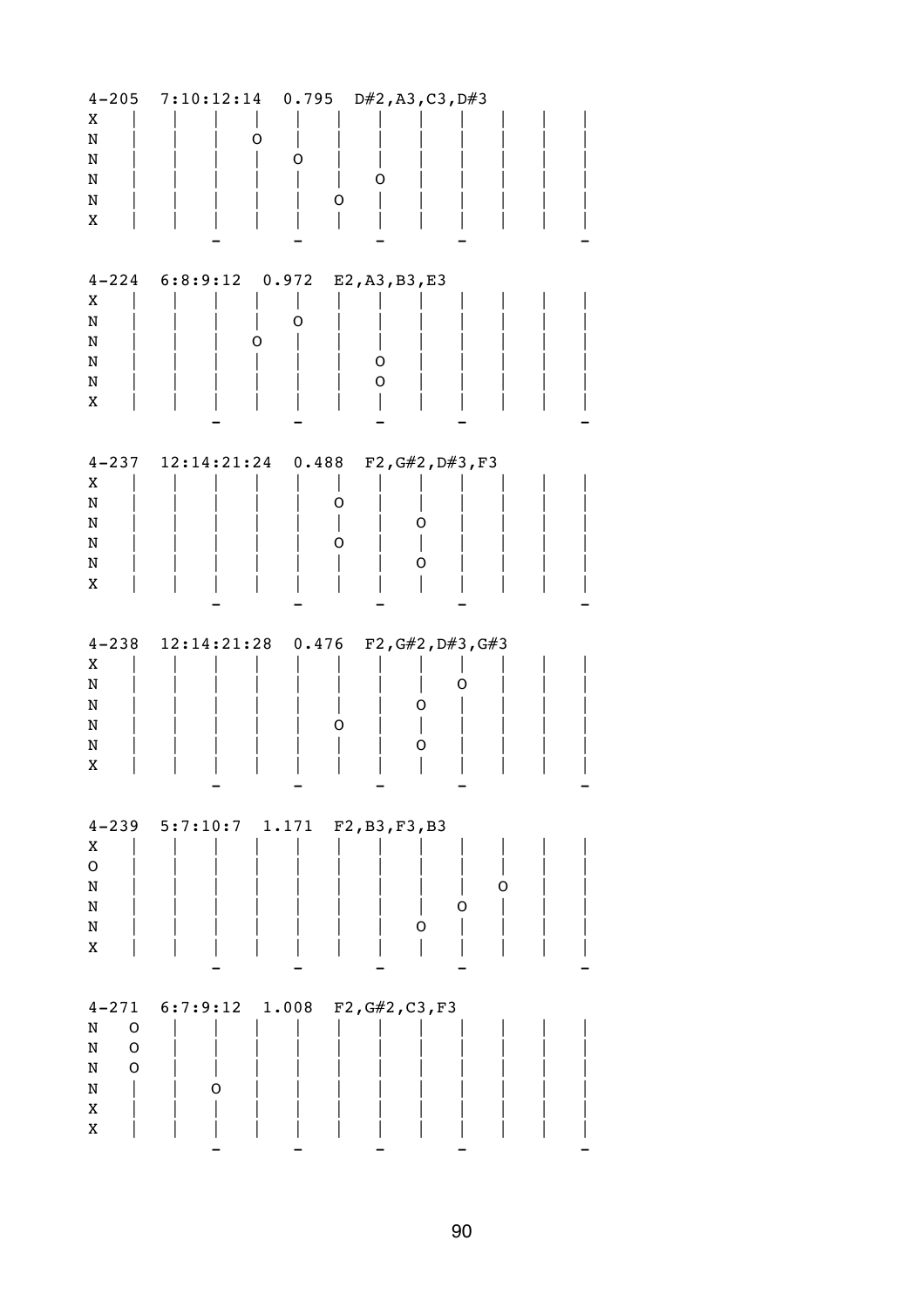| $4 - 272$<br>N<br>O<br>N<br>$\mathsf O$<br>N<br>N<br>X<br>X | 12:14:21:24<br>O<br>O                          | 0.488    | F2, G#2, D#3, F3     |  |
|-------------------------------------------------------------|------------------------------------------------|----------|----------------------|--|
| N<br>N<br>N<br>O<br>N<br>X<br>X                             | $4-273$ $12:14:21:28$<br>O<br>0<br>Ő           | 0.476    | F2, G#2, D#3, G#3    |  |
| N<br>O<br>O<br>N<br>N<br>X<br>X                             | $4-274$ 5:7:7:10 1.171<br>0<br>O               |          | F2, B3, B3, F3       |  |
| $4 - 301$<br>N<br>O<br>N<br>N<br>Χ<br>X                     | 5:6:6:10<br>1.267<br>O<br>O                    | Ő        | G#2, B3, B3, G#3     |  |
| N<br>${\mathsf o}$<br>N<br>N<br>X<br>X                      | $4-302$ $5:6:6:12$ $1.233$<br>0                | O        | G#2, B3, B3, B4<br>O |  |
| $4 - 303$<br>N<br>N<br>N<br>N<br>X<br>X                     | 10:12:15:20<br>$\mathsf O$<br>$\mathsf O$<br>O | 0.6<br>O | $G#2$ , B3, D#3, G#3 |  |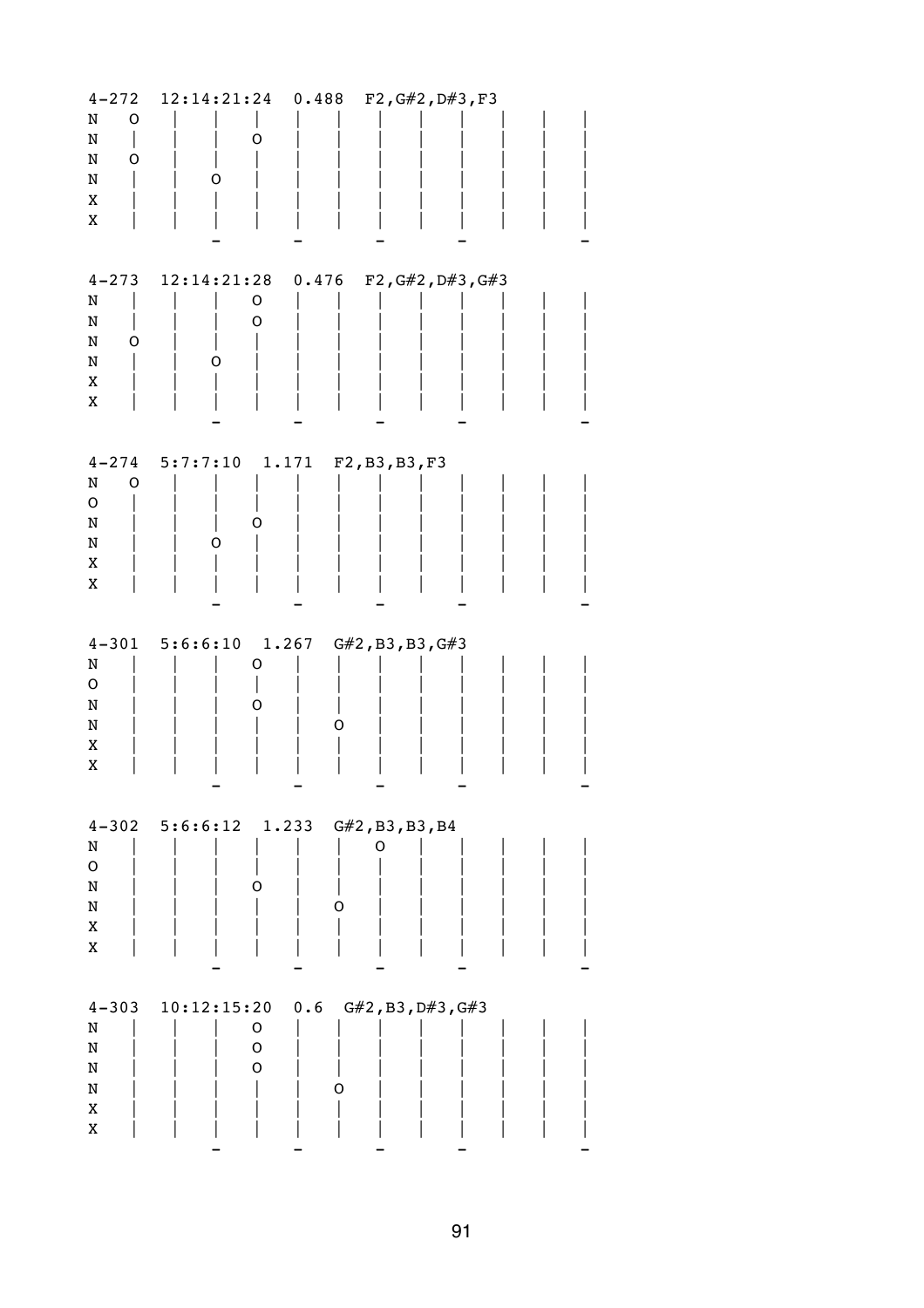| $4 - 304$ | 10:12:15:24                 | G#2, B3, D#3, B4<br>0.583          |  |
|-----------|-----------------------------|------------------------------------|--|
| N         |                             | Ő                                  |  |
| N         | O                           |                                    |  |
| N         | O                           |                                    |  |
|           |                             |                                    |  |
| N         |                             | O                                  |  |
| X         |                             |                                    |  |
| X         |                             |                                    |  |
|           |                             |                                    |  |
|           |                             |                                    |  |
| $4 - 305$ |                             | 1.156 $5:6:9:10$ G#2, B3, F#3, G#3 |  |
| N         | O                           |                                    |  |
|           |                             |                                    |  |
| N         |                             | Ő                                  |  |
| N         | O                           |                                    |  |
| N         |                             | Ő                                  |  |
| X         |                             |                                    |  |
| X         |                             |                                    |  |
|           |                             |                                    |  |
|           |                             |                                    |  |
| $4 - 306$ | $5:6:9:12$ 1.122            | G#2, B3, F#3, B4                   |  |
|           |                             |                                    |  |
| N         |                             | O                                  |  |
| N         |                             | O                                  |  |
| N         | O                           |                                    |  |
| N         |                             | O                                  |  |
| X         |                             |                                    |  |
| X         |                             |                                    |  |
|           |                             |                                    |  |
|           |                             |                                    |  |
|           |                             |                                    |  |
|           |                             |                                    |  |
| $4 - 311$ | $10:15:12:24$ 0.583         | G#2, D#3, B3, B4                   |  |
| N         |                             | O                                  |  |
| O         |                             |                                    |  |
| N         |                             | Ο                                  |  |
| N         |                             | Ő                                  |  |
|           |                             |                                    |  |
| Χ         |                             |                                    |  |
| X         |                             |                                    |  |
|           |                             |                                    |  |
|           |                             |                                    |  |
|           | $4-312$ $10:15:18:24$ 0.528 | $G#2$ , $D#3$ , $F#3$ , $B4$       |  |
| N         |                             | O                                  |  |
| ${\rm N}$ |                             | O                                  |  |
| N         |                             | O                                  |  |
|           |                             | 0                                  |  |
| N         |                             |                                    |  |
| X         |                             |                                    |  |
| X         |                             |                                    |  |
|           |                             |                                    |  |
|           |                             |                                    |  |
| $4 - 313$ | $10:15:20:24$ 0.517         | $G#2$ , $D#3$ , $G#3$ , $B4$       |  |
| N         |                             | O                                  |  |
| N         |                             | O                                  |  |
| N         |                             | O                                  |  |
| N         |                             | 0                                  |  |
|           |                             |                                    |  |
| X<br>X    |                             |                                    |  |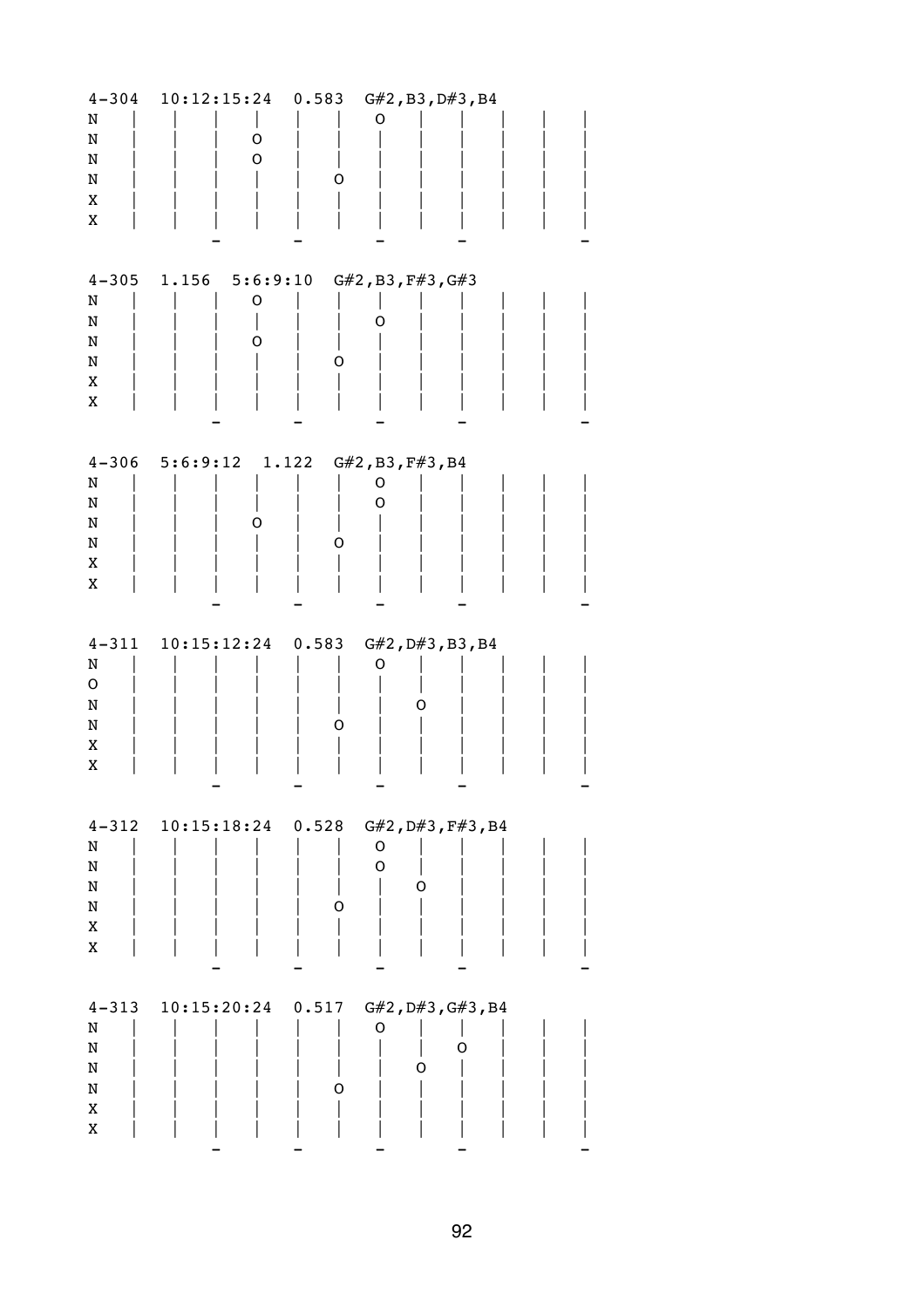| $4 - 318$<br>O<br>N<br>N<br>N<br>X<br>X           | 10:12:15:15         | 0.633<br>O<br>O              | A3, C3, E3, E3<br>O                                            |
|---------------------------------------------------|---------------------|------------------------------|----------------------------------------------------------------|
| $4 - 319$<br>N<br>N<br>N<br>N<br>X<br>X           | 10:12:15:20         | 0.6<br>$\mathsf O$<br>O<br>O | A3, C3, E3, A4<br>O                                            |
| $4 - 320$<br>N<br>N<br>N<br>N<br>X<br>X           | $10:12:15:24$ 0.583 | O<br>O                       | A3, C3, E3, C4<br>O                                            |
| $4 - 328$<br>N<br>N<br>N<br>N<br>Χ<br>X           | $10:15:20:24$ 0.517 |                              | A3, E3, A4, C4<br>O<br>O<br>O<br>O                             |
| N<br>$\mathbf N$<br>N<br>N<br>X<br>X              |                     |                              | $4-354$ 12:15:20:24 0.483 B3, D#3, G#3, B4<br>O<br>0<br>0<br>O |
| $4 - 355$<br>N<br>$\mathbf N$<br>N<br>N<br>X<br>X |                     |                              | 12:15:20:30  0.467  B3, D#3, G#3, D#4<br>O<br>O<br>0<br>0      |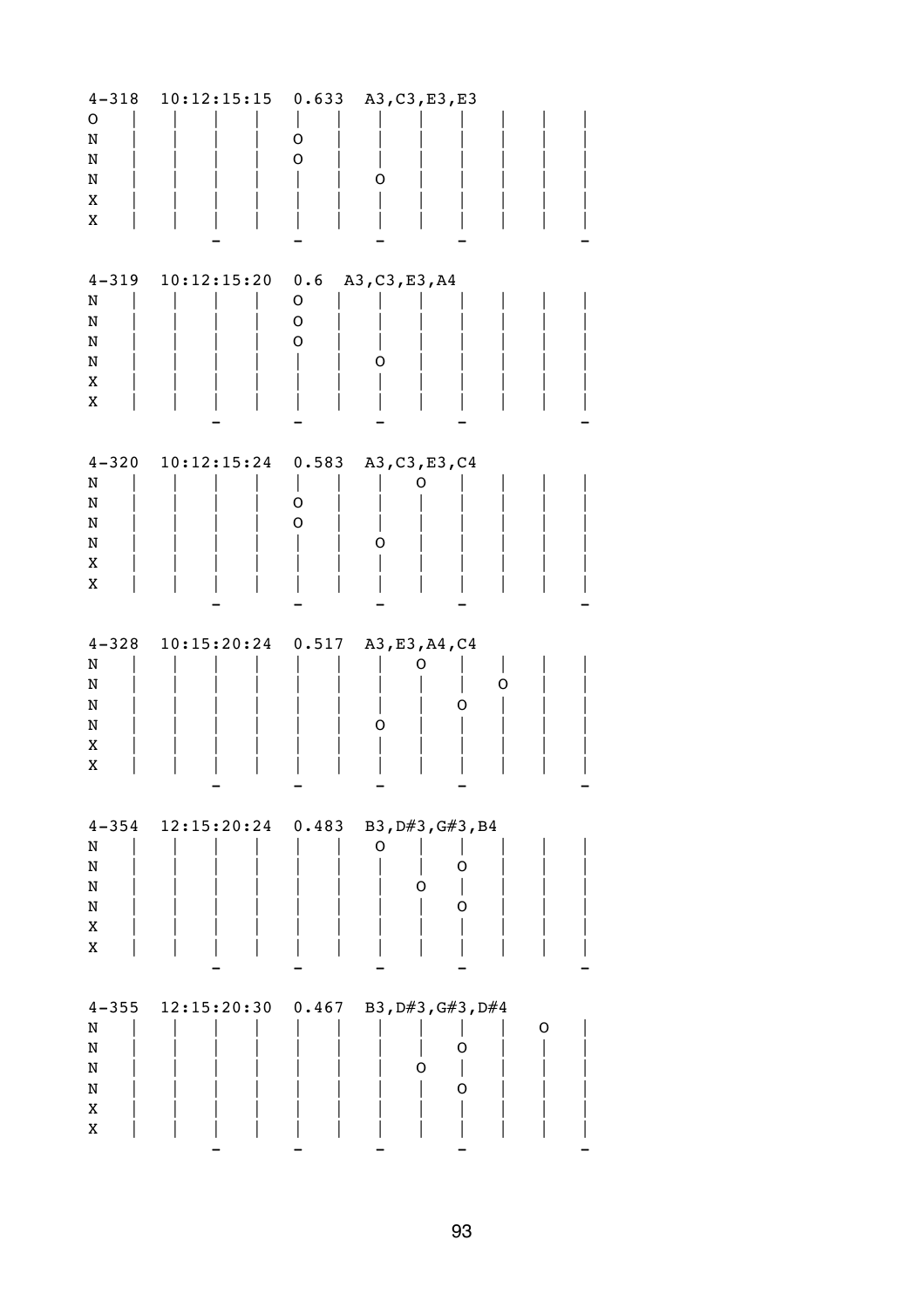| $4 - 358$<br>N   | 7:10:7:14                 | 0.914 | B3, F3, B3, B4<br>Ő  |   |   |  |
|------------------|---------------------------|-------|----------------------|---|---|--|
| $\mathbf O$<br>N |                           |       |                      | O |   |  |
| N                |                           |       | O                    |   |   |  |
| X<br>X           |                           |       |                      |   |   |  |
|                  |                           |       |                      |   |   |  |
| $4 - 359$        | $14:20:14:35$ 0.443       |       | B3, F3, B3, D#4      |   |   |  |
| N<br>O           |                           |       |                      |   | O |  |
| N<br>N           |                           |       | Ő                    | O |   |  |
| X                |                           |       |                      |   |   |  |
| X                |                           |       |                      |   |   |  |
|                  | $4-361$ $6:9:10:15$ 0.889 |       | B3, F#3, G#3, D#4    |   |   |  |
| N<br>N           |                           |       | O                    |   | O |  |
| N                |                           |       |                      |   | O |  |
| N<br>X           |                           |       | O                    |   |   |  |
| X                |                           |       |                      |   |   |  |
|                  |                           |       |                      |   |   |  |
|                  |                           |       |                      |   |   |  |
| N                | $4-366$ $6:7:10:12$ 0.986 |       | C3, D#3, A4, C4<br>O |   |   |  |
| N                |                           |       | O                    | O |   |  |
| N<br>N           |                           |       |                      | O |   |  |
| Χ<br>X           |                           |       |                      |   |   |  |
|                  |                           |       |                      |   |   |  |
|                  | $4-367$ $6:7:10:14$ 0.962 |       | C3, D#3, A4, D#4     |   |   |  |
| N<br>${\bf N}$   |                           |       |                      | O | 0 |  |
| N<br>N           |                           |       | O                    | O |   |  |
| X                |                           |       |                      |   |   |  |
| X                |                           |       |                      |   |   |  |
| $4 - 368$        | $12:14:21:24$ 0.488       |       | C3, D#3, A#4, C4     |   |   |  |
| N<br>N           |                           |       | O                    |   | 0 |  |
| N                |                           |       | O                    |   |   |  |
| N<br>X<br>X      |                           |       |                      | O |   |  |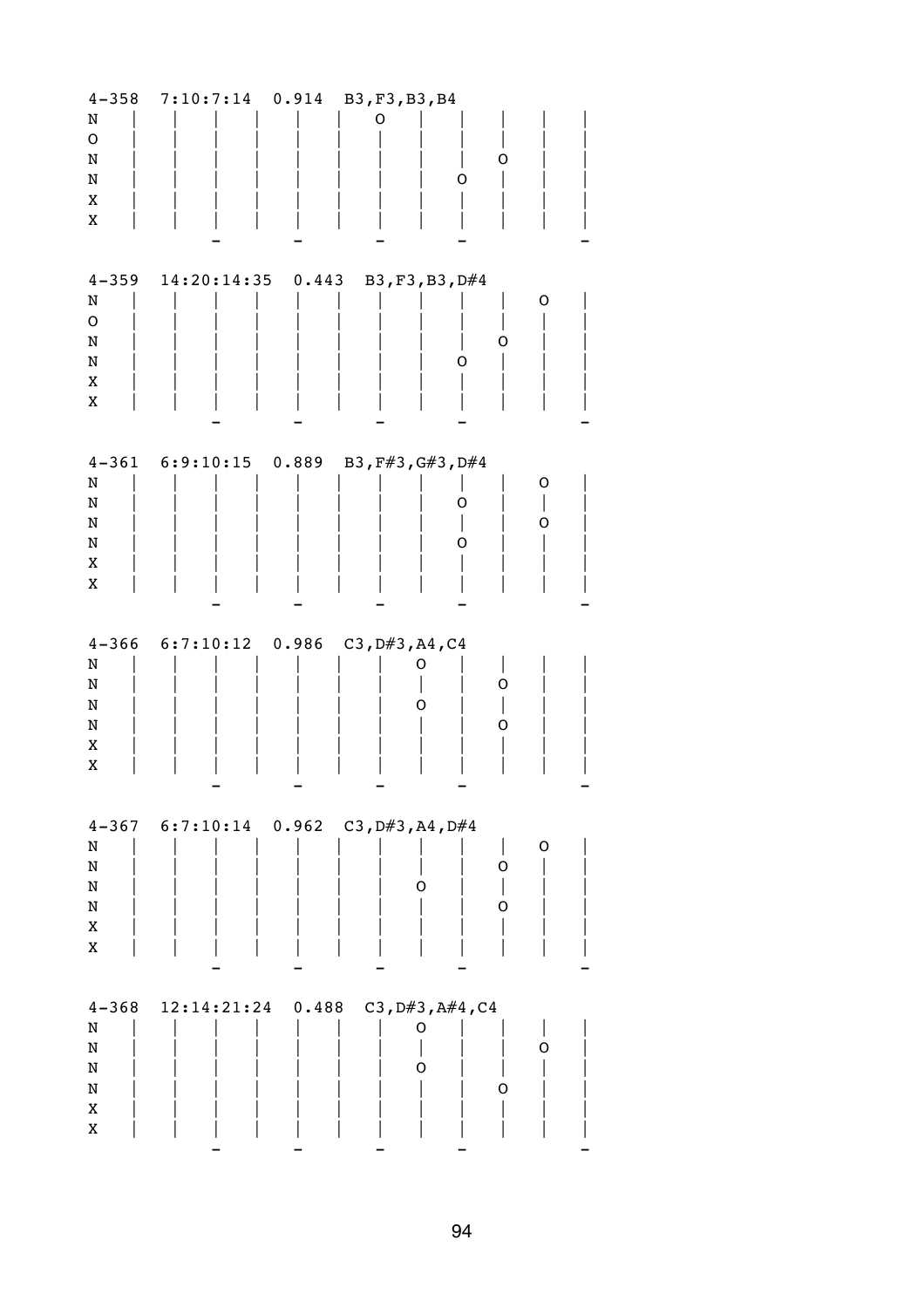| $4 - 369$                                       | 12:14:21:28                        | 0.476 | C3, D#3, A#4, D#4                  |   |
|-------------------------------------------------|------------------------------------|-------|------------------------------------|---|
| N<br>$\rm N$<br>N<br>N<br>X<br>X                |                                    |       | O<br>O<br>Ő                        |   |
| $4 - 370$<br>O<br>N<br>N<br>N<br>X<br>X         | $12:15:20:15$ 0.533                |       | C3, E3, A4, E3<br>O<br>O<br>O      |   |
| $4 - 371$<br>${\tt N}$<br>N<br>N<br>N<br>X<br>X | $12:15:20:24$ 0.483                |       | C3, E3, A4, C4<br>O<br>O<br>O<br>0 |   |
| $4 - 372$<br>N<br>N<br>N<br>N<br>X<br>X         | 12:15:20:30  0.467  C3, E3, A4, E4 |       | 0<br>O<br>O                        | O |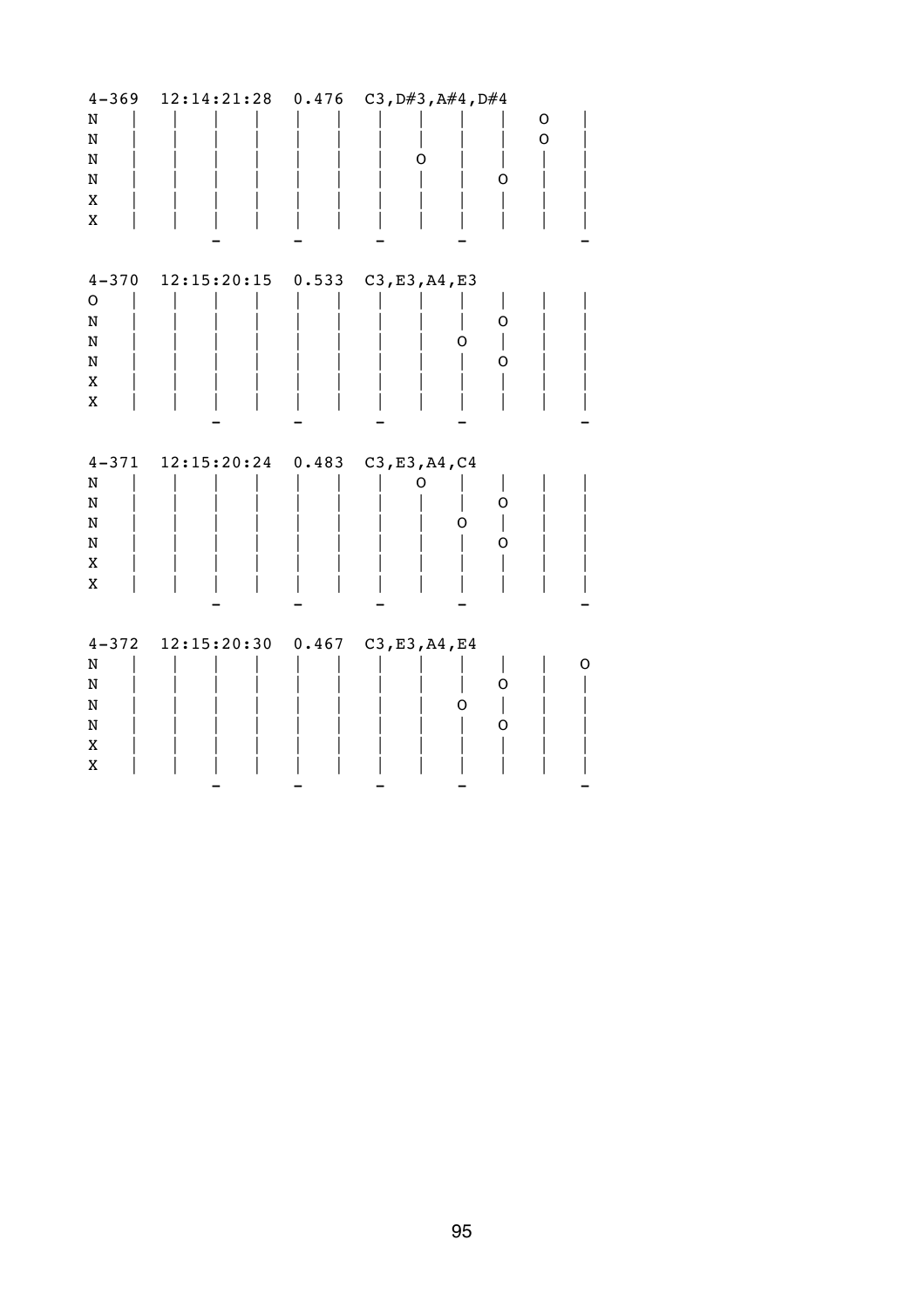## Afterword

 I have a number of original ideas on tuning theory and I wouldn't be surprised if one or two of them turned out to be inaccurate or wrong. Over the years I have had many conjectures that turned out later to be false. But one thing I am fairly confident of is that, for my intents and purposes, my Eagle 53 tuning is unbeatable. Other people want other things from a tuning, and would therefore look elsewhere, but I know exactly what I want in a tuning and Eagle 53 ticks all the boxes.

 I am planning on writing a book about 19 EDO (19 Equal Divisions of the Octave). 19 EDO is my favorite EDO where all the notes (not a subset) have corresponding frets on a guitar (i.e. 19 frets per octave instead of the usual 12). Eagle 53 is still my favorite tuning.

 This PDF document is free, send copies to whoever you like. You may not reproduce elsewhere any text (exceeding 256 words) or more than 24 diagrams found in this document without my permission.

 If you would like a proper professionally printed copy of this document it is available as a paperback book on Amazon and from other booksellers. The ISBN is 9781838121952. The title is... The Arabian Scale in Eagle 53.

 If you want to know how I arrived at the Eagle 53 tuning, the mathematics and the rationale behind it check out... Eagle 53 My Ultimate Musical Tuning (Third Edition). ISBN 9780956649294

 I have a book about some rules that I follow when I am composing. The book is short. There are only 19 pages of text, the other 80 pages list 96 scales that occur in Eagle 53 and 2196 "legal" harmony and/or melody just intervals over a six octaves range. Many or most of these intervals do *not* occur in Eagle 53. The list is intended as a reference for composing or working out new alternative tunings. The book is called... John's Rules Music. ISBN 9781838121921.

 If you play piano or keyboards check out... The Eagle 53 Pianist. ISBN 9781838121907. There are 2.770 chords listed in this book, 2,750 of them are lush (both strong and clearly rooted). That's a lot of chords. They are ordered according to root notes and in descending order of strengths so you can choose just the strongest ones. 96 scales are also listed.